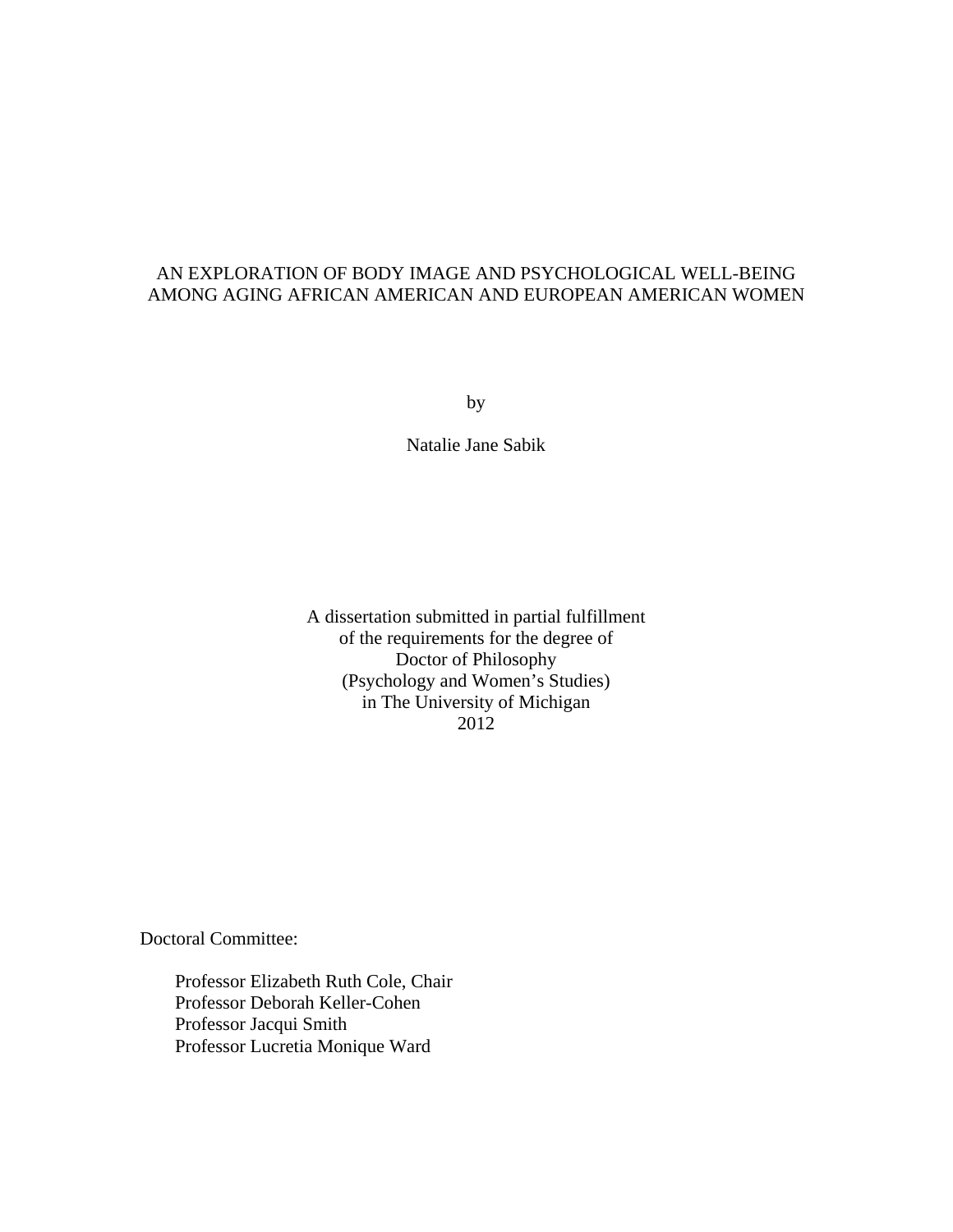\_\_\_\_\_\_\_\_\_\_\_\_\_\_\_\_\_\_\_\_\_\_\_© Natalie Jane Sabik\_\_\_\_\_\_\_\_\_\_\_\_\_\_\_\_\_\_\_\_\_\_\_\_\_ All rights reserved 2012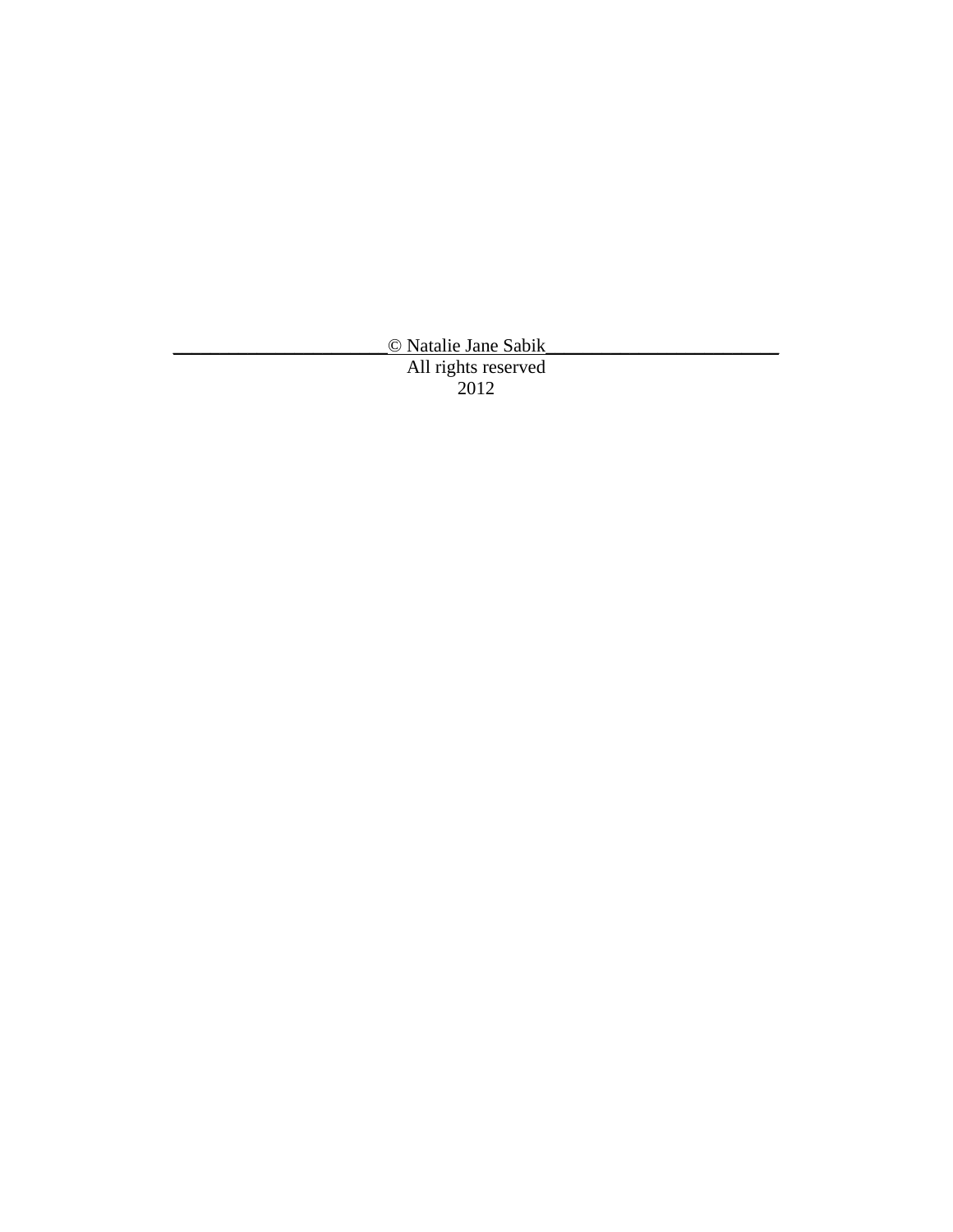To my parents, who have always encouraged me, inspired me, and gave me their support.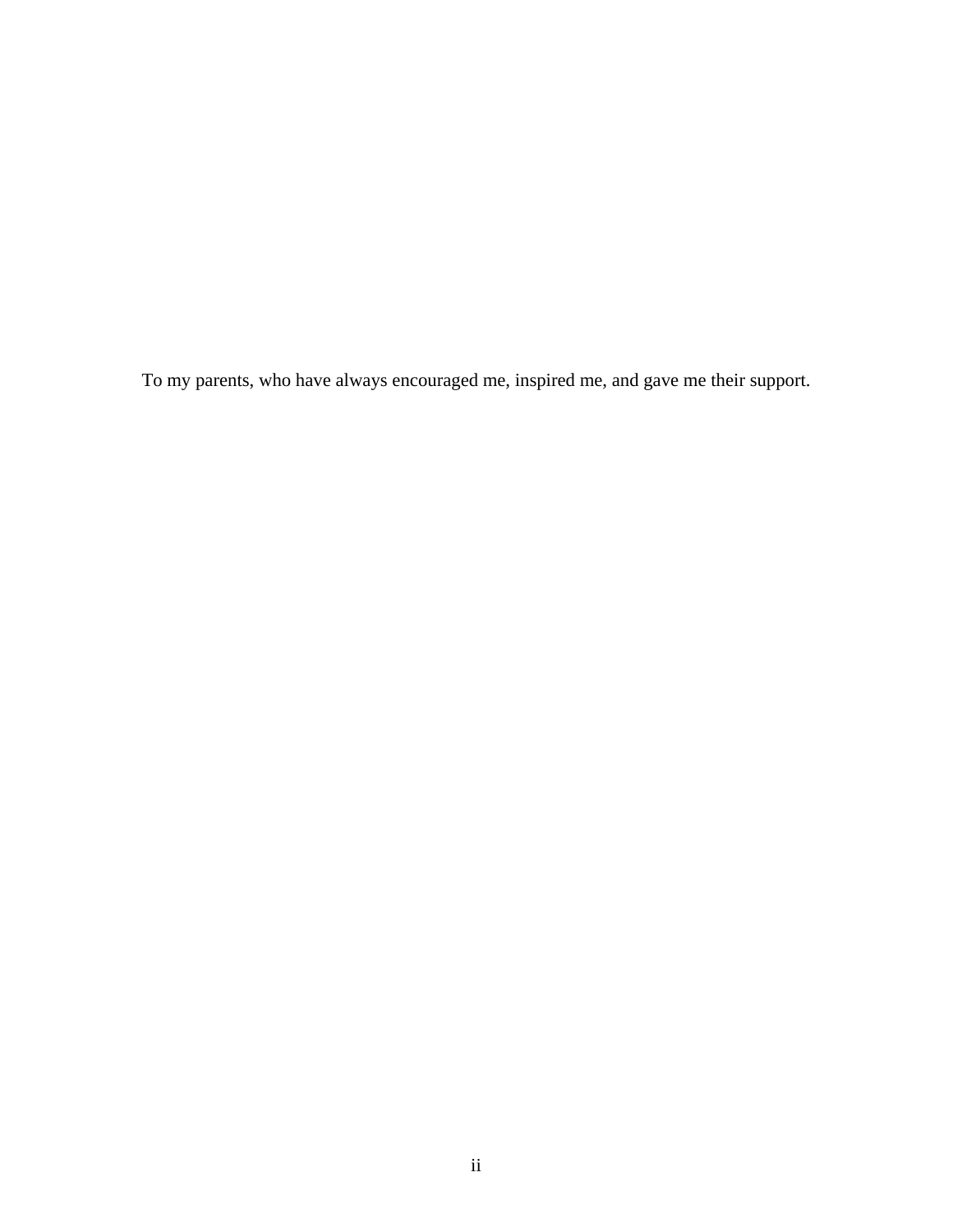#### ACKNOWLEDGEMENTS

 I would not have been able to complete this dissertation without the love and support of my family. Justin, you have been with me through everything, from the moment I decided I wanted to earn my Ph.D. and took on my first research project, and you've always known I could finish what I started. From you, I have learned patience, and your generosity and kindness have given me the strength and support to continue to work towards my professional goals. I am so glad you've chosen to take this path with me, and that you have been so selfless in your decisions, including making the move to Ann Arbor with me. Mom, I would never have had the guts to sets my sights so high if I hadn't had you as my role model. You work harder than anyone I know, and watching you continue to challenge yourself personally and professionally has been a gift. I want to be like you when I grow up. Dad, you have always had a knack for helping me see things clearly, and I love how you always ask me about what I'm working on, and really listen when I tell you all the details. I've always known you've had my back, and it means the world to me. And to Lindsay and Olivia, I never laugh so hard as I do with you, and I'm so proud of you both.

 I also would never have dreamt of completing this project without the guidance and support, both personally and professionally, from Dr. Elizabeth Cole. I never imagined how much I would learn from you, and I look up to you in so many ways. When describing my graduate school experience, I often say I feel as though I won the

iii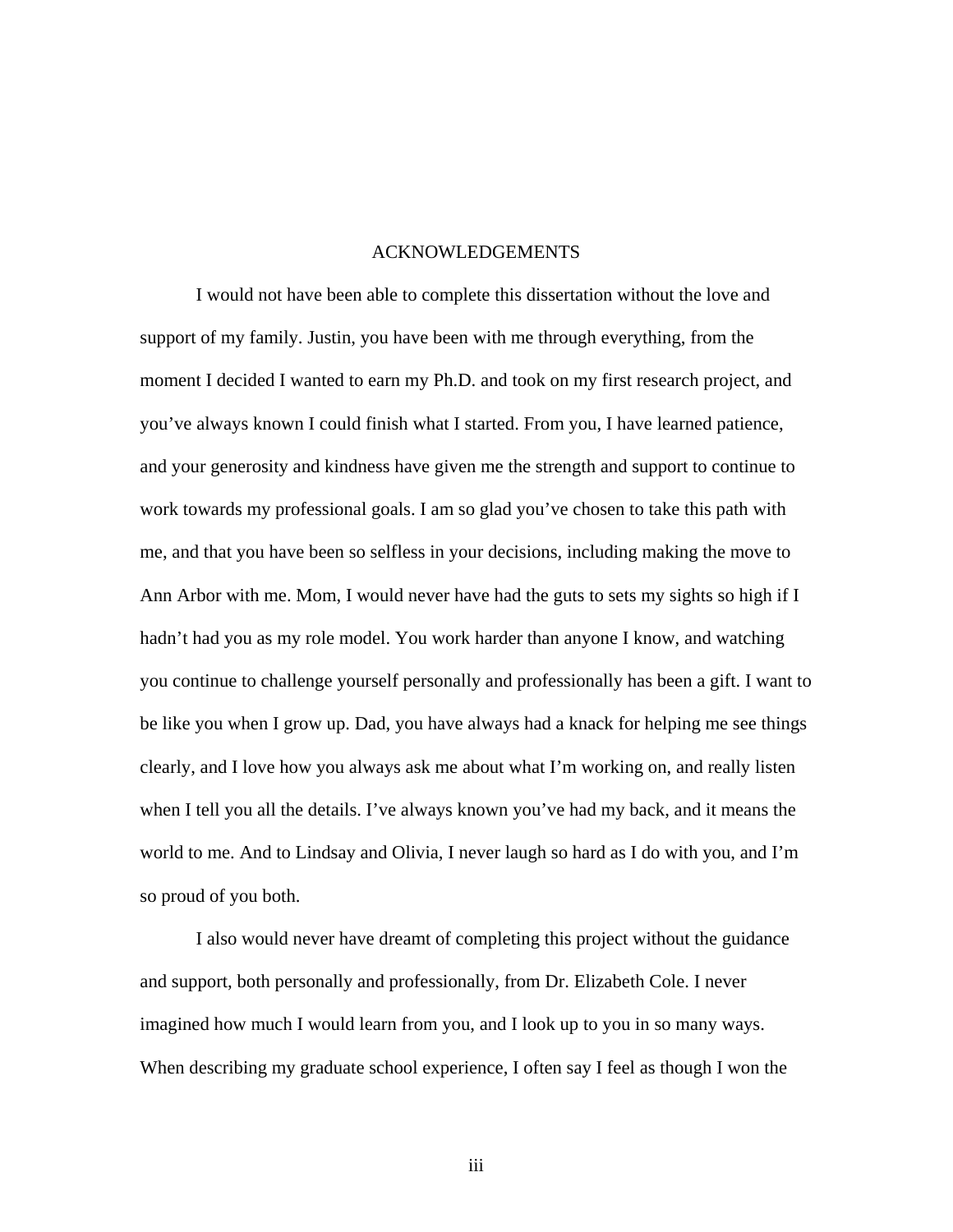adviser lottery. Your insight into the complexity of this work often amazes me, and I truly hope that one day my work will be on par with yours. I also need to acknowledge the support of my other mentors, Dr. Tracy Tylka and Dr. Alyssa Zucker. Tracy, you led me step by step through my first project, and I was immediately hooked. Every conversation we've had about research since then has made me more excited to get back to work. Alyssa, your advice and humor made my time at George Washington so enjoyable, and still feel so lucky you were there to guide me through my master's degree. I also owe you a great debt for introducing me to Liz, and for encouraging me to come to University of Michigan. You were right! I can't imagine having been anywhere else for this part of my life.

 Thank you to my dissertation committee: Dr. Monique Ward, Deborah Keller-Cohen, and Jacqui Smith. The feedback you provided on my research plans was invaluable. You helped me focus my research questions, and certainly made this project manageable. Your ideas and suggestions have given me so many ideas, and I plan to take on all of the other research questions I have, all in good time.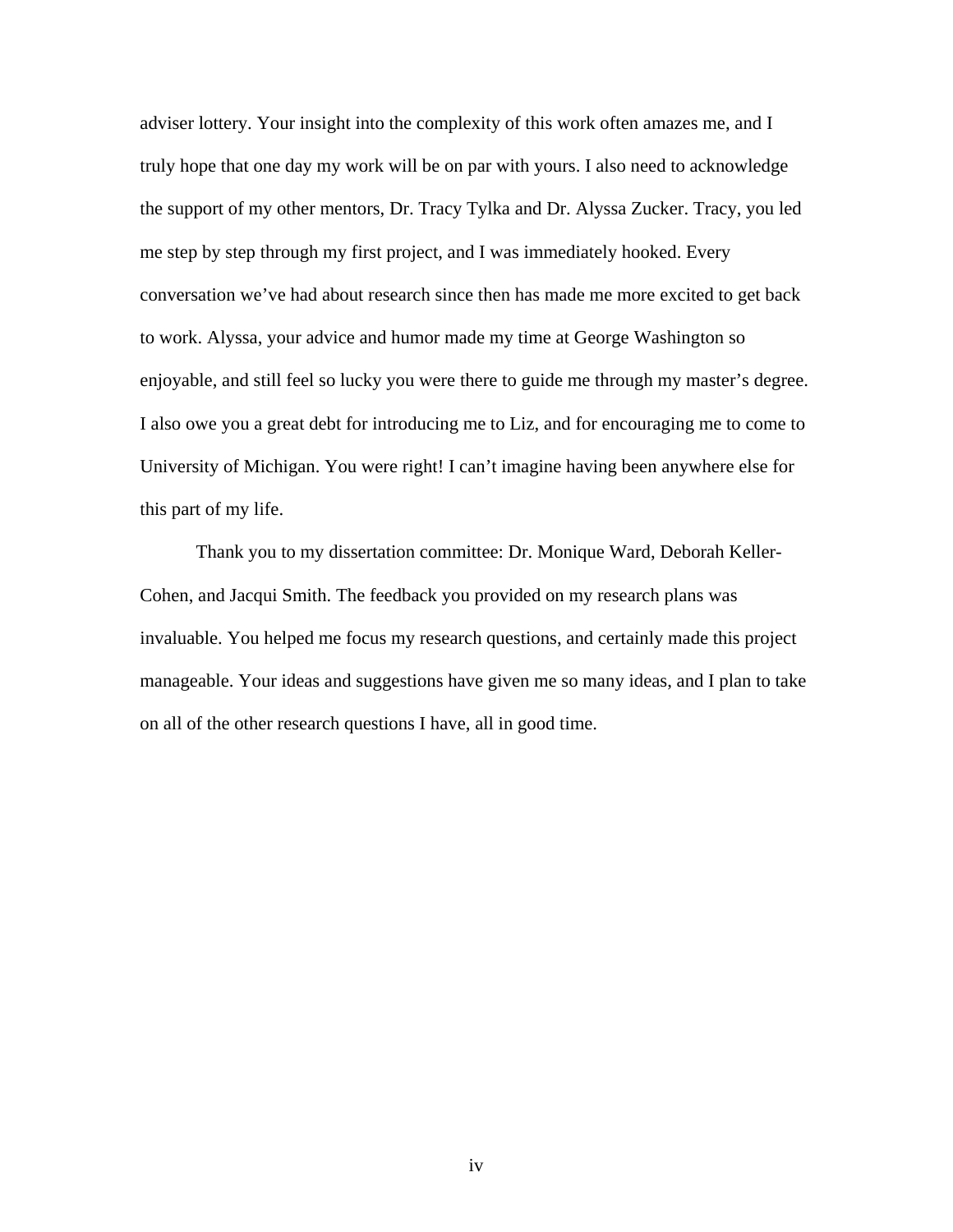## **TABLE OF CONTENTS**

| <b>CHAPTER</b> |                                                              |
|----------------|--------------------------------------------------------------|
| I.             |                                                              |
| $\Pi$ .        | <b>LITERATURE REVIEW</b>                                     |
|                |                                                              |
|                |                                                              |
|                | Ethnic Differences in Body Image, Aging, and Mental Health22 |
|                |                                                              |
| III.           | <b>METHODS AND RESULTS</b>                                   |
|                |                                                              |
|                | Study I                                                      |
|                |                                                              |
|                |                                                              |
|                |                                                              |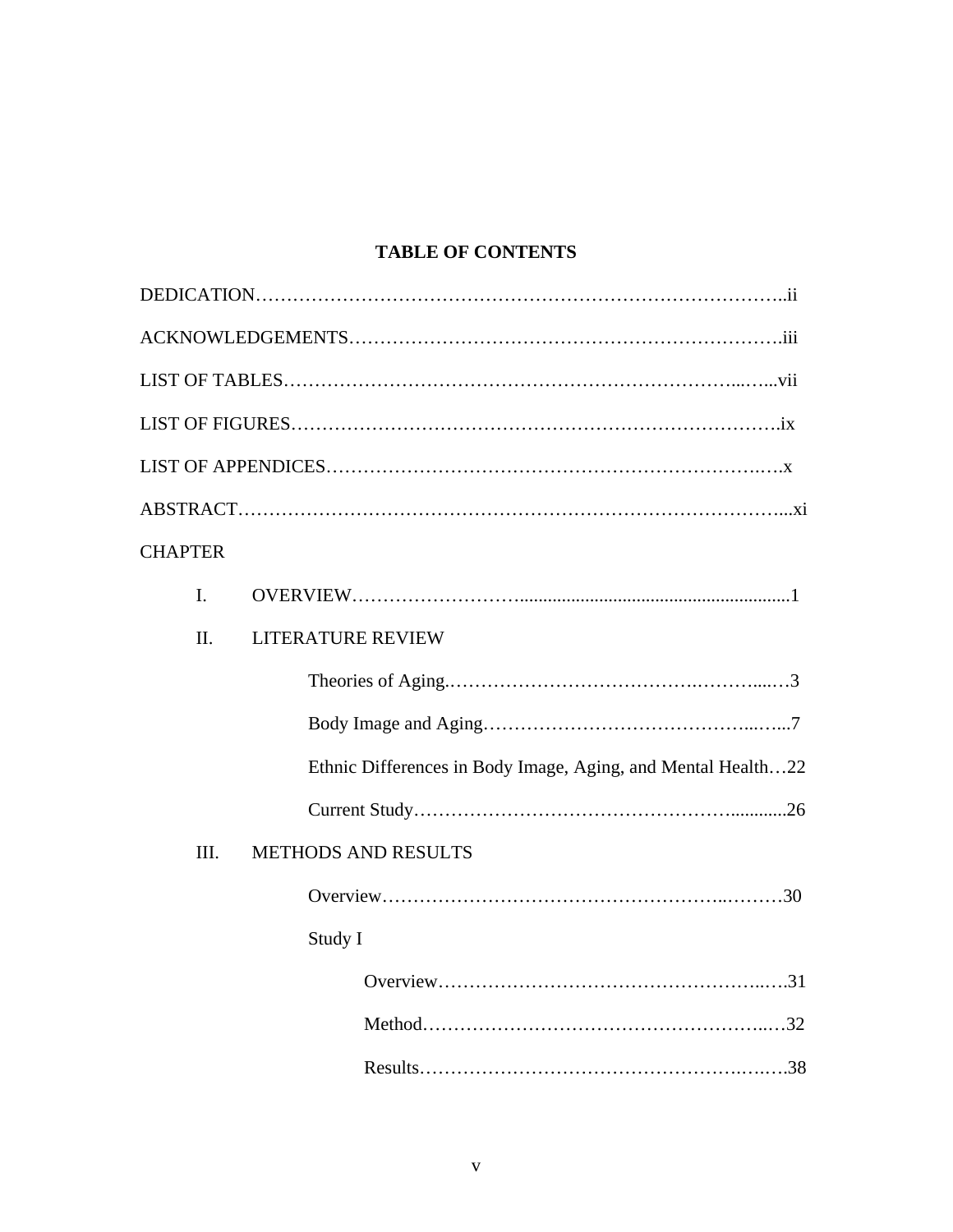| Study II                         |
|----------------------------------|
|                                  |
|                                  |
|                                  |
|                                  |
| Study III                        |
|                                  |
|                                  |
|                                  |
|                                  |
| IV.<br><b>GENERAL DISCUSSION</b> |
|                                  |
|                                  |
|                                  |
|                                  |
|                                  |
|                                  |
|                                  |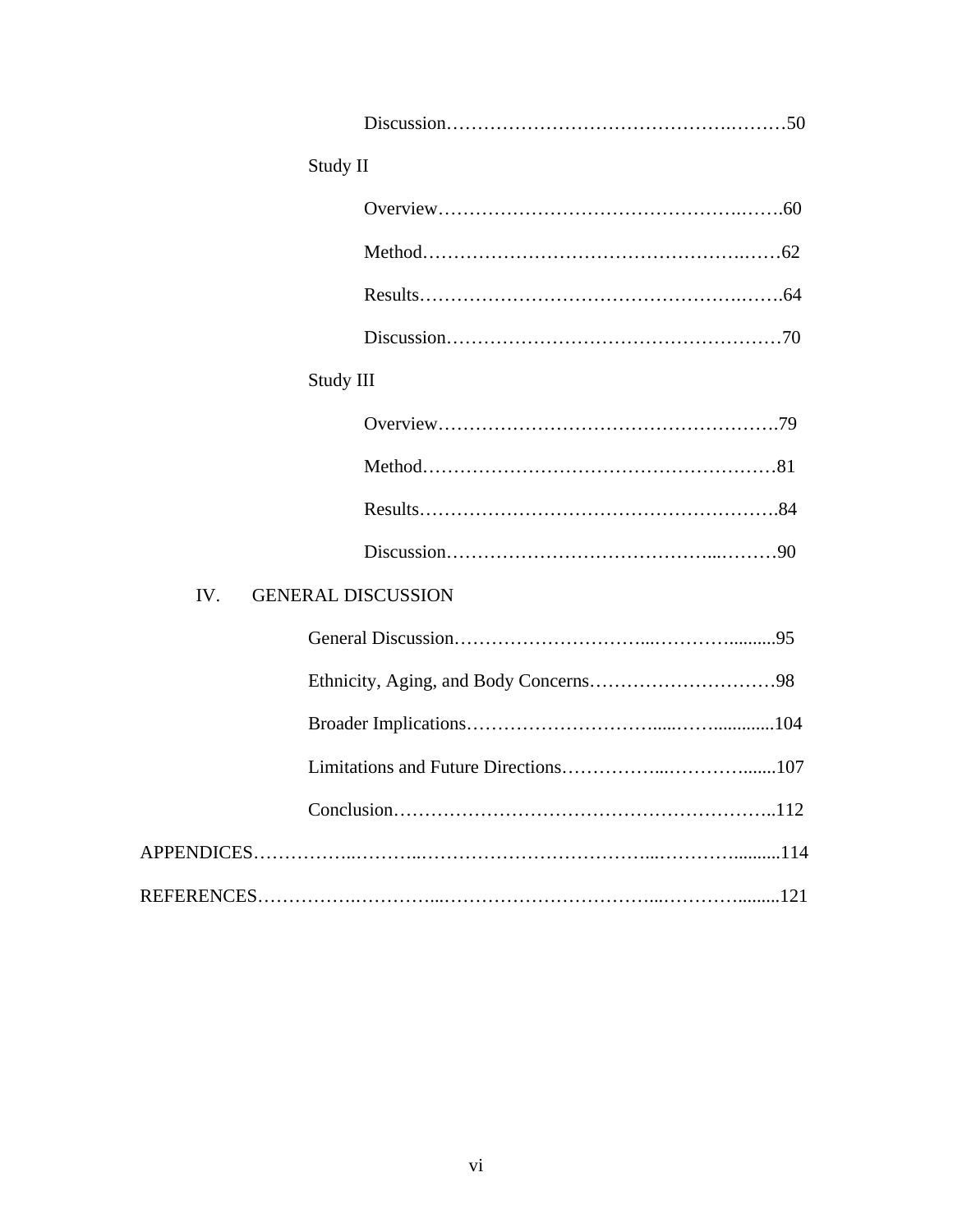## LIST OF TABLES

**Table** 

| 3.2 Ethnic Comparisons for Body Satisfaction, Importance, and Weighted<br>Satisfaction Items on the Cosmetic Appearance Subscale  40           |
|------------------------------------------------------------------------------------------------------------------------------------------------|
| 3.3 Ethnic Comparisons for Body Satisfaction, Importance, and Weighted<br>Satisfaction Items on the Bodily Function and Appearance Subscale 41 |
| 3.4 Tests of Invariance for Body Satisfaction Measurements47                                                                                   |
| 3.5 Partial Correlations between Body Perception Subscales, BMI, and                                                                           |
| 3.6 Regression Analysis Summary for Demographic Variables Predicting                                                                           |
| 3.7 Regression Analysis Summary for Demographic Variables Predicting                                                                           |
| 3.8 Ethnic Comparisons for BMI, Subjective Age, Feminine Traits,                                                                               |
| 3.9 Correlations between Subjective Age, Appearance Comparison, and Body                                                                       |
| 3.10 Regression Analysis Summary for Variables Predicting Satisfaction with                                                                    |
| 3.11 Regression Analysis Summary for Variables Predicting Perceptions of                                                                       |
| 3.12 Means, Standard Deviations, and Correlations between Body Perception<br>Subscales, Social Support and Depression Controlling for BMI      |
| 3.13 Means, Standard Deviations, and Correlations between Body Perception<br>Subscales, Social Support and Depression Controlling for BMI      |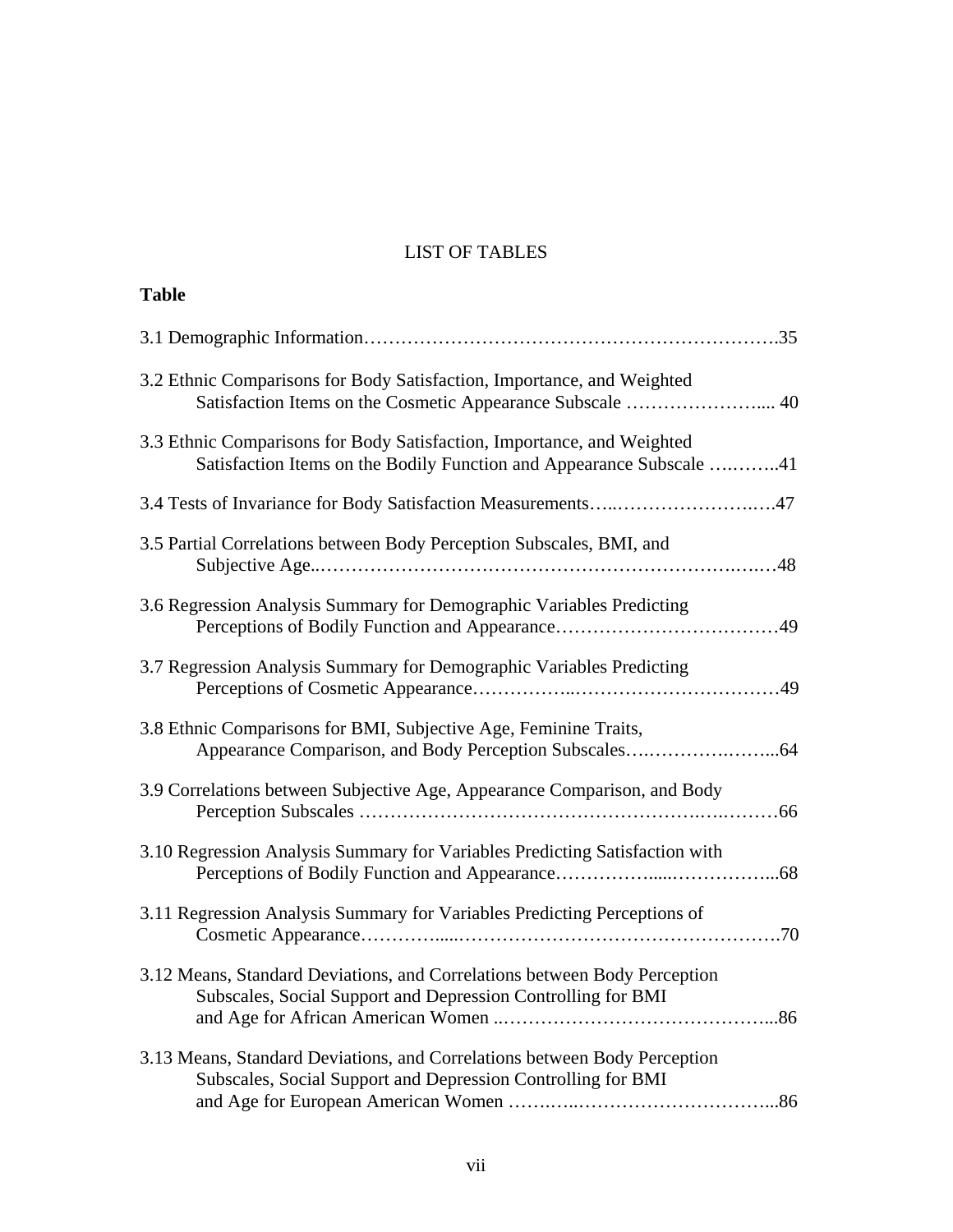| 3.14 Regression Analysis Summary for Variables Predicting Depression |
|----------------------------------------------------------------------|
|                                                                      |
|                                                                      |
| 3.15 Regression Analysis Summary for Variables Predicting Depression |
|                                                                      |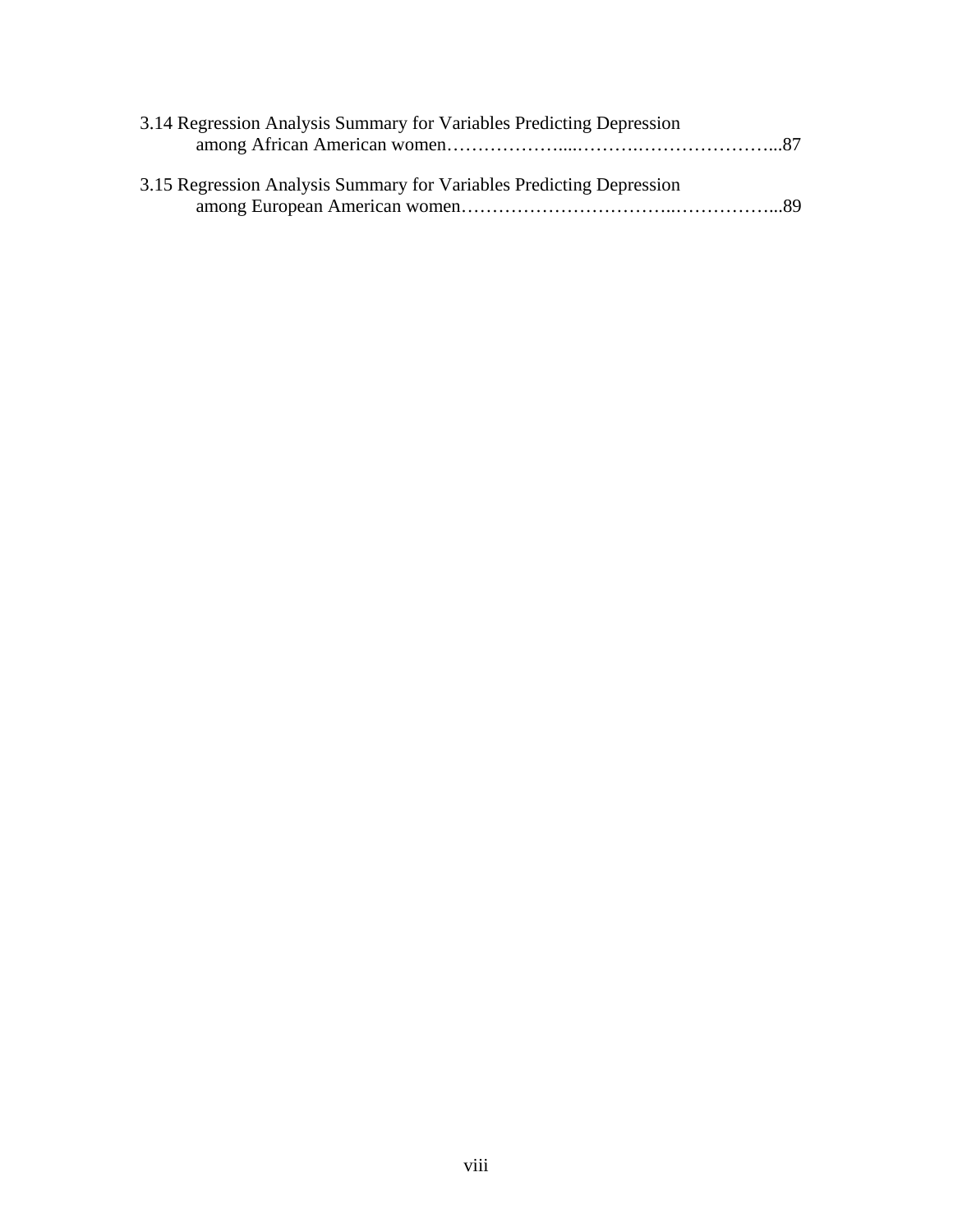### LIST OF FIGURES

# **Figure**

| 2.1 Proposed Model of Theorized Predictor and Outcome Variables                                                                          |
|------------------------------------------------------------------------------------------------------------------------------------------|
| 3.1 Factorial Structure Factor Loadings for Weighted Body Satisfaction Items43                                                           |
| 3.2 The Interaction between Feminine Traits and Appearance Comparison<br>on Perceptions of Bodily Function and Appearance among European |
| 3.3 Effect of Perceptions of Bodily Function and Appearance on Depression                                                                |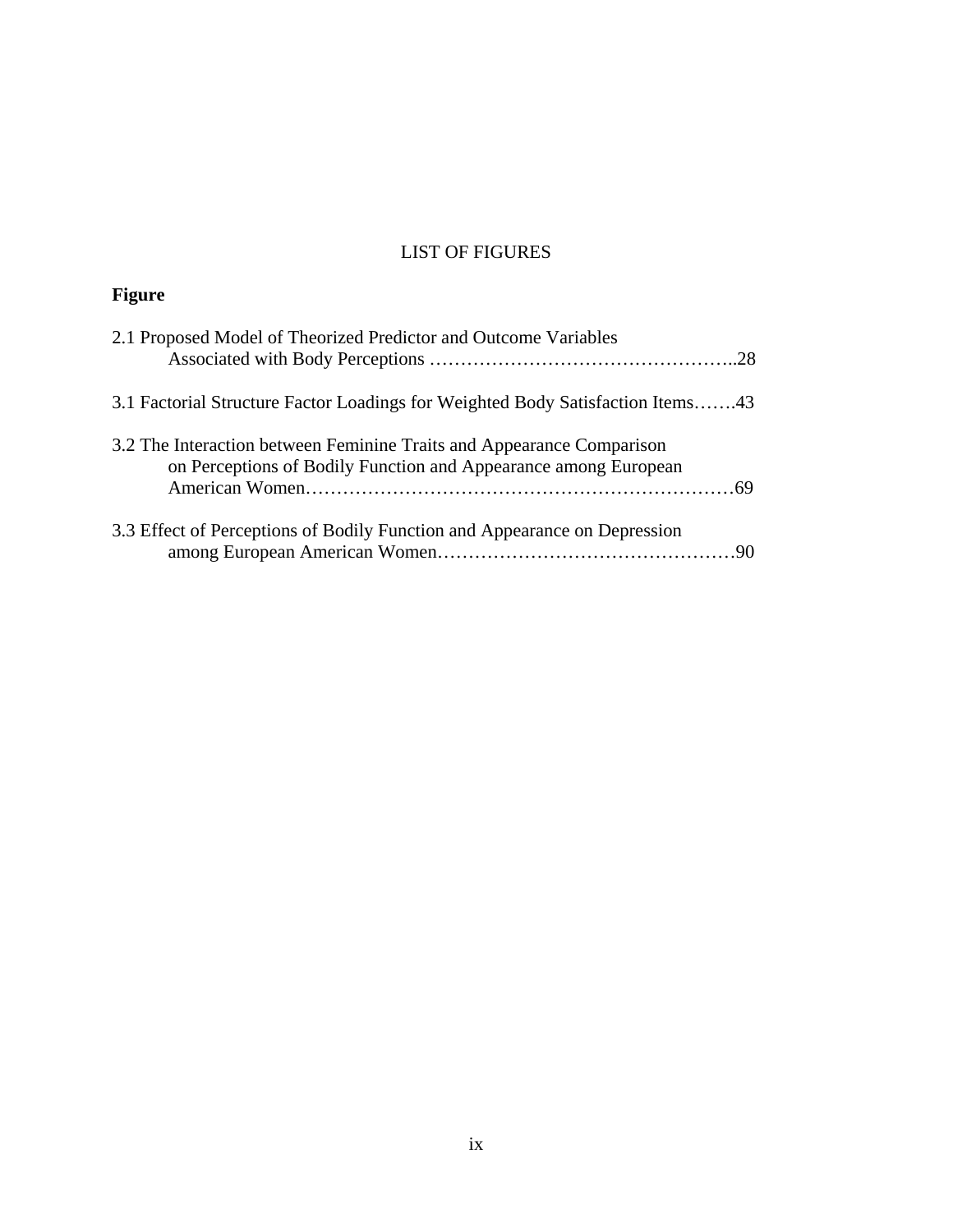### LIST OF APPENDICES

# **Appendix**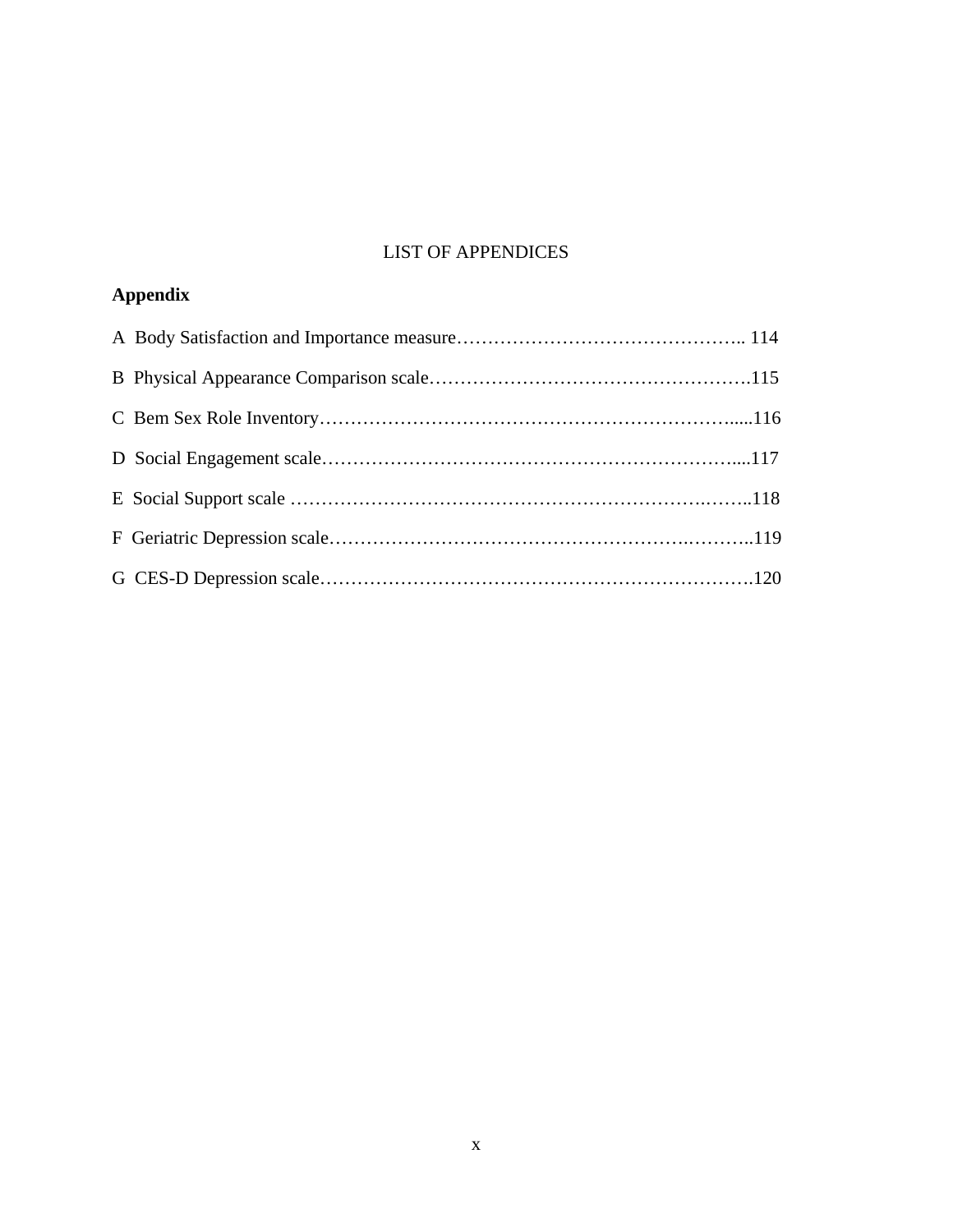#### ABSTRACT

There is a large literature on the association between body image and women's mental and physical health. However, this work has focused on young women's appearance concerns. For older women, body concerns may center on age-related changes in both appearance and functioning. In this dissertation, I draw upon theories of aging and body image to theorize predictors and outcomes associated with older women's body perceptions; this model is tested in three studies using data from two samples of community-based women (African American and European American) aged 65 and older.

Study one explored how women rated their satisfaction with particular features of the body, and the importance they attributed to these features. Two subscales were identified perceptions of bodily function and appearance, and perceptions of cosmetic appearance— and a confirmatory factor analysis showed there were no significant differences in the factor structure between the two ethnic groups. Study two showed that femininity was unrelated to body perceptions for African American women, but moderated the relationship between social comparison and perceptions of bodily satisfaction and appearance for European American women. For European American women, engaging in social comparison was associated with more positive body esteem, while the opposite pattern emerged for the African American women. Study three showed that for both ethnic groups, bodily function and appearance was negatively associated with depression. However, depression was unrelated to perceptions of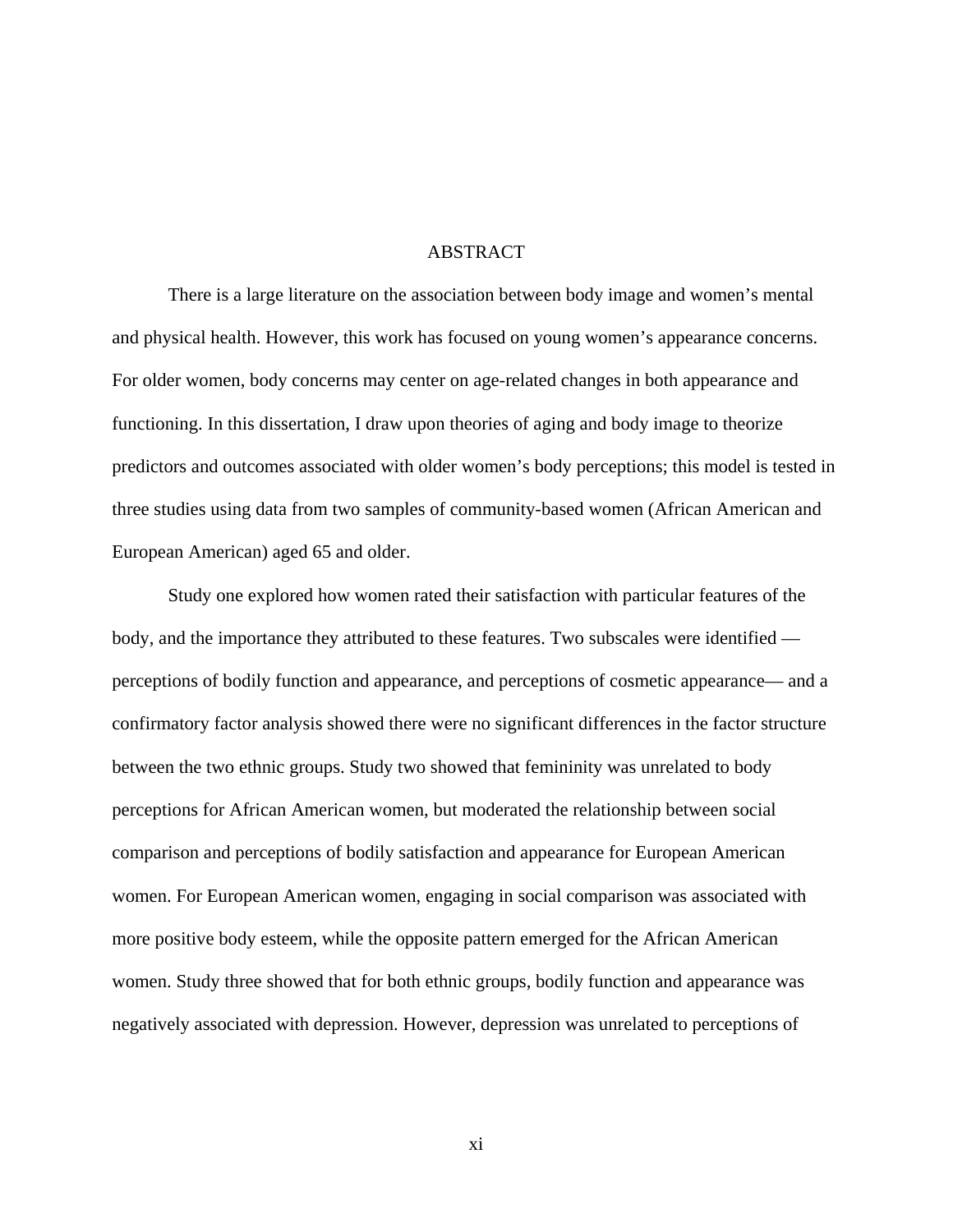cosmetic appearance. For European American women, social engagement mediated the relationship between perceptions of bodily function and appearance and depression.

Findings suggest that older women are primarily concerned with aspects of the body related to functionality, and significant variations emerged between ethnic groups on the effect of social comparison on body perceptions. More research is needed to examine the effects of functional limitations and age related changes on body perceptions among diverse older women. Body perceptions affect health, psychological well-being, and quality of life, and additional research is needed to better understand the associations between these aspects of life.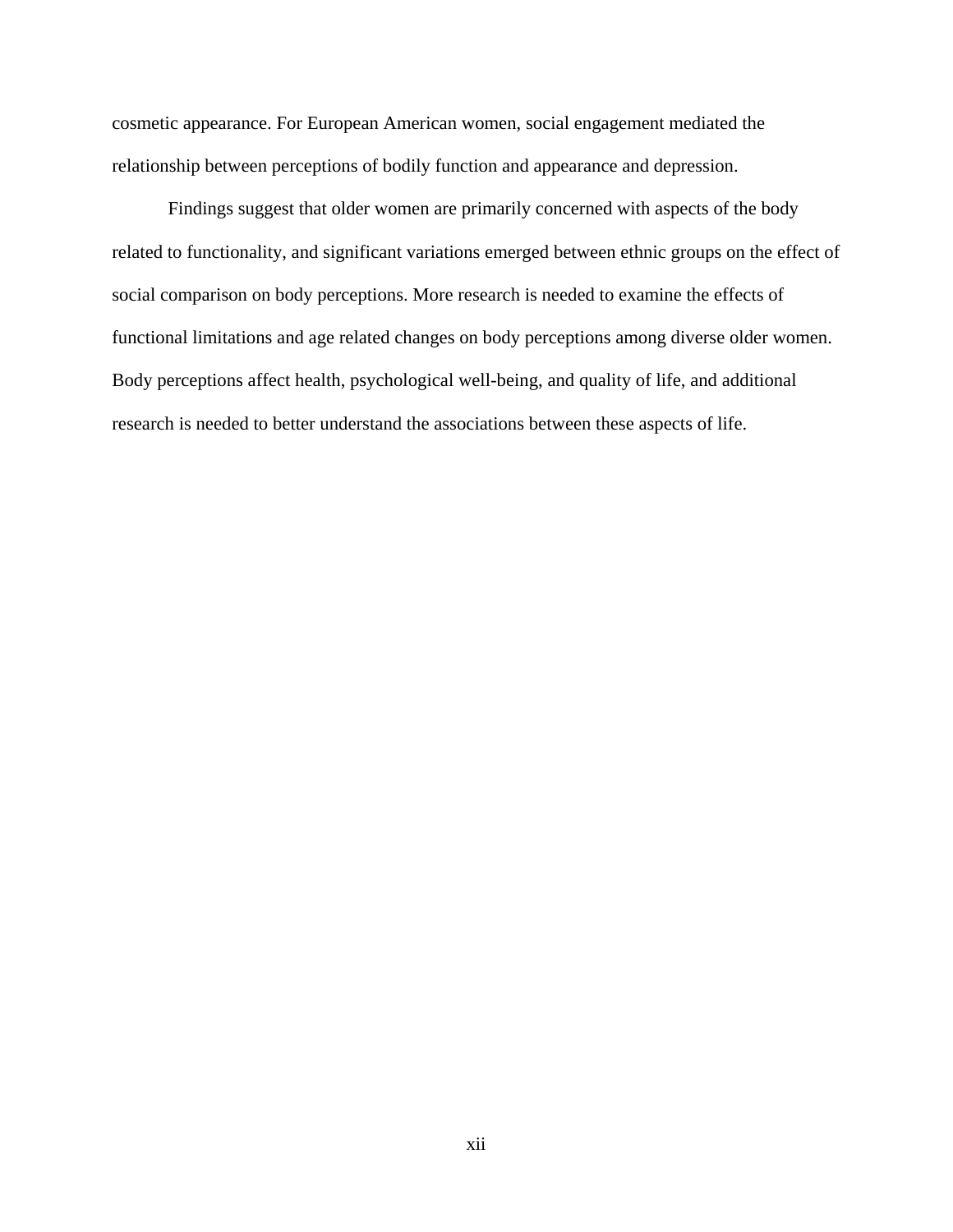#### CHAPTER I

### **OVERVIEW**

Human bodies have been studied in a wide range of disciplines, as their presentation and functioning affect nearly all aspects of life. Bodies provide a rich site for research, as they are constructed and experienced on both an individual and social level. Individually, the body is experienced in terms of physically determined experiences, such as health, illness, body size, and ability. Socially, bodies are constructed and appraised through various lenses, including (but not limited to) gender and age. That is, we gather information, and consequently make inferences about other individuals' gender and age based on the appearance of their bodies. Social experiences, such as being objectified or assessed physically by others (Fredrickson & Roberts, 1997) are often psychologically internalized, and produce a range of responses, such as resisting ascribed roles, attending to the appearance of the body, and experiencing feelings of dissatisfaction or shame about the body.

 Experiences of gender, body image, and mental health are particularly important to examine among aging women (defined here as women older than 65), as the bodily changes they experience may have psychological consequences, and at the same time their age, gender, and ethnicity may also affect how their bodies are viewed and treated. Older women's health is a central issue, as the population of adults above the age of 65 is growing rapidly, the aging population is disproportionately women (Antonucci, Blieszner, & Denmark, 2010), and body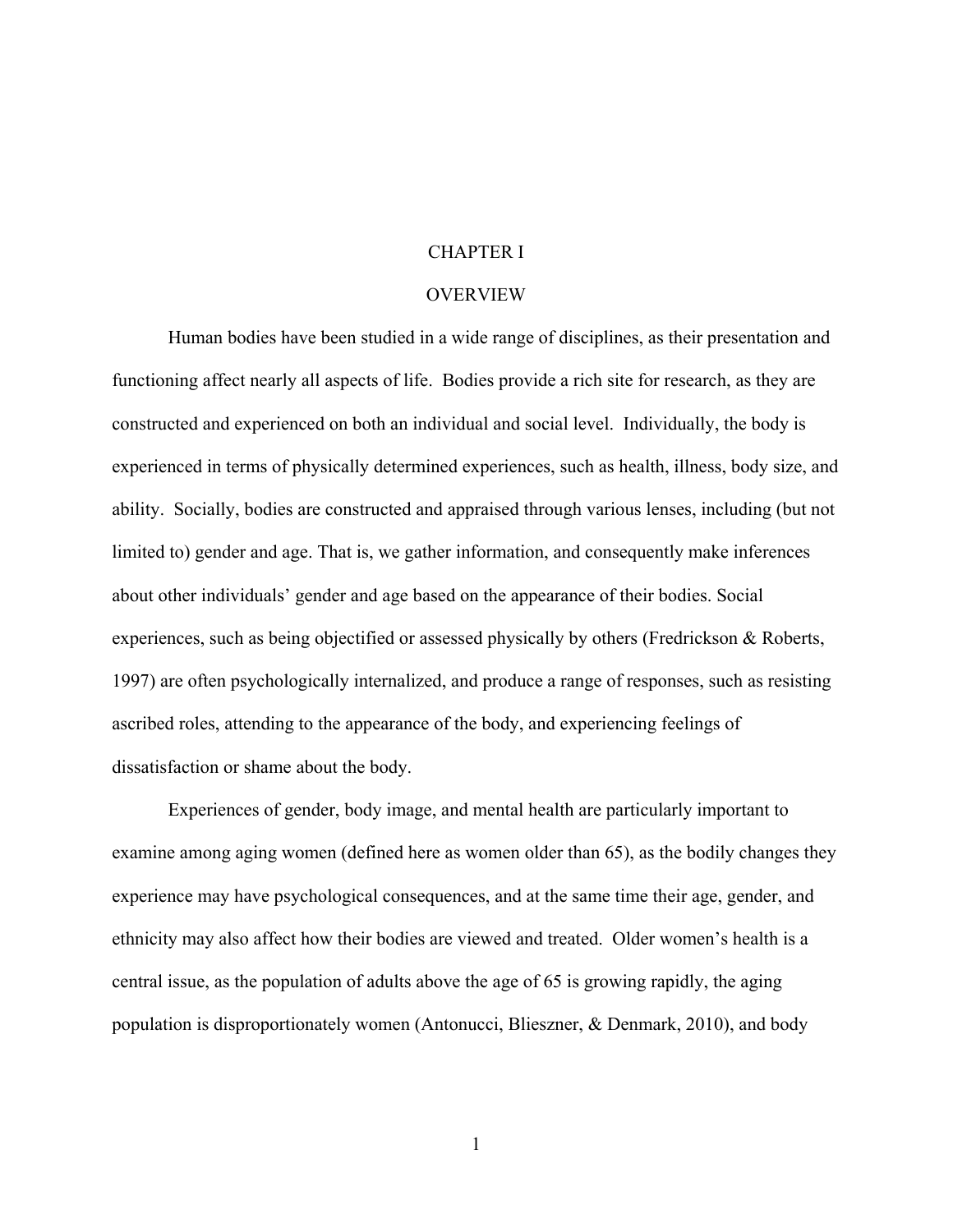image has been established as an important component of both mental (i.e., depression and anxiety) and physical health, (e.g., disordered eating among younger women).

However, body concerns and the associations between body perceptions and mental health vary for women in different ethnic groups (Roberts, Cash, Feingold, & Johnson, 2006; Siegel, Yancdy, & McCarthy, 2000). Yet even as little research has examined how experiences of age and body image are related to psychological well being among older women, even less is known about how these patterns vary for women in different ethnic groups. In response to these absences in the literature, this dissertation will examine: patterns of body satisfaction and the importance placed on the body for European American and African American women ages 65 and older; the relationships between constructs thought to predict satisfaction with different aspects of body satisfaction and the variation in these patterns based on ethnic group; and the relationship between different dimensions of body satisfaction and depression.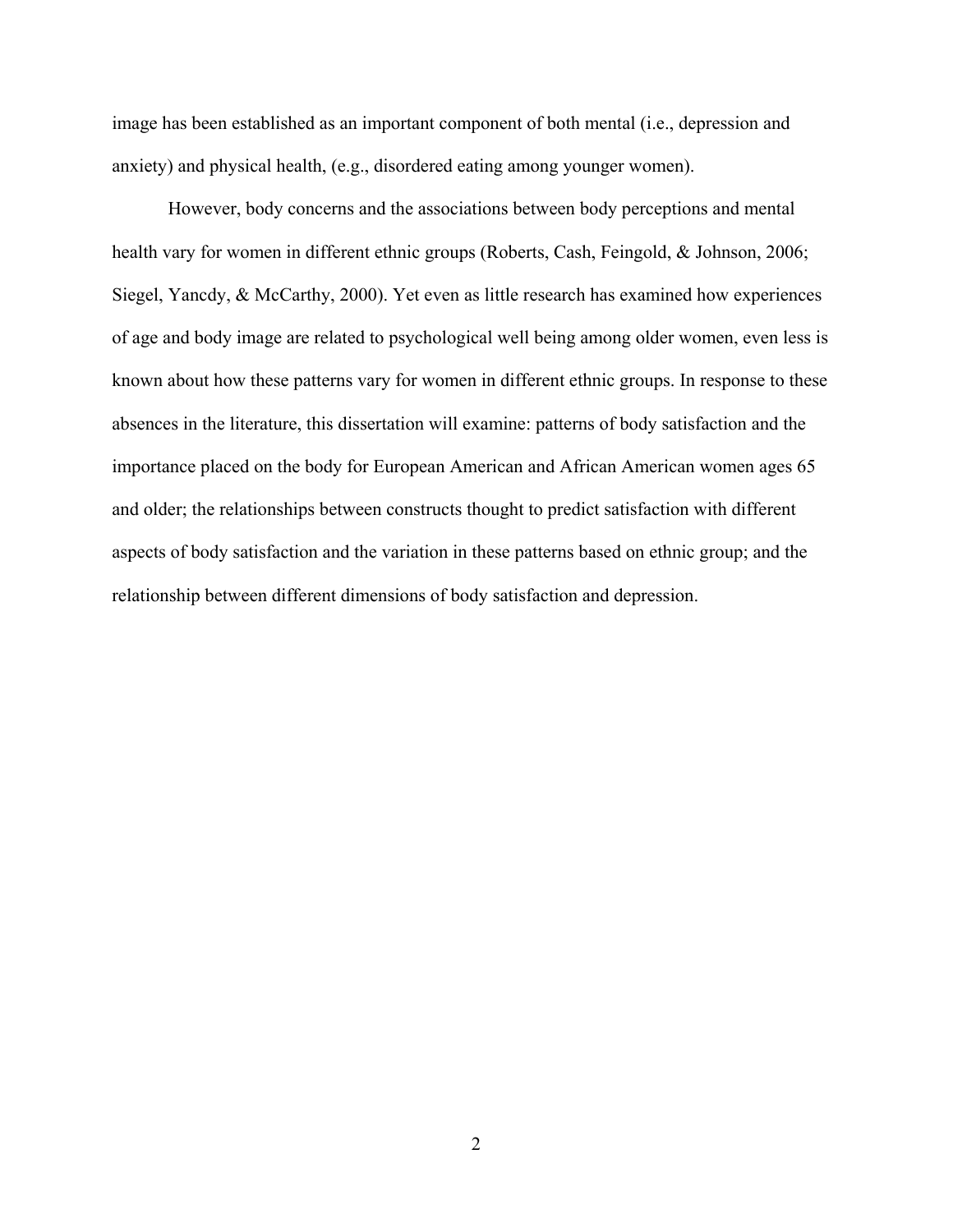#### CHAPTER II

#### LITERATURE REVIEW

#### **Theories of Aging**

Several existing theoretical frameworks can help us understand aging women's body perceptions. A number of complementary theories and approaches to the study of aging have been developed over the past 30 years, and have defined the framework with which gerontological research is produced and interpreted. In particular, these theories have focused on emphasizing positive gains and positive experiences of aging (Baltes & Baltes, 1990; Rowe  $\&$ Kahn, 1987), though some scholars have criticized this approach (Dillaway & Byrnes, 2009; Minkler & Fadem, 2002).

One of these theories, successful aging, was developed from the landmark MacArthur Study, (Rowe & Kahn, 1987). This approach focuses on positive aspects of living a long life, and was one of the first to conceptualize aging in terms other than mortality, disability and cognitive decline (Rowe, 1997). In particular, this approach differentiated between "usual aging," which is often characterized by normal decline in cognitive, physical, and social functioning, and "successful aging," in which functional loss is minimized. Rowe and Kahn (1987) argued that three main criteria must be met for successful aging; first, older adults must be free from disease and disability; second, older adults must maintain physical and mental functioning; and third, older adults must remain active and demonstrate engagement with life.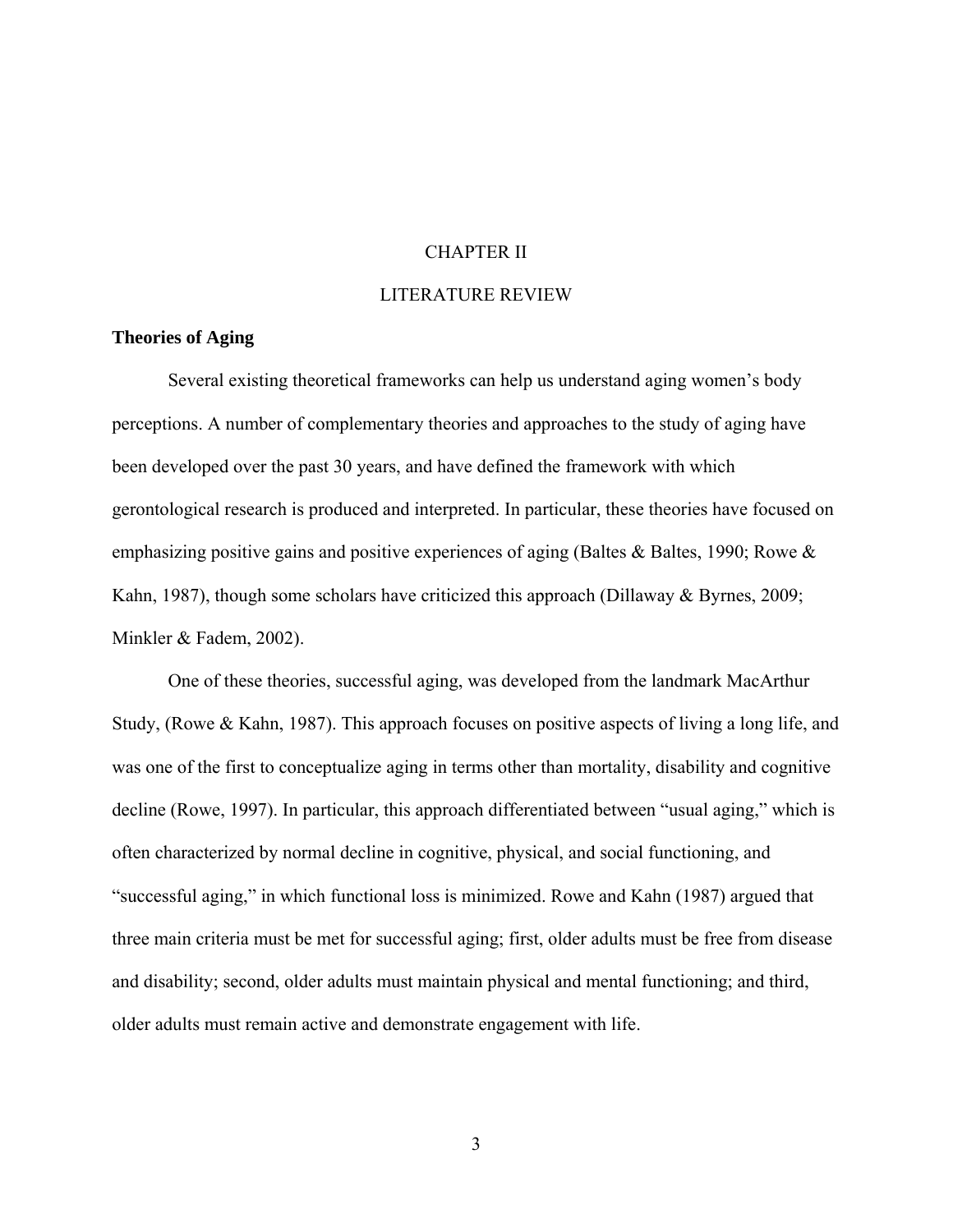These three dimensions are almost certainly related, and findings from the MacArthur Study suggested that behaviors such as sustained engagement in physical activity and remaining socially active were associated with physical functionality and other positive health benefits (Rowe & Kahn, 1997; Unger, McAvay, Bruce, Berkman, & Seeman, 1999). One often unstated implication with regard to successful aging is that the body factors centrally in whether older adults are aging successfully. Specifically, older adults who engage in physical activity and remain socially engaged may experience benefits that directly affect the function of the body and likely affect feelings about the body. However, the association between the criteria for successful aging and body perceptions are as of yet unexplored.

Critics of the successful aging approach have argued that some individuals may experience positive or "successful" outcomes associated with age in the face of disability or impairment. Specifically, Minkler and Fadem (2002) argued that individuals with lifelong disability or impairment may find ways to manipulate their environment and develop strategies to compensate for impaired function. As a result, these researchers and others have suggested that assessing individuals' subjective health and psychological well-being may be one way to measure successful aging without relying on objective measures of physical ability (Freund & Baltes, 1998; Inui, 2003; Kanning & Schlicht, 2008; Strawbridge, Wallhagen, & Cohen, 2002). This development further supports the idea that perceptions of health, well-being, and aging play a central role in how well individuals age.

One way that changes in the body may affect perceptions of aging is through changes in physical ability or function; that is, as individuals experience age-related changes in their bodies, attitudes toward their bodies may be expected to change in response. Although loss of function may occur in old age, aging is a process negotiated through a balance between managing losses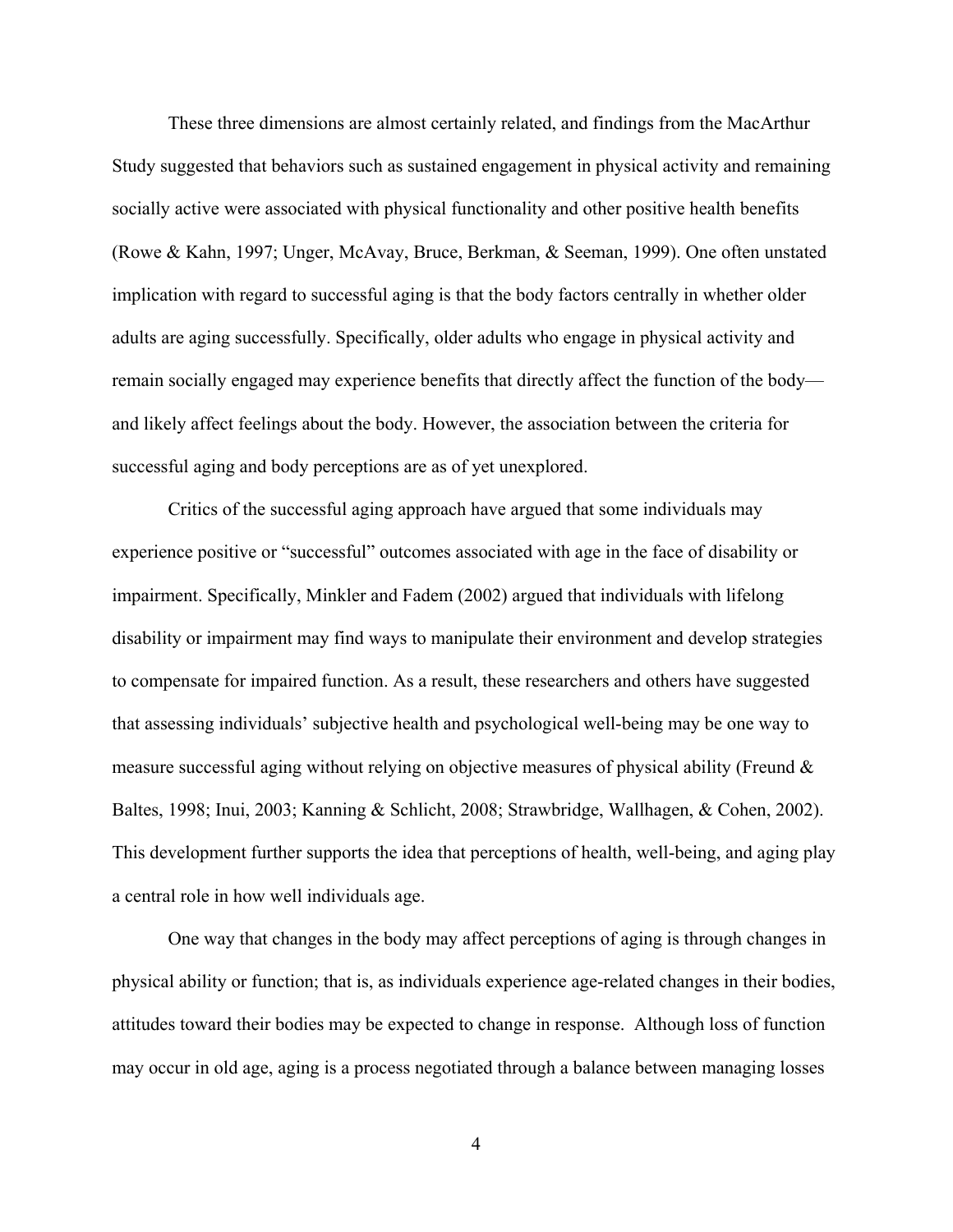and gains (Baltes & Baltes, 1990; Freund, 2008; Kunzman, Little, & Smith, 2000). In particular, older adults may focus on their strengths to attenuate the effects of age-related losses (Baltes & Carstensen, 1996). This approach has been termed the selective optimization and compensation model (Baltes & Baltes, 1990). In particular, adults who are selectively optimizing their strengths choose to focus on aspects of life that are of importance, and allocate their resources to these areas. This selective focus optimizes positive developments and compensates for the experience of any functional losses (Baltes & Baltes, 1990). One key factor in this theory is older adults' perceptions of the gains and losses they experience as a function of age. It is possible that for some individuals, changes in the function of the body and age related changes in appearance may be seen as losses, and may be associated with negative perceptions of aging. For others, holding positive perceptions of their bodies and appearance may contribute to positive experiences of aging, and consequently, better mental health.

Perceptions of aging are central to selective optimization theory, and may affect outcomes related to successful aging. One such perception is that of subjective age, or how old one feels. On average, older adults report feeling younger than their actual age (Galambos, Turner, & Tilton-Weaver, 2005; Gana, Alaphilippe, & Bailly, 2004; Rubin & Berntsen, 2006), and feeling younger than one's chronological age and feelings of satisfaction about age are thought to be positive reflections of the aging process (Levy, 2003; Kleinspehn-Ammerlahn, Kotter-Gruhn, & Smith, 2008). Subjective age has also been associated with successful aging, as feeling younger has been linked to good health and positive well-being (Hubley & Hultsch, 1994; Westerhof & Barrett, 2005). Additionally, positive self perceptions of aging (i.e., feeling good about one's age) are associated with sustained social engagement, higher self esteem and psychological well-being, and better physical functioning (Baltes & Smith, 2003; Heckhausen &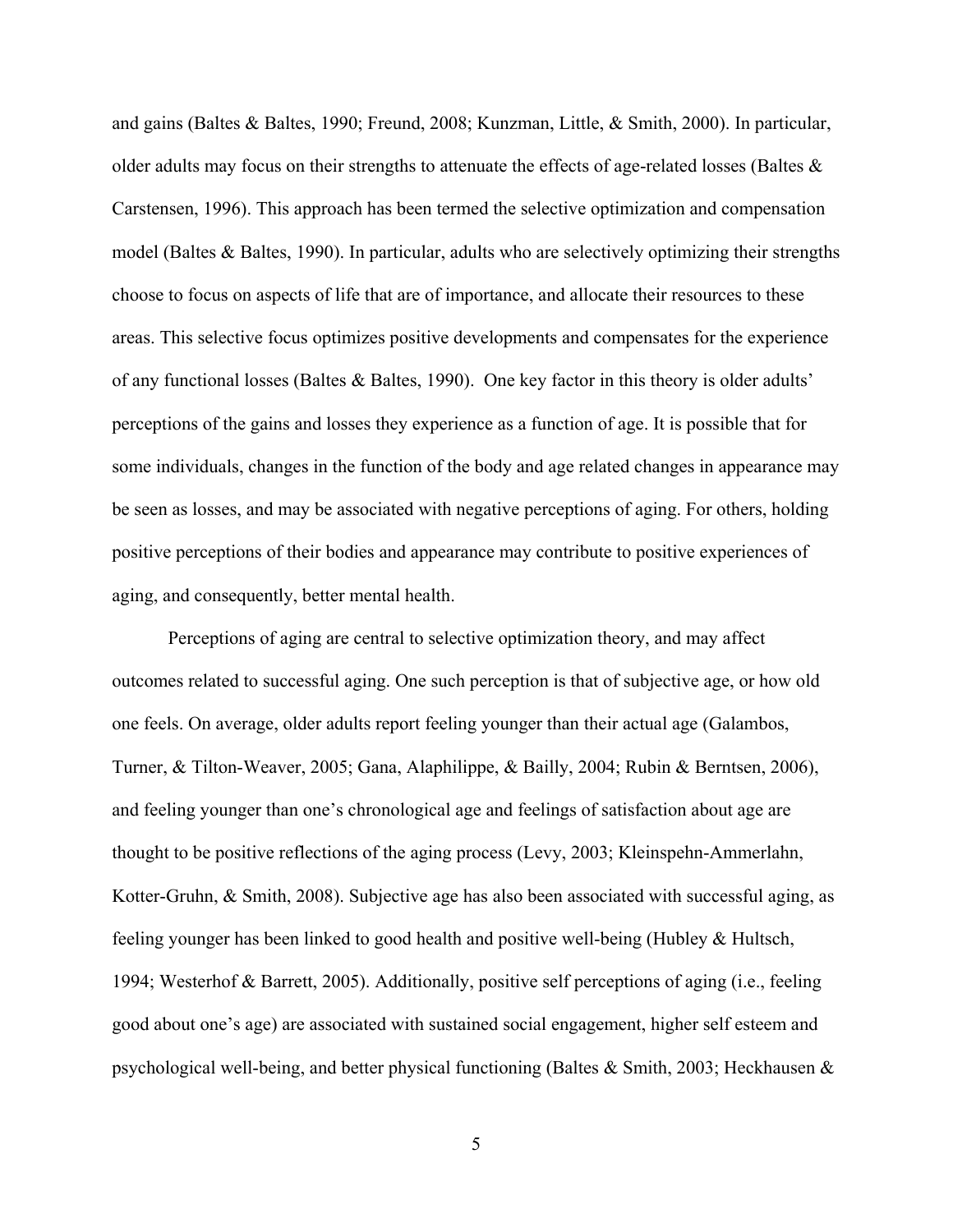Kruger, 1993; Kleinspehn-Ammerlahn, Kotter-Gruhn, & Smith, 2008; Sneed & Whitbourne, 2005).

Subjective age has also been linked to appearance, and some researchers (e.g., Kastenbaum, Derbin, Sabatini, and Artt, 1972; Kleinspehn-Ammerlahn, Kotter-Gruhn, & Smith, 2008) have differentiated between felt subjective age (i.e., how old one feels) and subjective age associated with physical appearance. Self-perception of physical age, which has also been referred to as "look age," is considered to be an appraisal of the signs of biological aging (Kleinspehn-Ammerlahn, Kotter-Gruhn, & Smith, 2008). Kleinspehn-Ammerlahn, Kotter-Gruhn, and Smith (2008) found that among individuals 70 and older, the discrepancy between self perceived physical age and actual age decreased over time, and satisfaction with aging decreased as well. Additionally, women in this study reported higher self perceived physical age and lower aging satisfaction than men, indicating that older women's perceptions of age-related appearance may influence negative perceptions of aging. Along these lines, Clarke (2001) reported that older women often report an incongruity between their subjective age and the image of their body as reflected in a mirror. The pattern that older women don't feel as old as they are, yet they may recognize the physical signs of aging, has the potential to affect their subjective age, body image, and psychological well-being.

Age related changes in the body—both in terms of physical functioning and appearance—likely affect the psychological well being of older adults. Individual's perceptions of these changes shape the positive and negative effects associated with aging. Specifically, older adults may optimize their strengths and abilities to compensate for perceived age related changes. This strategy is particularly useful when considering how older women cope with bodily and appearance changes associated with age. Feelings about age and the evaluation of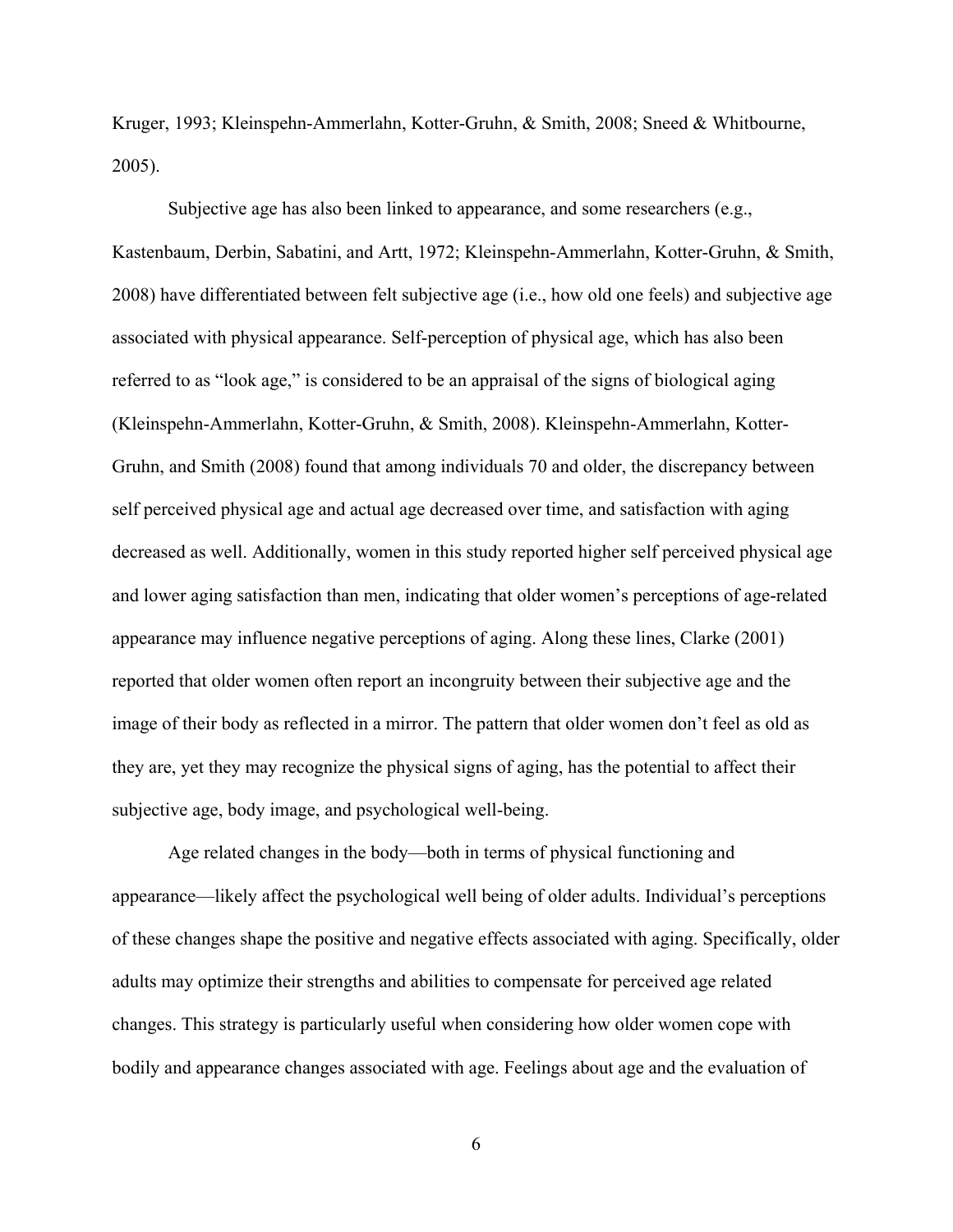body changes are integral components of the body perceptions of older women, and must be considered to assess the association between body perceptions and psychological well-being.

#### **Body Image and Aging**

Body image has been conceptualized as a key factor in women's health and well-being (Cash & Fleming, 2002), yet the majority of this research has been based on the experiences of young European American women (Poran, 2006), and little is known about body image among diverse older women. In the following literature review, I present research with an emphasis on how theories of body image apply to older women, and how this might vary for European American and African American women.

**Conceptualizing and theorizing body image.** Body image has been defined as "an individual's appraisal of and feelings about the body" (Cornwall & Schmitt, 1990), and is an important part of our identity and self concept, as feelings about the body may influence the way we think about ourselves and our capabilities (Chrisler & Ghiz, 1993). Body image is a multidimensional construct including public body consciousness, (i.e., concern with external body attributes, such as feelings about appearance) and private body consciousness, (i.e., internal feelings and overall physical condition) (Miller, Murphy, & Buss, 1981). Thompson, Heinberg, Altabe, and Tantleff-Dunn (1999) described body image is an umbrella term, consisting of many different components, including (but not limited to): weight satisfaction, size perception accuracy, appearance satisfaction, body satisfaction, appearance orientation, body schema, and body esteem. The term "body image" itself is a global construct that needs specification as to which aspects of the body are being examined and in what way. For this reason, researchers need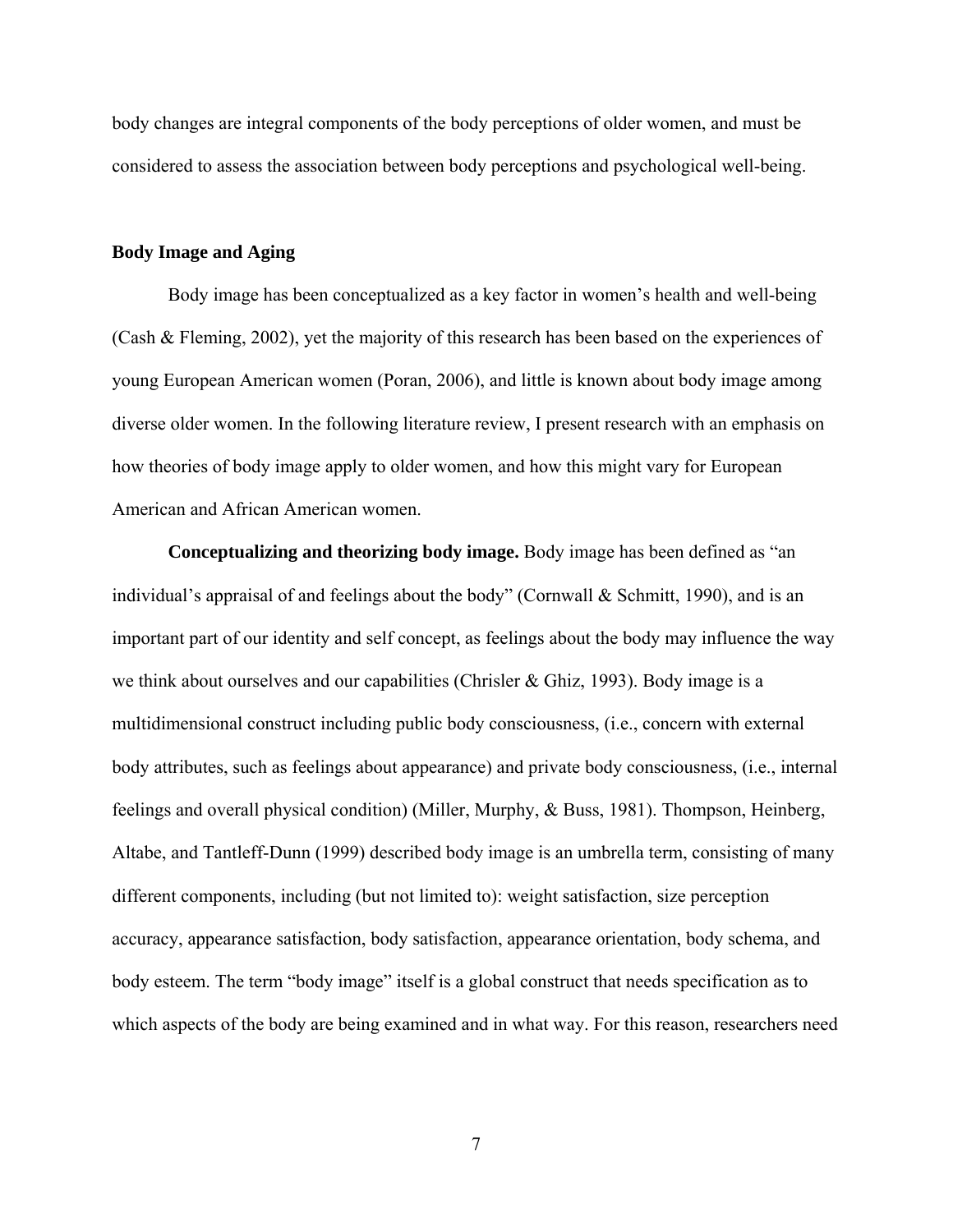to be attentive to how questions about the body are asked, what constructs are specifically being measured, and what conclusions are drawn from particular body image measures.

Body image has been conceptualized as existing on a continuum (Mintz & Betz, 1988; Scarano & Kalodner-Martin, 1994; Thompson et. al., 1998; Tylka & Subich, 1999). In this model, levels of body image disturbance range from extreme to none, with most people falling somewhere in the middle. Those in the middle likely experience mild to moderate body related concerns, while those with higher levels of body image disturbance are more likely to exhibit symptoms of disordered eating and depression (Mintz, O'Halloran, Mulholland, & Schneider, 1997; Thompson et. al., 1998). There is a strong association between feelings about the body and self-worth and well-being. In particular, body dissatisfaction is associated with various forms of psychopathology, including disordered eating, depression, and anxiety (Forman & Davis, 2005; Tylka, 2004).

A number of theories have been developed to explain the significance of body image including (but not limited to) sociocultural theories, many of which incorporate a feminist approach (Cash & Pruzinsky, 2004). Sociocultural approaches seek to understand human behavior by examining how cultural values influence individual values and experiences, and how these values are reflected in a person's cognitions and behaviors (Cash & Pruzinsky, 2004; Jackson, 1992; Jackson, 2004). In particular, social expectancy theorists argue that cultural values shape how individuals perceive and evaluate others, and that this, in turn, influences how others evaluate themselves (Jackson, 2004). In terms of body image, this theory posits that within a culture, people share socially defined standards of attractiveness, as well as expectations about people that are considered attractive. As a result, they behave differently towards individuals that are considered to be attractive, and in turn, this differential behavior leads to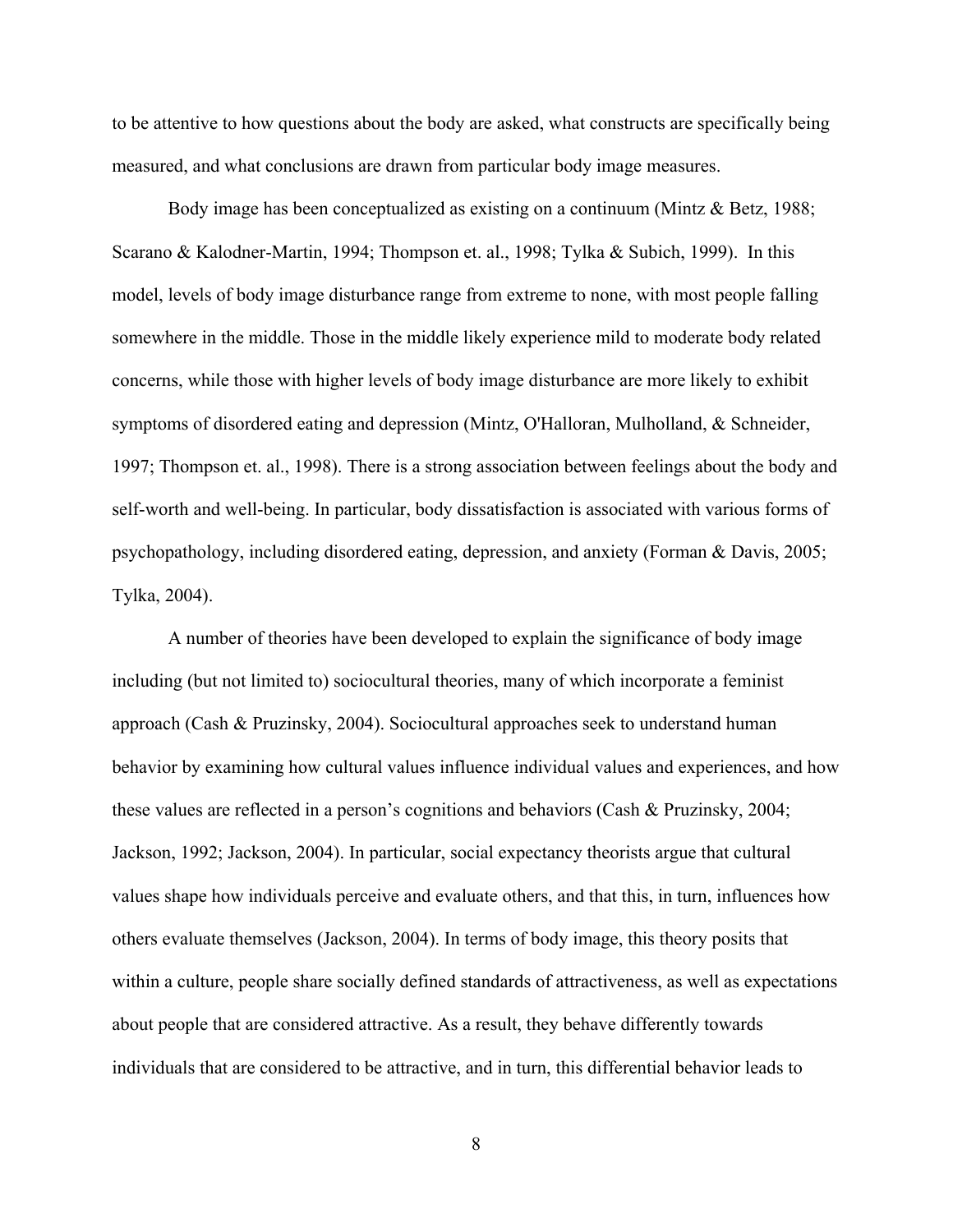differences in how individuals respond to such treatment. Finally, these behavioral differences in treatment of individuals deemed attractive or unattractive by cultural standards shape self concept (Jackson, 2004).

Given that Western culture highly values physical attractiveness, individuals often associate feelings of self worth with their appearance, and in particular, studies of young adult women show they associate their appearance with their overall self worth more than men (Sanchez & Crocker, 2005). Evans (2003) found that many college-aged women believed that possessing a thin, attractive body by conventional beauty standards would lead happiness and overall success in life. Additionally, many people implicitly associate positive personality characteristics, such as intelligence and kindness, with physical attractiveness. This association has been termed the "what-is-beautiful-is-good" phenomenon and helps to explain why many individuals highly value their physical appearance (Dion, Berscheid, & Walster, 1972; Eagly et al. 1991; Feingold 1992; Jackson, Hunter, & Hodge, 1995). Women are judged based upon their appearance more often than men (Fredrickson & Roberts, 1997), and being considered attractive by cultural standards translates into less discrimination and more life opportunities (Fiske, Bersoff, Borgida, Deaux, & Heilman, 1991; Margolin & White, 1987). Specifically, women's appearance and/or weight has been the basis for discrimination, indicating that women's social and economic prospects are often tied to appearance and weight (Myers, Rothblum, & Chin, 2010; Rhode, 2010).

Due to the association between treatment in society and physical attractiveness, some theorists (e.g., Unger, 1979; Wolf, 1991; Hesse-Biber et al., 2006) have asserted that physical beauty is associated with status and power for women. However, this form of power is not without cost or consequence. As Fredrickson and Roberts (1997) pointed out, for women to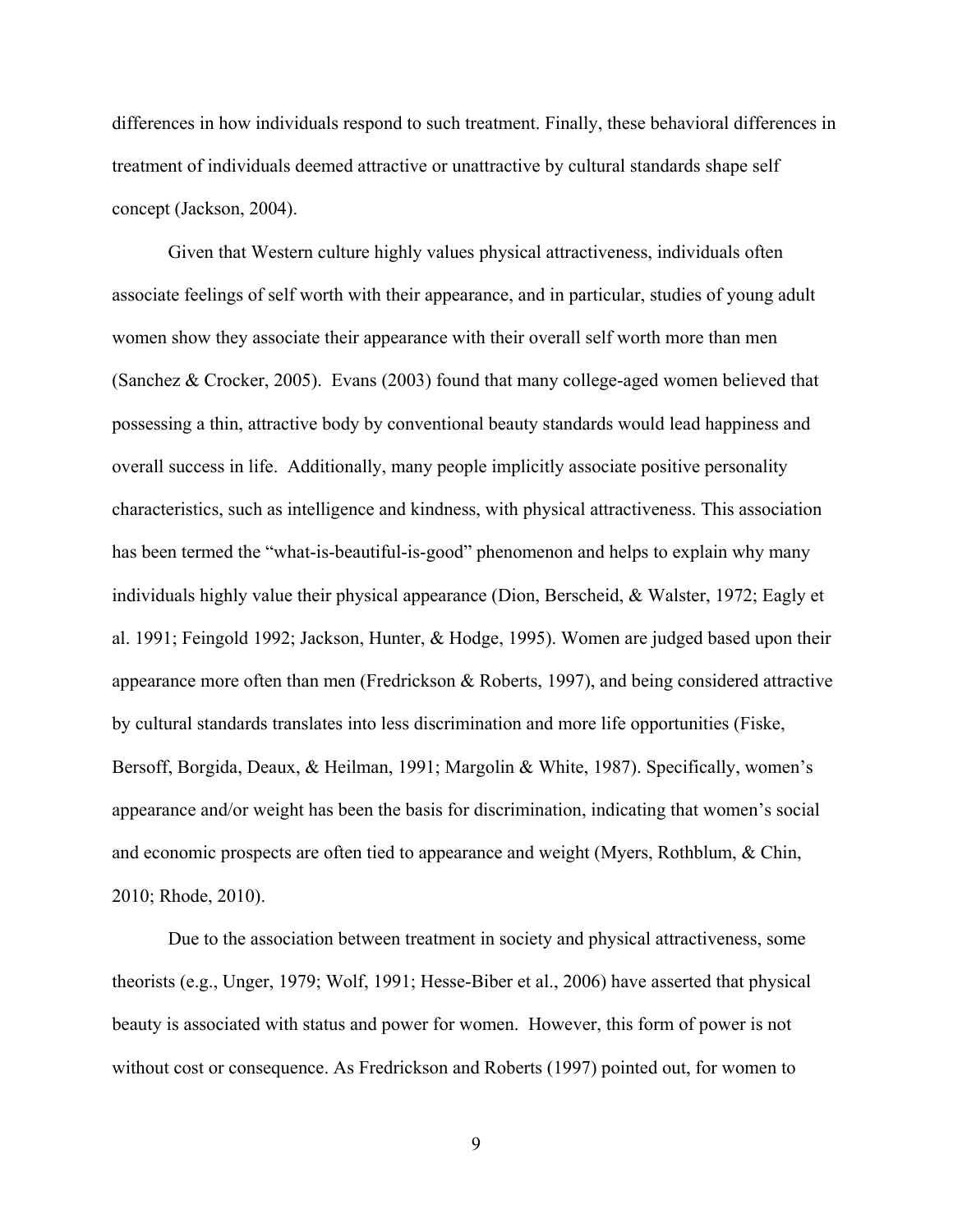capitalize on this power they must do so in a heteronormative context, and specifically in relation to White men. That is, standards of beauty are determined by and reflect the characteristics of the dominant group. Hurtado (1989) argued that White women are seduced by this form of power, and work to meet the dominant standards for recognition and access to power through their association with White men. On the other hand, women of color are often rejected by White men and left out of this power exchange (Hurtado, 1989).

For this reason, women that do not fit the dominant standards of beauty may be dismissed, including many women who simultaneously experience other forms of oppression. Fredrickson and Roberts (1997) argued that women in low status groups (such as lesbians, ethnic minority women, and poor women) may also be subject to heterosexism, racism, and classism above and beyond the negative judgments based upon social evaluation. One group that is conspicuously missing from this list is old women, who likely face discrimination in the form of ageism (North & Fiske, 2012). One central component of the beauty ideal that often goes unacknowledged is age. Specifically, there is a strong association between beauty and youth, and by definition older women are less valued than younger women in terms of their appearance. Older women may also experience discrimination based upon both gender and age when appearance influences individuals' judgments of and interactions with members of this group.

Older women are not highly visible in western culture, and those who are thought to be aging well are often held up as an example because of their lack of visible signs of aging (Chrisler & Ghiz, 1993). Additionally, images of older women have been largely absent from mainstream media. One study examined the representations of older women in popular magazines, and found that older women were not well represented in this medium and those who were depicted had significantly larger body sizes and were more clothed than younger models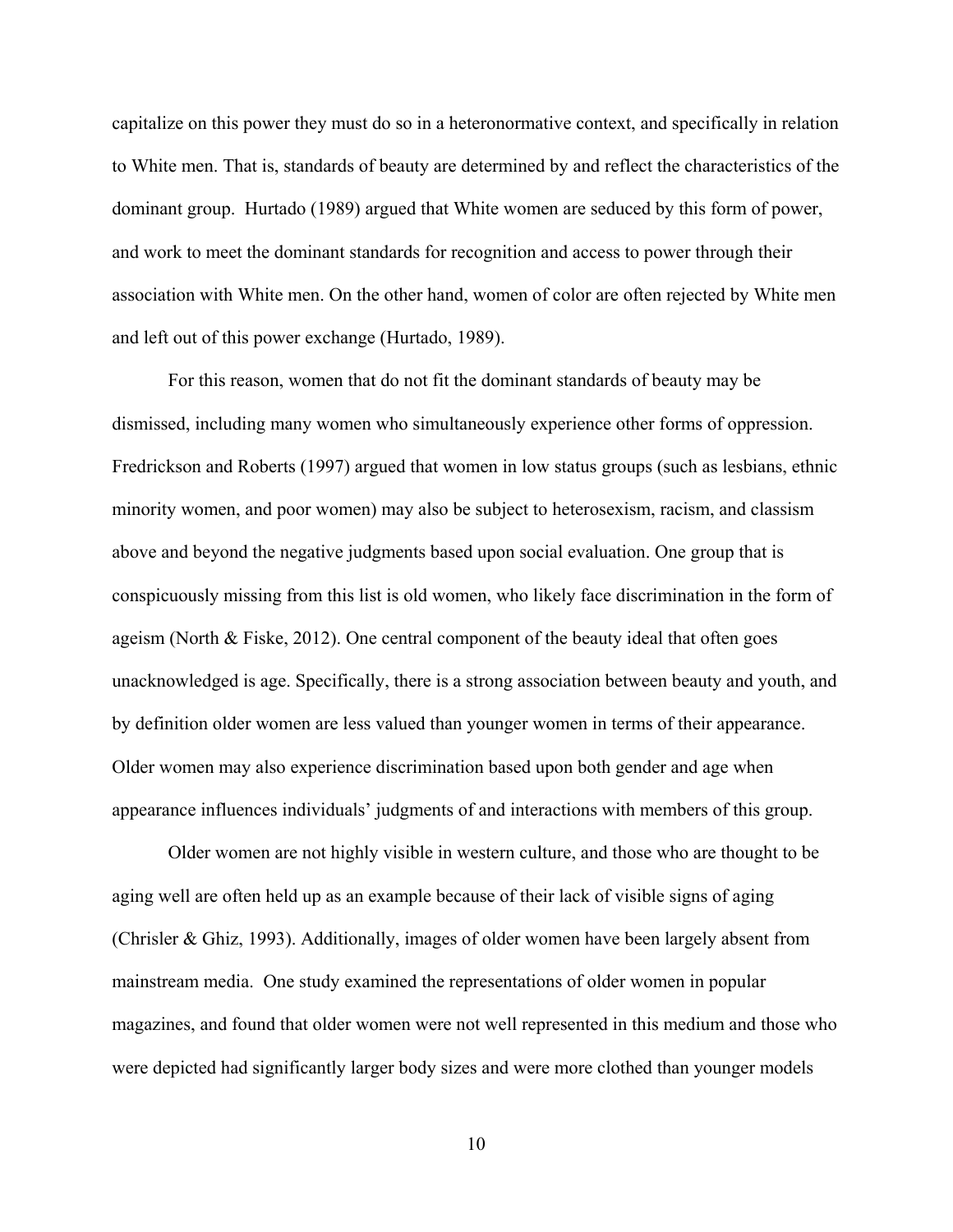(Bessenoff & Del Priore, 2007). The researchers argued that showing older women's bodies less frequently and more covered implies that society does not find age and sexiness as being compatible. This is particularly problematic if women's social value is defined in terms of sexiness.

Body image is particularly relevant to study among older women, because gender and age are social variables that are often "read" on the body, and may lead some women to feel that their bodies are inadequate or lacking. Normative aging is often associated with a loss of beauty, making older women more susceptible to body image concerns (Peat, Peyerl, & Muhlenkamp, 2008). Because of the association between beauty and youth, women "lose their social value simply by growing old" (Garner, 1999, p. 4).

Although large changes in body image are unlikely to occur from day to day, in general, body image should not be considered "fixed or static" (Pruzinsky & Cash, 1990). Rather, body image develops throughout the lifespan as a result of individual experience, cultural norms and cues, physical appearance and changes in the body, and relationships with others (Chrisler  $\&$ Ghiz, 1993). Body dissatisfaction levels off after adolescence and remains relatively stable across the adult years (Bedford & Johnson, 2006; Cash & Henry, 1995; Tiggemann, 2004; Tiggemann & Lynch, 2001; Wilcox, 1997). However, this broad pattern has not included research addressing of diverse populations of women, and does not account for women who retain a high level of dissatisfaction with their bodies throughout their adult years, or for women who become more concerned with the body, which may include concern with new aspects of the body, as they age. Although it is important to examine multiple dimensions of the body for all individuals, much of the research on body image among younger women (e.g., college-aged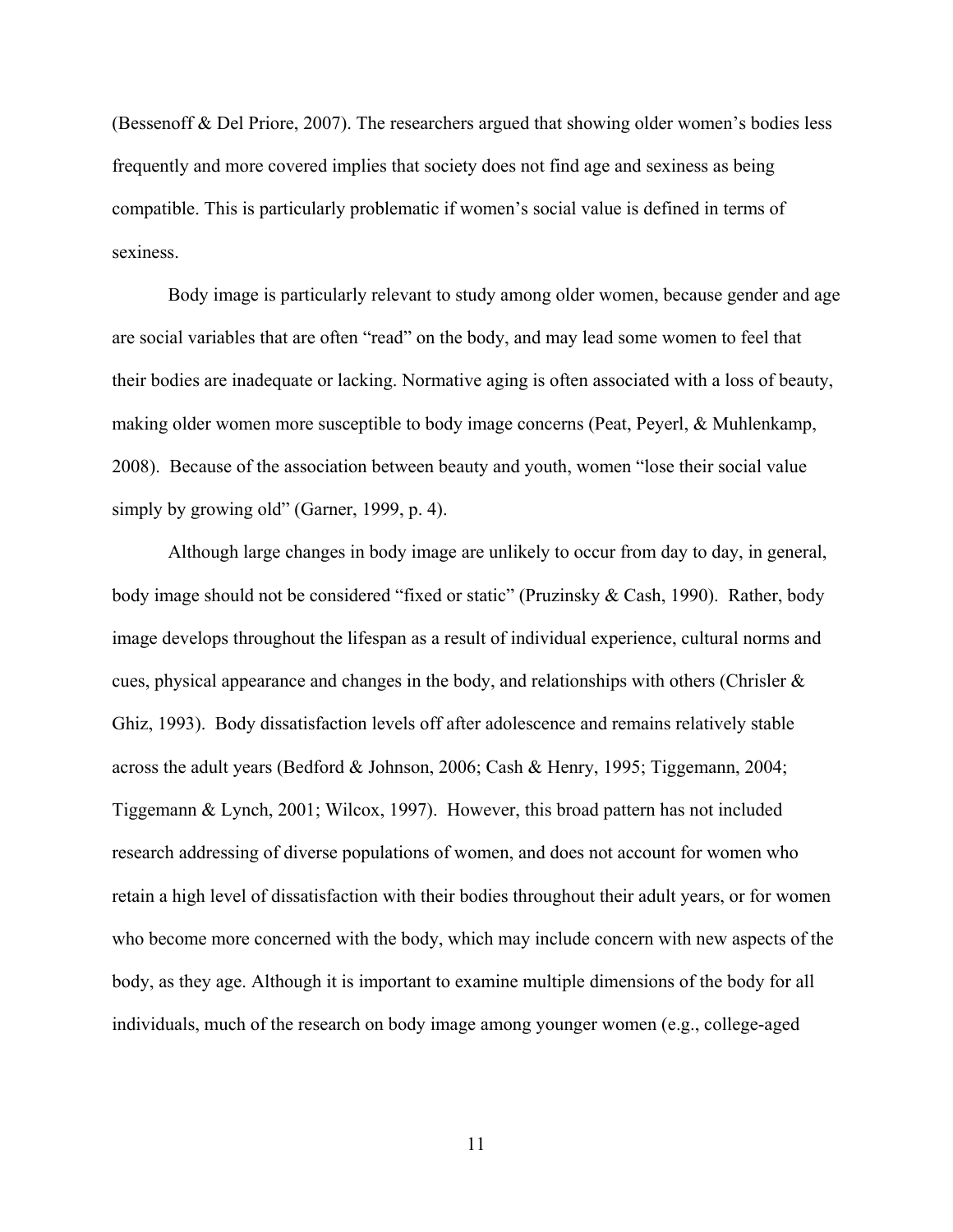through middle age) has focused primarily on body shape and weight (Tiggemann & Lynch, 2001; Peat, Peyerl, & Muhlenkamp, 2008).

Another sociocultural theory that has garnered a good deal of attention and has initiated a wide body of research in the past 15 years is objectification theory (Fredrickson & Roberts, 1997). This theory, which draws upon a feminist framework, posits that the routine sexual objectification of women leads women to internalize an outsider's perspective on their own bodies (McKinley & Hyde, 1996; Fredrickson & Roberts, 1997). Feminist scholars have argued that women's bodies are constructed as objects to be looked at (Spitzack, 1990; Kaschak, 1992; Mulvey, 1975). The sexual objectification of women's bodies can be seen in various forms, including in media portrayals of women as sexualized objects (Bordo, 1993; Kilbourne 2000; Wolf, 1991), and in interpersonal interactions in which women are viewed or treated as sexualized objects (Landrine & Klonoff, 1997).

When women internalize this perspective, they begin to see their own bodies as sexualized objects to be seen and evaluated by others. This has been termed self-objectification. Self-objectification is often manifested through habitual body monitoring (such as frequently checking one's appearance in the mirror), as women try to assess their appearance as an outsider would (McKinley & Hyde, 1996, Fredrickson & Roberts, 1997). Focusing primarily on external physical attributes may lead women to lose touch with their internal bodily states because they may have fewer perceptual resources with which to attend to feelings and physiological cues (Fredrickson & Roberts, 1997; Tiggeman, 2011). This shift in perspective is important because body surveillance has been linked to increased disordered eating, depression, and sexual dysfunction (Szymanski & Henning, 2007; Tiggeman, 2011; Tylka & Hill, 2004). Objectification theory linked the sociocultural pressures influencing women to take a particular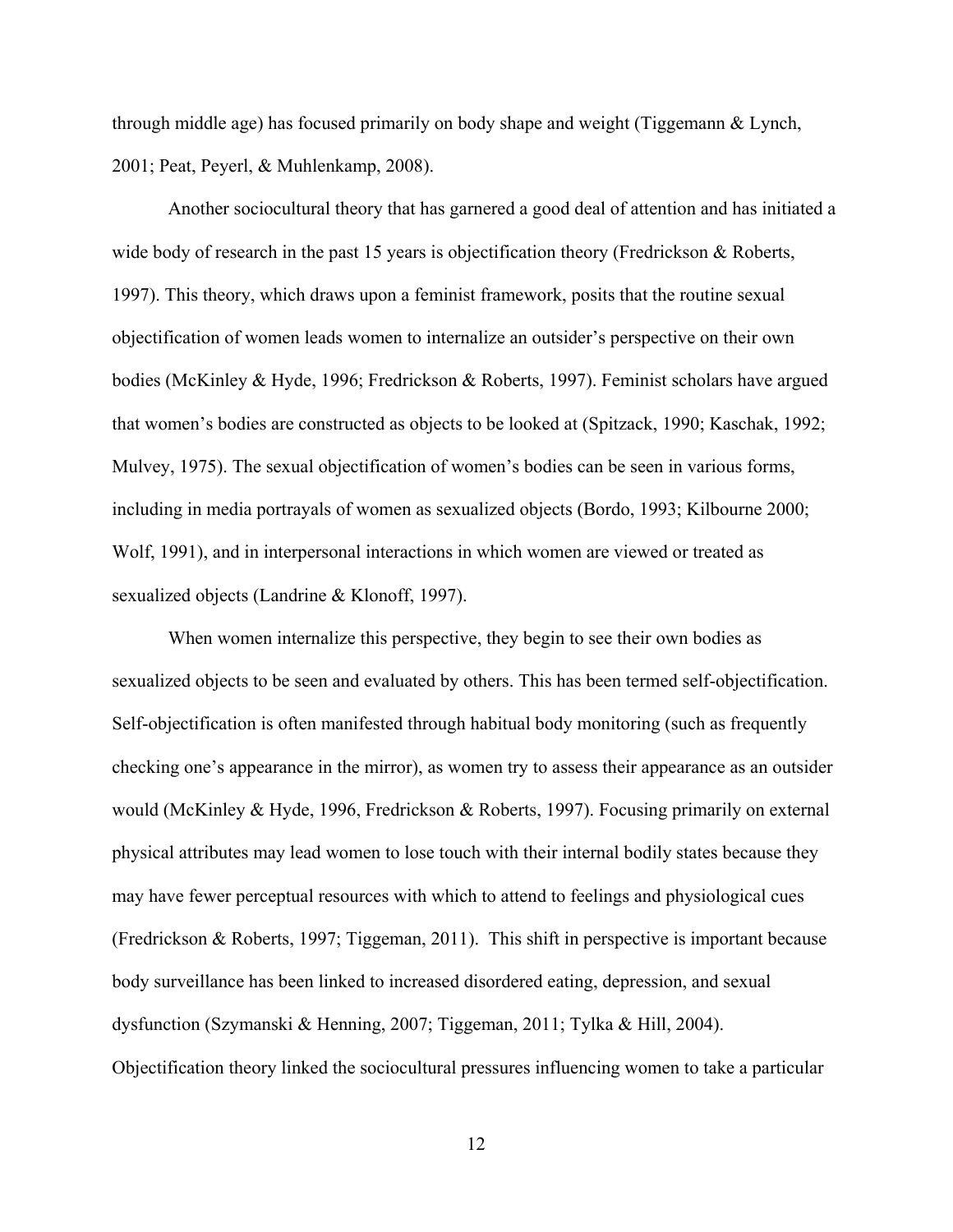perspective on their bodies and the psychological outcomes associated with this behavior. This theory has proven particularly fruitful for psychological research on body image, as it helped us understand both the causes and consequences of women's body image distress.

 Although a growing body of research indicates that body dissatisfaction is prevalent among older women (Allaz, Bernstein, Rouget, Archinard, & Morabia, 1998; Lewis & Cachelin, 2001; Mangweth-Matzek et. al, 2006; Webster & Tiggemann, 2003), researchers have also suggested that the importance of physical appearance diminishes with age (Feingold & Mazella, 1998; Pliner et. al, 1990; Tiggemann & Lynch, 2001), and that investment in appearance needs to be distinguished from satisfaction with appearance (Tiggemann & Lynch, 2001). Tiggeman and Lynch (2001) found that although there was no correlation between age and body dissatisfaction in a sample of women ages 20 to 84, women over 70 reported less selfobjectification, appearance anxiety, and disordered eating. They concluded that body dissatisfaction may remain stable over the lifespan, but the meaning of weight and feelings about the body should not be assumed to be constant over time. In a study of women ages 20 to 65, Webster and Tiggemann (2003) found that body dissatisfaction was related to self concept and self esteem for women at all ages in the sample; however, the strength of the relationship weakened for older women, indicating that as women age, they develop cognitive strategies to protect their self-concept and self-esteem from the impact of body dissatisfaction. Along the same lines, Hurd (2000) explained that for older women, seeming contradictions about body image (such as reporting the internalization of ageist norms about women's bodies, yet valuing health over appearance) reveal a shift in priorities for older women.

It is important to distinguish between different dimensions of body image, as women in different age groups may express some negative feelings on one dimension, while holding more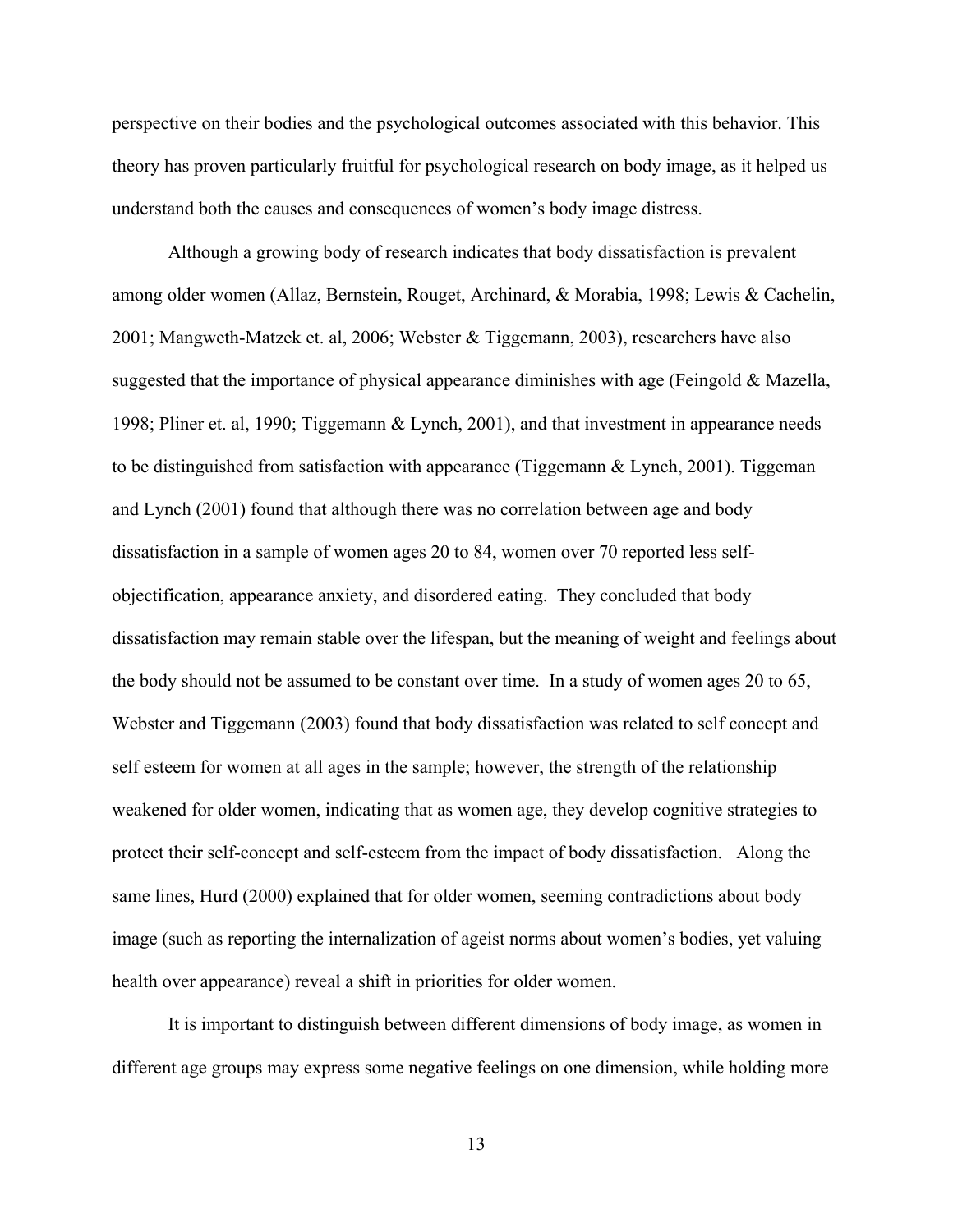favorable opinions of other dimensions (Montepare, 2006). For example, a study comparing men and women ages 62-72 with younger adults (ages 17-28) found that the older participants were more conscious of their external physical appearance than younger adults were. However, the older adults were also more positive about their physical competence as compared to younger adults (Ross, Tait, Grossberg, Handal, Brandeberry, & Nakra, 1989). These findings suggest that focusing on only one aspect of the body may miss more complex and nuanced experiences of the body that may vary with age.

Specific aspects of the body that often reflect signs of aging may be of particular concern to older women. While younger adult women may be primarily concerned with aesthetic elements of appearance and weight/body size, older women's body perceptions may reflect different areas of concern. In particular, older women may be focused on aspects of appearance related to age, such as wrinkles in the skin, the firmness of the skin on their bodies, and hair color, all of which are culturally accepted markers of aging. Older women may also place more importance on the functional aspects of their bodies, as functional limitations are a primary concern for many individuals facing age related changes, and retaining physical function is a marker of successful aging (Chodzko-Zajko, Schwingel, & Park, 2009).

Older women may evaluate various aspects of their bodies based upon different criteria, such as how satisfied they are with particular aspects of the body as well as how important those body features are to them. The importance placed on various aspects of the body may change with age (Covan, 2005), and women who place low importance on some aspects of the body may do so because this evaluative process acts as a buffer against negative body perceptions. For example, if an older women is not satisfied with an aspect of her body and considers it to have a low level of importance, this body aspect is less likely to affect her overall body esteem.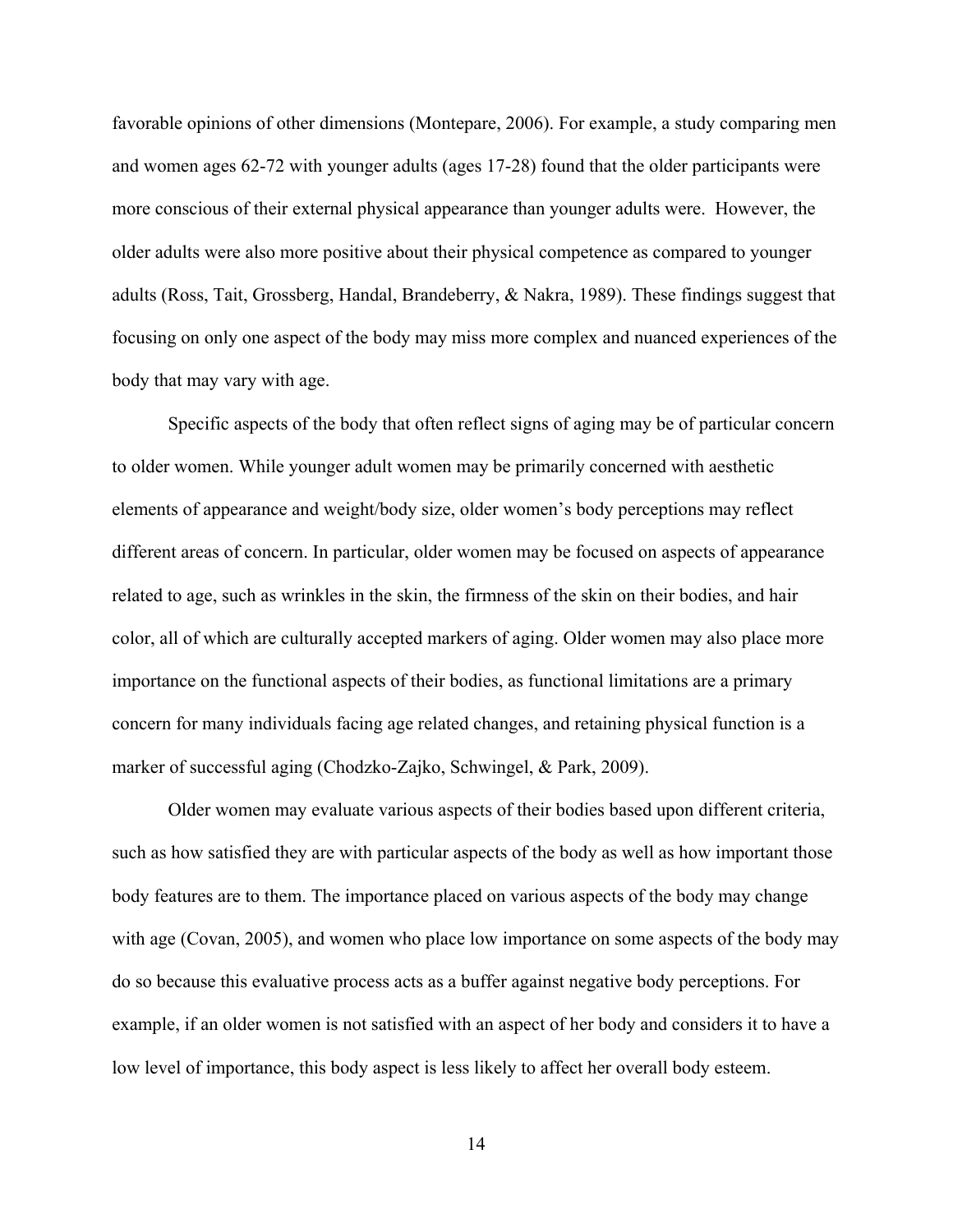Alternately, an older woman who places a great deal of importance on a body feature may experience greater positive gains if she also feels positively about this feature, or this may have a greater negative impact if she feels lower satisfaction with this body feature. It is crucial to distinguish between these dimensions and to take them both into account when examining older women's body perceptions.

**Body image and social comparison.** Western culture promotes the evaluation of women in terms of their physical appearance, and women are often viewed as obtaining worth through how close they come to meeting ideal standards of beauty (Bordo, 1993; Chrisler & Ghiz, 1993; Garner, 1999; Wolf, 1991). In particular, the association between youth and beauty may be harmful for older women, as they move further from the youthful ideal, yet are still often subject to evaluation based on their appearance (Calasanti, 2005; Twigg, 2004). One effect this might have on older women may be the degree to which they compare their bodies to those of other women.

Social comparison serves the purpose of allowing individuals to assess their status in a given area by comparing themselves to others (Festinger 1954). Comparisons can be either upward, in which the target of the comparison is faring better than the individual making the comparison, or downward, wherein the target of the comparison is perceived to be less adequate in the area of comparison. Because women learn that their status and worth are often associated with the appearance of their bodies, many women routinely compare their bodies to those of other women. College-aged women tend to make upward comparisons to other women whom they perceive as more attractive, such as those that embody culturally prescribed beauty standards, and as a result, experience body image distress and body dissatisfaction (Morrison et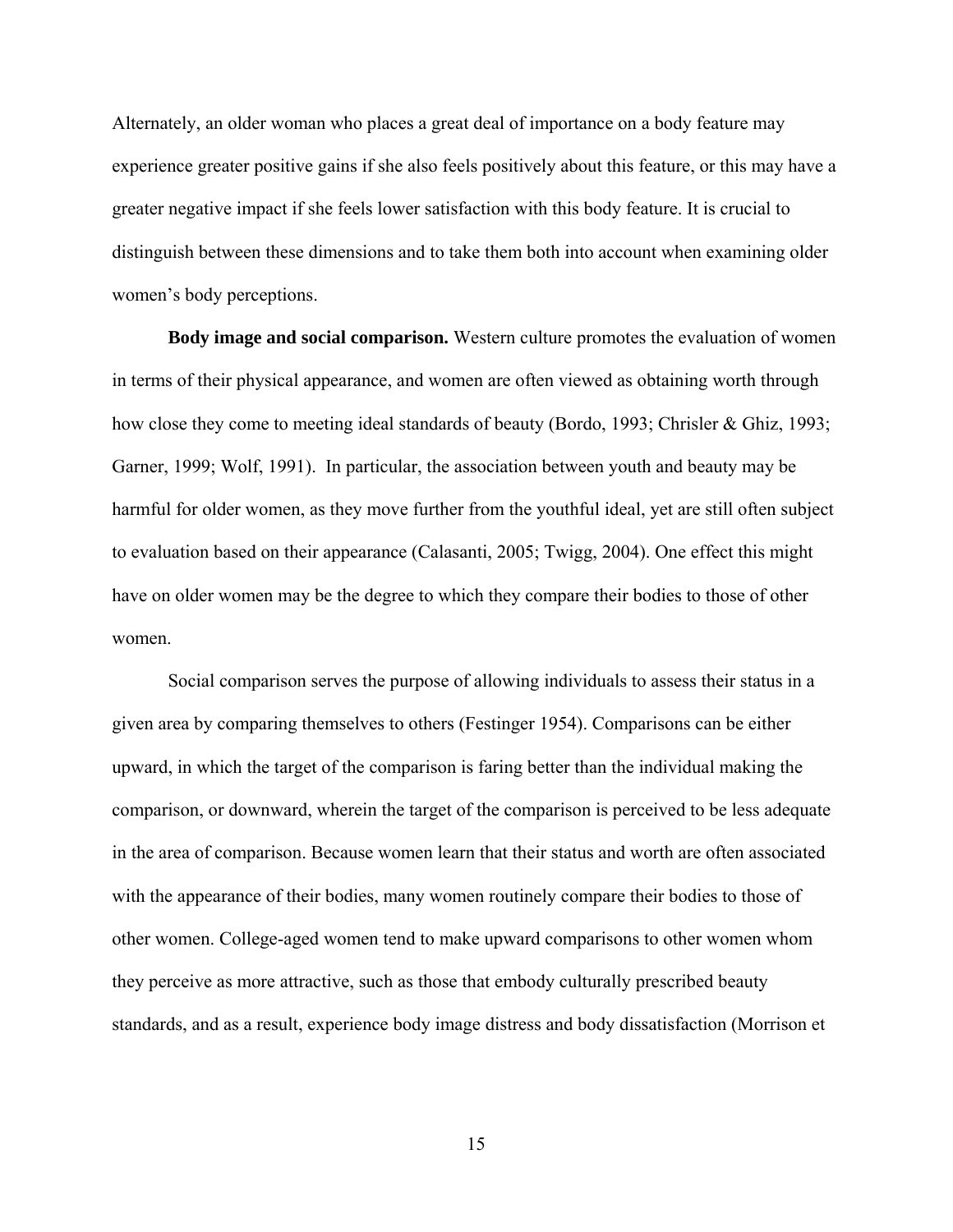al. 2004; Paxton et al. 1999; Thompson et al. 1999; van den Berg et al. 2007; Engeln-Maddox 2005; Stormer and Thompson 1996; Tylka & Sabik, 2010; van den Berg et al. 2002).

It has been suggested that the comparisons older people make may influence their selfconcept (Brown & Middendorf, 1996; Friedwijk, Buunk, Steverink, & Slaets, 2004). Peat, Peyerl, & Muehlenkamp (2008) explain that downward comparisons are seen as self-enhancing, whereas upward comparisons might be threatening. They argued that if older women compare themselves to younger women (for example, media images of younger women), their body image might suffer, whereas if they make a comparison to a same age peer that they consider less attractive, their positive body image feelings may be strengthened. Wilcox (1997) made a similar argument, suggesting that older women may adjust the target of their comparisons to boost self esteem. Along the same lines, older adults tend to use social comparisons when evaluating their health, suggesting that social comparison may function differently in certain contexts (Heidrich & Ryff, 1993). Although older women may make downward comparisons that may bolster positive self perceptions of health, it is unclear whether older women are also making downward comparisons in terms of appearance. College-age women often make upward comparisons that leave them feeling worse about their bodies (Stormer & Thompson 1996; Tylka & Sabik, 2010), but it is unclear if older women are mirroring this pattern, or if they utilize appearance comparison to buffer against negative body perceptions by comparing themselves to women they consider not to be aging as well in terms of physical appearance. Thus, research is needed that explores the meaning of social comparison among older women in the domain of appearance.

**Femininity and body image.** Because appearance is often central to women's selfconcept, women in particular may be concerned with the effects of aging on their appearance (Gupta & Schork, 1993). Additionally, older women are routinely judged more harshly than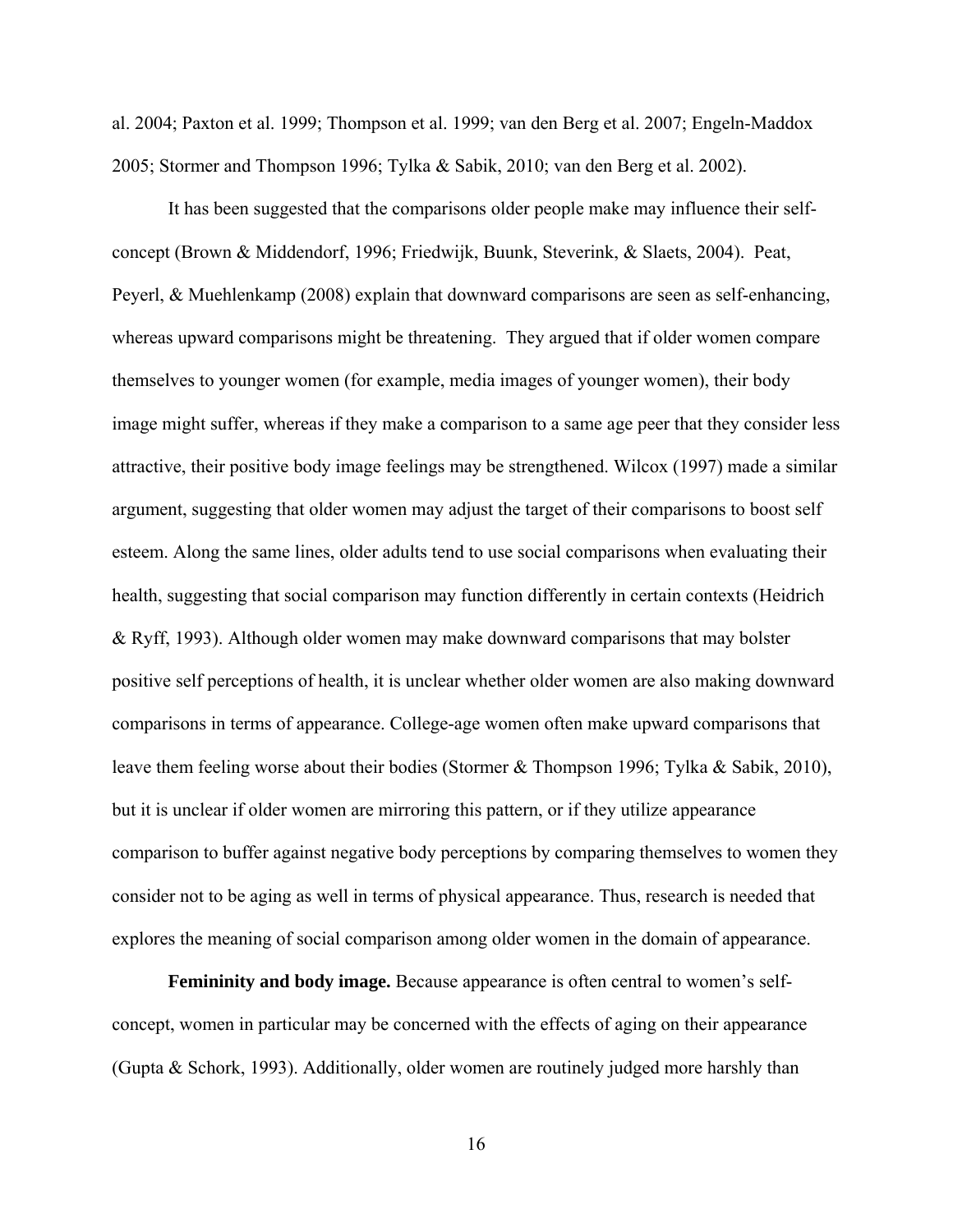older men, and this pattern has been categorized as a double standard of aging (Wilcox, 1997). Women seem to be aware of this double standard, and lesbians and heterosexual women are equally concerned about it (Dworkin, 1989). Silver (2003) argued that gender makes a difference in the way that aging bodies are understood; specifically, women's bodies are more likely to be perceived as deformed or desexualized, and language describing older women reflects fear and rejection of aging female bodies.

Femininity is a multidimensional construct (Twenge, 1999) which includes prescriptions about how a woman should look and act in order to gain status and recognition *as* a woman. Much like the association between adhering to beauty standards and power, Cole and Zucker (2007) pointed out that femininity reflects a gendered power structure in which some women gain a higher status than others due to their adherence to a set of normative feminine behaviors (Collins, 2004). Women who do not effectively perform these behaviors are often criticized or face social reprimand (Prentice & Carranza, 2002). Maintaining a feminine appearance, including meeting societal beauty standards, is an important element to appearing feminine (West & Zimmerman, 1987).

Adherence to traditional gender roles may foster body image concern. A study of 600 women ages 10 to 79 found that all ages of women were more concerned than men about weight and physical appearance, and women with high femininity scores were the most concerned about their appearance and had the lowest self-esteem (Pliner, Chaiken, & Flett, 1990). Some researchers have found that men become dissatisfied with their appearance and body functioning with age (Baker & Gringart, 2009; Kaminski & Hayslip, 2006), and posit that women are freer from sexualization as they age, and may come to terms with the physical effects of aging sooner than their male counterparts. However, little evidence has demonstrated that women are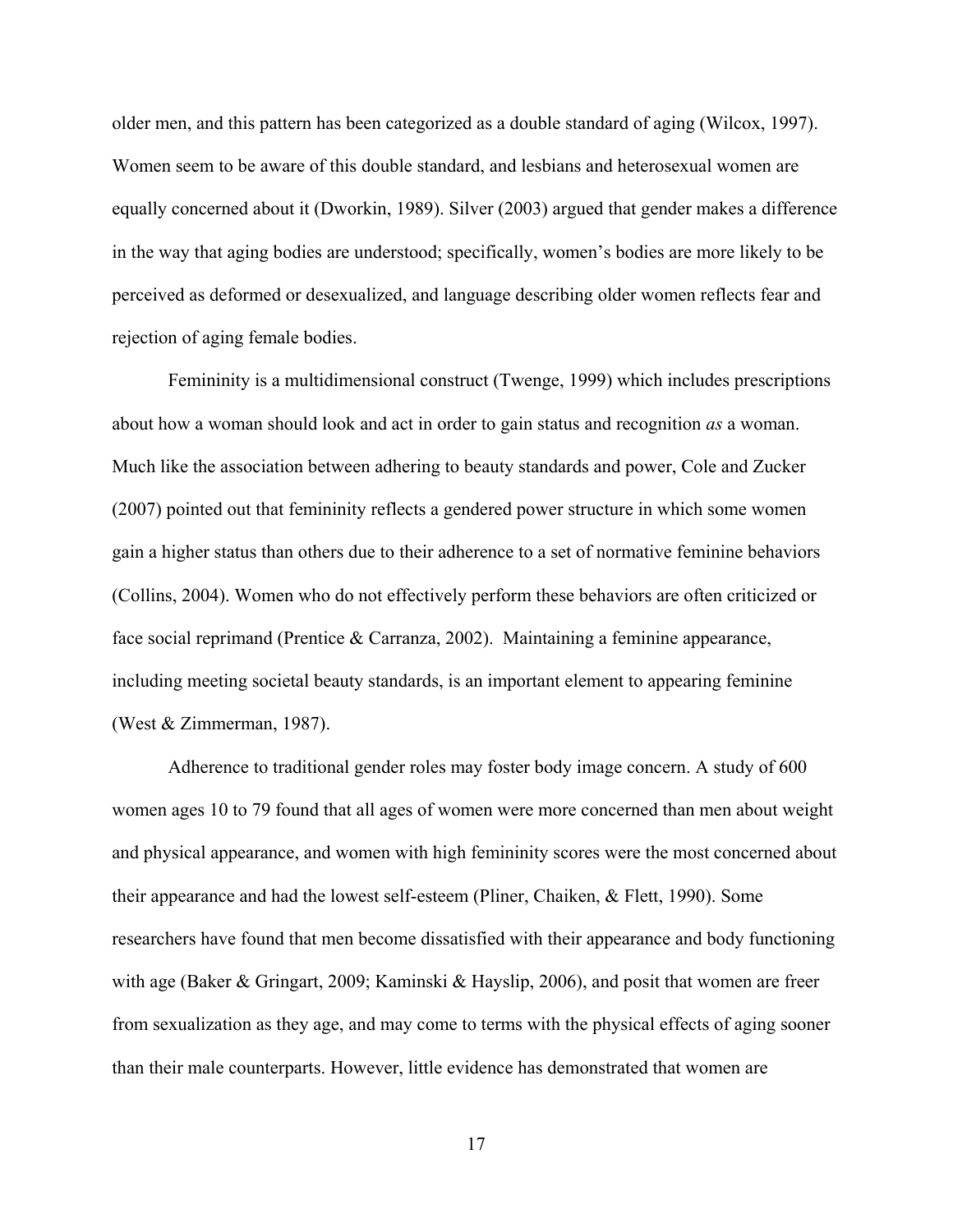unconcerned with the effects of aging on their bodies, and endorsing a feminine gender role may contribute to some women's body concerns.

In sum, cultural values around attractiveness and beauty influence interactions with others based upon evaluation of physical characteristics. The cultural context that values the sexualization and objectification of women's bodies influences the way individual women view and treat their own bodies. For this reason, sociocultural theories are particularly important to consider when studying an aging population, because much like perceptions of attractiveness, perceptions of age shape expectations and treatment of others. Additionally, little is known about the way that older women view and treat their bodies, and it is likely that cultural beauty prescriptions shape many women's self perceptions and behavior with regard to the body. The extent to which women compare their bodies to others and adherence to traditional gender roles and may be associated with body perceptions among older women, and an exploration of these associations is needed.

**Body image, aging, and mental health.** Weight and depression are positively associated among college-age through middle age women (e.g., Forman-Hoffman, Yankey, Hillis, Wallace, & Wolinsky, 2007; Friedman & Brownell, 1995; Johnston, Johnson, McLeod, & Johnston, 2004). Body dissatisfaction has also been linked to unhealthy behaviors and poor psychological functioning (Bedford & Johnson, 2006) and to various forms of psychopathology, including disordered eating, depression, and anxiety among younger (college-age through middle age) women (Forman & Davis, 2005; Tylka & Hill, 2004). However, despite the fact that body and weight dissatisfaction have been linked to a number of serious mental health problems for younger women, few studies have examined the effect of body image on mental health among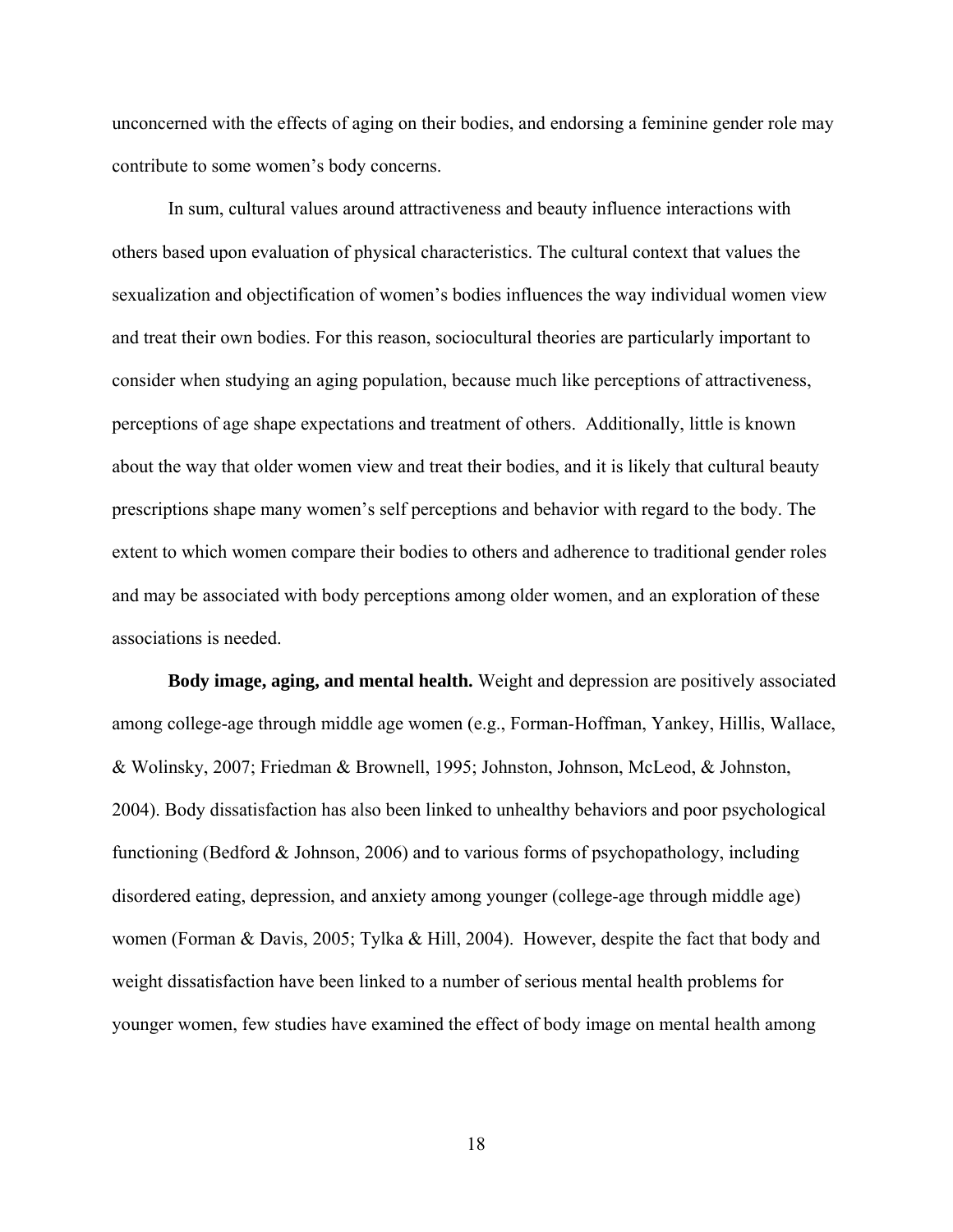older women (Peat, Peyerl, & Muehlenkamp, 2008). Thus body perceptions must be considered when examining older women's mental health.

Although a number of negative mental and physical health outcomes have been associated with body image, depression is of particular concern among aging populations. Depression has been identified as the most prevalent cause of emotional suffering in late life, and has a significant negative effect on quality of life among older adults (Berkman et. al., 1986; Blazer, 2002; Blazer, 2003; Blazer, Burchett, Service, & George, 1991; Blazer, Hughes, & George, 1987; Doraiswamy, Khan, Donahue, & Richard, 2002). Depression is also a risk factor for negative health outcomes, including mortality, poor immune function, and poor recovery from illness (Glass, De Lwon, Bassuk, & Berkman, 2006). Despite the importance of treating depressive symptoms among older adults, this population has been found to utilize mental health services at lower rates than younger adults. For example, Karlin, Duffy, and Gleaves (2008) found that older individuals were three times less likely than younger adults to receive outpatient mental health care, and older individuals most in need of mental health care were unlikely to receive treatment. This pattern indicates that many older adults who experience depression go untreated.

Depressive symptoms are no more frequent among older populations than among adults at midlife (Blazer, Burchett, Service, & George, 1991; Charles, Reynolds, & Gatz, 2001; Murrell, Himmelfarb, & Wright, 1983). However, some have suggested that rates of depression among the old are underreported due to the association between depression and mortality (Mirowsky & Reynolds, 2000). The oldest old (i.e., those 85 and older) show more frequent depressive symptoms than younger adults, but the relationship between depressive symptoms and age is not significant when age related factors (such as a higher proportion of women,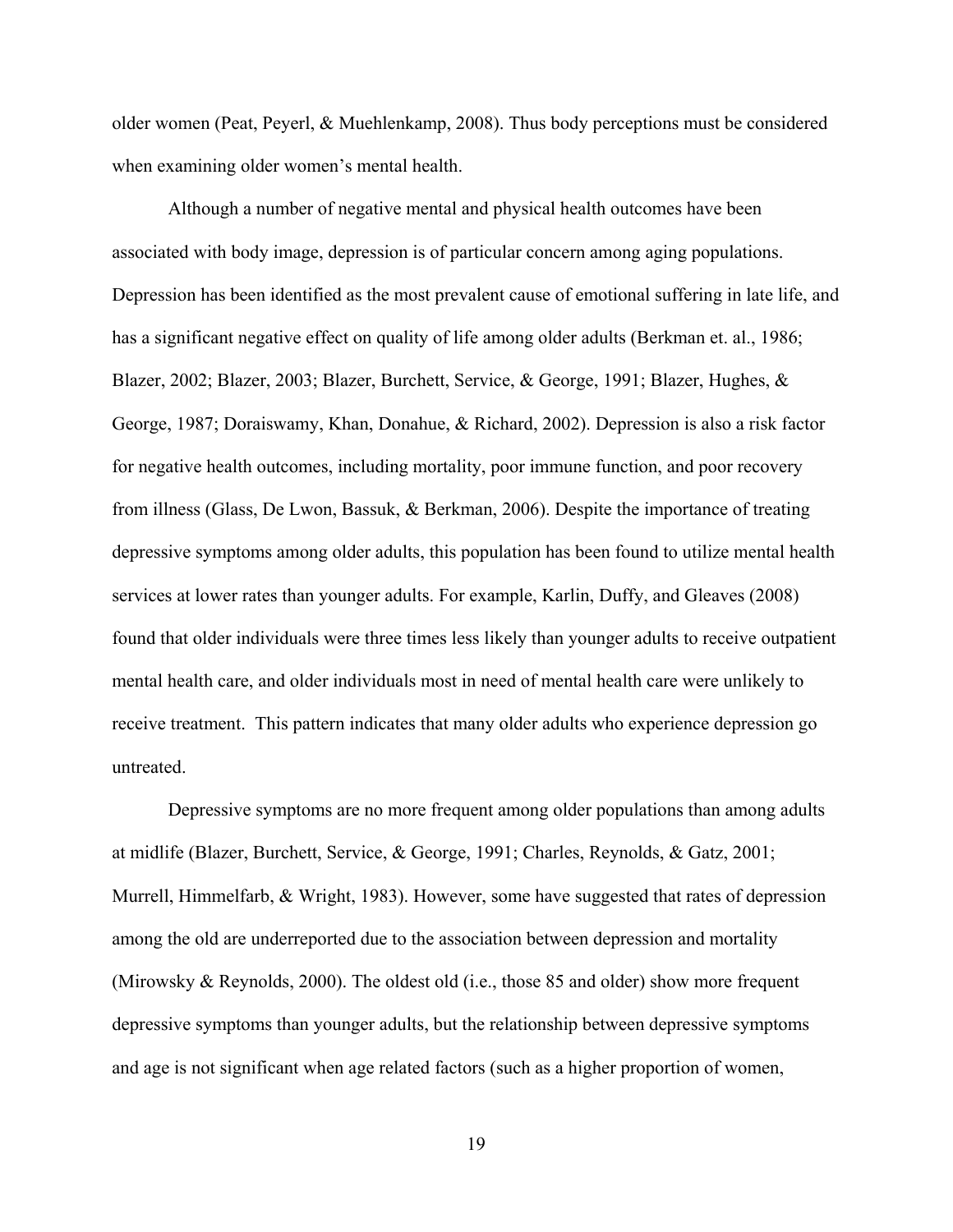increased physical disability and cognitive impairment, and lower socioeconomic status) are controlled (Blazer, Burchett, Service, & George, 1991; Blazer, 2000).

Depression is particularly relevant to examine among women, as rates of depression are higher for women than for men. Women are twice as likely as men to develop depression (Kessler, McGonagle, Swartz, Blazer, & Nelson, 1993; Nolen-Hoeksema & Keita, 2003). The cause of depression is not different for men and women, but women tend to experience the causes of depression more frequently than do men (Nolen-Hoeksema, 2002). In particular, women's gender status and relative lack of power may contribute to greater levels of depression, as women are more likely than men to experience physical abuse, sexual abuse, and poverty, all of which have been associated with depression (Belle & Doucet, 2003; Koss, Bailey, Yuan, Herrara, & Lichter, 2003; Nolen-Hoeksema & Keita, 2003).

Among an aging population mental health may be strongly affected by bodily changes, specifically changes in physical functioning and ability. Maintaining physical functioning has been associated with positive gains in terms of both physical and mental health. Physical activity has been associated with positive mood, general well-being, and improved mental health (Blake, Mo, Malik, & Thomas, 2009; Chodzko-Zajko, Schwingel, & Park, 2009). Conversely, higher incidence of depressive symptoms has been associated with poorer physical functioning (Covinsky et al., 1997; Kempen et al., 1999), and among depressed individuals, physical functioning was comparable to or worse than people with chronic medical conditions (Wells et. al., 1989). Although it's possible that depression interferes with physical functioning through a lack of interest in engaging in daily activities (Penninx et al., 1999), it is likely that the association between physical functioning and depression is bidirectional, and may entail both physiological and psychological components (Ostir, Ottenbacher, Fried, & Guralnik, 2007).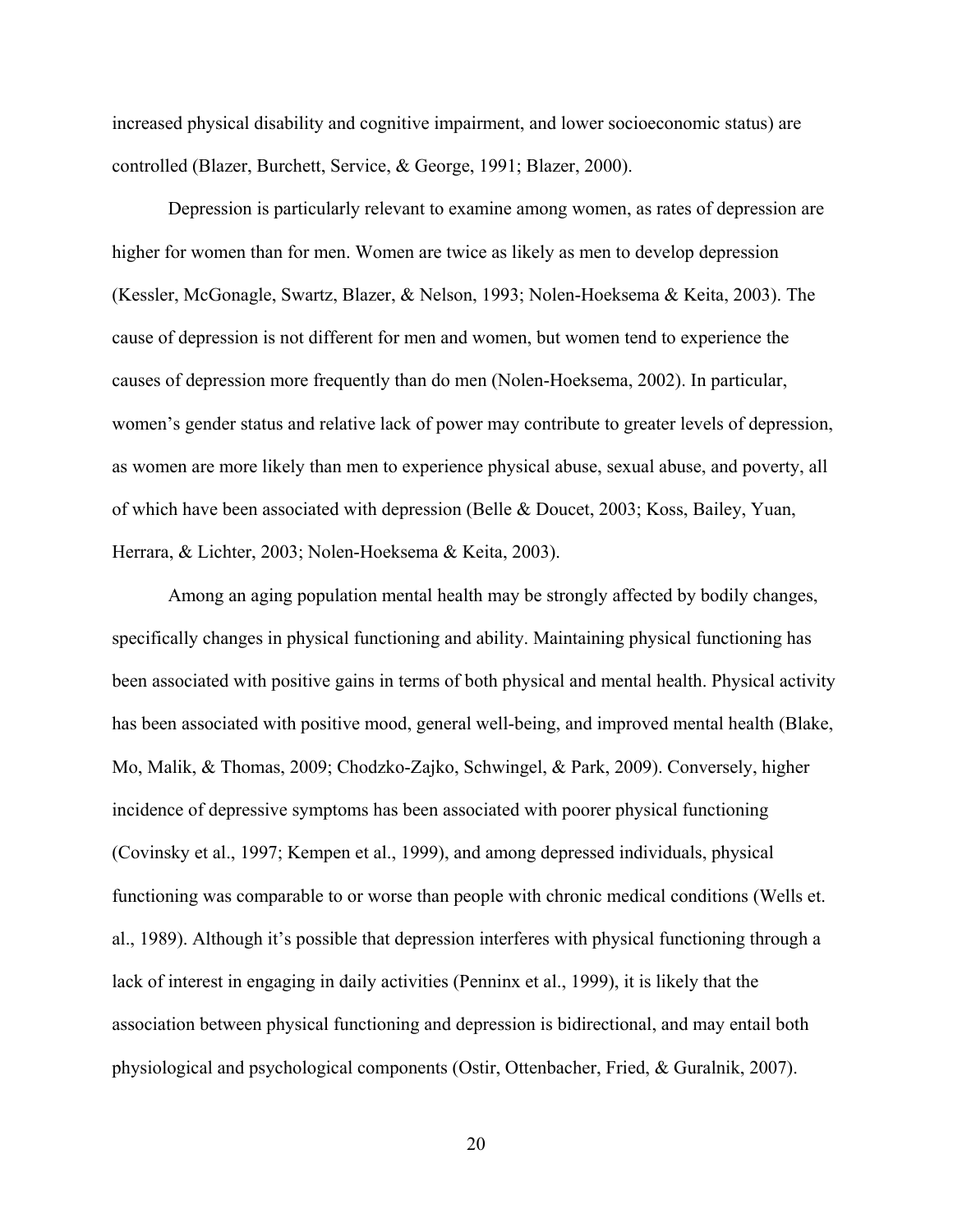Despite the association between mental health and physical functioning—an indicator of bodily ability and maintenance—little is known about how perceptions of body functioning are related to mental health. This absence in the literature indicates that research on the relation between different dimensions of body image and mental health is needed. Attention needs to be given to variables that might reduce mental distress or depression.

Social support has been linked to psychological well-being in old age. Social support is a key aspect of successful aging, and Valliant and Mukamal (2001) argued that although social support is often thought to lead to successful aging, it is possible that mental and physical health in middle age may predict social support later in life. They explained that good social support in older age may be the result of the same variables (e.g., stable relationships, healthy behaviors, temperament, and mental health) that contribute to better health later in life. Along the same lines, Krause (2001) argued that perceived social support is the strongest predictor of health and well being for older adults, and many others (e.g., Antonucci, 2001; Rook, 1984; Russell & Cutrona, 1991; Seeman, 1996) have asserted that social relations are a crucial element in predicting both physical health and psychological well-being.

Social engagement may play a similar important role in predicting older women's mental health. Among adults aged 65 years and older, social engagement has been associated with lower levels of depression (Glass, deLeon, Bassuk, & Berkman, 2006). On the other hand, changes in physical ability and body image may lead to constraint in social and personal activities (Roberto & McGraw, 1991). These patterns indicate that there may be individual level variables that could potentially decrease levels of depression.

Higher rates of depression among women (Kessler, McGonagle, Swartz, Blazer, & Nelson, 1993; Nolen-Hoeksema & Keita, 2003), and the association between depression and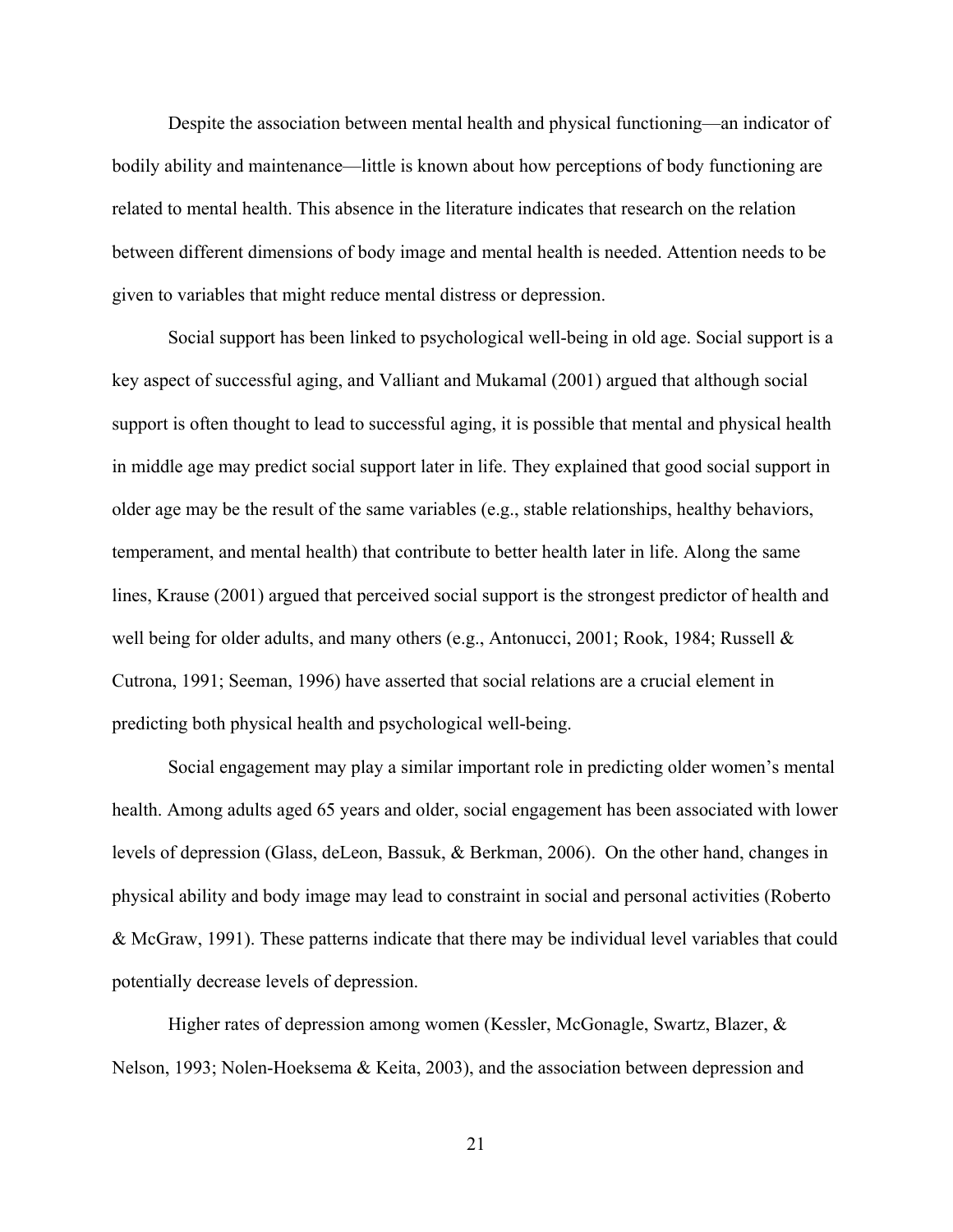body image among women who have not yet reached old age (Forman & Davis, 2005), indicate that perceptions about the body play an important role in shaping women's mental health. Because older women may experience unique body concerns related to aging, further exploration of the association between different dimensions of body satisfaction and depression among older women is needed.

#### **Ethnic Differences in Body Image, Aging, and Mental Health**

The relationship between age, gender, and body image is complex and multifaceted, and much work needs to be done to better understand individual differences among women. There is also a great deal of heterogeneity within the category of "older women," and significant differences based on membership in other social groups need to be explored. For example, the experiences of women with higher socioeconomic status are likely quite different from women in a lower socioeconomic strata. High SES women may be able to retire at earlier ages and to afford products and services to manage age related changes. Another example is in terms of sexuality; older lesbian women often feel doubly marginalized by their age and sexuality status, and as a result often feel they are socially invisible (Fullmer, Shenk, & Eastland, 1999).

When investigating body image and associated psychological consequences among women, ethnic differences often emerge. There is sufficient evidence to suggest that experiences of the body may not be uniform for women of different ethnic groups. Some researchers (e.g., Abrams, Allen, & Gray, 1993; Molloy & Herzberger, 1998; Root, 1990) have suggested that some aspects of ethnic culture could act as a buffer against this body dissatisfaction for African American women. First, there is a preference for larger body sizes within the African American community, and people that hold these preferences associate a larger body size with health and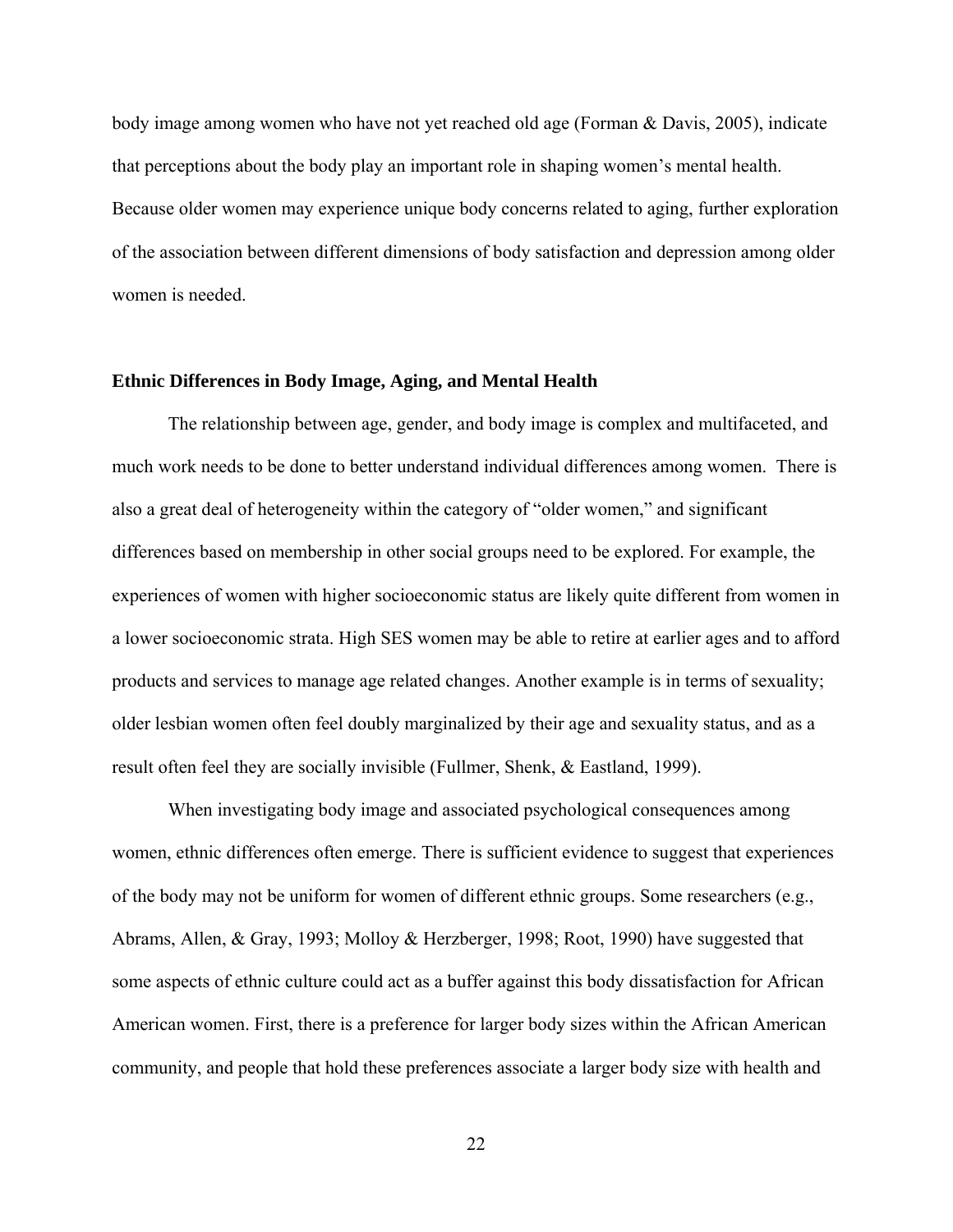prosperity (Ofusu, Lafreniere, & Senn, 1998). A number of studies have shown that African American culture is accepting of a variety of different body shapes and sizes (Craig, 2006; Lovejoy, 2001; Parker, Nichter, Vuckovic, Sims, & Ritenbaugh, 1995). Second, African American women may hold a different definition of attractiveness than do European American women. For African American women, physical attractiveness is more likely to be defined in terms of stylishness rather than as focused on body size (Webb, Looby, & Fults-McMurtery, 2004). These significant cultural differences regarding the body may account for different levels of body satisfaction that have been repeatedly observed (Grabe & Hyde, 2006).

African American women may also differently value and experience femininity as compared to women in other ethnic groups. One reason that the experiences of women in this ethnic group may differ from the experiences of European American women may be in response to racialized stereotypes that have persisted. For example, Cole and Zucker (2007) found significant differences in the way that African American and European American women rated themselves on dimensions of femininity, and African American women rated themselves higher on items related to feminine appearance. One explanation for this finding is that many African American women have given a considerable amount of attention to grooming and clothing to counteract racist stereotypes of African American women as being sexually promiscuous and uncouth (Craig, 2002). Creating and maintaining a feminine appearance may also hold different meaning for African American women, as a number of sources have documented the pain experienced at being held to the beauty standards of European American women (Golden, 2004; Jones & Shorter-Gooden, 2003).

Ethnic groups may also vary in terms of their levels of body satisfaction, as research on college-age women suggests that European American women report more body dissatisfaction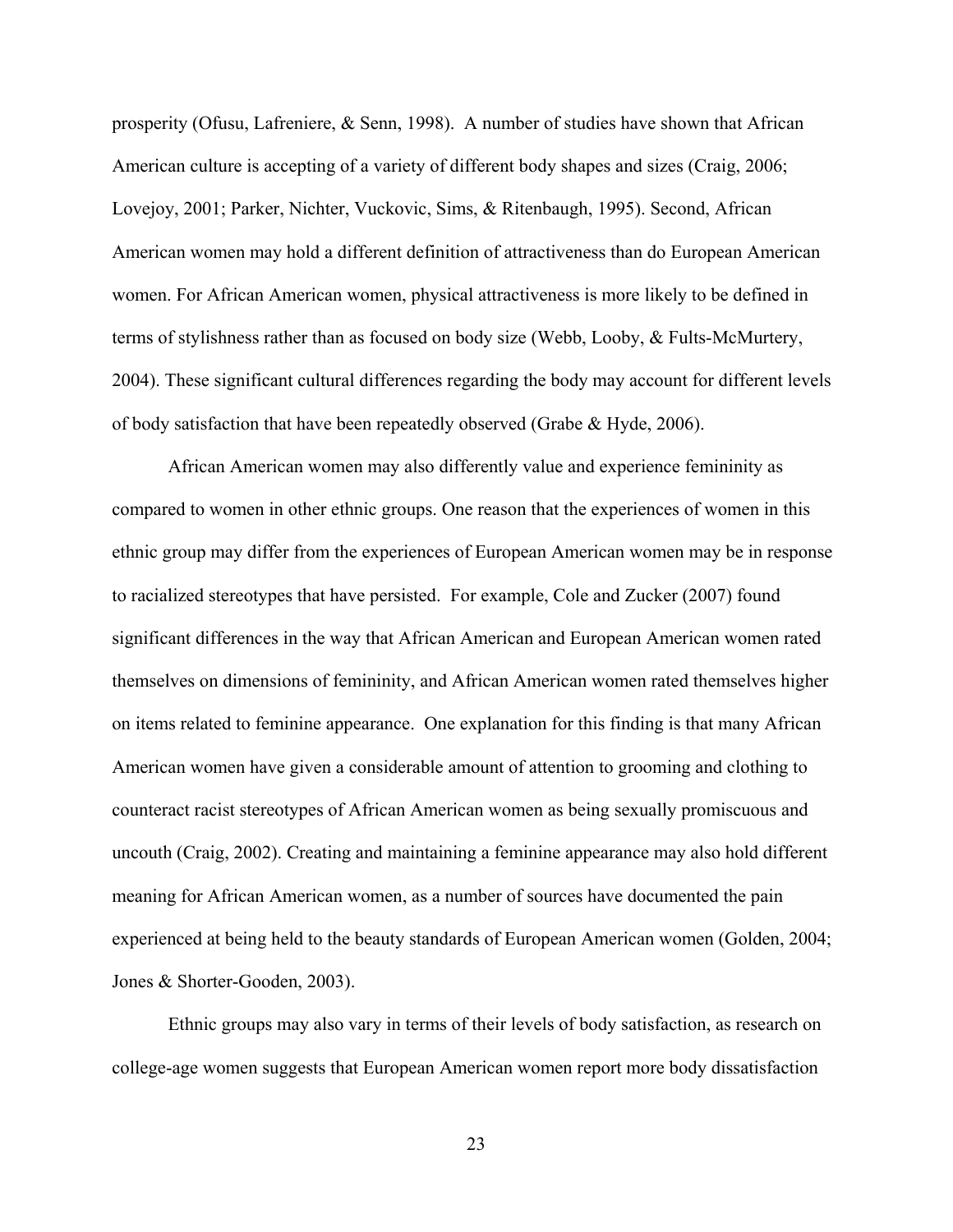and disordered eating than African American women (Altabe, 1998; Roberts, Cash, Feingold, & Johnson, 2006). European American and African American women also differ on body shape perceptions. Rucker and Cash (1992) suggest that differences in how African American and European American women view and feel about their bodies influences responses to changes in body weight and weight control practices. Along the same lines, a study comparing older women (mean  $\text{age} = 72$ ) from these two ethnic groups on body shape perceptions found significant differences suggesting that overweight African American women underestimated their current body size (Schuler et. al., 2008). These perceptions are thought to contribute to the higher rates of obesity among African American women, and feelings about body size and weight may be of particular importance to study among women in this group. In particular, older African American women disproportionately experience health issues related to body size, including higher rates of obesity and diabetes (Carter, Pugh, & Monterrosa, 1996; Resnick, Valsania, Halter, & Lin, 1998). Ethnic differences in body satisfaction may influence how older African American women view and treat their bodies, yet little is known about this population.

African Americans hold different definitions of what is considered "healthy" than other ethnic groups. This may be because the meanings associated with this term are often linked to cultural and personal experiences (Damron-Rodriguez, Frank, Enriquez-Haass, & Reuben, 2005). A study comparing African American and European American elders (ages 70-79) found that when comparing participants with the same levels of objective physical functioning, older European American individuals were significantly more likely to report favorable health than African American participants (Spencer et. al., 2009). One possible explanation for this finding is that African Americans think about health problems when answering questions about selfreported health, whereas European American individuals tend to think about physical functioning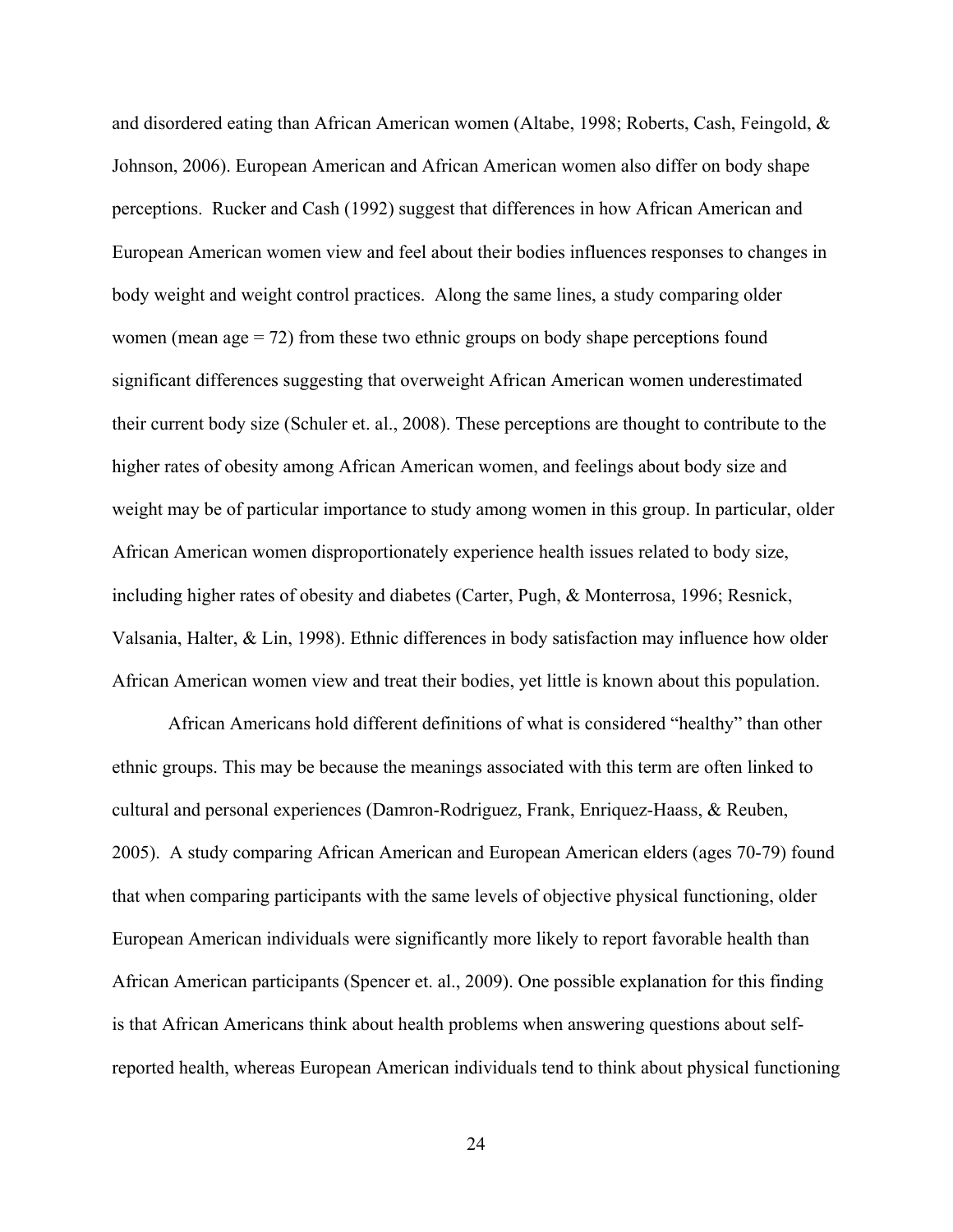(Krause & Jay, 1994). The authors surmised that this difference arose because it reflected underlying differences in the health status of these groups.

The association between physical health and mental health may also vary significantly by ethnic group. There is a well-established association between symptoms of depression and overweight status (Forman-Hoffman et. al., 2007, Ross, 1994), though this may be of particular concern among African American women, (Siegel, Yancey, & McCarthy, 2000), for whom the association between symptoms of depression and weight may partially be explained by health status, such as higher rates of diabetes in this population (Blazer, Moody-Ayers, Craft-Morgan, & Burchett, 2002). Although some have found European American and African American adults to have similar depression rates (Blazer, Burchett, Service, & George, 1991; Berkman et. al., 1986), other studies have found lower rates of depressive symptoms in African American samples (Williams, Gonzalez, & Neighbors, 2007). Blazer (2003) noted that psychiatrists generally report that African Americans have fewer depressive symptoms and are less likely than European American adults to be treated with antidepressant medications (Blazer, Hybels, Simonsick, & Hanlon, 2000; Teresi et. al., 2002). Additionally, a study of women over the age of 65 showed that although African American women reported greater individual depressive symptoms (such as less hope about the future, poor appetite, and feeling disliked by others), when overall analyses controlled for demographic and health variables such as education, income, chronic health problems, and disability, racial differences in somatic complaints were nonexistent (Blazer, Landerman, Hays, Simonsick, & Saunders, 1998).

These findings indicate that different patterns may emerge when considering how African American women conceptualize and evaluate different aspects of body image and related constructs; the implication is that these patterns need to be examined separately for women in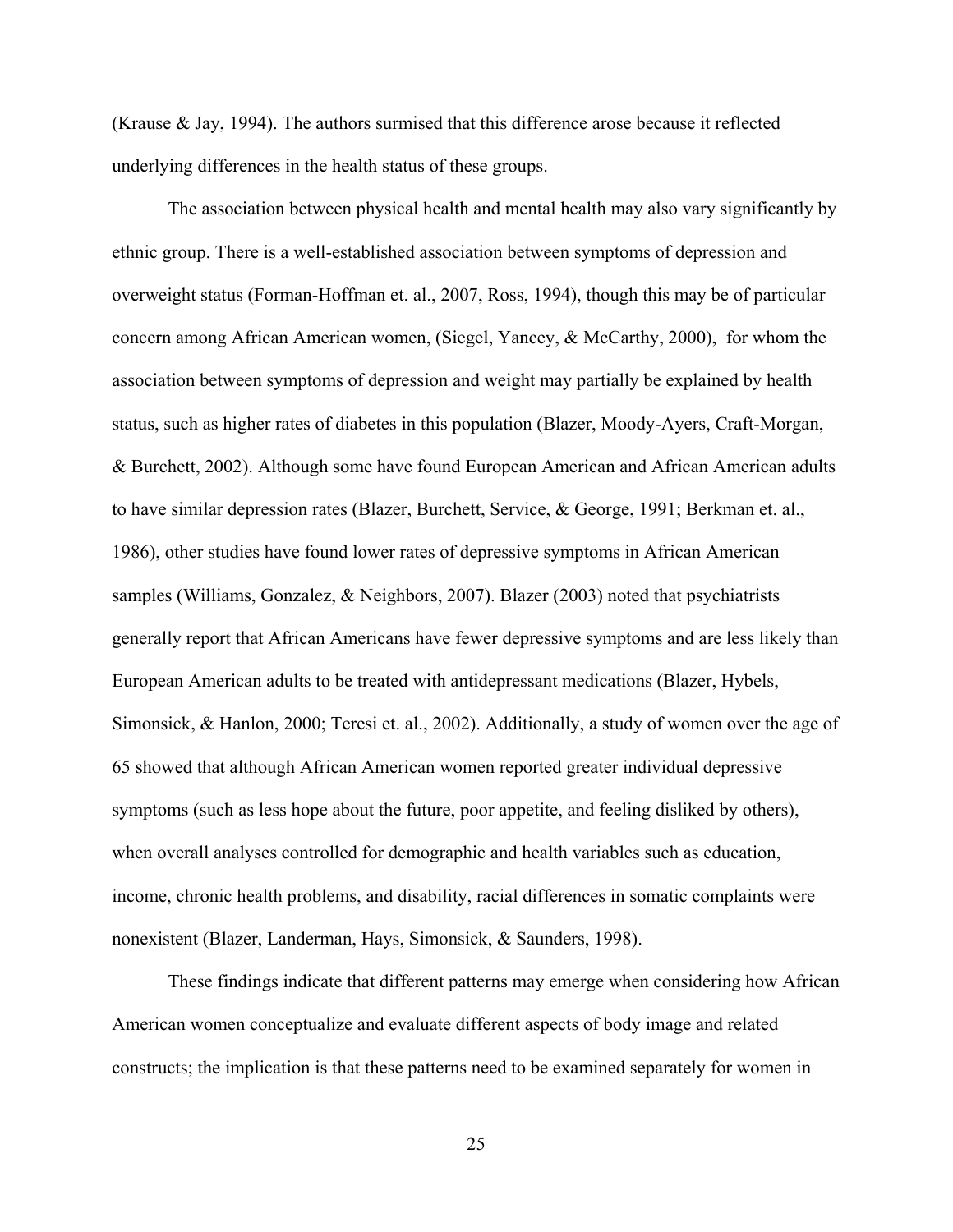different ethnic groups. Specifically, it is possible that older African American women may be more satisfied with some aspects of the body than their European American counterparts, yet little is known about this pattern among aging women. There may be significant differences in the relationship of individual factors to body satisfaction, such as adherence to traditional gender roles, and the tendency to engage in body comparison and body satisfaction. Last, little is known about the association between different dimensions of body satisfaction and mental health among older African American women. Given the considerable variation among ethnic groups when these patterns are assessed among younger women, further investigation into these associations among older African American women is needed.

### **The Current Study**

This dissertation adds to the literature in a number of ways. Primarily, this research provides quantitative analyses of survey data examining the patterns of perceptions of body concerns among aging African American and European American women. Given the cultural focus on women's bodies (Bordo, 1993; Wolf, 1991), as well as the growing cultural notion that women should work to minimize the signs of aging (Chrisler & Ghiz, 1993; Saucier, 2004) and the fact that aging bodies are often viewed as less attractive and less capable (Garner, 1999), research examining how older women view and evaluate their bodies is in order. Based on the review of the previous literature, it is clear that body image is a multidimensional construct that contains different meanings for women in different groups. To address this, exploratory analyses were performed to examine aspects of body perceptions grouped together for African American and European American women.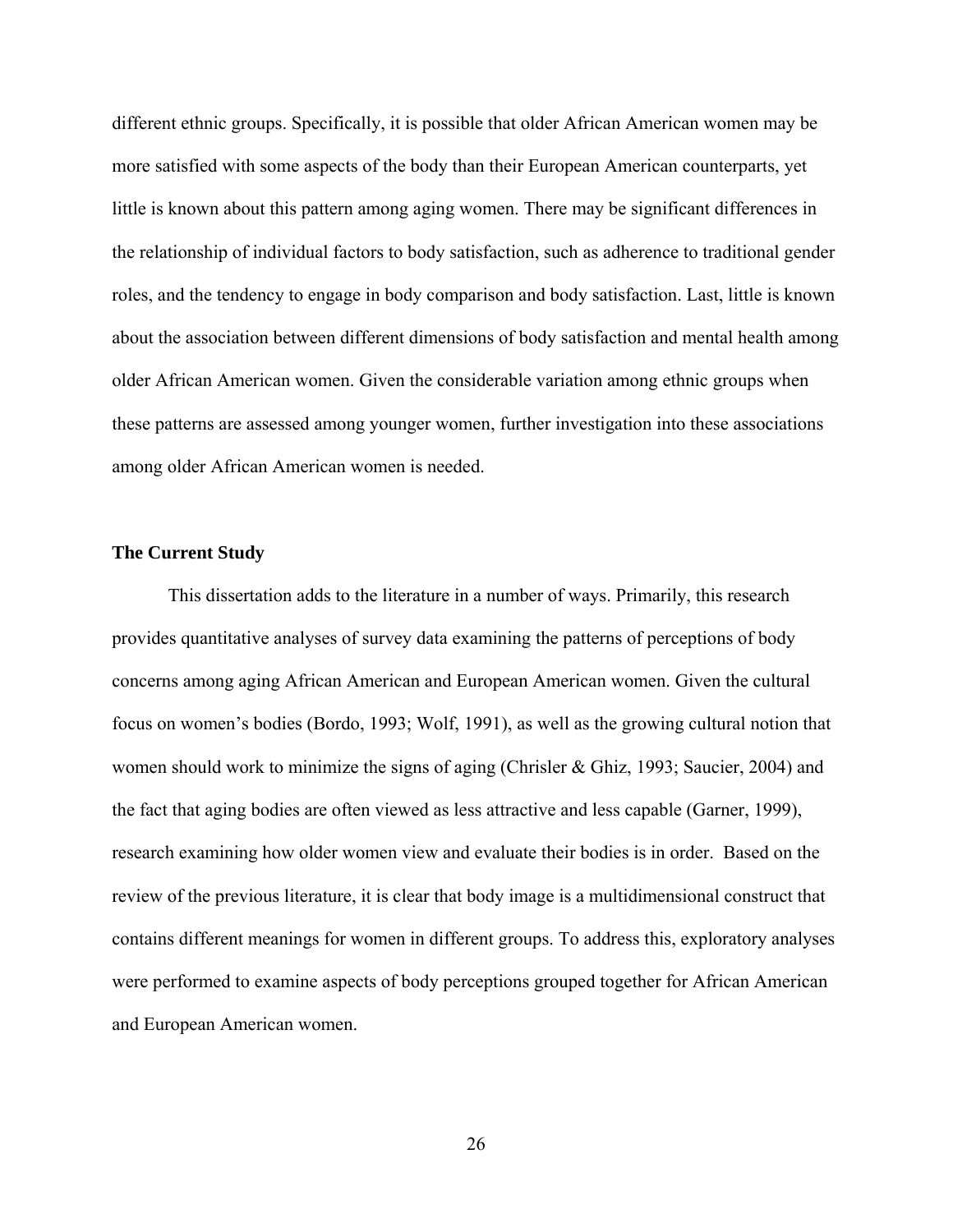Young African American and European American women often differ on mean scores for on measures of body image and related variables (Grabe & Hyde, 2006; Poran, 2006; Roberts, Cash, Feingold, & Johnson, 2006), though Jefferson and Stake (2009) examined dimensions of body image among college aged European American and African American women and found the factor structure of the body concerns for the ethnic groups to be invariant. However, this line of research has not yet been extended to examine body satisfaction patterns among older adults. Thus, confirmatory factor analysis was performed to determine whether the same factor structure underlies aging EA and AA women's body perceptions. Because women in these 2 groups may differ significantly on varying aspects of body perceptions, comparisons between the groups' mean scores on measures of body satisfaction and importance were also examined.

Predictors of body perceptions may also differ by ethnic group, and this pattern was examined by regression analyses run separately by ethnic group. This research explores the associations between body perceptions (in the domains of cosmetic appearance and bodily function and appearance) and variables conceptualized as predictors, including age identity, femininity, and social comparison.

Given that body satisfaction is a consistent predictor of depression among younger adult women, yet it is unclear if this relationship holds for older women, this research will examine the association between body perceptions, social factors, and depression. This association has been replicated numerous times in the literature on younger women's body image (Chaiton et. al., 2009; Muehlenkamp & Saris-Baglama, 2002; Stice et. al., 2000), however, it has yet to be empirically tested among older women.

The analyses presented here address this gap in the literature, and will create a foundation upon which to build further quantitative research in the area of body image and mental health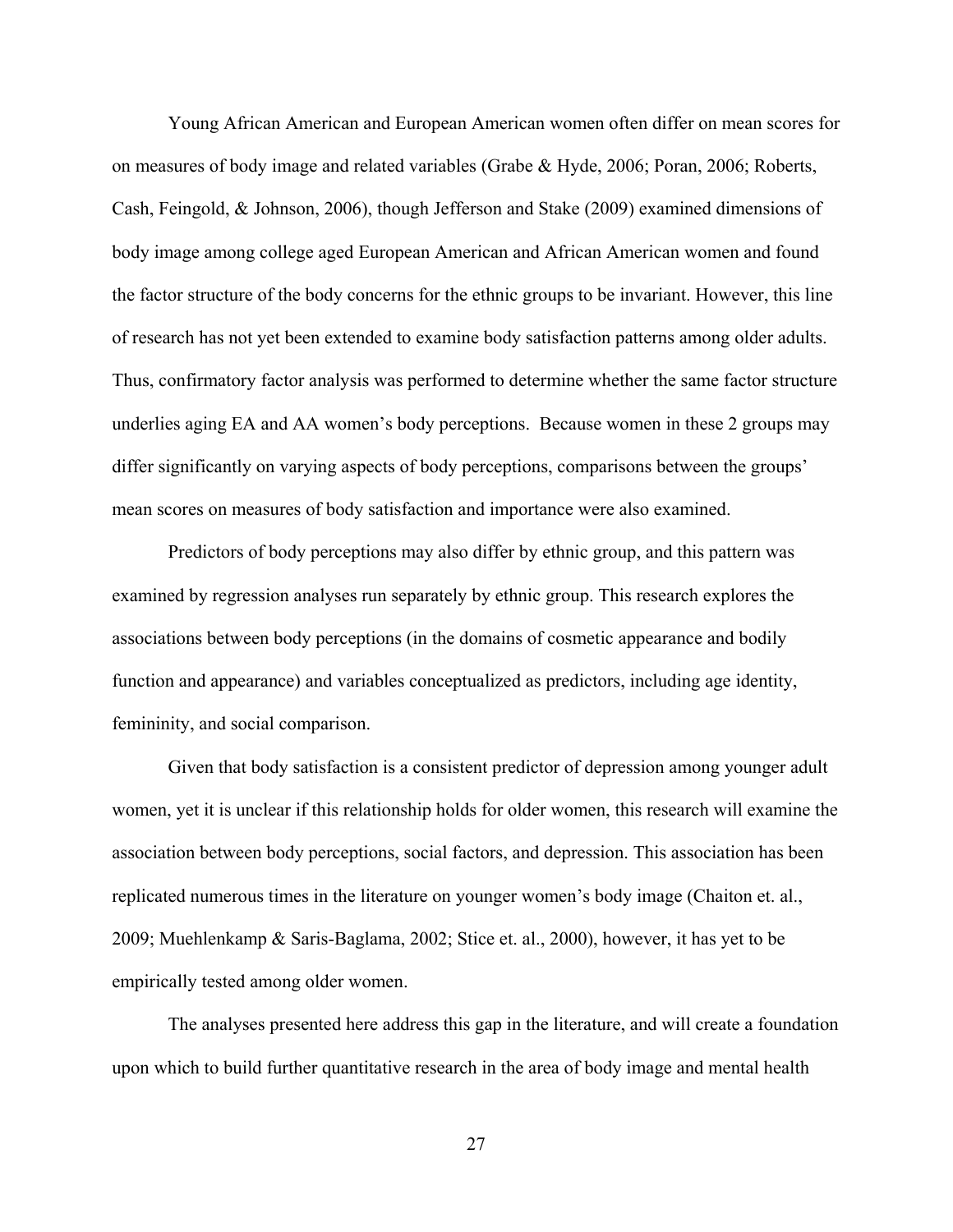among older women. In sum, the following research questions were examined in two samples:

African American women ages 65-96 and European American women ages 65-99.

#### Figure 2.1

*Proposed Model of Theorized Predictor and Outcome Variables Associated with Body Perceptions* 



*Research Question 1:* The first research question will address patterns of body satisfaction and importance among African American and European American women. Specifically, does one group score higher on any aspects of body satisfaction and body importance than the other? What aspects of body satisfaction (as weighted by importance) group together into subscales? Are these subscales appropriate for both African American and European American women? I hypothesize that African American women will have higher average scores on measures of body satisfaction, whereas European American women will have higher average scores on measures of importance.

*Research Question 2:* The second research question will address whether various descriptive (i.e., age, BMI), as well as other personality and body image related variables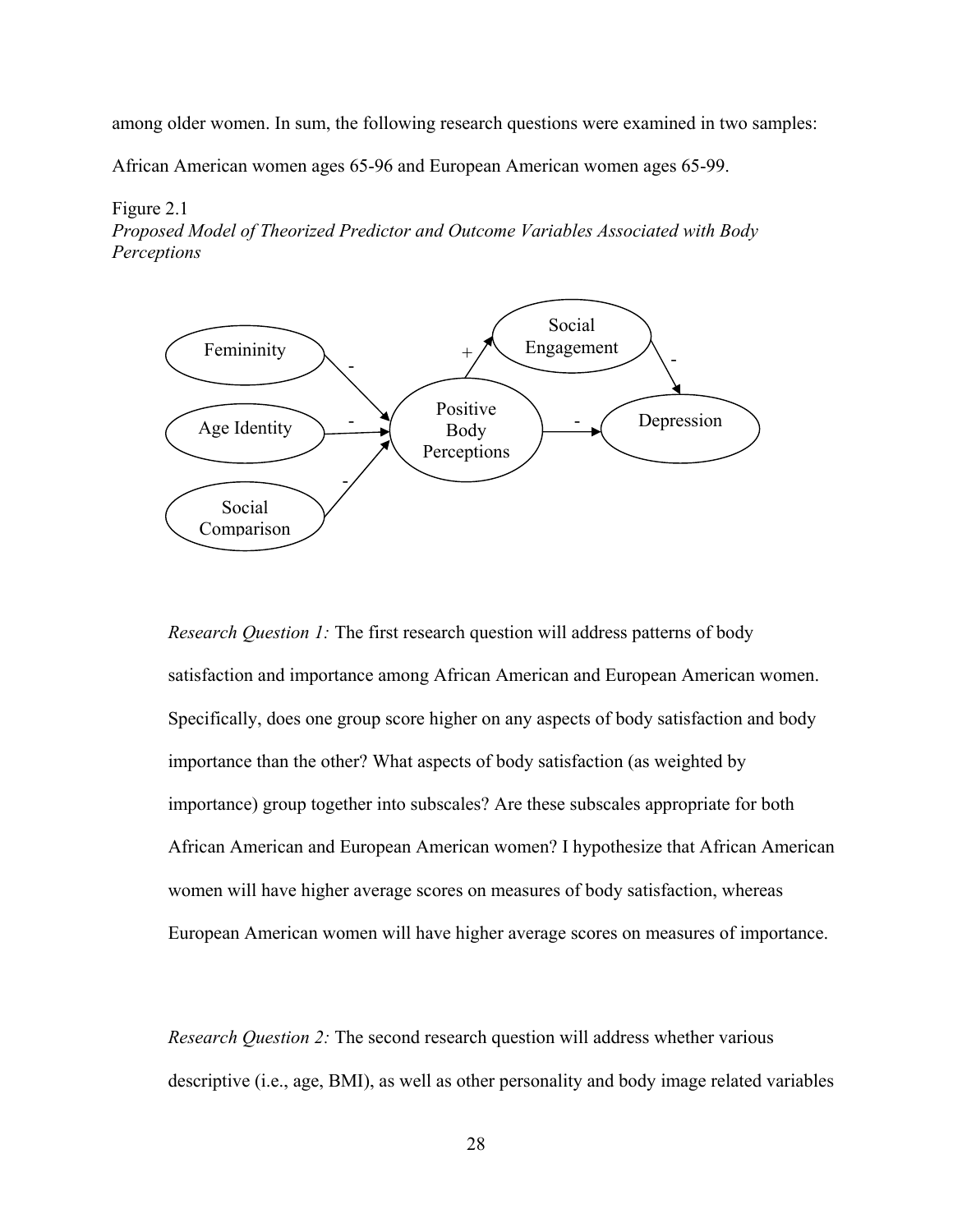(subjective age, femininity, appearance comparison) are significantly associated with body perceptions for African American and European American women ages 65 and older. I hypothesize that subjective age, traditional feminine traits, and appearance comparison will be negatively related to positive body perceptions for both ethnic groups. Additionally, because there may be a significant interaction between femininity and appearance comparison, potential moderation will be assessed (See Figure 1).

*Research Question 3:* The third research question will examine the relationship between body perceptions and depression among African American and European American women ages 65 and older. Based on previous research, it is hypothesized that positive body perceptions will be associated with lower levels of depression. Additionally, the relationship between social engagement (among European American women), social support (among African American women), and depression will be assessed, and social engagement will be examined as a potential mediator of the relationship between body perceptions and depression (See Figure 1).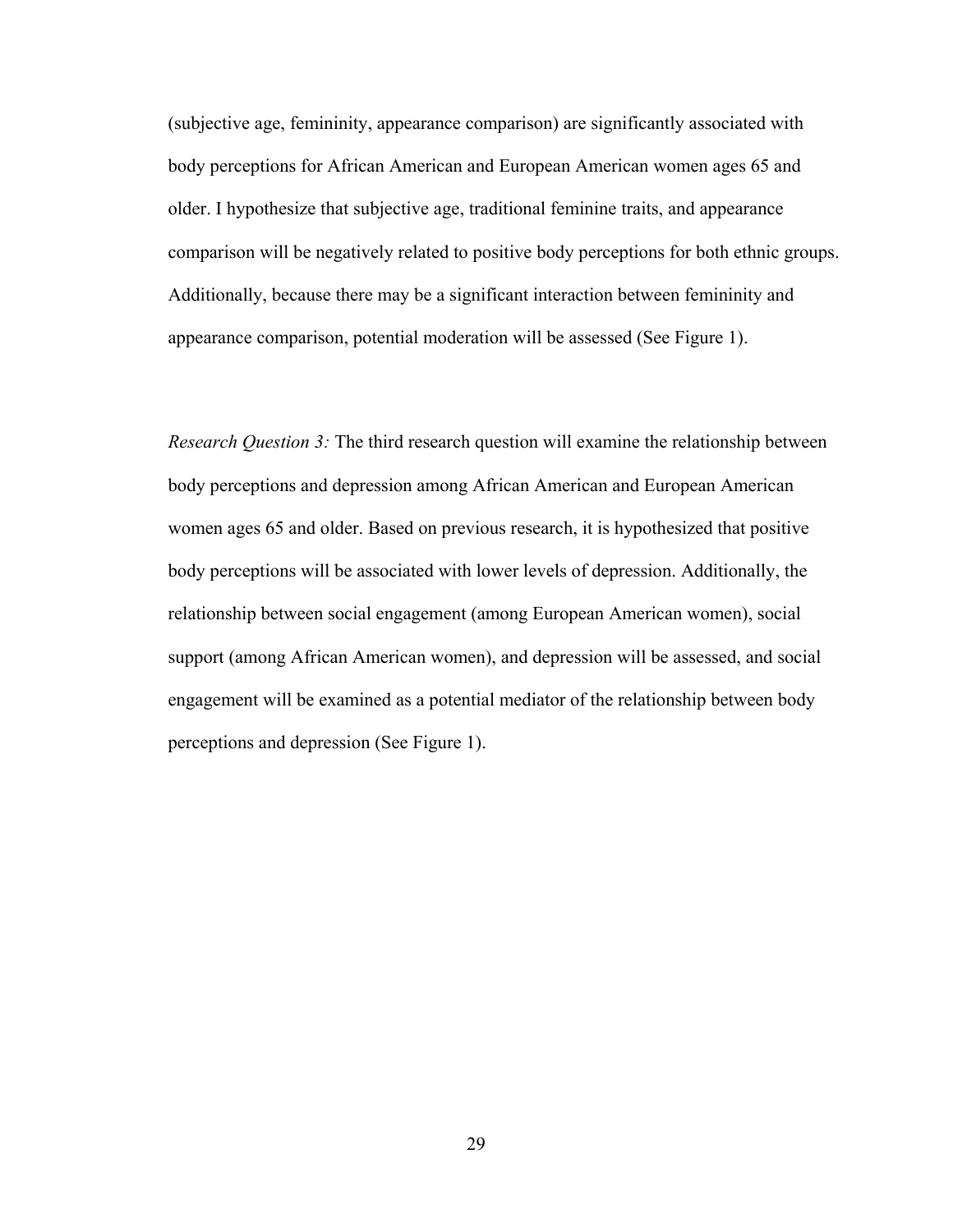### CHAPTER III

### METHODS AND RESULTS

### **Overview**

This dissertation presents three studies, all drawing on data collected through surveys administered to two samples of women aged 65 and older. One sample included African American women aged 65 to 96 (76.13 years, *SD =* 6.80), and the other included European American women aged 65 to 99 (81.47 years, *SD =* 7.57). These data were collected from two different subject pools. Data were collected between 2008 and 2010.

Because little is known about body satisfaction among older women, Study 1 explored how women in the two ethnic groups rated themselves in terms of satisfaction with particular aspects of the body, as well as the importance they attributed to these bodily features. Differences at the item level were assessed to observe how patterns were both similar and different between the two ethnic groups. Subscales were identified using weighted body satisfaction x importance items to be used in subsequent analyses using an exploratory factor analysis. To determine whether the factor structure differed significantly between the two ethnic groups confirmatory factor analysis was employed.

The purpose of Study 2 was to examine the associations between the two body perception subscales identified in study 1, and variables conceptualized as predictors of body satisfaction: femininity, social comparison, and subjective age. Study 3 examined the association between the body perception subscales and depression, conceptualized as a consequence of body attitudes.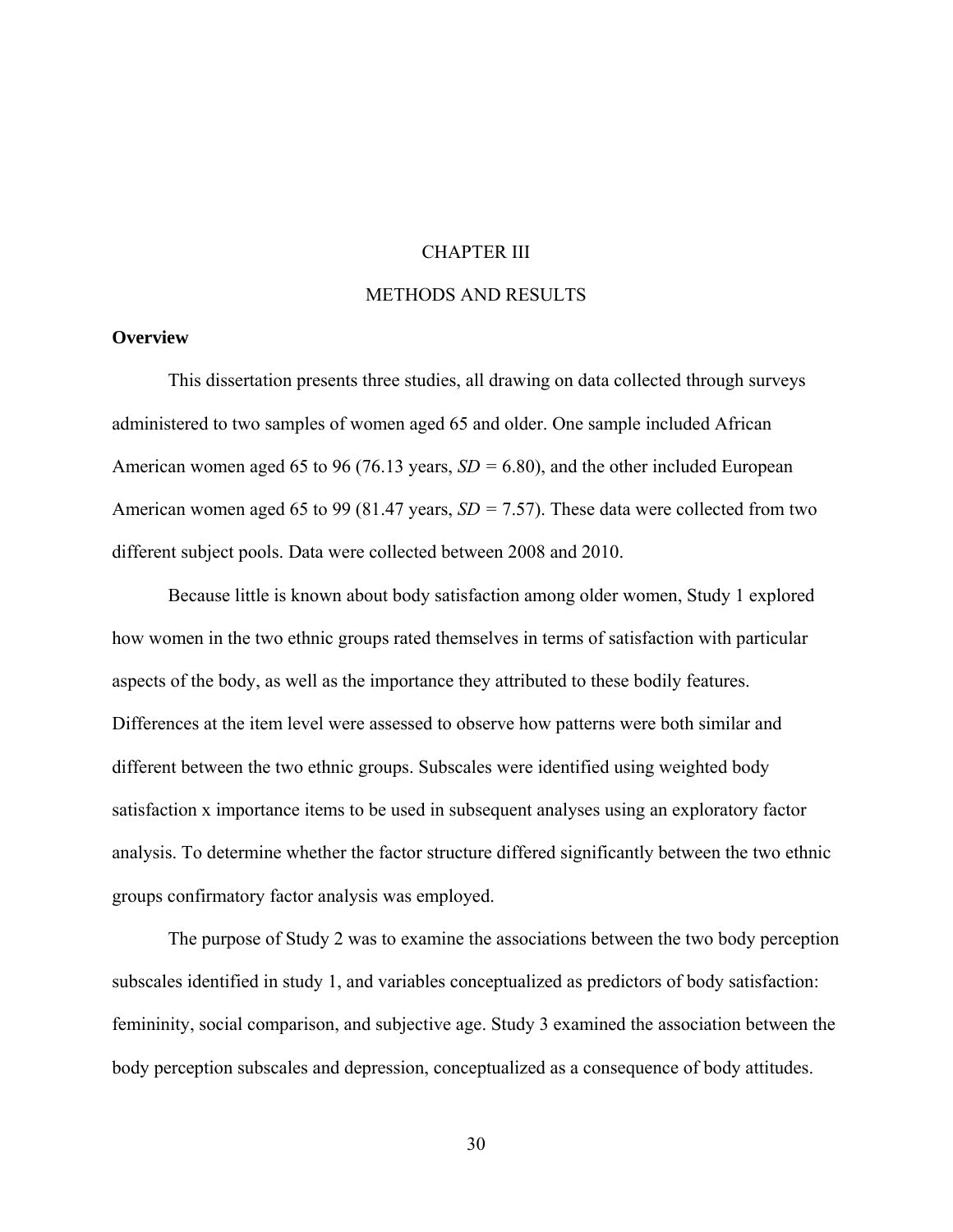Analyses for study 1 included data on body satisfaction items common to both groups. Analyses for studies 2 and 3 were run separately by ethnic group, as not all measures were common to both groups.

## STUDY 1: PATTERNS OF BODY SATISFACTION AND IMPORTANCE AMONG AGING AFRICAN AMERICAN AND EUROPEAN AMERICAN WOMEN

Patterns of body satisfaction among college-age women have indicated that there are significant differences among African American and European American women, and that African American women are, on average, more satisfied with their bodies (Altabe, 1998; Roberts, Cash, Feingold, & Johnson, 2006). However, this work has not been extended to examine these patterns among older women (Peat, Peyerl, & Muhlenkamp, 2008). Research on body image among aging women has suggested that patterns of body concern may be different for older women than for younger women (Montepare, 2006; Tiggemann & Lynch, 2001; Webster and Tiggemann, 2003), and the aspects of body satisfaction most important to older women need to be examined. Feelings about age may also affect how women evaluate the importance of and satisfaction with various aspects of their bodies (Hurd, 2000). Specifically, subjective (or felt) age has been associated with perceived physical age, (Kleinspehn-Ammerlahn, Kotter-Gruhn, & Smith, 2008). However, researchers have yet to examine the direction or strength of the relationship between subjective age and different dimensions of older women's body satisfaction.

The purpose of this study was to evaluate differences and similarities among African American and European American women's experiences of body satisfaction and the importance placed on body features. In order to identify different dimensions of body image among older women, this study included a factor analysis of weighted body satisfaction scores (satisfaction x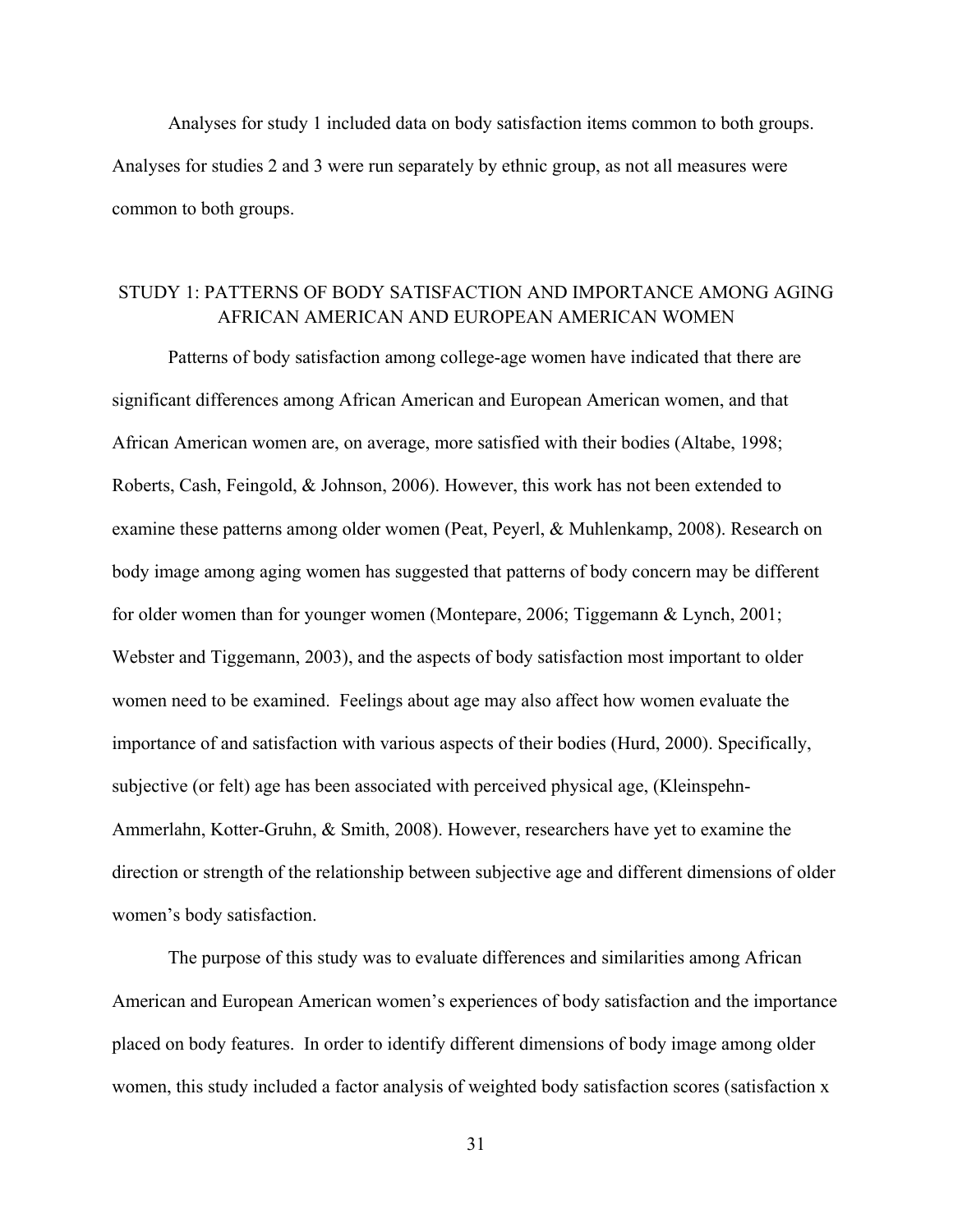importance). Confirmatory factor analysis was utilized to examine whether this factor solution was appropriate for both ethnic groups. Based on this analysis, subscale scores representing 2 aspects of body satisfaction—bodily function and appearance and cosmetic appearance—were created. Additionally, I examined correlations between body mass index, subjective age, and the body perception subscales, as well as comparisons between African American and European American women on their scores. Finally, I discussed broad patterns that emerged from the analyses.

### **Method**

### **Sample and Participant Recruitment**

Data were collected from 132 European American and 125 African American women. European American participants were recruited in three ways for this study. The first involved flyers posted at senior residential communities within 5 miles of the University. Participants responded to the flyers by calling or emailing the researchers, and a meeting time was arranged to drop off and pick up the survey. The second recruitment strategy involved mailing information about the study to individuals who had opted to be on a list of possible participants for research studies maintained by the Institute of Gerontology at the University of Michigan. After receiving an initial letter through the mail describing the study, follow up phone calls determined which individuals would like to participate. Those that opted in were sent the survey, which they filled out and returned by mail. All participants were compensated fifteen dollars for completing the survey. In each sampling method, participants read and signed consent forms prior to participation, completed the survey, and received payment and a debriefing and thank you letter.

Because the first two recruitment strategies yielded no responses from African American women, a third strategy was employed to tap this population. Contact information for possible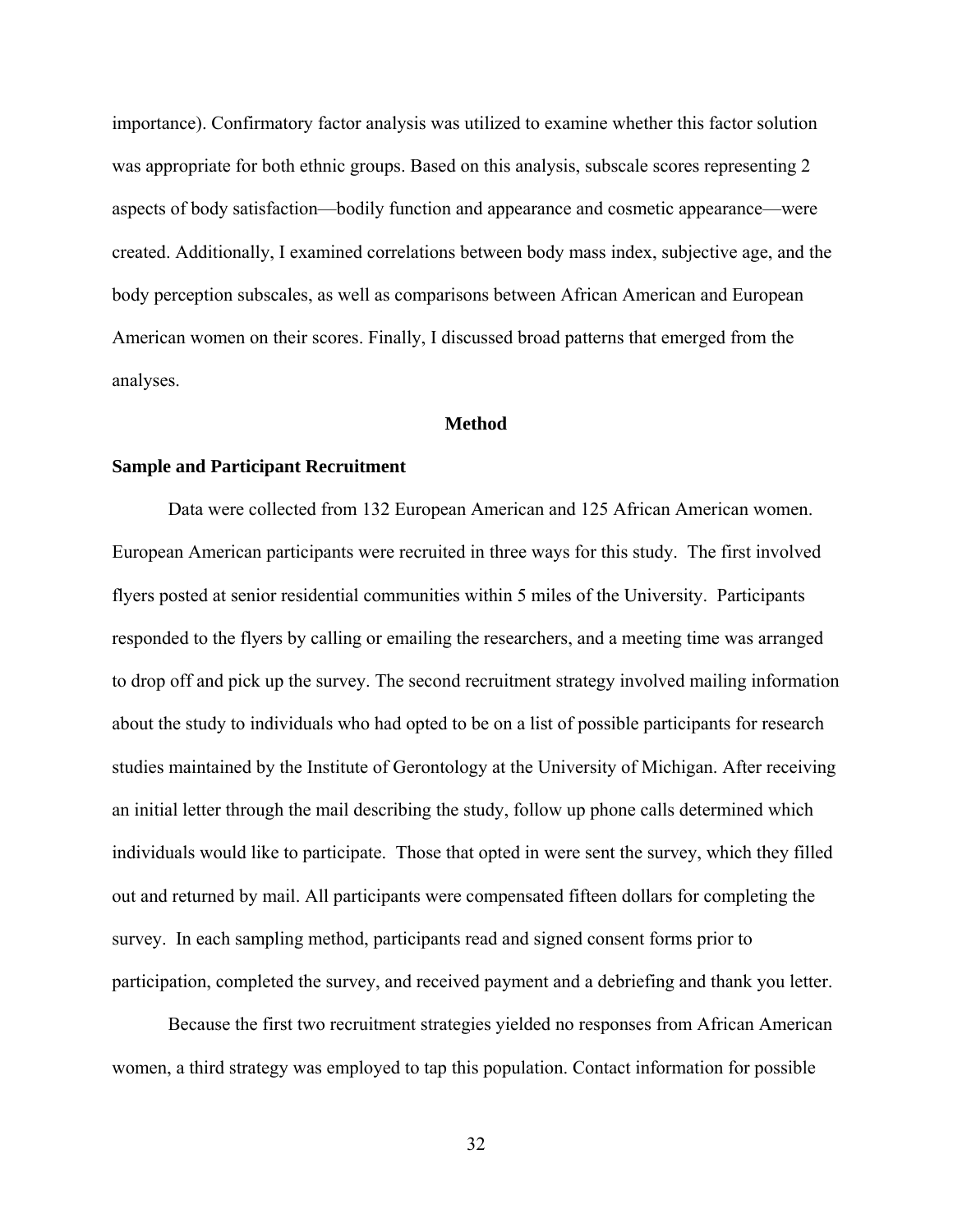participants, including address and phone number, was obtained from the Healthier Black Elders Center, which is run and maintained by the Institute of Gerontology at Wayne State University. The center provided a list of potential participants who met our criteria of being over the age of 65 and female, and all women on the list were sent a packet in the mail containing an introductory letter that provided background information about the study, as well as the consent forms, questionnaire, and a return envelope. Next, women were contacted by phone to ask if they had any questions regarding the study, and to see if they would be willing to participate. When the questionnaire and consent form were returned, participants were sent a fifteen dollar payment. Details about the scales included in the questionnaires appear below.

Several demographic differences between the samples were found (see Table 3.1). The average age for the European American women (81.47 years, *SD =* 7.57) was significantly higher than the average age for the African American women (76.13 years,  $SD = 6.80$ ; *t* (244) = 7.26, *p* < .001). European American women reported, on average, completing higher levels of education than African American women ( $t$  (244) = 3.36,  $p < .01$ ). On average, European American women indicated attending or graduating from college (*M =* 5.69, SD = 1.92), and African American participants reported, on average, attending some college (*M* = 4.88; *SD =*  1.83). It is important to note that this sample is more highly educated than the national average. Census data indicated that for White adults over the age of 65, 38.6% were high school grads, 18.9% attended some college, and 18.6% held a bachelors degree or higher. For Black adults over the age of 65, 27.4% were high school grads, 13.9% attended some college, and 10.2% held a bachelors degree or higher. On average, men in this age range are more highly educated than are women: only 13.4% of women over 65 have a bachelors degree or higher, whereas 22.9% of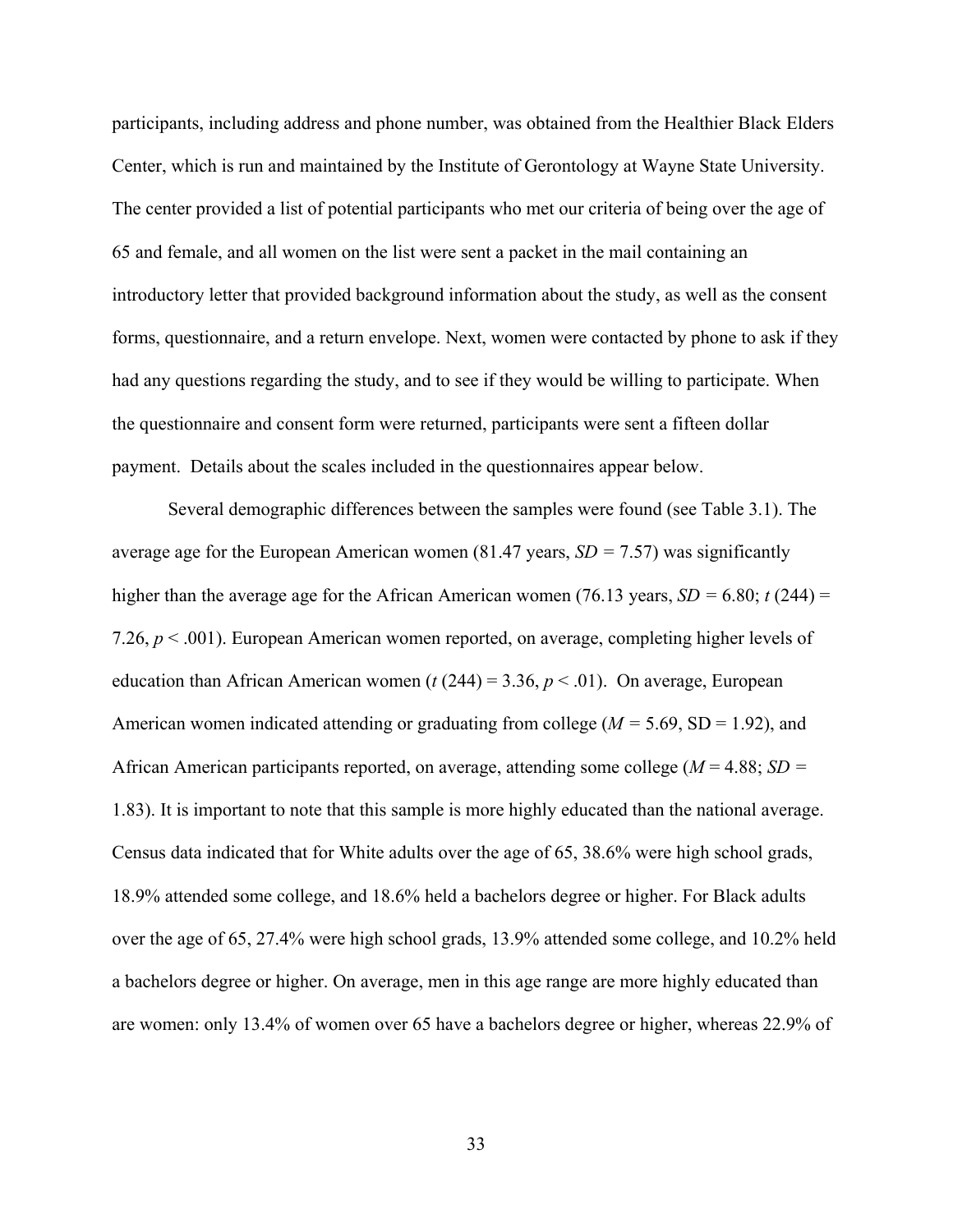men in the same age group have attained this level of education (He, Sengupta, Velkoff,  $\&$ DeBarros, 2005).

There were not significant differences between the groups in terms of their partner status  $(\chi^2(249) = 6.25, p = .40)$ . African American women reported raising more children, on average, than did European American women ( $t$  (238) = 2.00;  $p < .05$ ). Last, body mass index (BMI), which is calculated by multiplying weight in pounds by 703 and dividing by height in inches squared, was assessed using a modified version of a BMI table created by the Centers for Disease Control and Prevention (Centers for Disease Control and Prevention, 1998). Participants were asked to find their height and corresponding weight range and to circle this value in the table. BMI is a commonly used index that classifies adults as underweight  $(< 18.5)$ , normal weight (18.5-24.99) overweight (25-29.99), and obese (> 30) (World Health Organization, 2009). For this study, a score of 1 corresponds to underweight,  $2 =$  normal weight,  $3 =$ overweight,  $4 =$  moderately obese, and  $5 =$  severely obese. African American women ( $M = 3.33$ , *SD =*.93) reported a higher average BMI than did European American women (*M =* 2.78, *SD =*1.00 ; *t* (234) = 4.34; *p* < .001).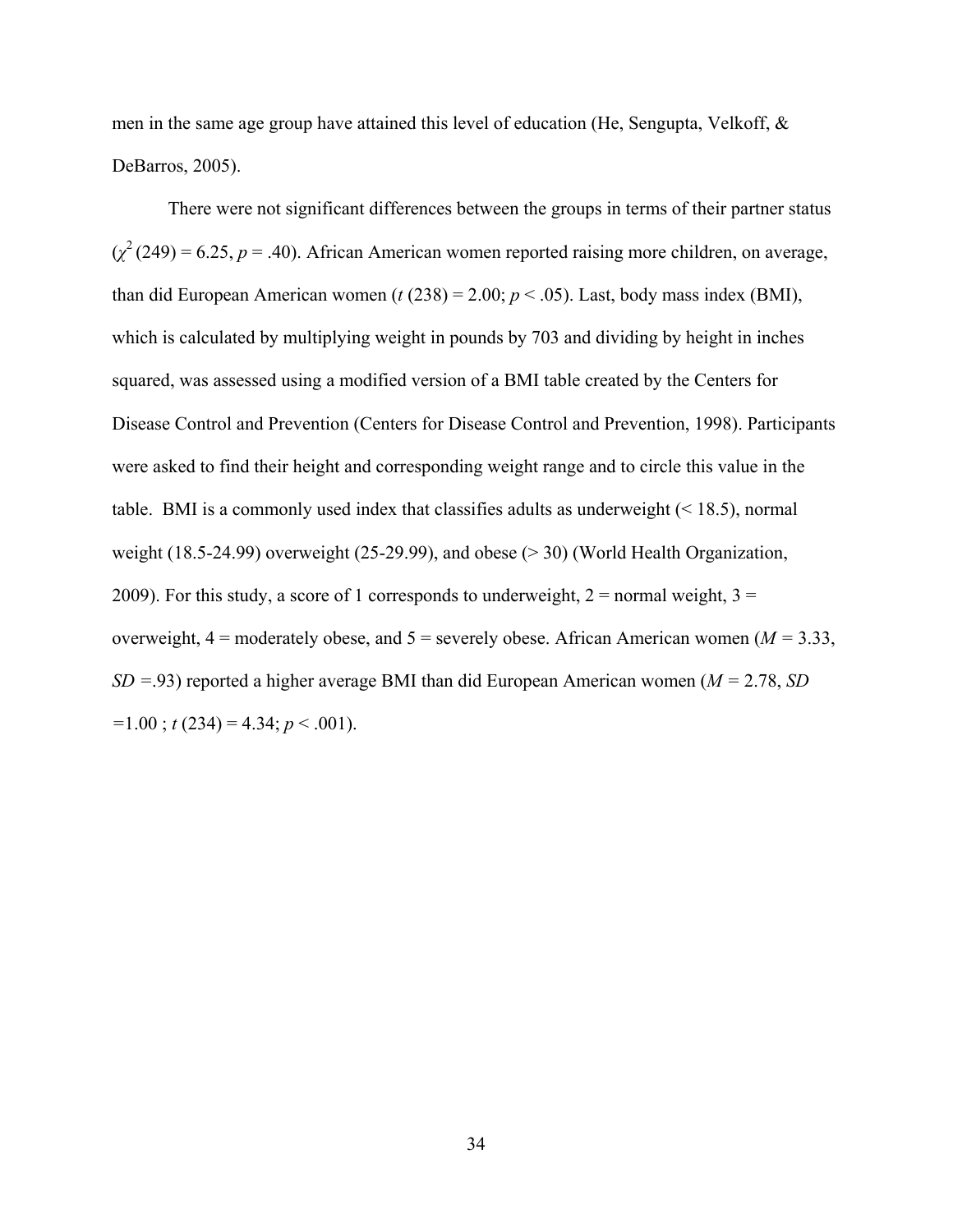# Table 3.1

| Demographic Information for African American and European American Women |  |
|--------------------------------------------------------------------------|--|
|--------------------------------------------------------------------------|--|

| Variable                        | African American | European American |
|---------------------------------|------------------|-------------------|
| Highest Level of Education      |                  |                   |
| High School                     | 31.1%            | 27.6%             |
| College                         | 50.4%            | 34.6%             |
| Postgraduate Degree             | 37.8%            | 37.8%             |
| <b>Partner Status</b>           |                  |                   |
| Single                          | 5.0%             | 8.7%              |
| Married or Partnered            | 20.8%            | 28.3%             |
| Separated or Divorced           | 22.5%            | 16.5%             |
| Widowed                         | 51.7%            | 44.9%             |
| Average Number of Children      |                  |                   |
| Raised                          | 3.52             | 2.98              |
| <b>Body Mass Index Category</b> |                  |                   |
| Underweight                     |                  | 4%                |
| Normal Weight                   | 18.8%            | 41.9%             |
| Overweight                      | 42.9%            | 34.7%             |
| Obese                           | 38.4%            | 19.4%             |

## **Measures**

Surveys were printed in booklet form and were printed on 8 ½ by 11 inch paper. All text was formatted in 18 point, times new roman font. Although this increased the number of pages in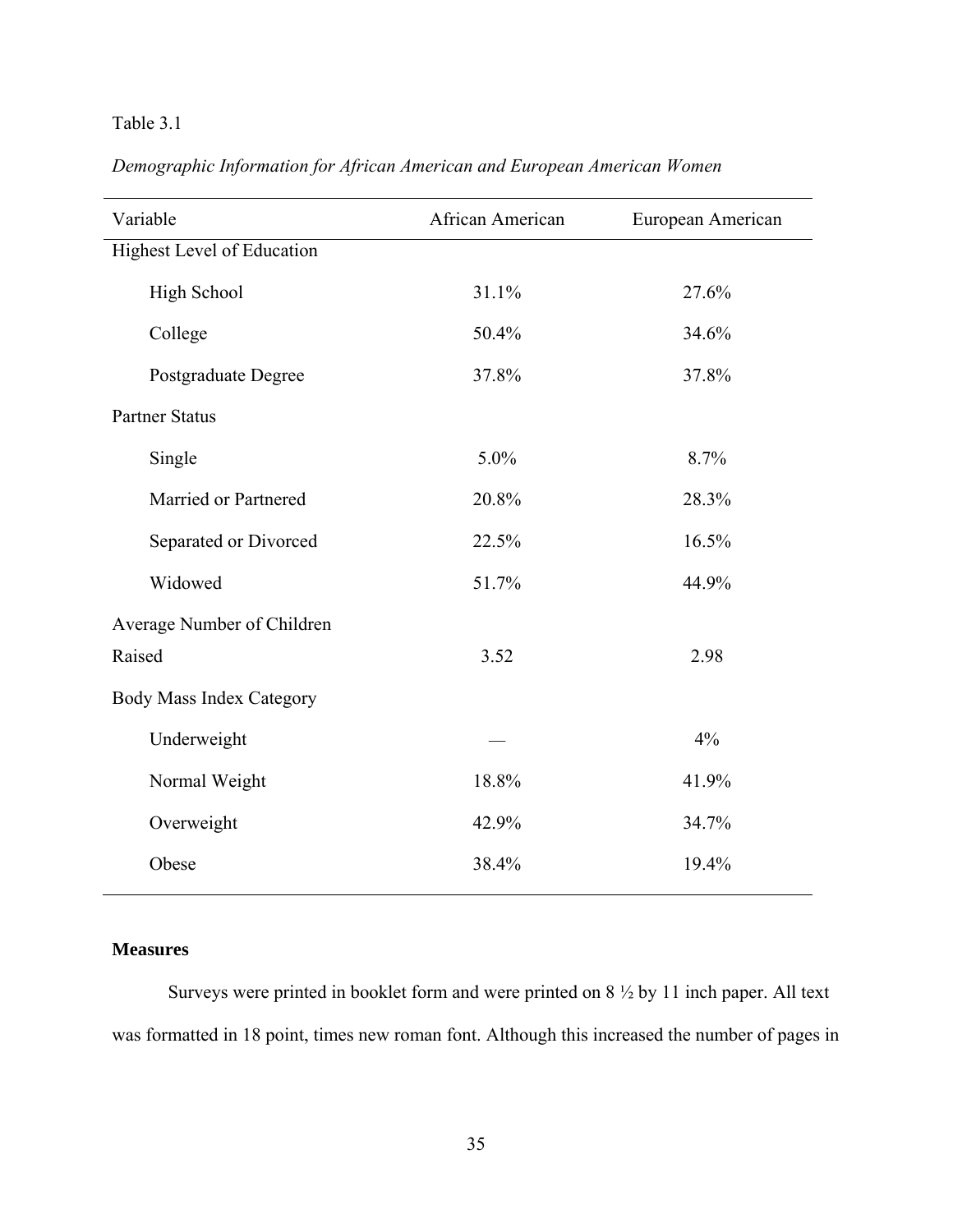the survey, the large type was used to ensure that participants would be able to easily read all questions.

**Body Satisfaction and Importance.** The Body Perceptions Scale is an adaptation of the Body Image Ideals Questionnaire (Cash & Szymanski, 1995). Items have been modified from the original measure to ask participants how satisfied they are with a particular body feature, and how important that feature is to them. The original measure asks about how discrepant the actual body part is from the ideal, such as facial features and body proportions, and the importance of each body part. Rather than asking older women about how discrepant they are from their ideal, I modified these questions to ask directly about their level of satisfaction with each aspect of the body. I did so because it is possible that a woman may feel that some aspect of her body does not match the imagined ideal, yet she may still feel satisfied with this aspect of her body.

In order to ensure this scale addressed aspects of the body that might be particularly relevant to aging women, we added several original items. Rather than asking one question about hair we asked three separate questions about hair color, texture, and thickness. We added three questions to measure satisfaction and importance of firmness of facial skin, firmness of skin on one's body, and bust. The scale as we administered it contains 30 items that are rated on a scale ranging from 1 (not important) to 4 (very important); participants are then asked to rate the same 30 items again on a scale ranging from 1 (not very satisfied) to 4 (very satisfied). Higher scores reflect greater importance and satisfaction.

To create a weighted body satisfaction measure, that is, a product of the body satisfaction and importance responses for a particular aspect of the body, the scoring system created by Cash and Szymanski (1995) was used. For each question, participants were asked to rate their level of satisfaction with particular aspects of the body. These scores were recoded to reflect the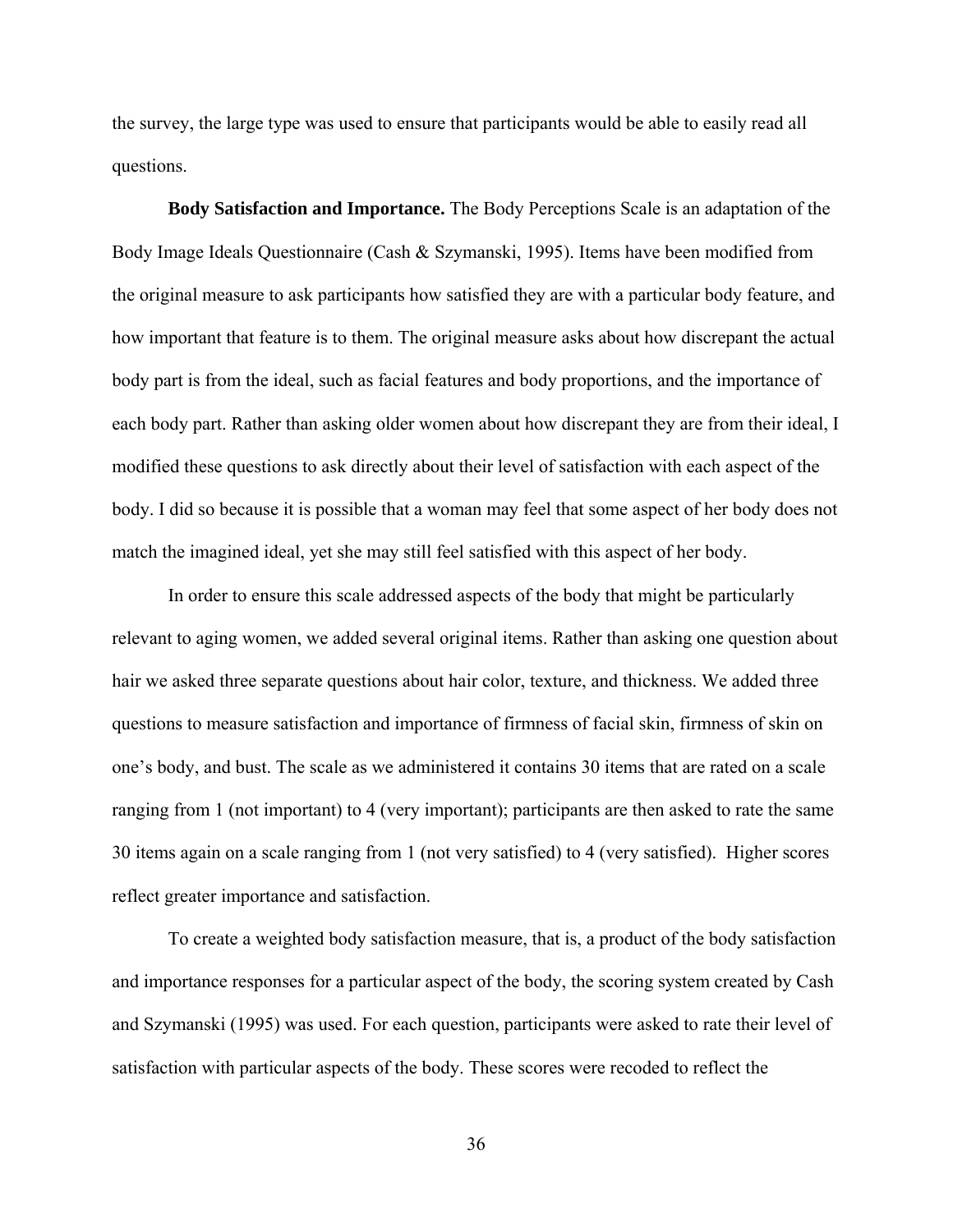following values:  $-1$  (very dissatisfied),  $+1$  (somewhat dissatisfied),  $+2$  (somewhat satisfied),  $+3$ (very satisfied). Importance scores were recoded as follows: 0 (not important), 1 (somewhat important), 2 (moderately important), 3 (very important).

Next, the importance score and satisfaction score for each item were multiplied together, creating a weighted satisfaction score. This was done so that any item with low importance was weighted less than those with a high level of importance. Cash and Szymanski (1995) explained that recoding the items using this system allows for any item that receives an importance score of 0 to also receive a cross-product of 0. Additionally, assigning a -1 to items with the greatest dissatisfaction creates continuity of the weighted satisfaction score from very important and dissatisfied to very important and very satisfied. Weighted satisfaction items ranged from –3 (a product of very important (3) and very dissatisfied (-1), reflecting a high level of importance and dissatisfaction), to 9 (a product of very important (3) and very satisfied (3), reflecting a high level of importance and satisfaction). The final scale thus has a possible range of -3 to 9. Higher scores reflect greater satisfaction weighted by importance, and lower scores reflect greater dissatisfaction weighted by importance (see tables 3.3 and 3.4). Any item that was rated as unimportant received a score of 0.

**Body Mass Index.**Participants were asked to circle their height and weight in a table used to assess body mass index (BMI). BMI is a commonly used index that classifies adults as underweight  $($  < 18.5), normal weight (18.5-24.99) overweight (25-29.99), and obese  $($  > 30) (World Health Organization, 2009).

**Subjective Age.** Subjective age was measured using one item asking women the age they feel. This was an open-ended question and participants were instructed to write their answer in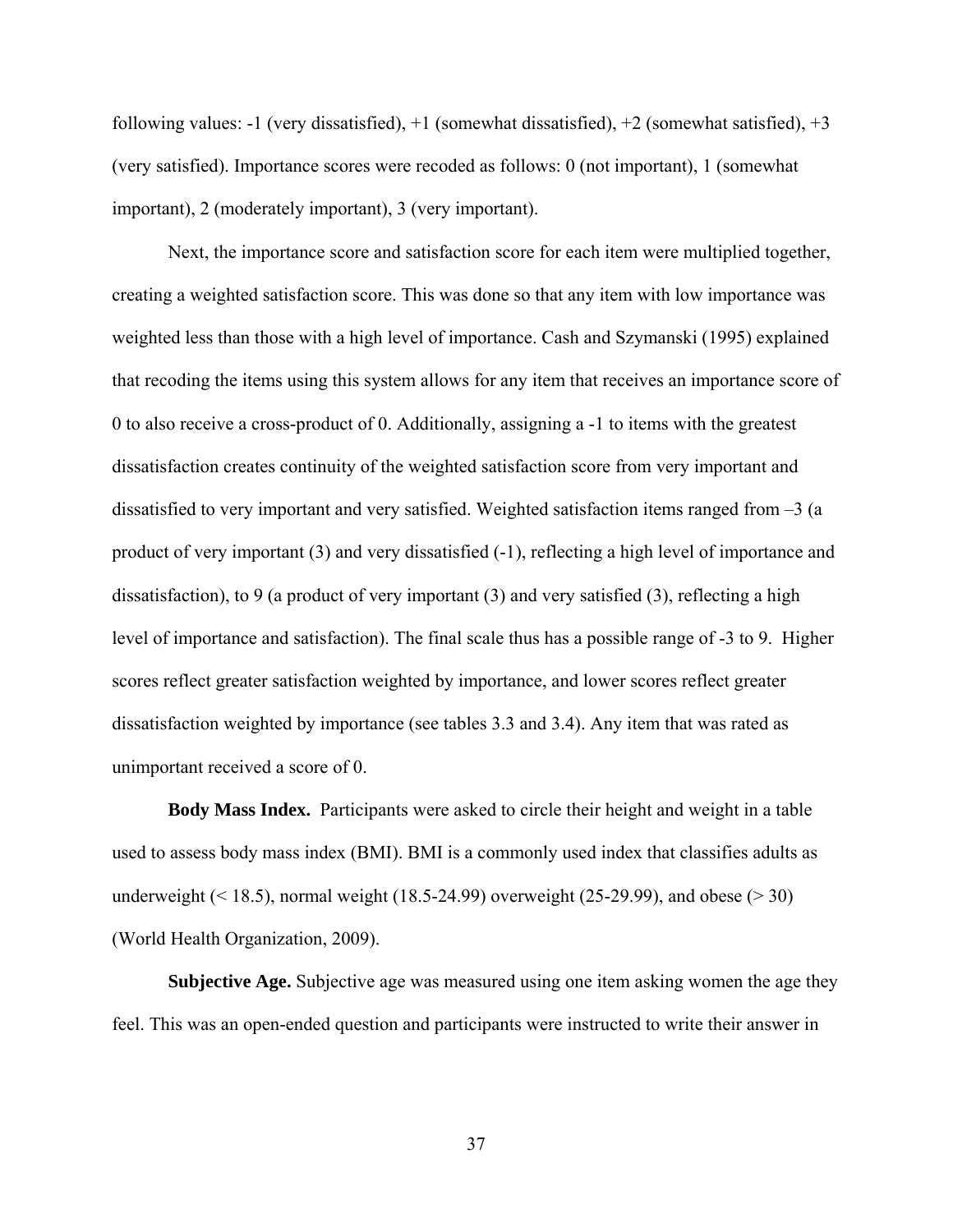the space provided. Allowing participants to specify an age provides a continuous scale that does not rely on pre-set categories and allows for greater variance (Kaufman & Elder, 2002).

#### **Results**

### **General Body Satisfaction and Importance Trends**

 Overall, women in both ethnic groups scored higher on satisfaction with items on the cosmetic appearance subscale than items on the bodily function and appearance subscale. However, in general women in both ethnic groups rated cosmetic appearance features as less important overall than bodily function and appearance. That is, overall women rated aspects of cosmetic appearance as holding less importance yet more satisfaction, whereas aspects of bodily function and appearance were rated as holding more importance yet less satisfaction.

# **Comparing African American and European American Women on Body Satisfaction and Importance**

Mean scores on the satisfaction, importance, and weighted satisfaction items were compared between the two ethnic groups (see Tables 3.2 and 3.3). T-tests comparing the groups were performed to assess significant group differences. To control for the number of tests performed, a Bonferonni correction was used on the alpha level needed to reach significance. To do so, the alpha level (.05) was divided by the number of comparisons being made (36), which determined a new alpha level of  $p \le 0.001$  that must be met to reach significance.

Given the range of possible scores for the satisfaction and importance measures (from one to four), the women in both ethnic groups scores reflect a relatively high level of satisfaction with the body. Overall, the pattern of findings suggested that the African American women in this sample were significantly more satisfied with a range of aspects of the body. In particular, African American women's average responses indicated higher levels of satisfaction with both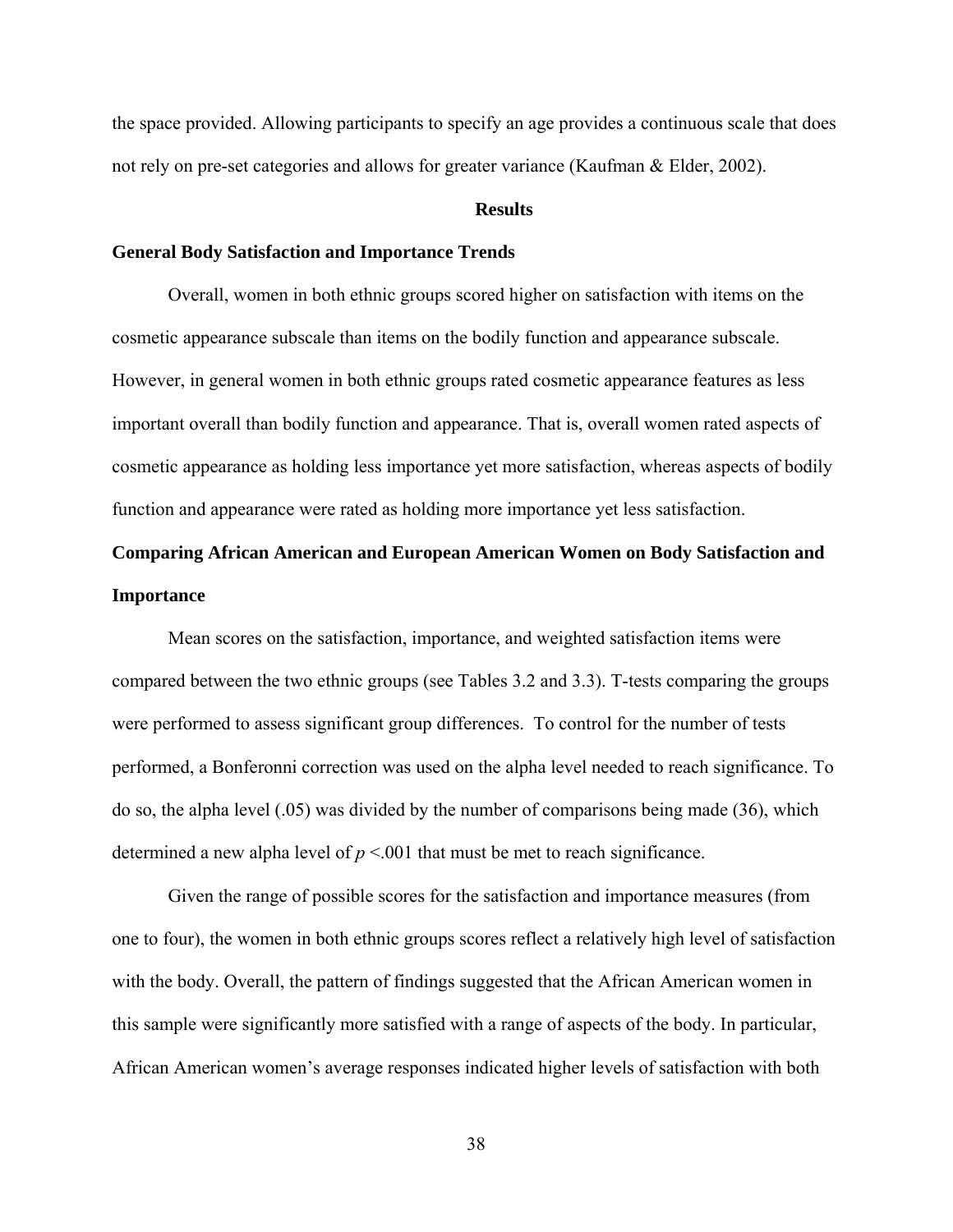cosmetic appearance and bodily function and appearance items, including skin complexion, hair texture, facial features, physical strength, and overall physical appearance. The effect sizes for satisfaction with skin complexion, muscle tone and definition, overall physical appearance, and facial features were medium. European American women did not rate themselves as more satisfied on average than African American women on any items.

African American women rated a number of items as more important than did European American women, and all of these items came from the bodily function and appearance subscale. These items included weight, physical strength, firmness of skin on the body, and overall physical appearance. The mean difference in muscle tone and definition was a medium effect, and weight and firmness of skin on the body were large effects. The mean difference on overall physical appearance was a small effect.

Last, the weighted satisfaction scores represent a combination of the satisfaction and importance scores, and there were a number of significant group differences on this measure. Again, African American women's scores were higher on average than the scores of European American women. African American women scored significantly higher on weighted satisfaction with skin complexion, facial features, physical strength, firmness of skin on the body, and overall physical appearance. Again, most of these effects were small, however muscle tone and definition approached a medium effect size, and physical appearance was a medium effect size.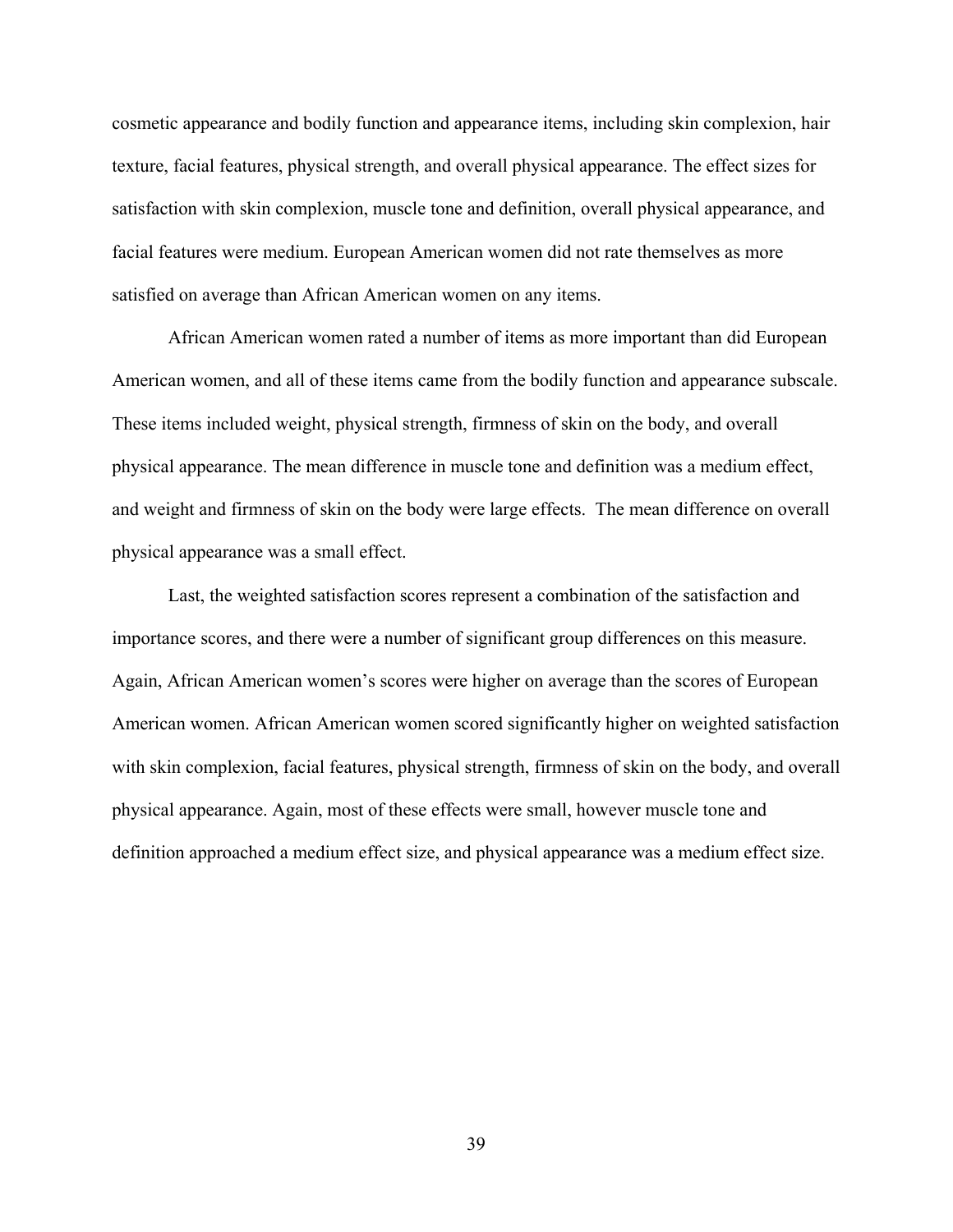# Table 3.2

| Item                         | African Americans<br>European Americans<br>M(SD)<br>M(SD) |            |         | $\overline{d}$ |
|------------------------------|-----------------------------------------------------------|------------|---------|----------------|
| Height                       |                                                           |            | t       |                |
| Satisfaction                 | 3.36(.92)                                                 | 3.50(.79)  | 1.30    | .07            |
| Importance                   | 2.21(.94)                                                 | 2.45(1.12) | 1.82    | .16            |
| <b>Weighted Satisfaction</b> | 2.68(2.88)                                                | 3.45(3.36) | 1.93    | .12            |
| Skin Complexion              |                                                           |            |         |                |
| Satisfaction                 | 3.03(.84)                                                 | 3.71(0.63) | $7.12*$ | .42            |
| Importance                   | 2.70(.88)                                                 | 2.83(1.23) | .98     | .06            |
| Weighted Satisfaction        | 3.46(2.83)                                                | 4.88(3.73) | $3.38*$ | .21            |
| Hair Texture                 |                                                           |            |         |                |
| Satisfaction                 | 2.79(1.05)                                                | 3.21(.94)  | $3.32*$ | .21            |
| Importance                   | 2.61(0.93)                                                | 2.88(1.07) | 2.05    | .13            |
| Weighted Satisfaction        | 2.74(3.05)                                                | 3.98(3.47) | 2.99    | .19            |
| Hair Thickness               |                                                           |            |         |                |
| Satisfaction                 | 2.46(1.13)                                                | 2.77(1.07) | 2.05    | .14            |
| Importance                   | 2.70(.91)                                                 | 3.00(1.00) | 2.46    | .15            |
| Weighted Satisfaction        | 2.08(3.28)                                                | 3.01(3.72) | 2.08    | .13            |
| Hair Color                   |                                                           |            |         |                |
| Satisfaction                 | 3.17(0.98)                                                | 3.42(.92)  | 2.07    | .13            |
| Importance                   | 2.53(.97)                                                 | 2.81(1.20) | 2.02    | .13            |
| Weighted Satisfaction        | 3.24(3.00)                                                | 4.16(3.97) | 2.05    | .13            |
| <b>Facial Features</b>       |                                                           |            |         |                |
| Satisfaction                 | 3.01(.79)                                                 | 3.59(.69)  | $6.07*$ | .36            |
| Importance                   | 2.71(.85)                                                 | 2.95(1.13) | 1.85    | .12            |
| Weighted Satisfaction        | 3.33(2.61)                                                | 5.02(3.52) | 4.29*   | .26            |

*Ethnic Comparisons for Body Satisfaction, Importance, and Weighted Satisfaction Items on the Cosmetic Appearance Subscale* 

*Note.*  $* p < .001$ .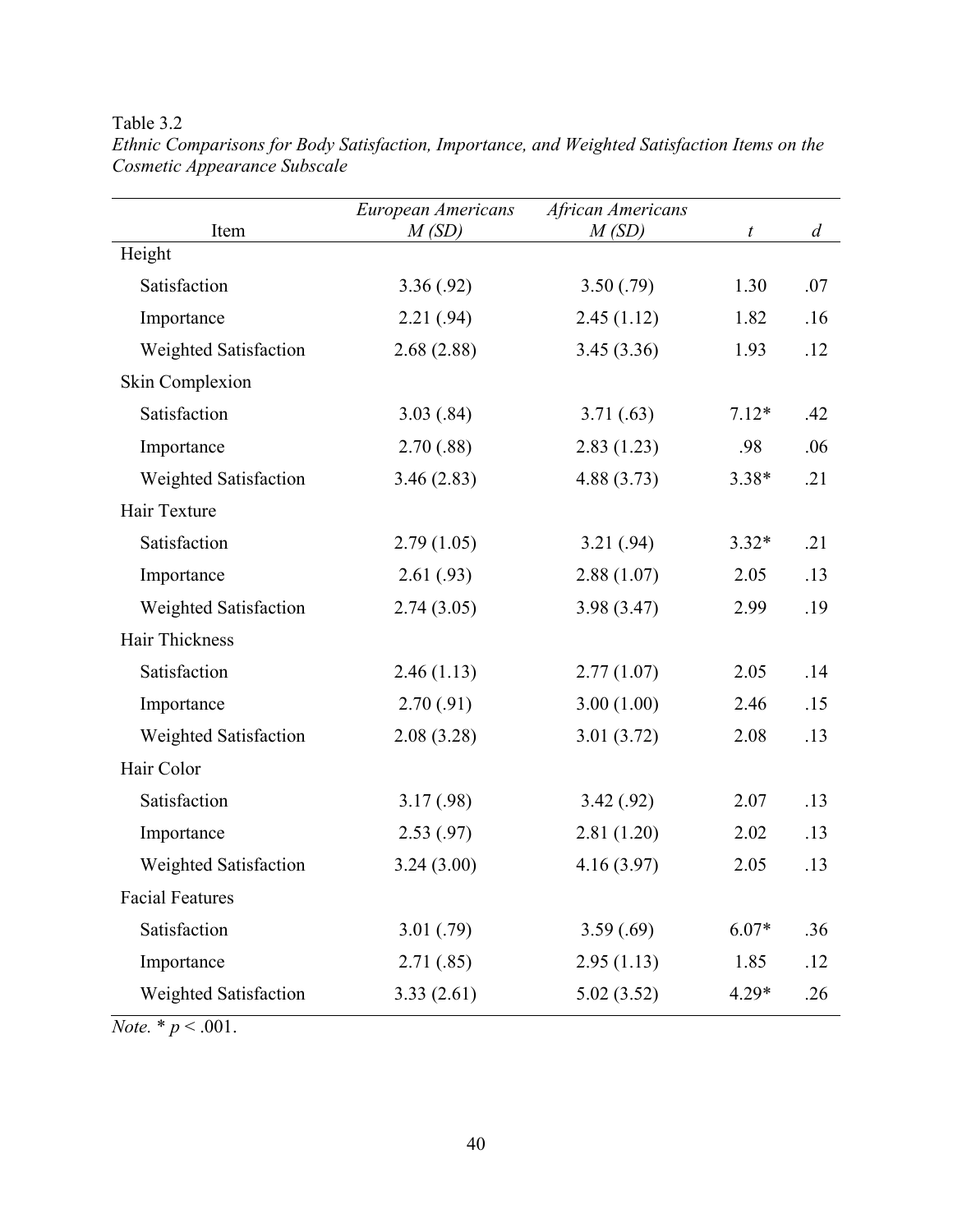# Table 3.3

|                                    | European Americans | African Americans |                  |                |
|------------------------------------|--------------------|-------------------|------------------|----------------|
| Item<br>Muscle Tone and Definition | M(SD)              | M(SD)             | $\boldsymbol{t}$ | $\overline{d}$ |
|                                    |                    |                   |                  |                |
| Satisfaction                       | 2.32(.89)          | 2.66(.96)         | 2.89             | .37            |
| Importance                         | 2.94(0.72)         | 3.21(.92)         | 2.57             | .33            |
| <b>Weighted Satisfaction</b>       | 2.22(2.96)         | 3.19(3.64)        | 2.30             | .29            |
| Weight                             |                    |                   |                  |                |
| Satisfaction                       | 2.44(1.18)         | 2.33(1.21)        | $-.73$           | .09            |
| Importance                         | 3.14(.78)          | 3.61(.64)         | $5.19*$          | .66            |
| Weighted Satisfaction              | 2.50(3.92)         | 2.45(4.59)        | $-.09$           | .01            |
| Physical Strength                  |                    |                   |                  |                |
| Satisfaction                       | 2.26(.97)          | 2.72(.91)         | $3.86*$          | .24            |
| Importance                         | 3.10(.72)          | 3.47(.74)         | 3.98*            | .25            |
| Weighted Satisfaction              | 2.22(3.25)         | 4.06(3.46)        | $4.28*$          | .26            |
| Physical Coordination              |                    |                   |                  |                |
| Satisfaction                       | 2.61(1.01)         | 2.79(.92)         | 1.47             | .11            |
| Importance                         | 3.37(.74)          | 3.63(.61)         | 3.03             | .19            |
| Weighted Satisfaction              | 3.53(3.70)         | 4.55(3.48)        | 2.22             | .14            |
| Firmness of Skin on Body           |                    |                   |                  |                |
| Satisfaction                       | 2.28(.91)          | 2.57(1.01)        | 2.33             | .15            |
| Importance                         | 2.47(.84)          | 3.31(.82)         | $7.90*$          | .45            |
| Weighted Satisfaction              | 1.62(2.54)         | 3.17(3.58)        | $3.92*$          | .24            |
| Physical Appearance                |                    |                   |                  |                |
| Satisfaction                       | 2.68(.83)          | 3.19(0.79)        | 4.86*            | .30            |
| Importance                         | 3.10(.73)          | 3.53(.69)         | $4.73*$          | .29            |
| Weighted Satisfaction              | 3.35(2.83)         | 5.60(2.96)        | $6.04*$          | .36            |

*Ethnic Comparisons for Body Satisfaction, Importance, and Weighted Satisfaction Items on the Bodily Function and Appearance Subscale* 

*Note.*  $* p < .001$ .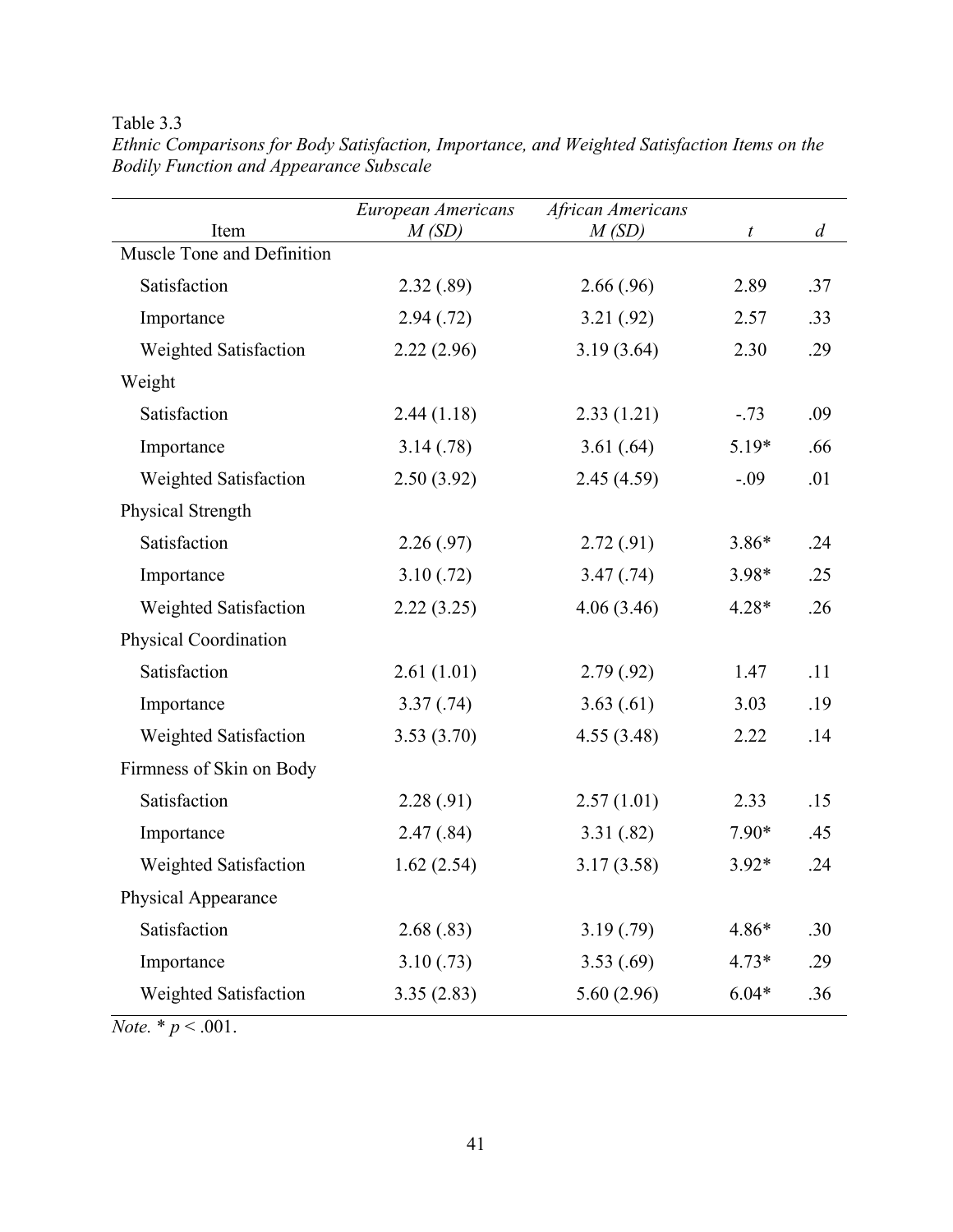### **Creating Body Satisfaction Subscales**

First, the weighted body satisfaction items were factor analyzed to create subscales reflecting different aspects of body satisfaction among older women. As noted by Jefferson and Stake (2009), the original Cash and Szymanski (1995) measure provided no formal scoring system for creating subscale scores. In order to examine patterns of body satisfaction for African American and European American women, meaningful categories of body satisfaction needed to be established. To do so, a principal components factor analysis was performed for all participants using the weighted body satisfaction scores. The results of an initial analysis suggested a three-factor solution; however, an examination of the scree plot indicated that a 2 factor solution may be more appropriate. Furthermore, the eigenvalue for the third factor (1.072) was just over the cutoff value of 1, and the third factor only explained a small percentage of the variance (7.15 %) and this solution was not clearly interpretable.

A second factor analysis was conducted wherein a 2 factor solution was specified. The results indicated that the items grouped together into 2 distinct factors—one that contained items related primarily to cosmetic aspects of appearance (skin complexion, hair texture, thickness of hair, hair color, facial features, height), and one that contained items primarily related to bodily function and appearance (muscle tone and definition, weight, physical strength, physical coordination, firmness of skin on body, overall physical appearance). The first factor was labeled *cosmetic appearance subscale*, and the second factor was labeled *bodily function and appearance subscale*. Three items (body proportions, bust, and firmness of facial skin) loaded on both factors, and were subsequently dropped from the analyses.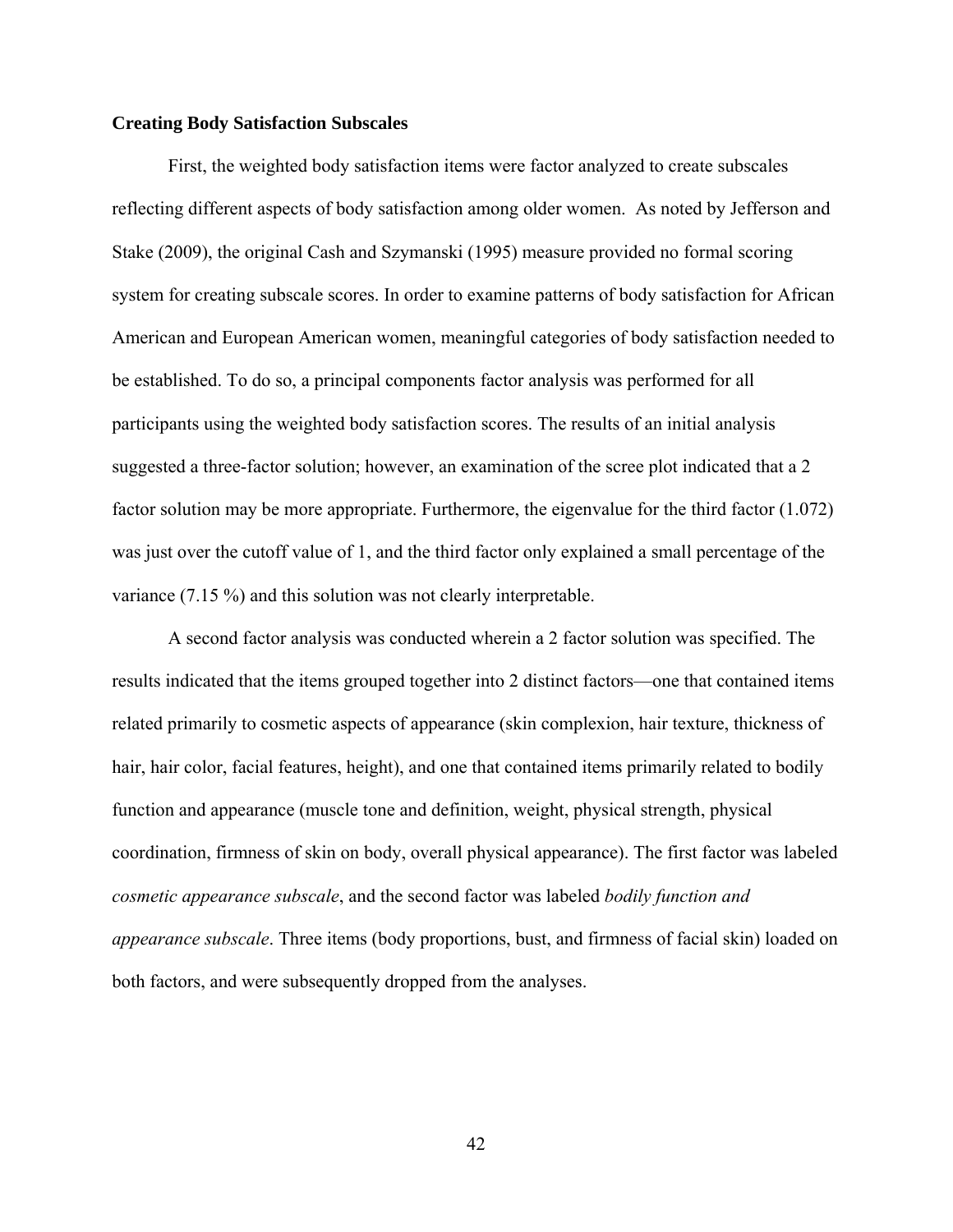### Figure 3.1





*Note.* Factor loadings for African American women are before the comma, and factor loadings for European American women are after the comma. All factor loadings and covariance are significant at the  $p < .05$  level.

### **Testing for Factorial Invariance**

Next, the factor structure was assessed using confirmatory factor analysis (see Figure

3.1). Confirmatory factor analysis allows for the comparison of the fit of the hypothesized factor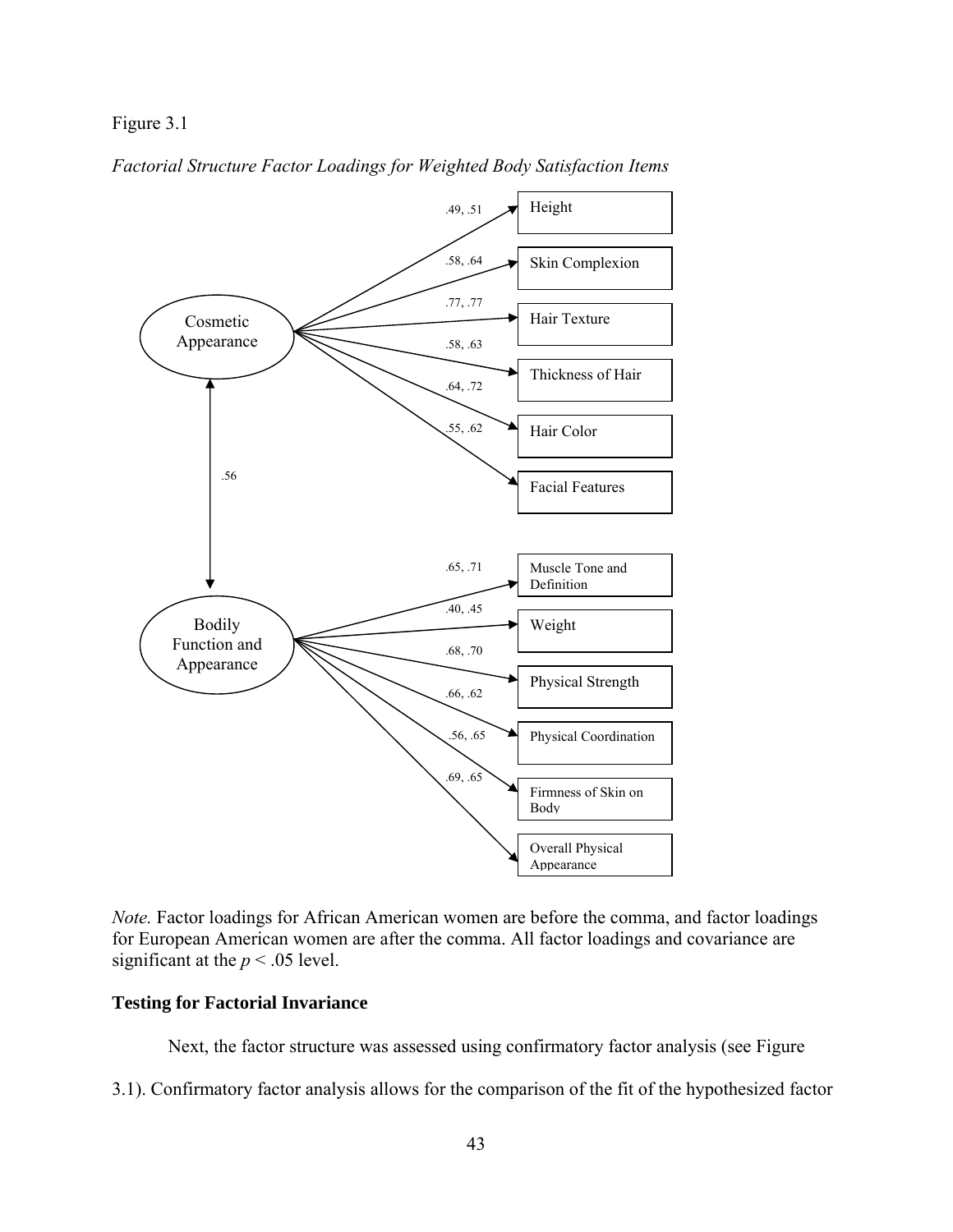structure for two groups. An important assumption in multi-group comparisons is that the measure being assessed is factorially invariant between the two groups (Byrne, Baron & Campbell, 1993). If members of different groups ascribe the same meanings to items on a survey, the factor loadings for these groups are roughly equivalent with respect to the underlying constructs, and factorial invariance is present (Cheung & Rensvold, 1999). If factorial invariance is not present, Byrne, Shavelson, and Muthen (1989) outline steps for testing for partial factorial invariance, which involves identifying which items are invariant so that a decision can be made about how to proceed in analyzing the data. If partial factorial invariance is found, researchers "can delete non-invariant items, utilize partial factorial invariance to retain them, or interpret them as cross-cultural data in their own right" (Cheung & Rensvold, 1999, p. 2).

 The first step in testing for factorial invariance is establishing a baseline model that is estimated separately for each group (Byrne, Shavelson, & Muthen, 1989). A baseline model is the most parsimonious and best fitting model that represents the observed data (Byrne, Baron, & Campbell, 1993). I tested the fit of the two-factor model obtained in the first step of the analyses using EQS version 6.1 (Bentler, 1995). Although the  $\chi^2$  for this model was significant  $\chi^2$  (106) = 175.64,  $p < .001$ ], as Weston and Gore (2006) explained, the  $\chi^2$  measure is limited because of its dependency on sample size, and a nonsignificant  $\chi^2$  may be unlikely, even when the model may be a close fit to the data. Researchers have suggested that examining other fit indices give a more practical assessment of the fit of the model (Byrne, Baron, & Campbell, 1993; Weston & Gore, 2006). In order to evaluate the fit of the model, I followed the recommendations to report the  $\chi^2$ statistic (including degrees of freedom and significance level), the root mean square error of approximation (RMSEA) with 90% confidence interval (CI), the standardized root-mean-square residual (SRMR), and the comparative fit index (CFI); (Kline, 2005). For sample sizes of less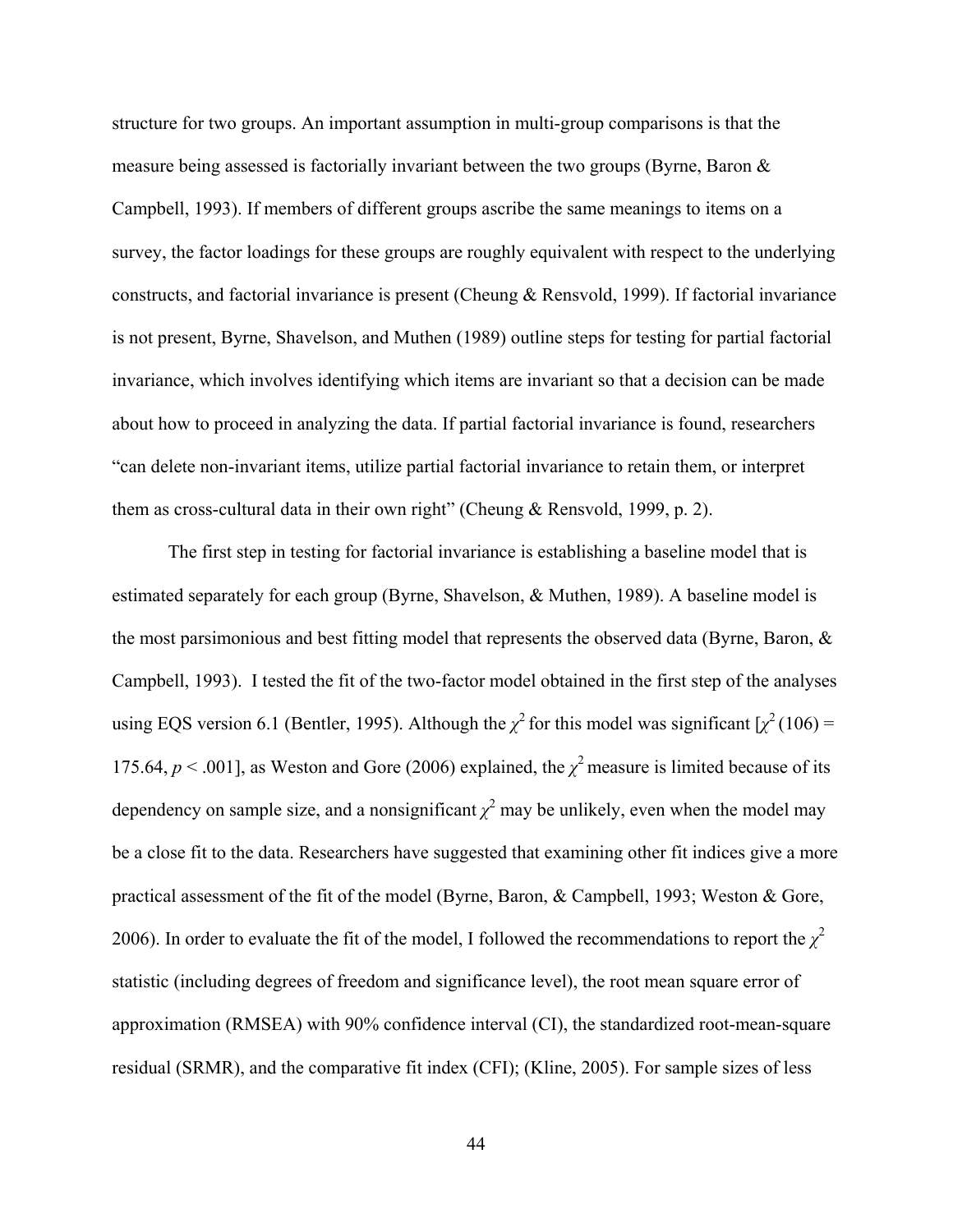than 500, RMSEA and SRMR values of less than .10 and CFI values greater than .90 suggest that the data provide an acceptable fit to the model (Weston & Gore, 2006). Based on the aforementioned criteria, the fit indices for the baseline model (RMSEA =  $.074$ , CI =  $.054$ ,  $.093$ ;  $SRMR = .070$ ;  $CFI = .912$ ) suggest that the model is an acceptable fit for the data.

 At the next step, all factor loadings, factor variances, and factor covariances were constrained to be equal across both groups  $\left[\chi^2(119) = 201.20, p \lt 0.001\right]$ . The  $\chi^2$  fit statistic for the two models is then compared, and if the change in  $\chi^2$  between the two models is significant, then the unconstrained baseline model fits the data better than the constrained model, demonstrating that the constrained model could be improved by relaxing one or more of the constraints, and factorial invariance does not exist (Cheung & Rensvold, 1999). The difference between the  $\chi^2$  values was 25.56 with 13 degrees of freedom. The critical value of  $\chi^2$  with 13 degrees of freedom at  $p = 0.05$  is 22.36. Thus, the change in  $\chi^2$  is greater than the critical value and is significant.

 The next step is to test for partial factorial invariance by identifying the part or parts of the model that are not factorially invariant. To do so, each of the constructs in the model is examined for invariance. A separate model is estimated for each construct, and factor loadings associated with the construct are constrained to be equal across groups, while the loadings for the other factor are unconstrained. The  $\chi^2$  fit statistic for each model is compared to the  $\chi^2$  from the baseline model, and if the  $\chi^2$  for a particular construct is significant, then at least one of the items within the construct is non-invariant (Cheung & Rensvold, 1999). Once the non-invariant factor is identified, the procedure is repeated and a series of tests is performed and a separate model is estimated for each item, wherein that item's loading is constrained to be equal across groups, and all other loadings are unconstrained (Byrne et. al., 1989). As in previous tests, the  $\chi^2$  for the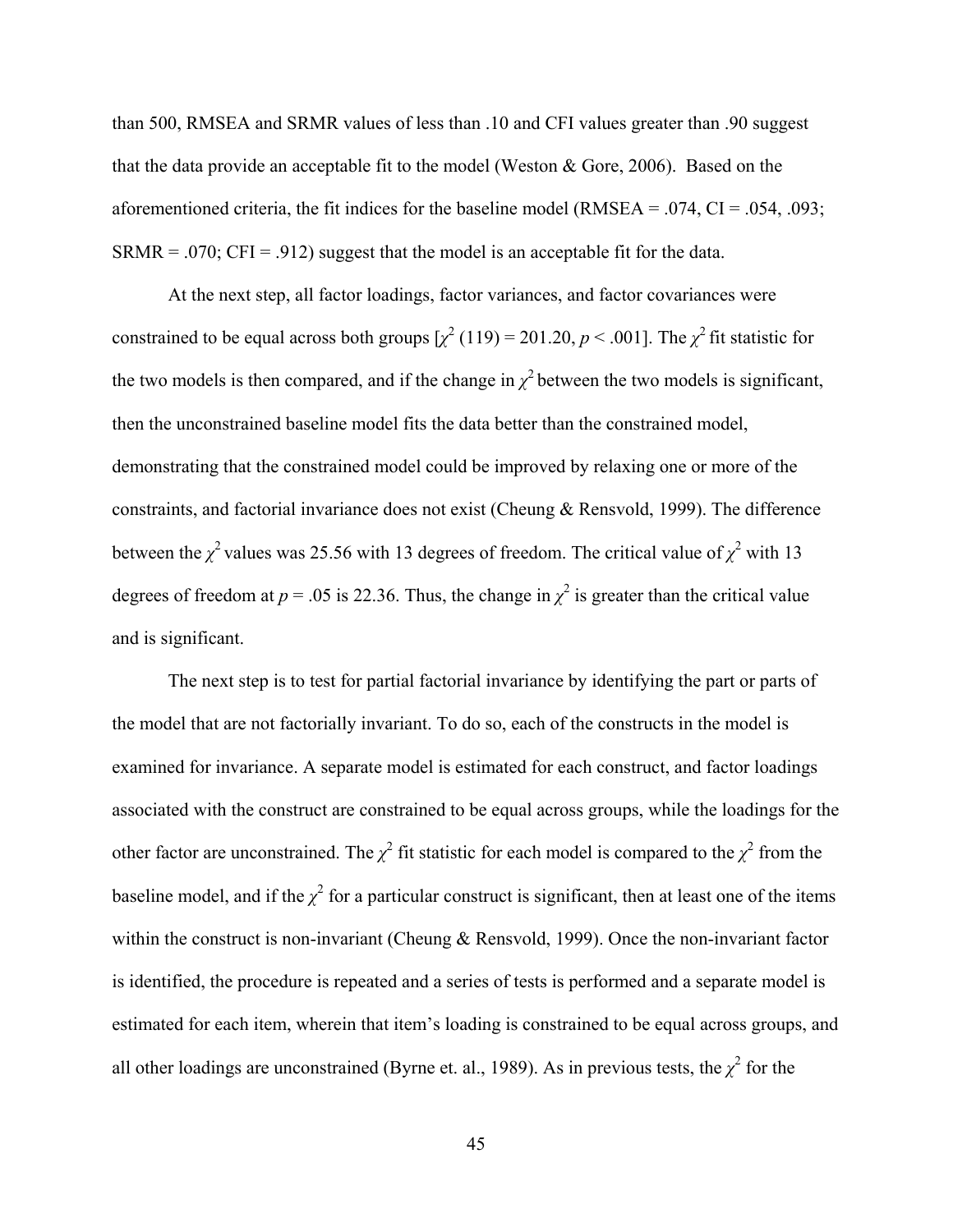constrained model is compared to the  $\chi^2$  of the baseline model, and a significant  $\chi^2$  indicates that an item is non-invariant (Cheung & Rensvold, 1999).

 Following this procedure, I tested the first factor (cosmetic appearance) for noninvariance. As seen in table 3.4, the change in  $\chi^2$  was significant for this factor, indicating that this is one source of non-invariance. Next, a test of the second factor (bodily function and appearance) revealed a non-significant change in  $\chi^2$ , indicating that this factor is invariant. To follow up and identify which of the items in factor 1 contributed to non-invariance, separate models for each item were tested. Unexpectedly, none of the individual items showed a large enough change in  $\chi^2$  to reach significance. This may be because the change in  $\chi^2$  for the factor overall just reached significance at the *p* < .05 level, and none of the items alone accounted for the non-invariance. Given that none of the items individually proved to be non-invariant, and that the change in  $\chi^2$  between the model constraining factor 1 and unconstrained model had just reached significance  $(p = .04)$ , no items were dropped from the original 2 factor solution, and this solution appears to adequately explain the experience of body satisfaction for both African American and European American women.

 Subscale scores were calculated by taking the mean of all items on the subscale. The cosmetic appearance subscale contains 6 weighted items, including hair texture, skin complexion, hair color, facial features, height, and thickness of hair. The alpha for this subscale was .80. The bodily function and appearance subscale also contains 6 items, including muscle tone and definition, weight, physical strength, physical coordination, firmness of skin on body, and overall physical appearance. The alpha for this subscale was.79.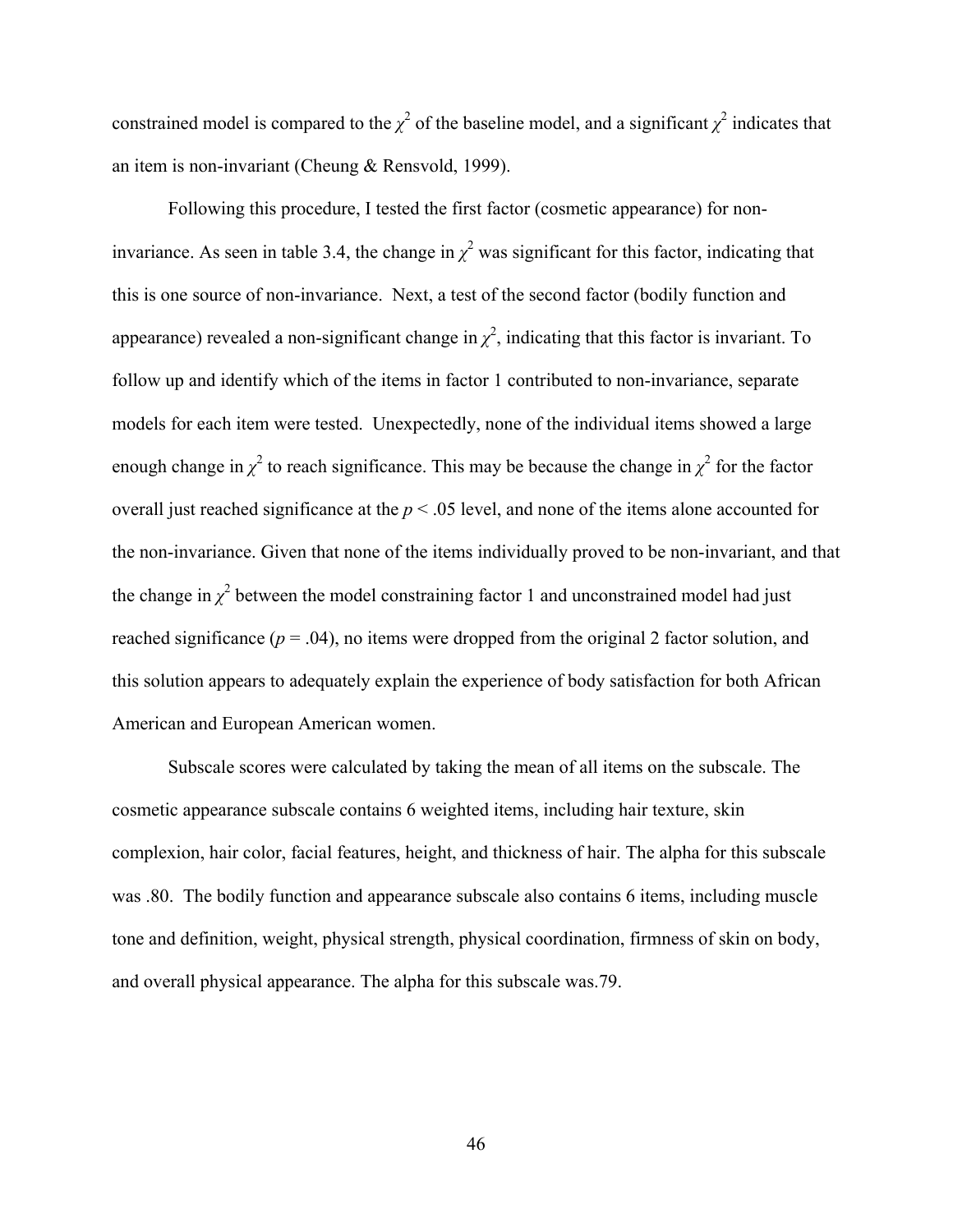### Table 3.4

*Tests of Invariance for Body Satisfaction Measurements*

| Model                                       |        | df  | $\Delta \chi^2$ | $\Delta df$ | $\overline{P}$ |
|---------------------------------------------|--------|-----|-----------------|-------------|----------------|
| 1. Baseline model (unconstrained)           | 175.64 | 106 |                 |             |                |
| 2. Fully constrained model                  | 201.20 | 119 | 25.56           | 13          | .02            |
| 3. Factor 1 constrained                     | 188.59 | 112 | 12.95           | 6           | .04            |
| 4. Factor 2 constrained                     | 185.19 | 112 | 9.55            | 6           | .14            |
| 5. Model with height constrained            | 175.64 | 107 | .003            | 1           | .96            |
| 6. Model with skin complexion constrained   | 175.64 | 107 | .002            | 1           | .96            |
| 7. Model with hair texture constrained      | 176.59 | 107 | .95             | 1           | .33            |
| 8. Model with thickness of hair constrained | 177.31 | 107 | 1.67            | 1           | .20            |
| 9. Model with hair color constrained        | 175.66 | 107 | .02             | 1           | .89            |
| 10. Model with facial features constrained  | 175.75 | 107 | -11             |             | .74            |

*Note.*  $\Delta \chi^2$  and  $\Delta df$  as compared to baseline model. *p* represents significance of  $\Delta \chi^2$ .

### **Examining Patterns among Body Satisfaction and Demographic Variables**

 Correlations for the cosmetic appearance and bodily function and appearance subscales and all other variables were examined separately by ethnic group, controlling for age (see Table 3.5). Based upon Cohen's effect size guidelines (1988) (small effects  $r = .10$ , for medium effects,  $r = .30$ , and for large effects,  $r = .50$ ) the significant correlations in this study fall primarily in the range between medium to large effects.

For both groups, partial correlations controlling for age showed a significant positive relationship between perceptions of cosmetic appearance and perceptions of bodily function and appearance. For both African American and European American women higher positive perceptions with bodily function and appearance were associated with lower BMI. Subjective age was significantly negatively correlated with perceptions of bodily function and appearance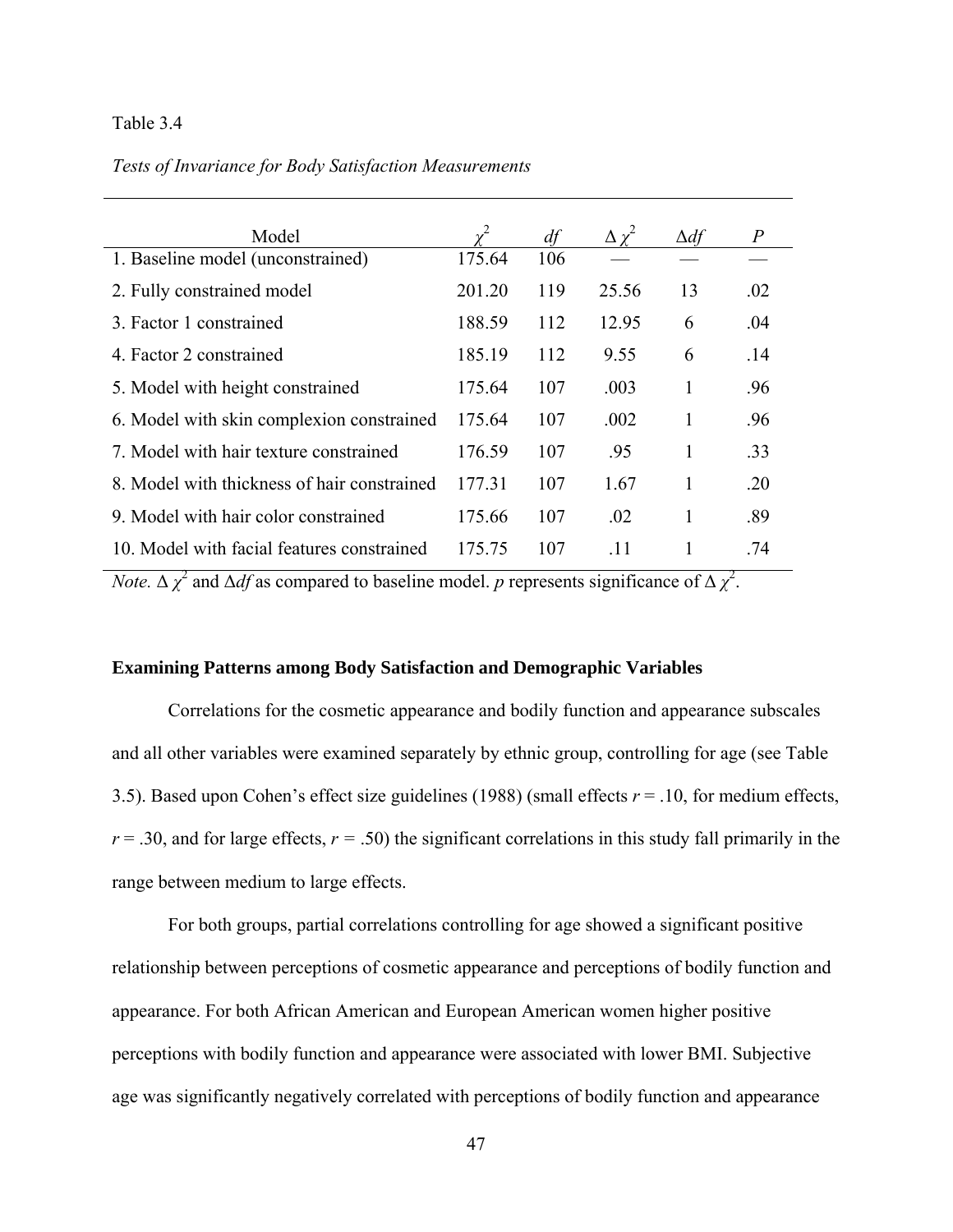for both groups. Subjective age was not significantly related to perceptions of cosmetic appearance for either group, though both of these associations were negative.

For African American women, the relationship between BMI and subjective age was a positive trend, but for European American women this relationship was non-significant (and close to zero). For African American women, there was a significant negative association between perceptions of cosmetic appearance and BMI; however for European American women, this association was non-significant and negative.

#### Table 3.5

*Partial Correlations between Body Perception Subscales, BMI, and Subjective Age for African American women (above diagonal) and European American women (below diagonal) Controlling for Age* 

| Variable                                   |       |         |          |                 |
|--------------------------------------------|-------|---------|----------|-----------------|
| 1. Cosmetic appearance subscale            |       | $38***$ | $-24*$   | $-11$           |
| 2. Bodily function and appearance subscale | 49*** |         | $-43***$ | $-23*$          |
| 3. <b>BMI</b>                              | - 06  | $-27**$ |          | $.19^{\dagger}$ |
| 4. Subjective age                          | $-10$ | $-28**$ | .02      |                 |

*Note.*  $\frac{1}{p}$   $p < .10.* p < .05.** p < .01.*** p < .001$ .

Next, the association between demographic variables and body perception subscales were examined (See Tables 3.6 and 3.7). Regression analyses indicated that for African American women, BMI had a negative association with perceptions of bodily function and appearance, and age and number of children raised had a positive association. For European American women, only BMI was associated with this subscale. Regression analyses indicated that for the cosmetic appearance subscale, for African American women BMI was the only significantly associated variable, and the R-squared for European American women was not significant.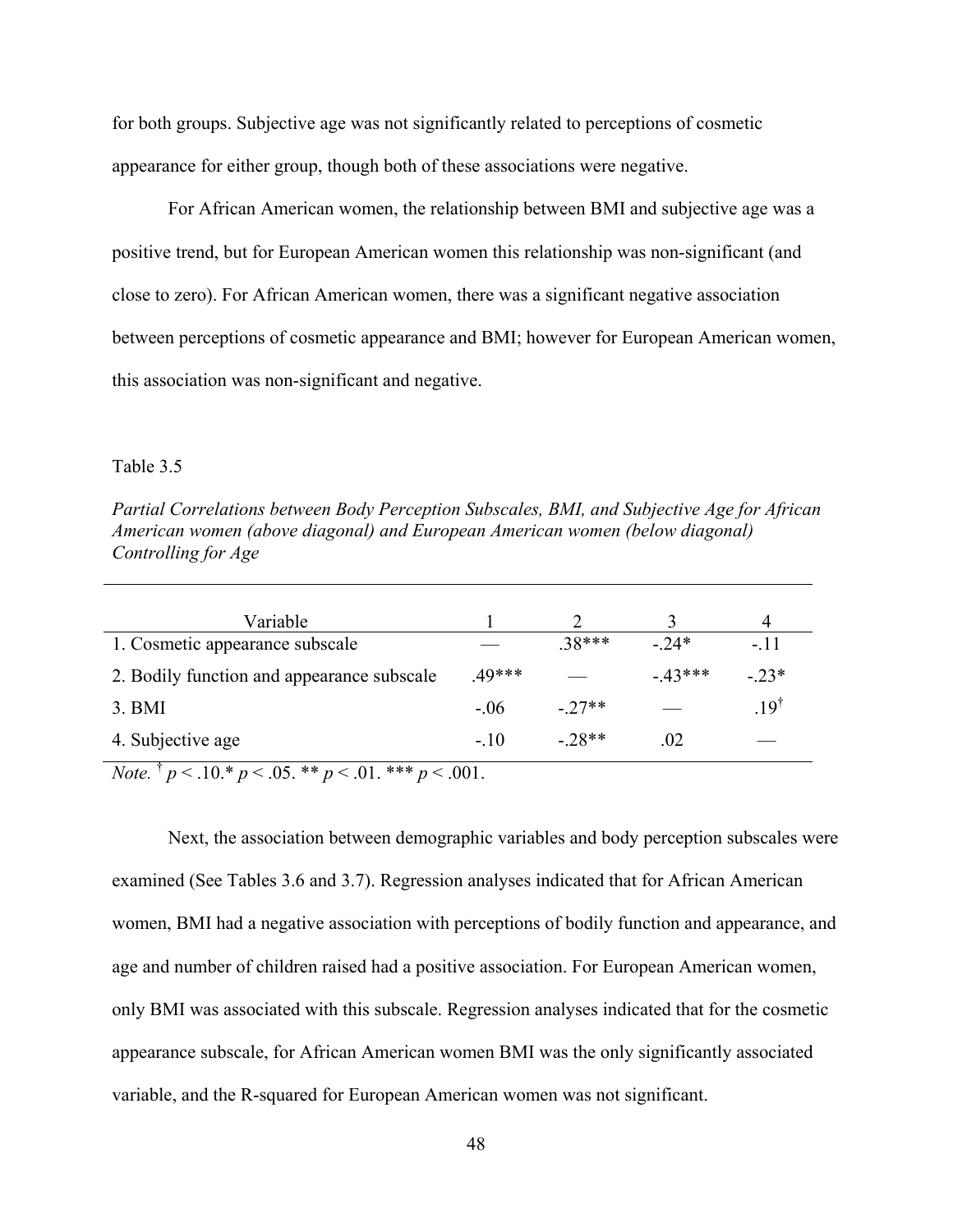### Table 3.6

*Regression Analysis Summary for Demographic Variables Predicting Satisfaction with Perceptions of Bodily Function and Appearance* 

|                       | African American |            |             |        |                  | European American |         |
|-----------------------|------------------|------------|-------------|--------|------------------|-------------------|---------|
| Variable              | $\boldsymbol{B}$ | <b>SEB</b> |             |        | $\boldsymbol{B}$ | <b>SEB</b>        | B       |
| <b>BMI</b>            | $-.13$           | .24        | $-46***$    | $-.66$ |                  | .20               | $-31**$ |
| Age                   | .08              | .04        | $21*$       | $-.03$ |                  | .03               | $-.09$  |
| Education             | .18              | .12        | - 13        | $-.01$ |                  | .10               | $-.01$  |
| <b>Partner Status</b> | $-.40$           |            | $.25 - .14$ | .23    |                  | .19               | .12     |
| Children Raised       | 1.88             | .76        | $21*$       | $-.48$ |                  | .60               | $-.07$  |

*Note.* For African American women,  $R^2 = .31***$ . For European American women,  $R^2 = .10*$ . \* *p* < .05. \*\* *p* < .01. \*\*\* *p* < .001.

### Table 3.7

*Regression Analysis Summary for Demographic Variables Predicting Satisfaction with Perceptions of Cosmetic Appearance* 

|                       | African American |            |         |                  | European American |        |  |
|-----------------------|------------------|------------|---------|------------------|-------------------|--------|--|
| Variable              | $\boldsymbol{B}$ | <b>SEB</b> |         | $\boldsymbol{B}$ | <b>SEB</b>        | B      |  |
| <b>BMI</b>            |                  |            | -       |                  |                   |        |  |
|                       | $-.71$           | .28        | $.24**$ | $-.05$           | .19               | $-.03$ |  |
| Age                   | .06              | .04        | .14     | .00.             | .03               | $-.01$ |  |
| Education             | .03              | .14        | .02     | .02              | .09               | .02    |  |
| <b>Partner Status</b> | .03              | .29        | .01     | $-91$            | .18               | $-.10$ |  |
| Children Raised       | $-1.25$          | .89        | $-.13$  | $-1.21$          | .57               | $-19*$ |  |

*Note.* For African American women,  $R^2 = .11^*$ . For European American women,  $R^2 = .06$ .  $\frac{1}{\epsilon}p <$ .05. \*\*  $p < .01$ . \*\*\*  $p < .001$ .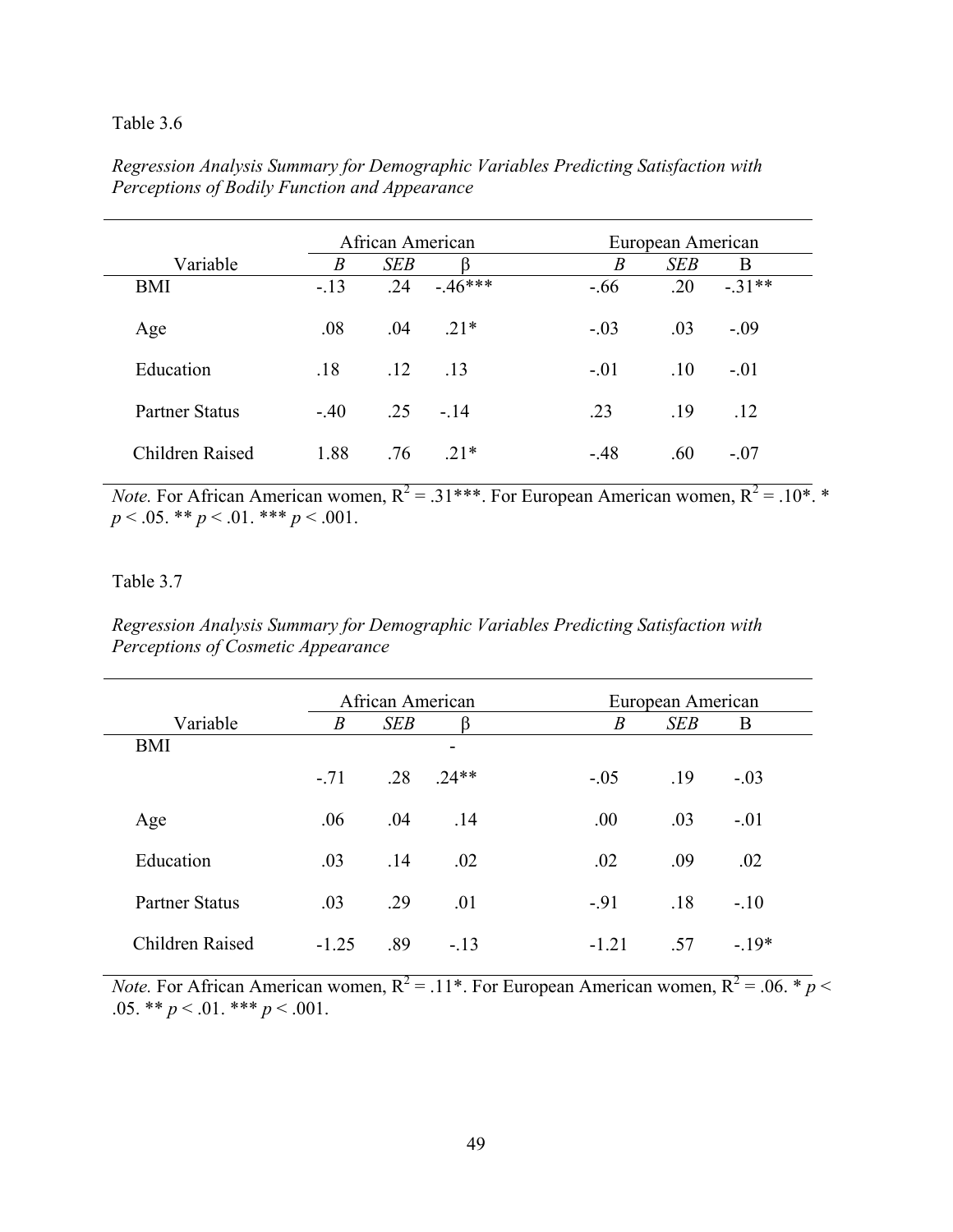#### **Discussion of the Results for Study 1**

African American women, on average, showed higher levels of both satisfaction and importance with various aspects of the body compared to European American women. African American women's average responses indicated higher levels of satisfaction with both cosmetic appearance and bodily function and appearance items, including skin complexion, hair texture, facial features, physical strength, and overall physical appearance. Like younger African American women, this pattern indicated that older African American women show greater body satisfaction than do European American women (Altabe, 1998; Roberts, Cash, Feingold, & Johnson, 2006). Interestingly, African American women were more satisfied on all items assessing hair. African American women have complex attitudes about hair (Craig, 2006; Rubin, Fitts, & Becker, 2003), and the assumption that European American women would be more satisfied with this aspect of appearance was not upheld. This unexpected finding raised the question of which ethnic group AA women in this study were using as the reference group when they responded to these items.

I hypothesized that European American women would rate different aspects of the body higher on importance, because younger European American women often place greater importance on appearance and body features (Rucker and Cash, 1992; Sanchez & Crocker, 2005). However, this hypothesis was not supported. African American women may place more importance on aspects of the body that they are satisfied with because they are optimizing areas that are associated with positive perceptions. This psychological strategy is in keeping with Baltes and Baltes' (1990) theory that older adults emphasize areas associated with success and positive experiences. Overall, African American women's weighted body satisfaction scores either did not differ from or were significantly higher than those reported by European American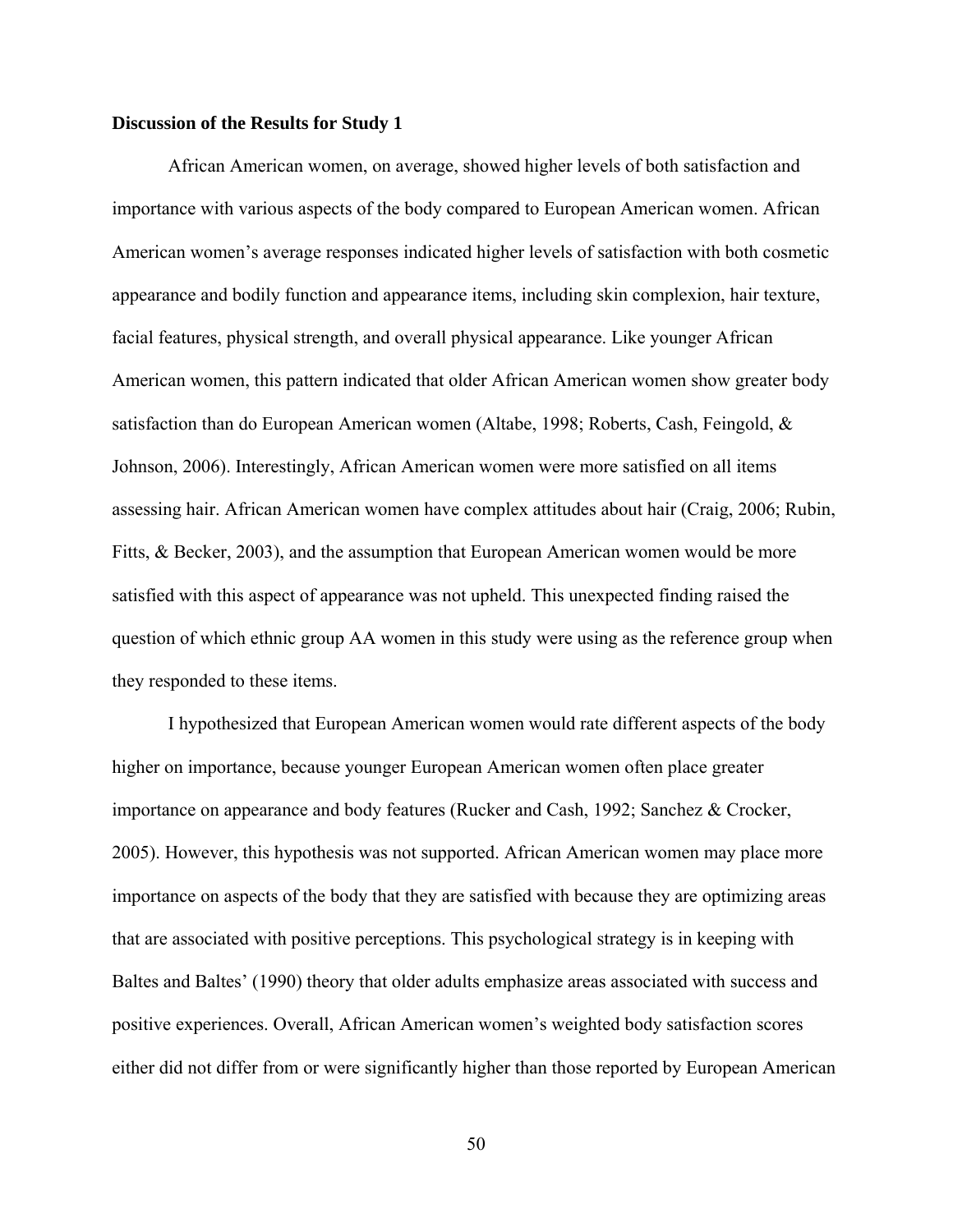women. It is possible that African American women are choosing to place more importance on body features with which they feel moderately to highly satisfied.

A factor analysis of weighted body satisfaction items (satisfaction x importance) revealed a 2-factor solution that was invariant across both samples. These factors included perceptions of cosmetic appearance and perceptions of bodily function and appearance, both of which are centrally important to aging women (Hurd, 2000). This is the first quantitative exploration of dimensions of body satisfaction and importance among older women, and these findings differ from those among younger women. Using Cash and Szymanski's (1995) original BIQ questionnaire, Jefferson and Stake (2009) found three distinct factors among college age African American and European American women—specific appearance features (including hair texture and thickness, skin color, various facial features, and chest size), functional body characteristics (including physical strength and coordination), and weight related features (including body proportions, muscle tone and definition, and weight). In contrast, the analyses in this study showed that the items Jefferson and Stake (2009) grouped into the weight related features were more closely associated with bodily function and appearance for older women.

Among young adult women body attitudes have been bifurcated into constructs that have been termed "body as object" and body as process" (Franzoi, 1995). Body as object emphasizes focusing on appearance and external, physical attributes. Body as process invokes a focus on the functionality of the body, and emphasizes physicality and ability over exercise. Similarly, objectification theory (Fredrickson & Roberts, 1997) explained that women in western culture often internalize an outsider's perspective on their bodies, leading them to self-objectify. When women self-objectify, they lose touch with their internal bodily states, and consequently focus attention on aspects of appearance rather than on the functionality of the body. Women who are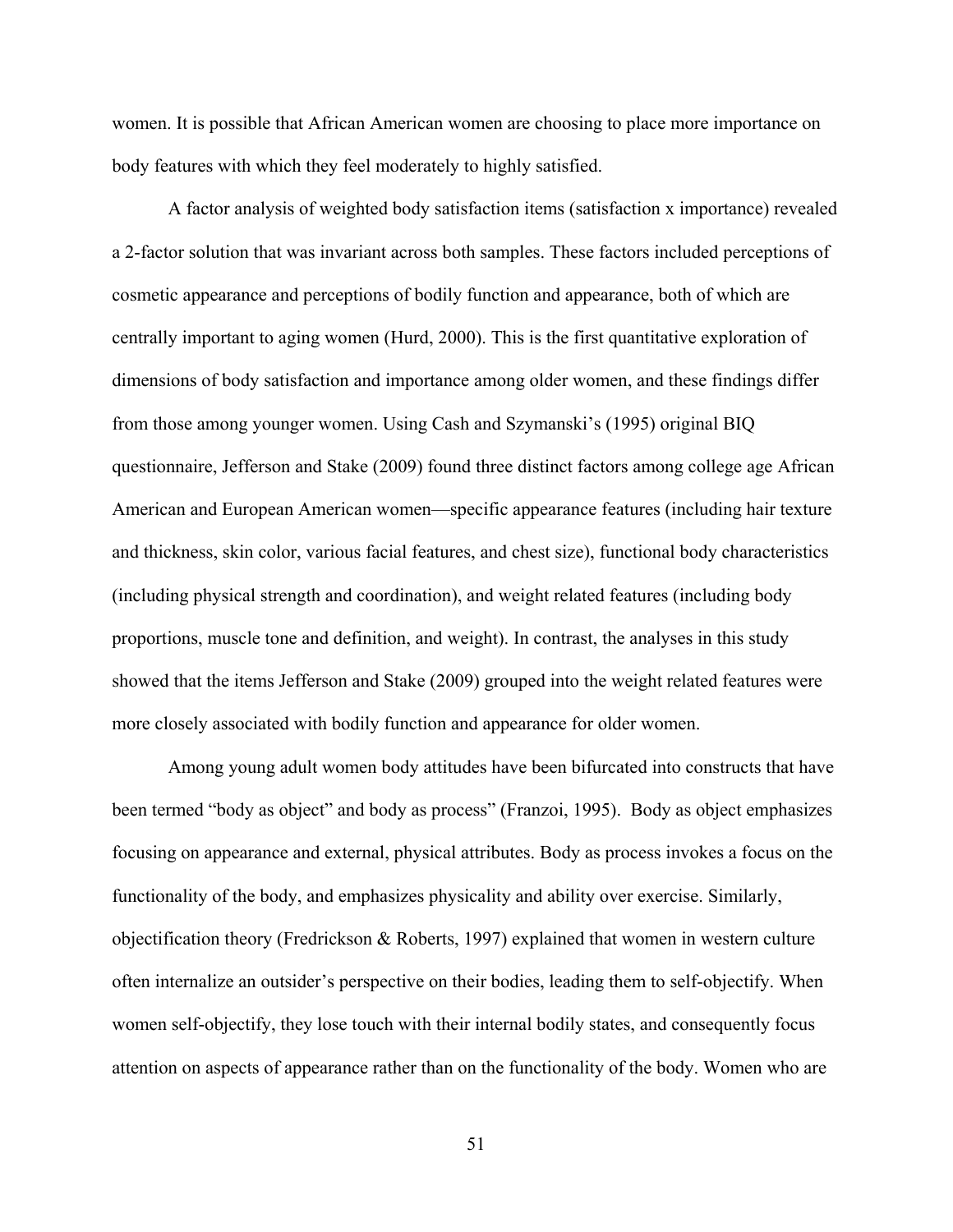in a state of self –objectification perform worse on cognitive tasks because being in a heightened state of bodily awareness diverts attention away from cognitive performance (Quinn, Kellen, Twenge, & Fredrickson, 2006; Fredrickson, Roberts, Noll, Quinn, & Twenge, 1998). Only recently has the literature on self-objectification expanded to consider the experiences of women at midlife (Augustus-Horvath  $\&$  Tylka, 2009), and found that although the same model fit the data for women at midlife, the relationships between the variables vary for older women, such that women at midlife had a stronger association between body shame and disordered eating, but a weaker relationship between poor introspective awareness and disordered eating than did college-age women. This pattern of body perceptions had not previously been examined among older women. Although older women express concern with the function of their bodies as they age, many continue to express an internalization of ageist beauty norms (Hurd, 2000).

The 2 factor solution found in this study is in keeping with previous qualitative research examining body image among older women; Hurd (2000) conducted interviews with White women ages 62 to 91 and found that although women reported a concern with changes in appearance, they also focused on health and the maintenance of bodily functioning. The women reported concerns about weight, and Hurd (2000) indicated that for older women, a focus on weight is in accordance with the shift from appearance orientation to health orientation. Although satisfaction with weight may be more relevant in the domain of appearance for younger women, a different pattern emerged here, as weight grouped together with items assessing satisfaction with bodily function and appearance, indicating that for older women, weight may be more closely associated with body function rather than cosmetic appearance. Additionally, overall physical appearance grouped together with items assessing aspects of bodily function, rather than cosmetic appearance. This may be because this item included the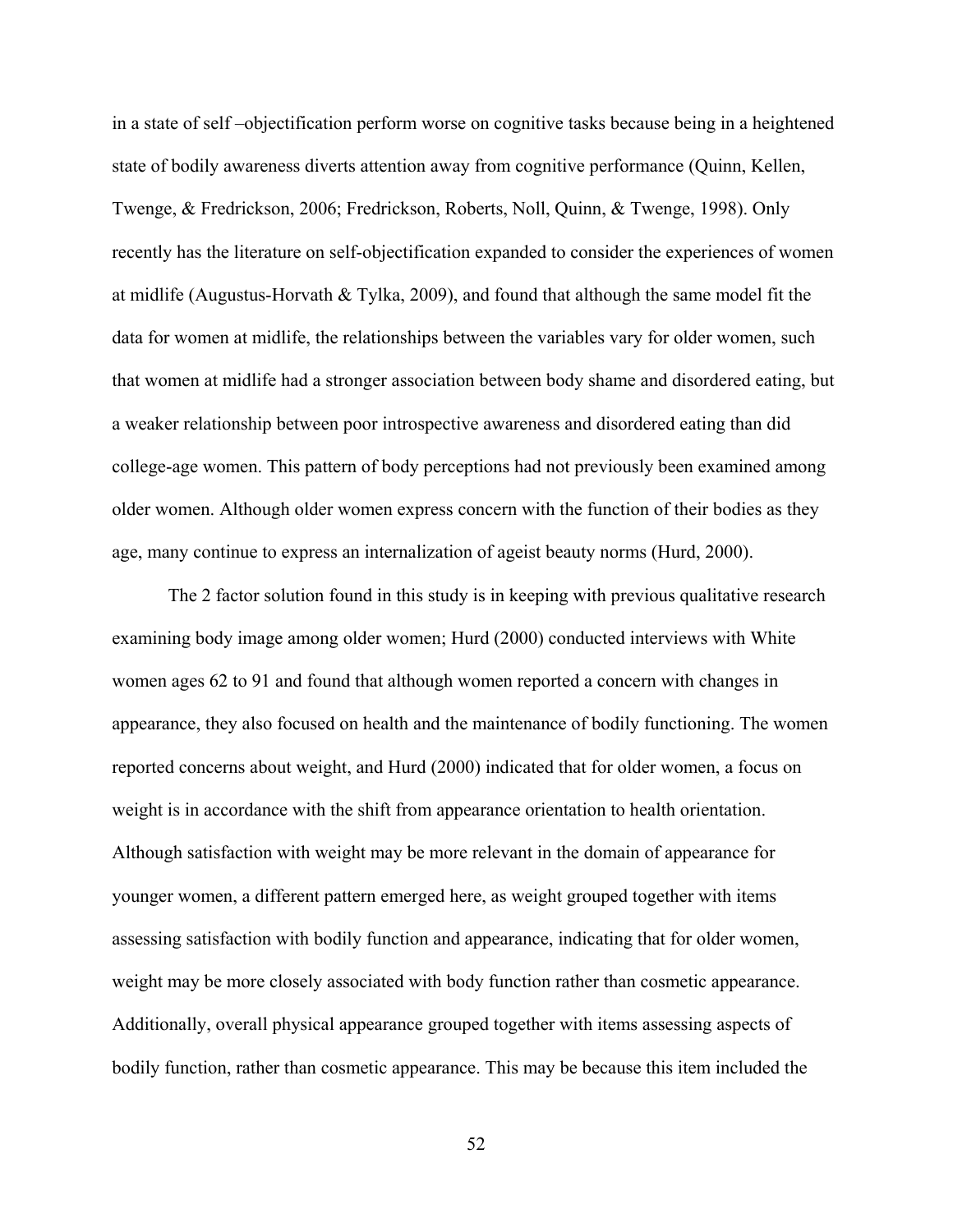word "physical," and indicated that this is a whole body assessment. For older women, overall appearance may reflect the degree to which one is physically capable, and this item grouped on the bodily function and appearance subscale.

It is important to note that the body satisfaction subscales were created using weighted satisfaction items, that is, items that were created by transforming satisfaction and importance scores into one variable. Weighted scores reflect the level of satisfaction accounting for the degree to which each body characteristic is important to a participant. Every body feature that was rated as not important received a score of zero, and when multiplied by the satisfaction score, these items were no longer influencing the patterns observed using this measure. This calculation focuses the satisfaction scores on items that women value as being important to them. Therefore, this score reflects a psychological measure of body attitudes, and indicates how satisfied women are with aspects of the body that are important to them.

This approach to the analyses provides information about which aspects of the body women value most highly, and may provide more information about how women are valuing and evaluating their bodies. Baltes and Baltes (1990) theory of selective optimization and compensation may support the interpretation of this data, as aspects of the body that women find most important and are most satisfied with, because these may reflect aspects of the body that are being selectively optimized. A woman who rates high on a weighted measure of either cosmetic appearance features or bodily function and appearance measures indicates that this woman is both highly satisfied and these items are very important. Selective optimization and compensation theory indicates that older adults choose to focus on areas that are important to them and in which they feel they are able to maximize their potential. By combining satisfaction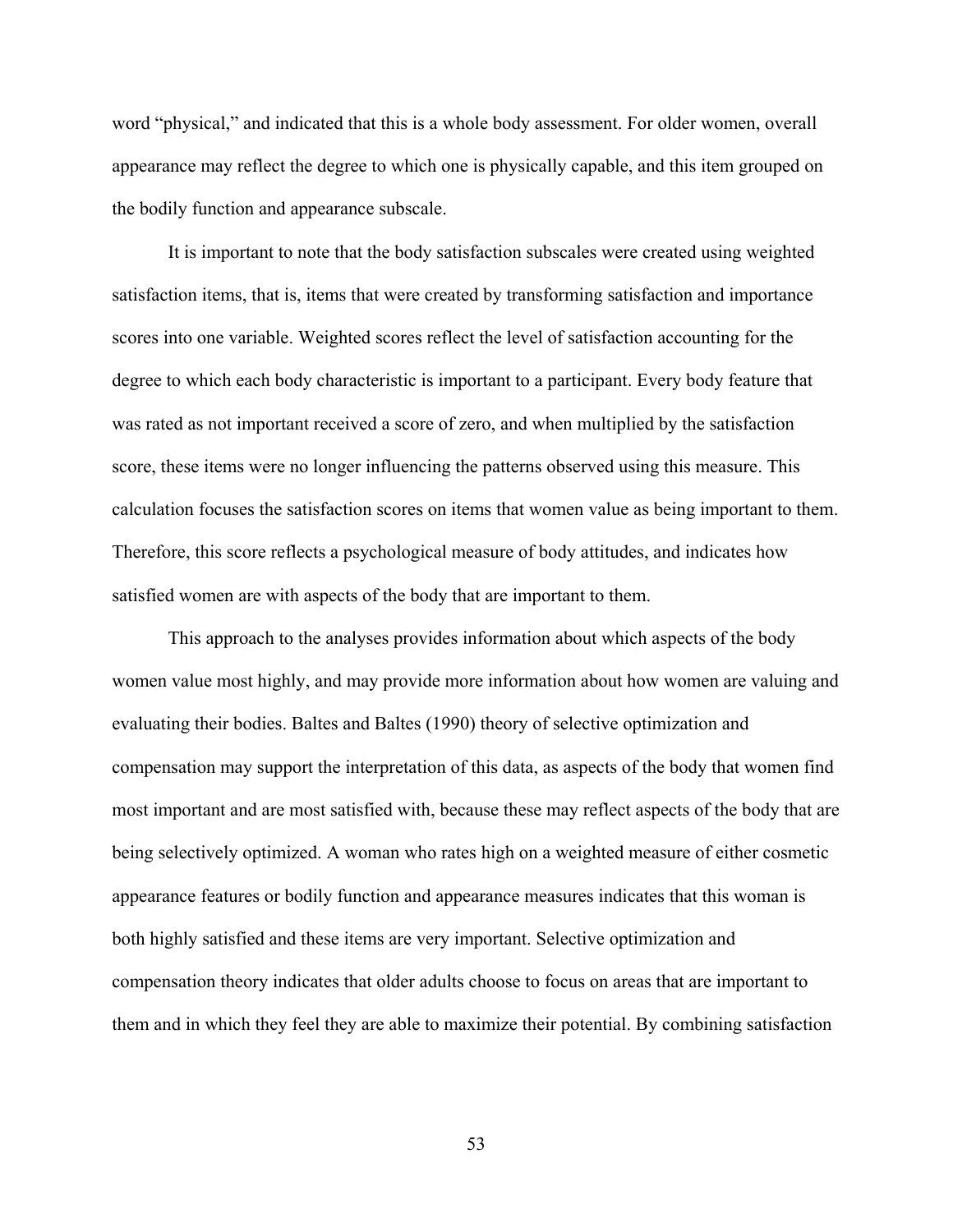and importance information, this measure is able to reflect the level of satisfaction that women feel with the aspects of the body that are most important to them.

A test of factorial invariance revealed that this factor structure was acceptable for both ethnic groups. Although the fit of the constrained model was marginally significant and not as good a fit as the unconstrained model, a test for partial factorial invariance showed that no subscale or individual item accounted for the change in fit. To examine the source of partial factorial invariance, it is suggested that researchers assess which items are the source of invariance and then make a decision about how to proceed based on both the number of invariant items as well as what the items are (Byrne, Shavelson, & Muthen, 1989). Previously, some researchers have left the invariant items in their model, and have allowed those items to be unconstrained when estimating their models (Byrne, Shavelson, & Muthen, 1989). In the current study, no individual items were identified as being invariant, therefore no further steps were necessary.

Additionally, the significant change in chi-square between the unconstrained and constrained model had just reached significance (that is, it was significant at the alpha  $= .05$ ) level, but not at the alpha = .01 level). Some researchers (e.g., Cheung & Rensvold, 1999) have used an alpha level of .01 in assessing the significance in change of the fit of the model, and also have recommended using a Bonferonni correction when testing multiple models for partial factorial invariance. Were I to divide the alpha level used in this study (.05) by the number of models estimated to test for partial invariance (9), I would have a new alpha of .006. This would provide a more stringent test of significance, and were I to use this alpha to assess significance, the initial difference in chi-square between the constrained and unconstrained models would no longer be considered significant. Performing these tests gave a more in-depth examination of the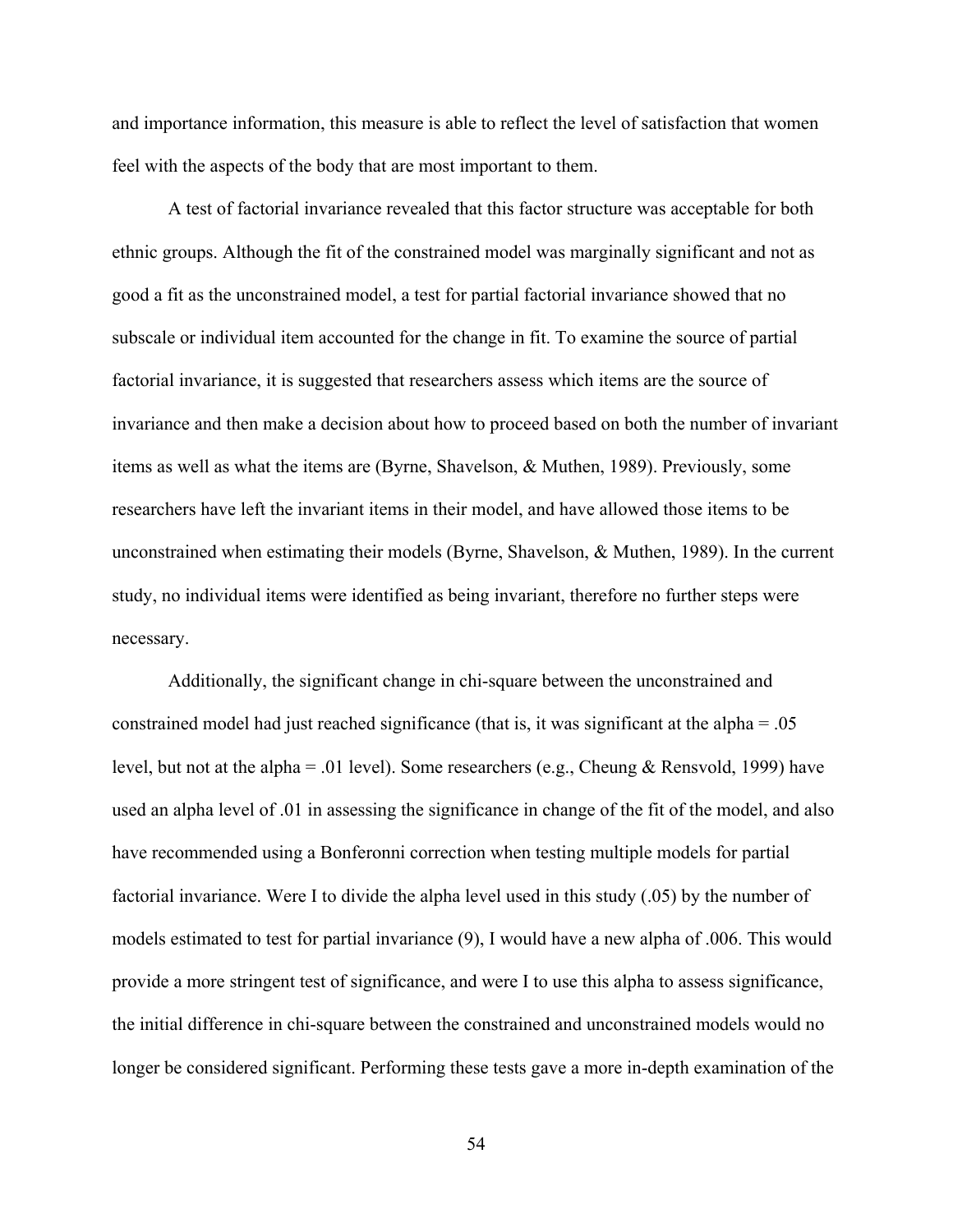factor structure of the measure, as well as a test of the appropriateness of using this factor solution for both ethnic groups. After performing the series of tests examining partial factorial invariance, I concluded that the differences between the groups were minimal, and individual items were not invariant. As a result, moving forward with the analyses the same subscales (appearance and function) were used for both groups.

 Testing for factorial invariance between the two ethnic groups provides information about how different aspects of the body group together for women in these groups. This analysis showed that there were not significant differences between the groups, indicating that the relationships between these items were similar for both African American and European American women. In particular, for both groups a pattern of cosmetic appearance related items and bodily function and appearance related items represented the data. This similarity between ethnic groups is notable, because it suggests that as women age, there may be some similarity in the aspects of body perceptions that are related. Unlike college-age women in different ethnic groups, for whom aspects of the body are differentially important (Poran, 2006), for older women age related bodily changes may be more salient.

 A general pattern emerged that showed women rated bodily function and appearance as having greater importance yet lower levels of satisfaction. This finding reflects that aspects of the body most meaningful to older women may center around the capabilities of the body, as well as the appearance of bodily fitness. Aspects of cosmetic appearance were less important, supporting the idea that older women care less about external, cosmetic features. This may be because what the body is able to do, rather than how the body looks, may take precedence for older women.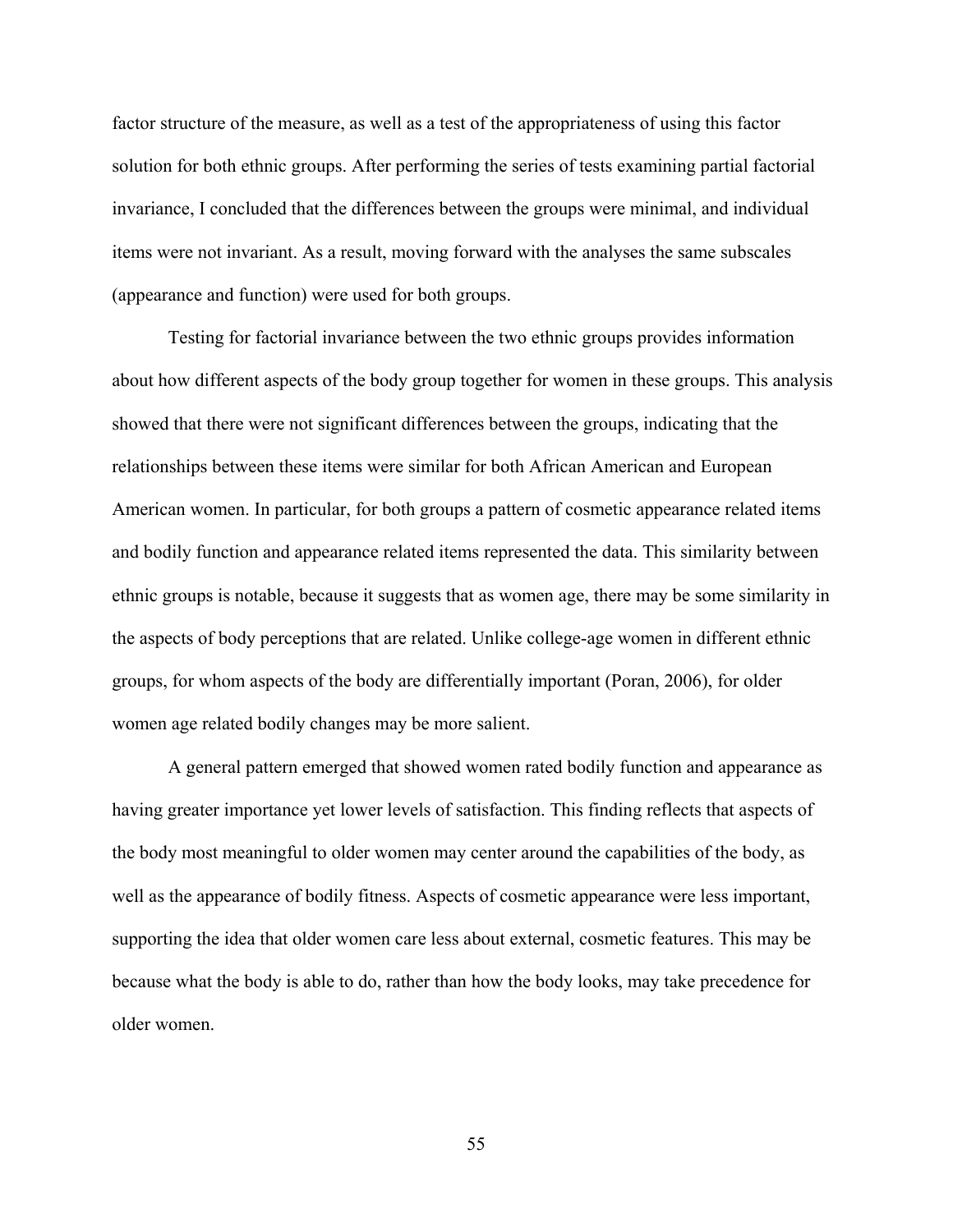An examination of the correlations run separately by ethnic group showed a significant positive relationship between perceptions of cosmetic appearance and perceptions of bodily function and appearance for both African American and European American women. Subscales from the same measure are often correlated, as overall positive or negative feelings about the body may affect both of these domains. Additionally, for both groups higher satisfaction with important aspects of bodily function and appearance were associated with lower BMI. Higher BMI has been associated with decreases in overall health and development of physical difficulties among adults at late middle age (He & Baker, 2004), and older women who are hindered by body size may experience limited functionality and/or other physical limitations related to weight. It is possible that physical limitations and/or health issues associated with overweight status may affect the satisfaction women feel with their physical functioning. Women who are less active may be more likely to have a high BMI, and may also feel less satisfied with aspects of the body that represent function and ability and the overall appearance of the body. This is an important relationship to consider for older women, because continued functionality of the body may also be tied to other important outcomes, such as positive feelings about aging and lower levels of depression.

 For African American women, BMI was negatively related to perceptions of cosmetic appearance, indicating that women with higher BMI were less satisfied with important aspects of cosmetic appearance. For African American women, BMI was positively related to subjective age, meaning that those that felt older, on average, also had a higher BMI. Neither of these associations were significant for the European American women, which may indicate that body size plays a more important role for older African American women. This pattern differs from that observed among younger women, as weight has been conceptualized as one important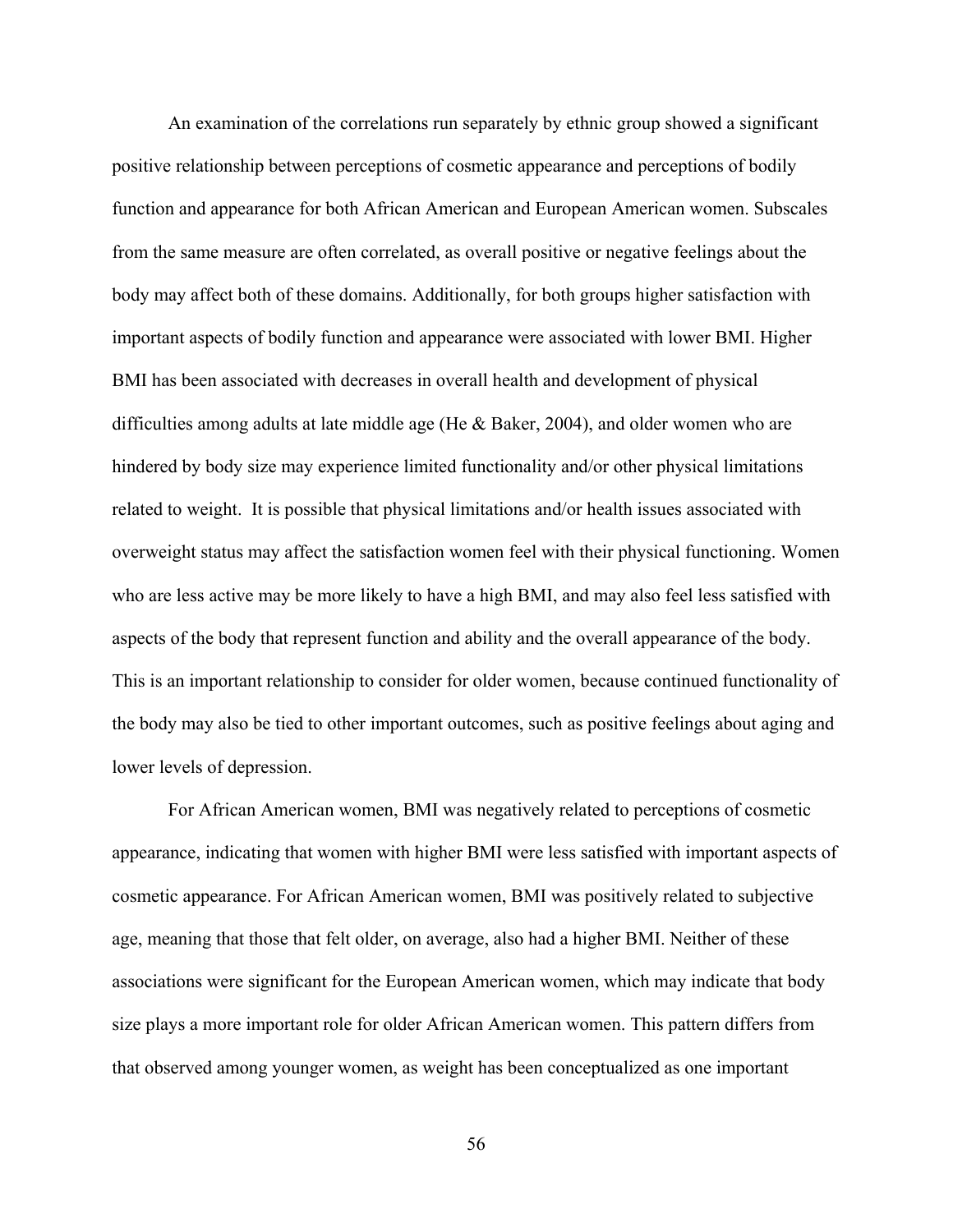component of body image for European American women, and African American women tend to reject the thin ideal (Craig, 2006; Lovejoy, 2001; Ofusu et al., 1998). The significant association between BMI and subjective age also showed that weight may be one factor that affects perceptions of age for women in this ethnic group.

Subjective age was significantly negatively correlated with perceptions of bodily function and appearance for both ethnic groups. This indicates that women that are more satisfied with functional aspects of the body that were also rated as important also report feeling younger. This is an interesting association, as it examined two psychological aspects of aging—feelings about one's own age (i.e., feeling younger or older than chronological age) and feelings about bodily function and aspects of appearance related to the overall appearance of the fitness of the body. This pattern of association is not unexpected, as it is likely that older women who feel they are physically functioning well and are satisfied with their overall physical appearance also feel younger; although it was beyond the scope of this data collection, measures of objective physical ability and presence of age related illness may contribute to this association. Future research should address if the relationship between subjective age and satisfaction with body function is driven by objective physical changes related to age.

For African American women, but not for European American women, higher satisfaction with important aspects of cosmetic appearance was significantly related to lower BMI. This pattern is different from research demonstrating that there is a significant relationship between feelings about weight, appearance, and self worth for younger European American women (Sabik, Cole, & Ward, 2010; Sanchez & Crocker, 2005; Evans, 2003). The lack of a significant relationship between these variables for European American participants indicates that body size is less relevant to satisfaction with appearance features that were rated as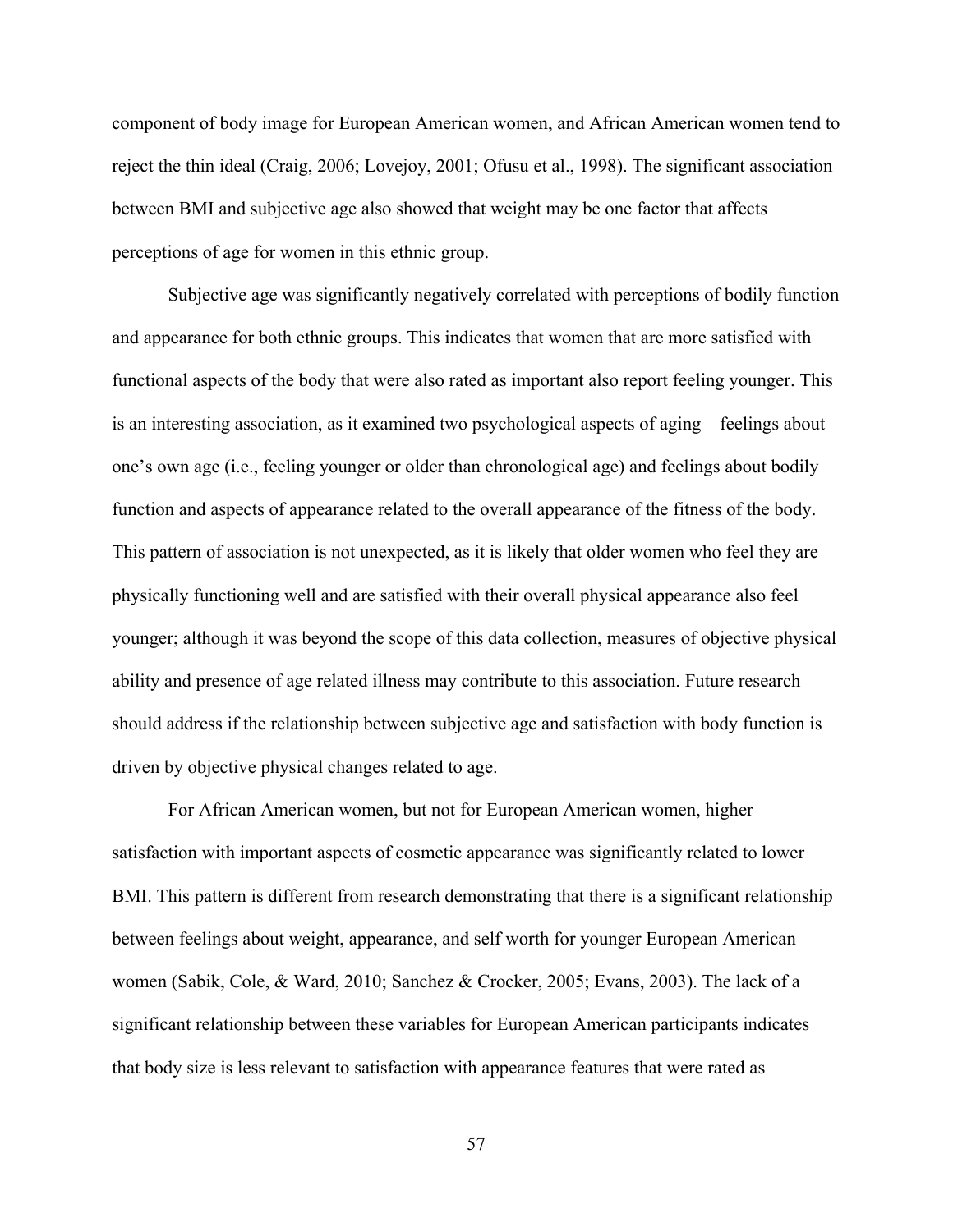important. Unexpectedly, this association is significant for older African American women, raising the question about the meaning of weight for older African American women. A handful of studies on younger African American women have questioned whether this group is uniformly protected from body dissatisfaction (Poran, 2006; Sabik, Cole, & Ward, 2010), and this finding provides evidence that for older African American women may body size (i.e., BMI) may factor in feelings of body satisfaction more strongly than is does for European American women. The present study was limited in that no questions were asked about the meaning of body size among older women, but this area of research needs more attention and future studies should address the meaning and significance of body size among older African American women.

 Finally, an examination of the associations between demographic variables and the body satisfaction subscales showed that BMI had a strong negative association with perceptions of bodily function and appearance for both ethnic groups. For African American women, there was a positive association between age and perceptions of bodily function and appearance. This is the opposite direction than expected, as this finding indicates that women who are older are also more satisfied with the aspects of bodily function and appearance that they rated as important. It is possible that within this ethnic group there are variations within the category of older women, and women who are chronologically older may also be more adept at maximizing the importance of areas of the body with which they are satisfied. For African American women, there was also a significant positive association between the number of children raised and perceptions of bodily function and appearance. It is possible that an increased focus on a nurturing, caretaking role may lead women in this group to value the aspects of their bodies that allow them to continue to function well, because in order to be able to care for others, individuals may need to maintain their physical capabilities.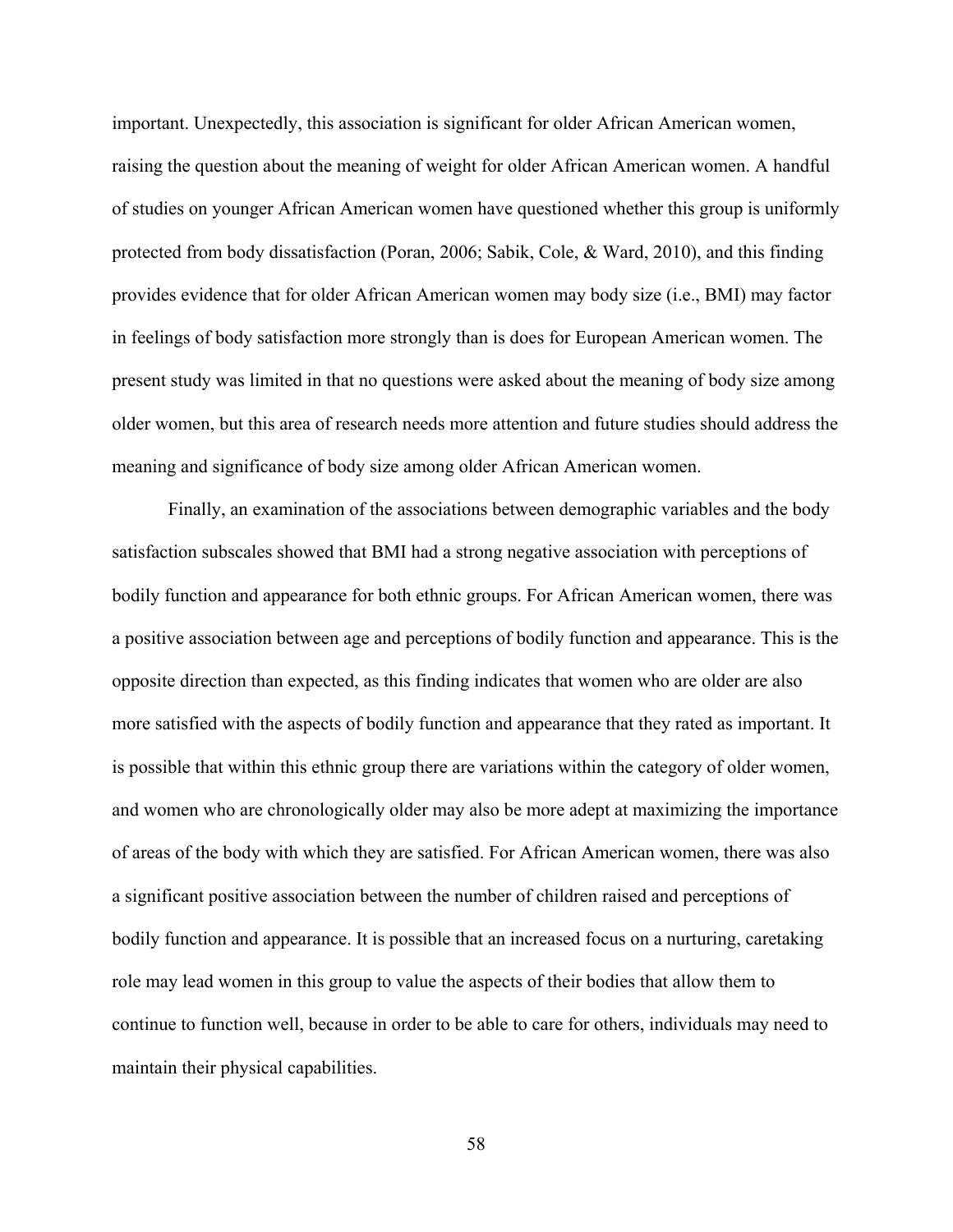These patterns shed light on the meaning of body satisfaction among older women. Although bodily changes may be a source of distress for some women, for others, focusing on important aspects of the body about which they feel positively may be a coping mechanism that may attenuate other age related changes. The women in this study showed high levels of body satisfaction overall, indicating that the body may be an area where older women feel positively overall. The association between subjective age and the weighted bodily satisfaction and appearance subscale showed that perceptions of age and perceptions of the body are linked for older women.

 These first steps identify dimensions of the body relevant to older women, yet little is known about individual factors that may affect body perceptions. To follow up on the observations recorded in the first study, the second study will examine theorized predictors of body perceptions among diverse older women.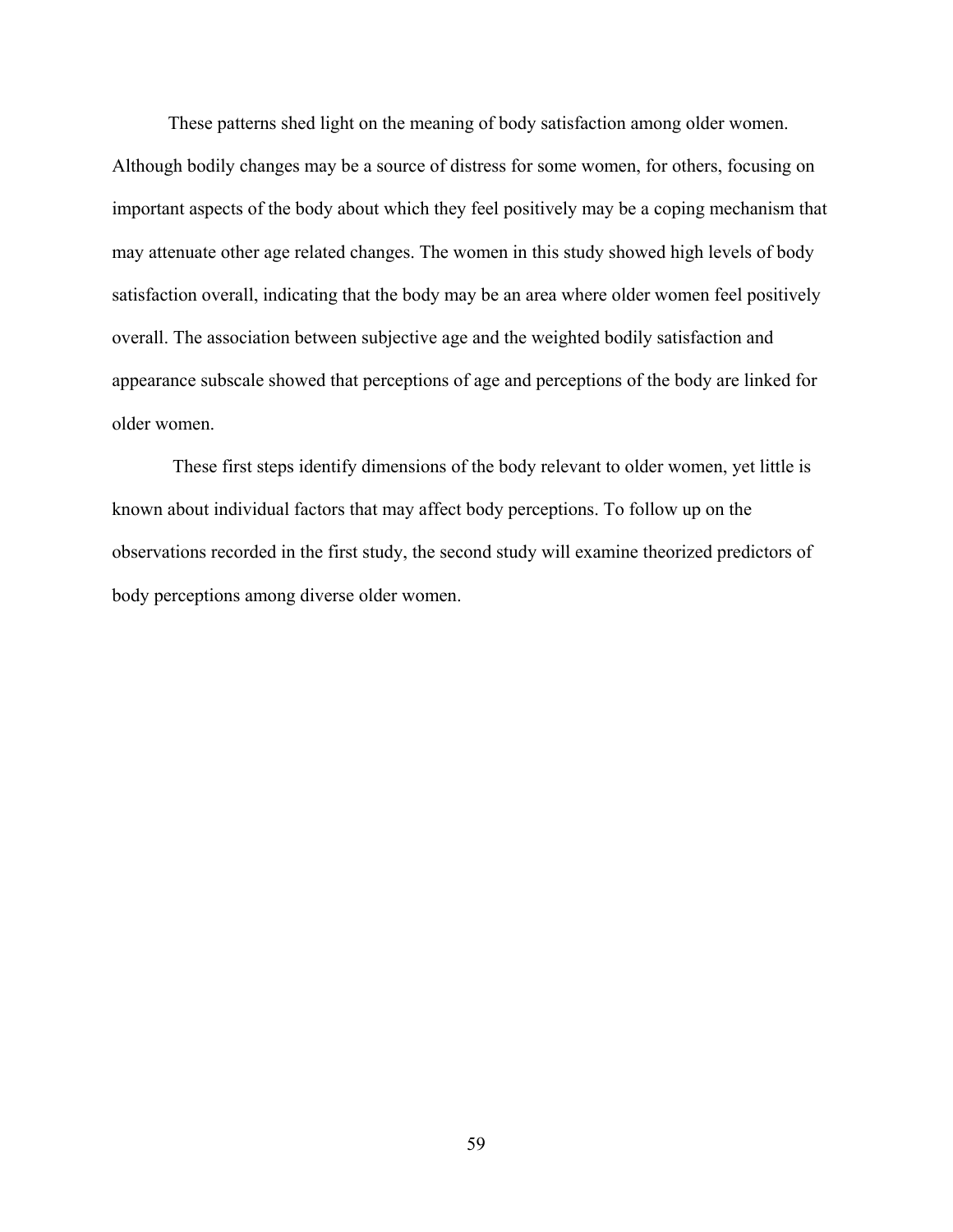# STUDY 2: SATISFACTION WITH BODY PERCEPTIONS AMONG AGING AFRICAN AMERICAN AND EUROPEAN AMERICAN WOMEN

Sociocultural theorists have suggested that cultural values influence individual values and experiences, and these values are reflected in a person's cognitions and behaviors (Cash & Pruzinsky, 2004; Jackson, 1992; Jackson, 2004). In particular, cultural values and practices shape how individuals perceive and evaluate themselves (Jackson, 2004). A number of factors may influence women's perceptions of their bodies, yet little is known about these patterns of association among older women. The purpose of this study was to evaluate the associations between different dimensions of body perceptions and sociocultural variables, conceptualized as causes or precursors of body perceptions among African American and European American women.

Sociocultural theory posits that the body is a socially constructed object, and women often hold themselves up to socially determined ideals that influence their body perceptions. In particular, women may view their bodies in a gendered framework, wherein social prescriptions about how women should look affect body perceptions. Women may also be gauging their bodies by comparing themselves to other women around them in order to assess where they stand in relation to others. Because age is often read on the body and there is an appearance component to aging, perceptions of age may also affect body perceptions. Subjective (or felt) age has been associated with perceived physical age, (Kleinspehn-Ammerlahn, Kotter-Gruhn, & Smith, 2008), and may also be associated with body perceptions.

Adherence to traditional gender roles may foster body image concern among older women (Pliner, Chaiken, & Flett, 1990), because traditional femininity relies on prescriptions about how a woman should look and act in order to gain status and recognition *as* a woman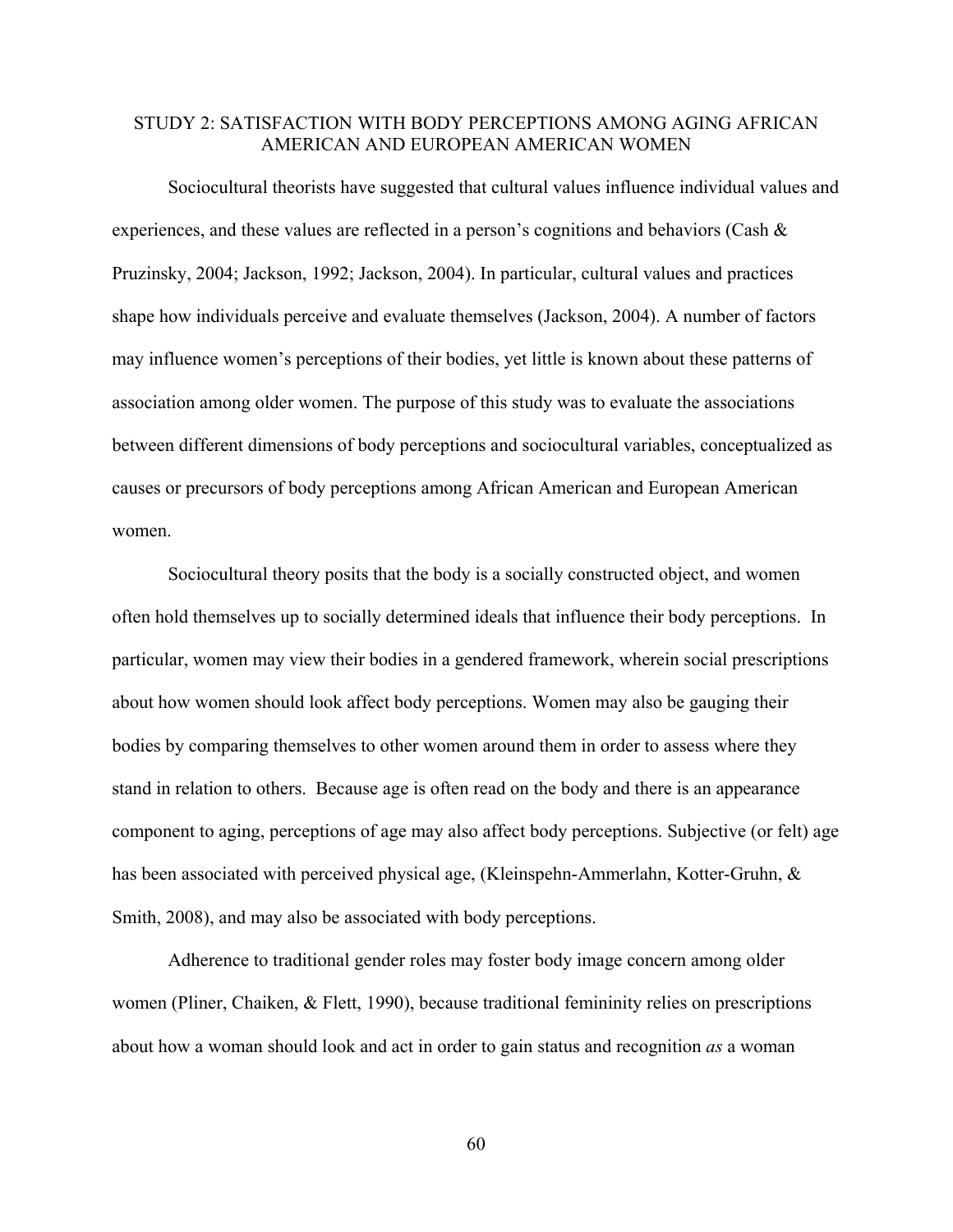(Twenge, 1999). One important element to appearing feminine is maintaining a feminine appearance, including meeting societal beauty standards (West & Zimmerman, 1987).

Another socially determined factor that may influence body esteem is the degree to which women compare their bodies to the bodies of others (Morrison et al. 2004; Paxton et al. 1999). Little is known about body comparisons among older women, and it has been suggested that if older women compare their bodies to those of younger women, their body image might suffer, whereas if they make a comparison to a same age peer that they consider less attractive, their positive body image feelings may be strengthened (Peat, Peyerl, & Muehlenkamp, 2008). It is possible that these two social variables (femininity and social comparison) may work together in their association with body perceptions. That is, women who strongly adhere to traditional gender roles (and thus are more invested in their bodies) may experience less positive perceptions of their bodies if they also frequently compare their bodies to the bodies of other women.

The analysis strategy was as follows. First, the two ethnic groups mean scores on all variables were compared. Second, regression analyses examined the association between theorized predictors and the 2 different body perception subscales created in Study 1. Theorized predictors included body mass index (BMI), age identity, feminine traits, and appearance comparison. Feminine traits were examined as a potential moderator of the relationship between appearance comparison and body perceptions. Separate regressions were run by ethnic group to assess the relationship between the predictor variables and perceptions of cosmetic appearance, and perceptions of bodily function and appearance, as well as the effects of the hypothesized moderation.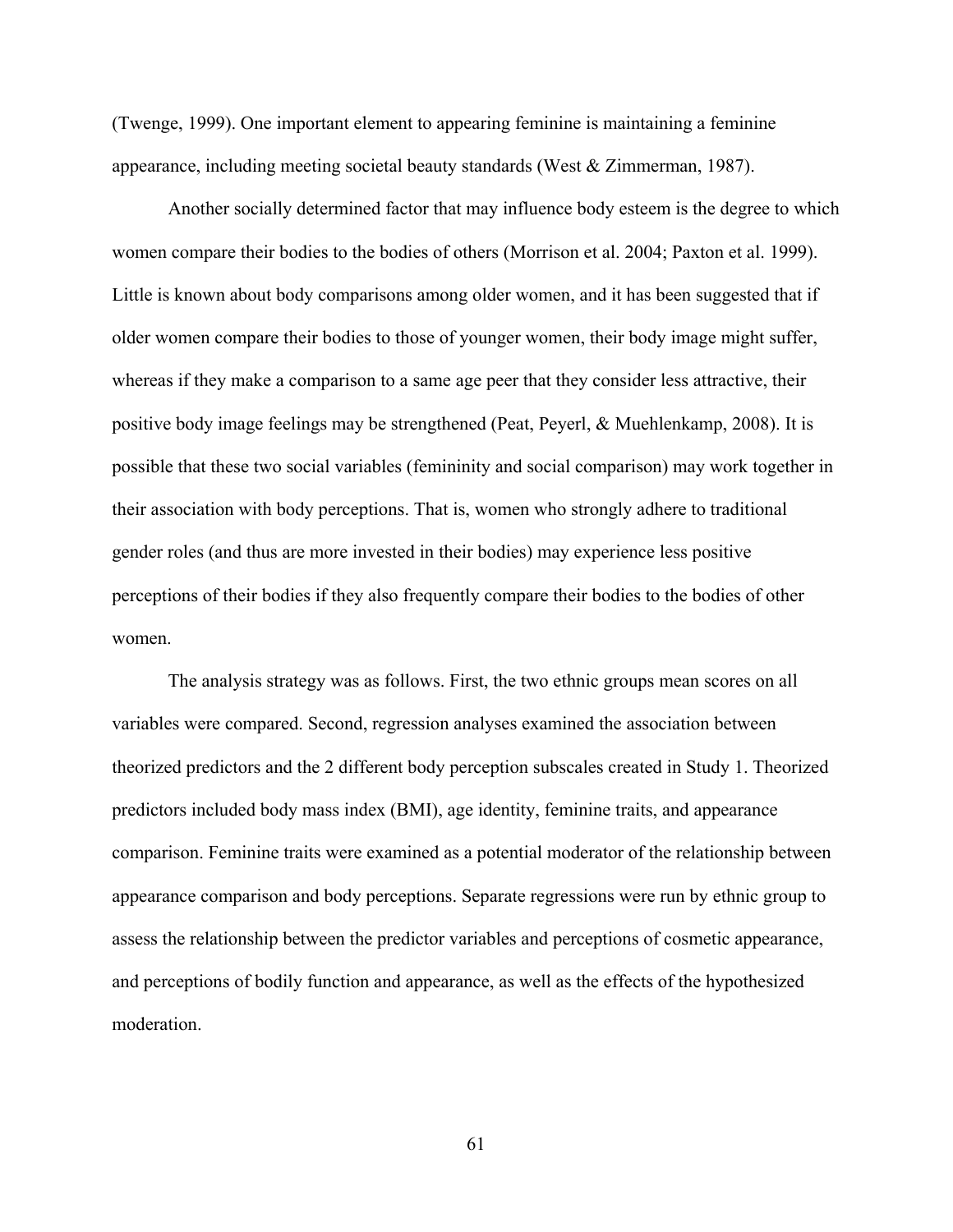#### **Method**

## **Sample**

The sample for this study included the same African American and European American recruited for study 1. Survey data were collected from 125 African American and 132 European American women over the age of 65. Demographic information and recruitment procedures for these samples can be found in study 1.

#### **Measures**

**Subjective Age.** Subjective age was measured using one item asking about women's felt age (i.e., subjective age). This item was published by Kaufman and Elder (2002) and was adapted from a previous study (Rossi, 1980). The item is open-ended and participants are instructed to write their answer in the space provided. The continuous scale does not rely on preset categories and allows for greater variance (Kaufman & Elder, 2002).

**Appearance Comparison.** The Physical Appearance Comparison Scale (Thompson, Heinberg, & Tantleff, 1991) is used to measure the frequency with which women compare their appearance to the appearance of others. This measure contains 5 items that are rated on a scale ranging from 1 (never) to 5 (always). One item ("comparing your looks to the looks of other people you know is a bad way to determine if you are attractive or unattractive," reverse scored) showed a low item-total correlation and lowered the overall alpha for the scale, thus it was dropped from the subsequent analyses. The remaining four items were averaged, with higher scores representing greater appearance comparison. The alpha for this measure was .83.

**Feminine Traits.** Ten items from the short form of the Bem sex role inventory (Bem, 1981) were used to measure conformity to the feminine gender role. The items are rated on a scale ranging from 1 (never or almost never true) to 7 (always or almost always true). These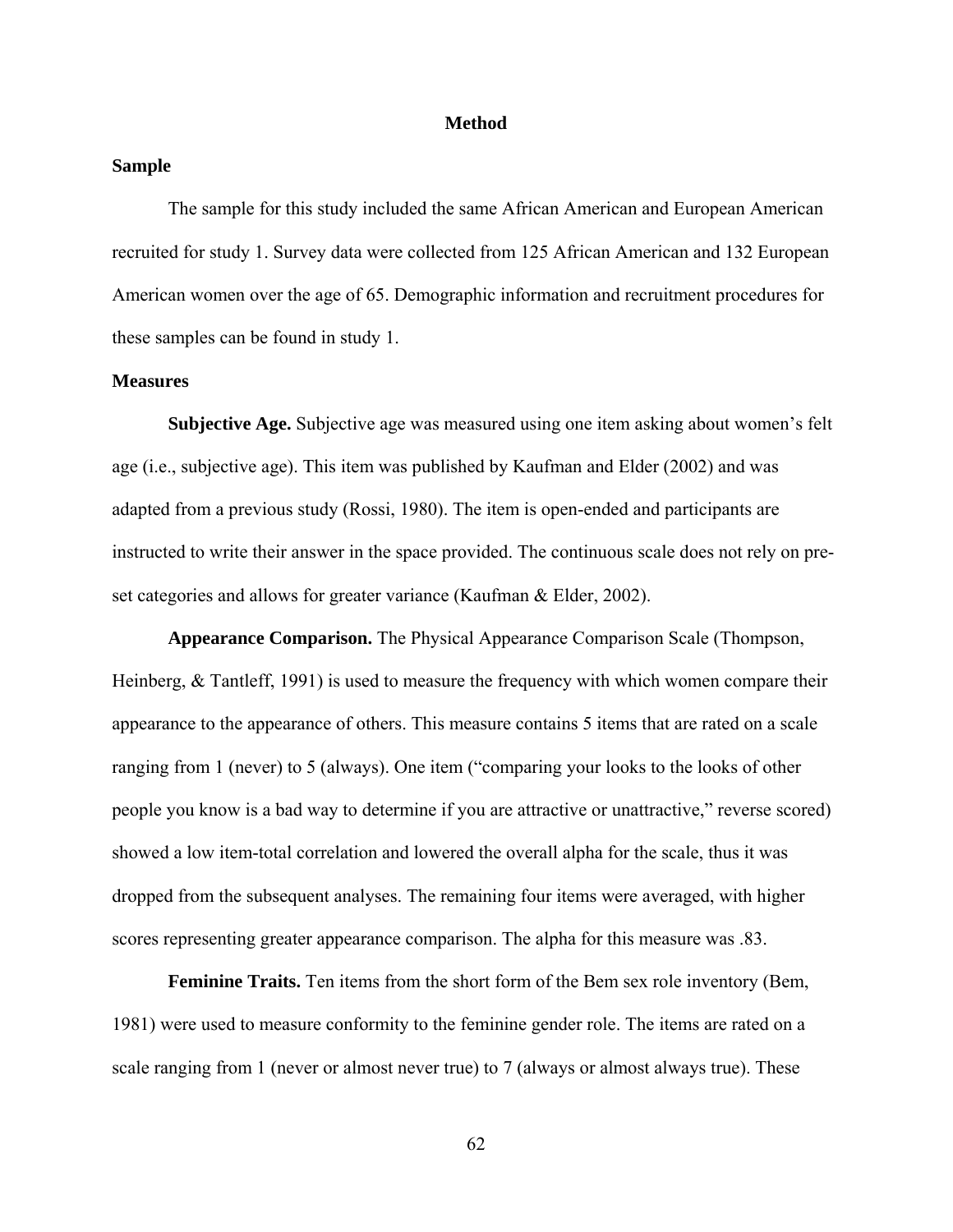items were chosen from the longer Bem sex role inventory because confirmatory factor analysis has indicated that the short form of the measure yields more reliable scores, particularly on the femininity items (Bem, 1981). Campbell et. al (1997) indicated that the feminine traits of the short form of the measure have a strong reliability, ranging from .84 to .87. For the present study, the alpha for this measure was .91.

**Body Satisfaction.** Two subscales, one assessing satisfaction with cosmetic appearance and one assessing satisfaction with bodily function and appearance were derived from the factor analysis of the weighted body image items included in study 1. Participants rated a number of body features that asked how satisfied they were with a particular body feature, and how important that feature was to them. Weighted scores were created using the steps outlined in study one, wherein scores were recoded and then importance and satisfaction scores for each particular item were multiplied. The weighted scores were then used to create the subscales. Subscale scores were calculated by taking the mean of all items on the subscale. The cosmetic appearance satisfaction subscale contains 6 weighted items, including hair texture, skin complexion, hair color, facial features, height, and thickness of hair. The alpha for this subscale was .80. The satisfaction with bodily function and appearance subscale also contains 6 items, including muscle tone and definition, weight, physical strength, physical coordination, firmness of skin on body, and overall physical appearance. The alpha for this subscale was.79.

**Control variables.** Body Mass Index. Participants were asked to self-report the range in which their height and weight fell by selecting the corresponding box in a chart listing ranges of height and weight corresponding to BMI categories. BMI is a commonly used index that classifies adults as underweight (< 18.5), normal weight (18.5-24.99) overweight (25-29.99), and obese (> 30) (World Health Organization, 2009).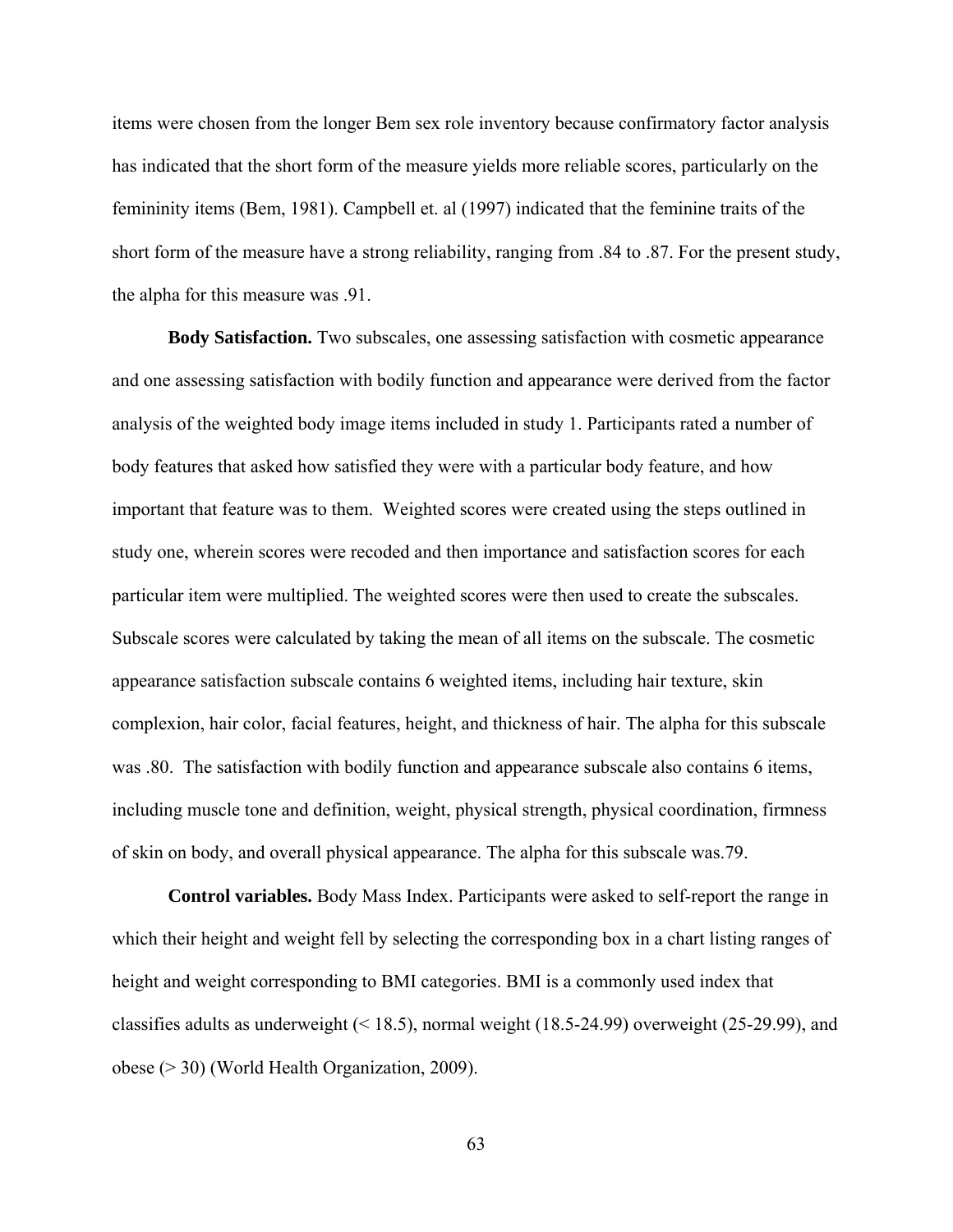## **Results**

To test whether there were significant differences between the European American women and the African American women on the measures used for this study, a multivariate analysis of covariance (MANCOVA) was run. Because the two ethnic groups differed significantly in terms of age as reported in Study 1, age was included as a control variable. A comparison of the group means (controlling for actual age, see table 3.8) showed that African American women were higher in self reported feminine traits, and European American women reported higher levels of appearance comparison, on average. African American women reported higher average scores on both body perceptions subscales. There was no difference between the groups on subjective age, with actual age controlled.

#### Table 3.8

|                                | African Americans | European Americans |                |                  |
|--------------------------------|-------------------|--------------------|----------------|------------------|
| Item                           | M(SE)             | M(SE)              | $\overline{F}$ | $\boldsymbol{p}$ |
| <b>BMI</b>                     | 3.22(.10)         | 2.88(.09)          | 3.96           | .021             |
| Subjective age                 | 63.40 (1.21)      | 63.25(1.12)        | 2.05           | .131             |
| Feminine traits                | 4.52(.06)         | 4.20(.06)          | 7.24           | .001             |
| Appearance comparison          | 2.25(.08)         | 2.71(.08)          | 8.66           | .000             |
| Perceptions of Cosmetic        | 3.95(.24)         | 2.84(.22)          | 5.31           | .006             |
| Appearance                     |                   |                    |                |                  |
| Perceptions of Bodily          | 3.68(.23)         | 2.64(.21)          | 6.96           | .001             |
| <b>Function and Appearance</b> |                   |                    |                |                  |

*Ethnic Comparisons for BMI, Subjective Age, Feminine Traits, Appearance Comparison, and Body Perception Subscales Controlling for Age* 

*Note.* Means presented are marginal means, estimated after controlling for age. *SE* represents the standard error of the marginal mean.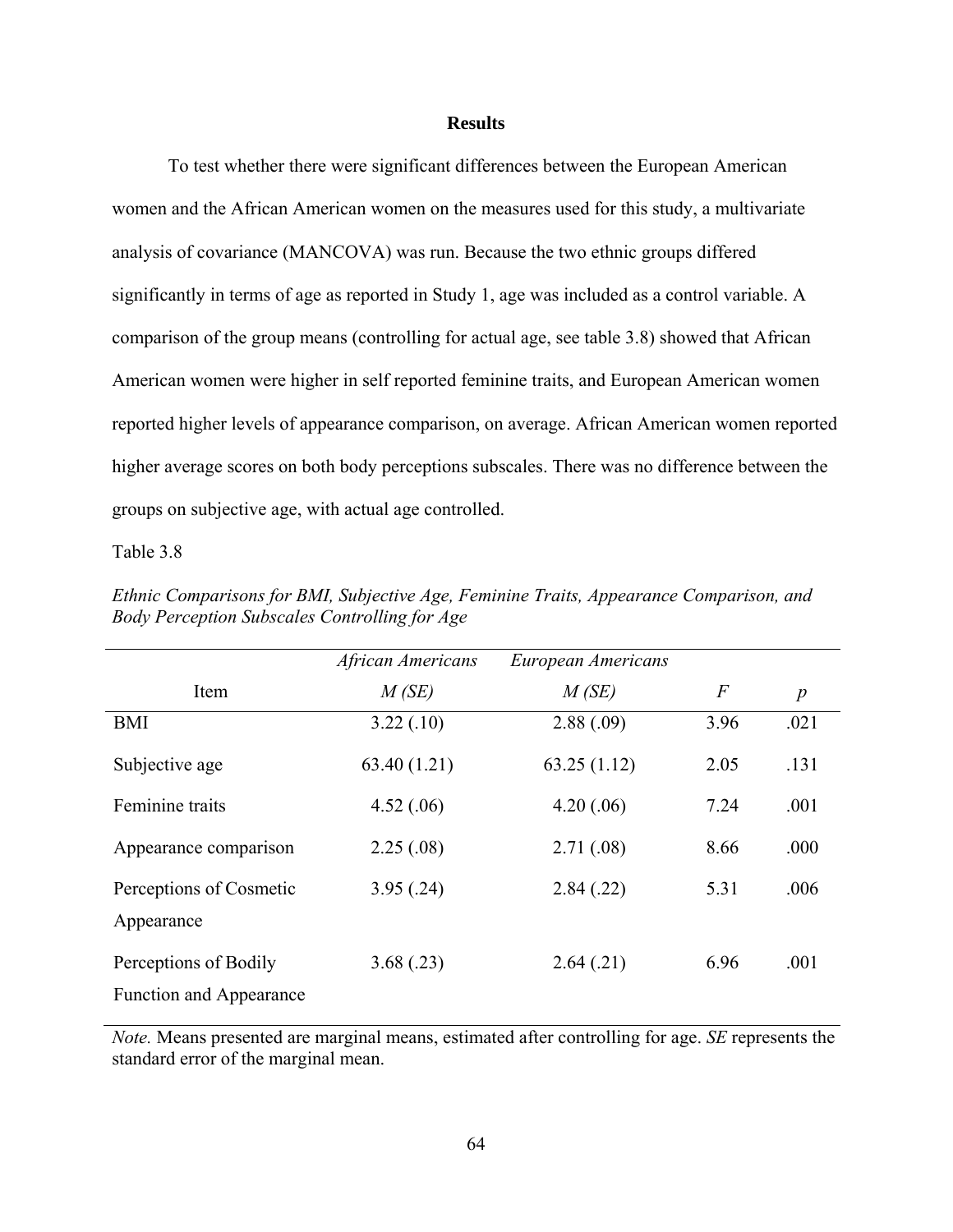Second, the pattern of the relationships between BMI and age, subjective age, and body perceptions were examined. This was done because it was possible that a curvilinear relationship between these variables existed (as was found in Montepare, 1996), and if this were true, subsequent regression analyses would need to be modified to reflect the nonlinearity of these relationships. Scatterplots of the correlations between BMI and age, BMI and subjective age, BMI and perceptions of body function, and BMI and perceptions of cosmetic appearance were examined. None of the scatterplots demonstrated visually that there was a curvilinear relationship between the variables, and there were minimal differences between the linear and quadratic lines of fit for each graph. Additionally, I examined both the Pearson correlation coefficient, which assumes that both variables are normally distributed, and the Spearman Rho, a correlation coefficient that does not assume normality, for each pair of variables, and in no instance did the Spearman Rho demonstrate a stronger relationship. Given these results, I concluded that the relationships between the variables were linear, and no quadratic terms were added to the following regression analyses.

 Next, partial correlations controlling for BMI and age were run separately by ethnic group (see table 3.9). These analyses showed a significant positive association between perceptions of cosmetic appearance and perceptions of bodily function and appearance for both groups. This bivariate association was found in Study 1 controlling for age; this analysis shows the association remained significant even with both age and BMI controlled.

Interestingly, there was a significant association between appearance comparison and perceptions of bodily function and appearance for both groups, but this association was positive for European American women and negative for African American women. In other words, European American women who engaged in appearance comparison reported greater satisfaction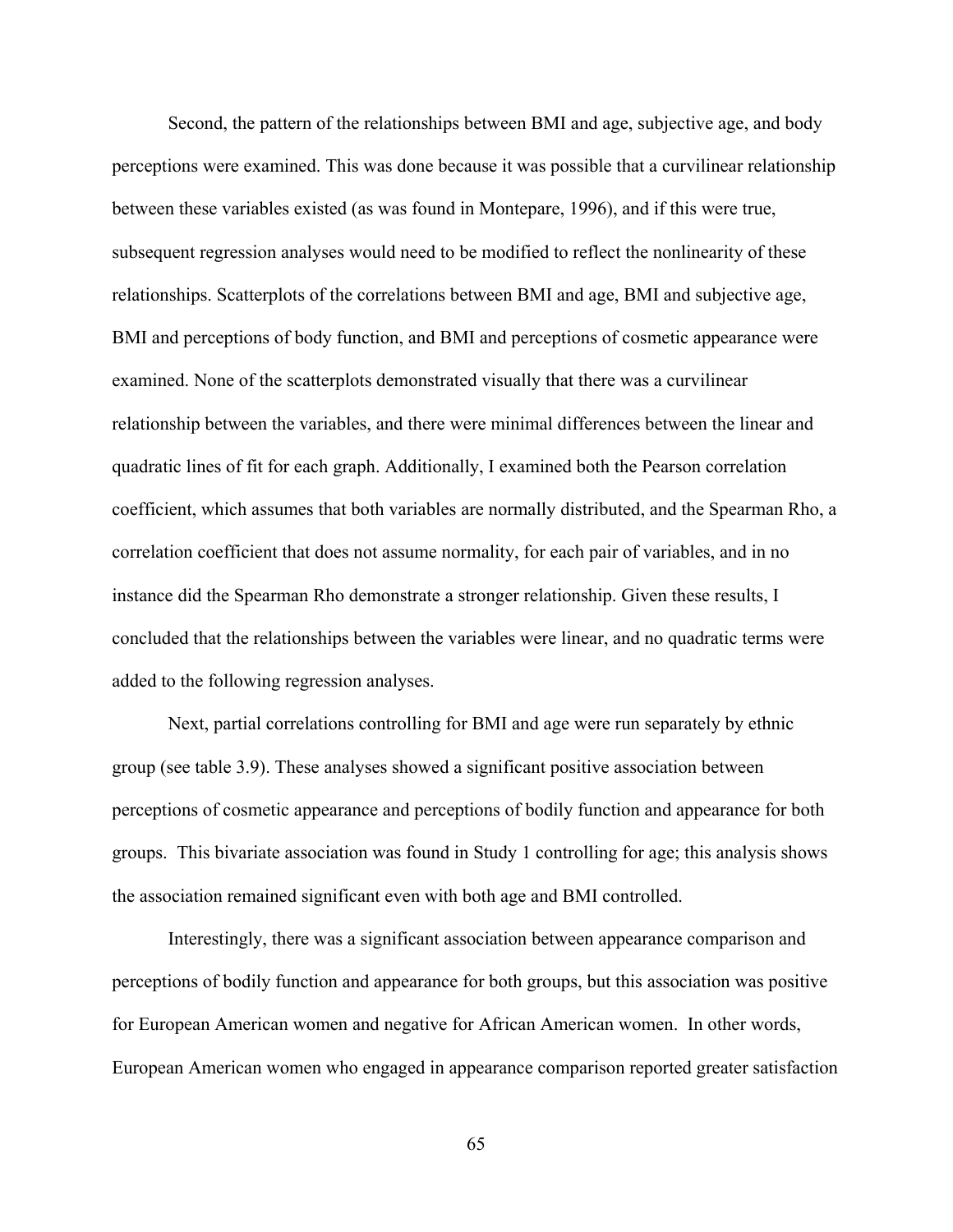with the functional aspects of their bodies that are important to them; African American women who engaged in appearance comparison reported less satisfaction with aspects of body function and appearance that were important to them. For African American women, comparison was unrelated to weighted satisfaction with cosmetic appearance.

For European American women, there was a significant negative association between perceptions of bodily function and appearance and subjective age, and a significant positive association between appearance comparison and perceptions of cosmetic appearance.

### Table 3.9

| Variable                                            |                 | $\overline{2}$ | 3               | $\overline{4}$ | 5       |
|-----------------------------------------------------|-----------------|----------------|-----------------|----------------|---------|
| 1. Subjective age                                   |                 | $-.04$         | $-.14$          | $-.17$         | $-.06$  |
| 2. Appearance comparison                            | $-.10$          |                | $-.14$          | $-24*$         | .01     |
| 3. Feminine traits                                  | $-16^{\dagger}$ | .05            |                 | .16            | .09     |
| 4. Perceptions of bodily function<br>and appearance | $-29**$         | $19*$          | $16^{\dagger}$  |                | $.30**$ |
| 5. Perceptions of cosmetic<br>appearance            | $-.11$          | $.36***$       | $.16^{\dagger}$ | $.49***$       |         |

*Correlations between Subjective Age, Appearance Comparison, and Body Perception Subscales Controlling for BMI and Age for African American women (above diagonal) and European American women (below diagonal)* 

*Note.* <sup>†</sup>  $p < .10.$  \*  $p < .05.$  \*\*  $p < .01.$  \*\*\*  $p < .001.$ 

 To test the hypotheses about the relationships of subjective age, feminine traits, and appearance comparison to different dimensions of body perceptions, as well as the hypothesis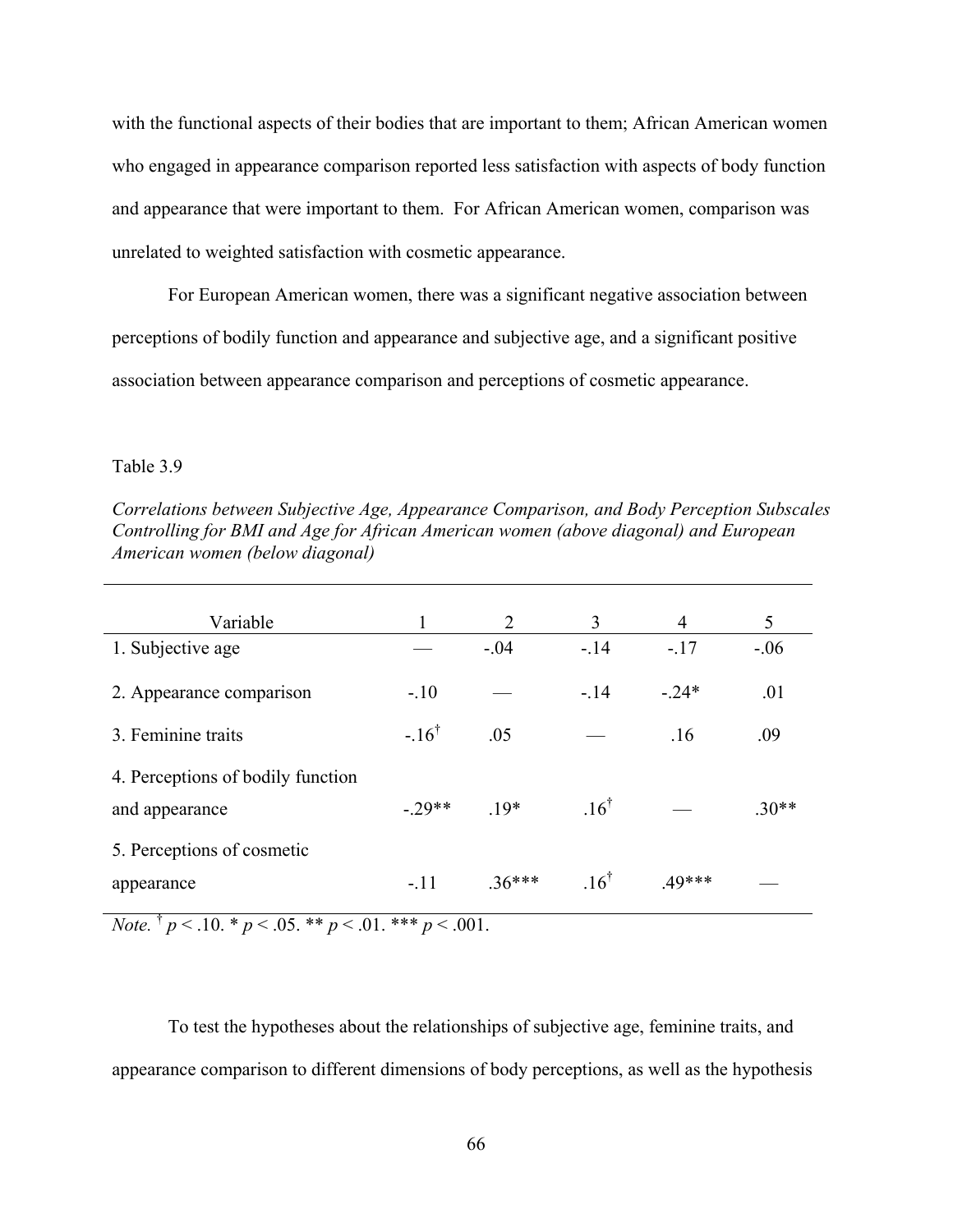that feminine traits moderate the relationship between appearance comparison and body perceptions, I conducted hierarchical multiple regression analyses separately by ethnic group. I regressed the dependent variables, perceptions of bodily function and appearance (see table 3.10) and perceptions of cosmetic appearance (see table 3.11), on the independent variables (subjective age, feminine traits, appearance comparison, and the interaction between feminine traits and appearance comparison) separately by ethnic group. The control variables, age and BMI, were entered at the first step. At the second step, I entered the three independent variables, subjective age, feminine traits, and appearance comparison. At the third step, the interaction between feminine traits and appearance comparison were entered. As suggested by Aiken and West (1991), I centered continuous independent variables by subtracting the mean of these variables from each score. Next, I calculated interaction terms by multiplying the centered variables (appearance comparison x feminine traits).

Analyses indicated that for African American women, appearance comparison was negatively associated with perceptions of bodily function and appearance. The other independent variables were not significantly associated with perceptions of bodily function and appearance for this group.

For European American women, subjective age was negatively associated with perceptions of bodily function and appearance, and the interaction between feminine traits and appearance comparison was significantly associated with perceptions of bodily function and appearance.

Simple slopes analyses were conducted to probe the interaction using values one standard deviation above and one standard deviation below the mean for appearance comparison (Holmbeck, 2002). Figure 3.2 shows that among European American women low in feminine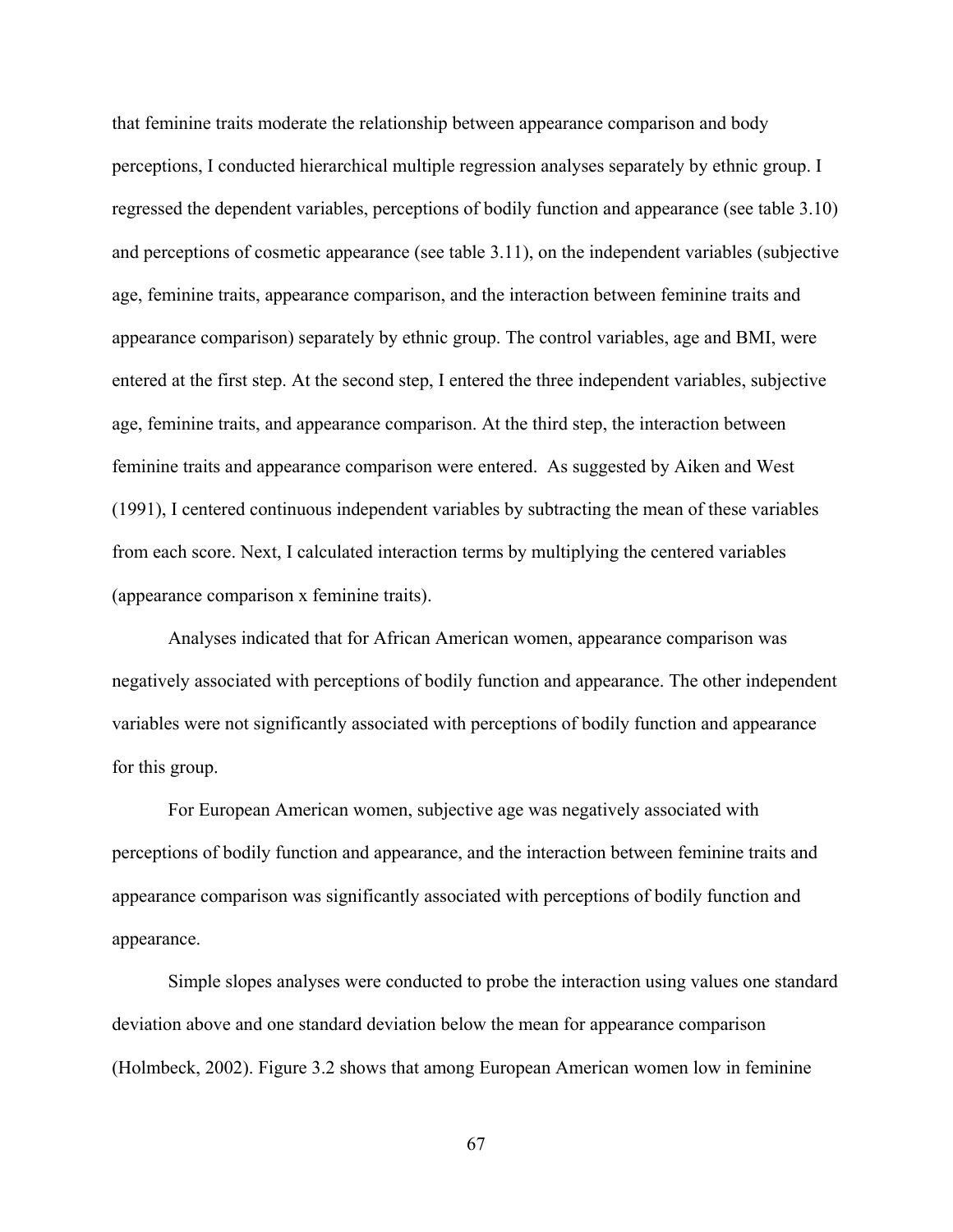traits, high appearance comparison was associated with high levels of satisfaction with important aspects of bodily function and appearance  $B=-.22$ ,  $B=-.31$ ,  $SE = 0.07$ ,  $p < .05$ . In contrast, among women who were high in feminine traits, appearance comparison was not significantly related to satisfaction with important aspects of bodily function and appearance,  $B = .04$ ,  $B = .06$ ,  $SE = 0.09, p = .53$ .

# Table 3.10

*Regression Analysis Summary for Variables Predicting Satisfaction with Perceptions of Bodily Function and Appearance among African American and European American Women* 

|                   | African American |            |                  | European American |                  |            |          |              |
|-------------------|------------------|------------|------------------|-------------------|------------------|------------|----------|--------------|
| Variable          | $\boldsymbol{B}$ | <b>SEB</b> | $\boldsymbol{B}$ | $\Delta R^2$      | $\boldsymbol{B}$ | <b>SEB</b> | $\beta$  | $\Delta R^2$ |
| Step 1            |                  |            |                  | $.20***$          |                  |            |          | $.07*$       |
| <b>BMI</b>        | $-1.05$          | .25        | $-.39***$        |                   | $-.57$           | .20        | $-.28**$ |              |
| Age               | .07              | .04        | .17              |                   | $-.03$           | .03        | $-.10$   |              |
| Step 2            |                  |            |                  | $.08*$            |                  |            |          | $.11**$      |
| Age you feel      | $-.03$           |            | $.02 - .17$      |                   | $-.04$           | .01        | $-.27**$ |              |
| Appearance        |                  |            |                  |                   |                  |            |          |              |
| comparison        | $-.63$           | .28        | $-.20*$          |                   | .38              | .22        | .15      |              |
| Feminine traits   | .41              | .39        | .10              |                   | .39              | .31        | .11      |              |
| Step 3            |                  |            |                  | .00               |                  |            |          | $.05**$      |
| Feminine traits x |                  |            |                  |                   |                  |            |          |              |
| appearance        |                  |            |                  |                   |                  |            |          |              |
| comparison        | .08              | .51        | .02              |                   | $-.82$           | .31        | $-.23**$ |              |

*Note.* For African American women,  $R^2 = .28$ . For European American women,  $R^2 = .23$ .  $* p < .05.$  \*\*  $p < .01.$  \*\*\*  $p < .001.$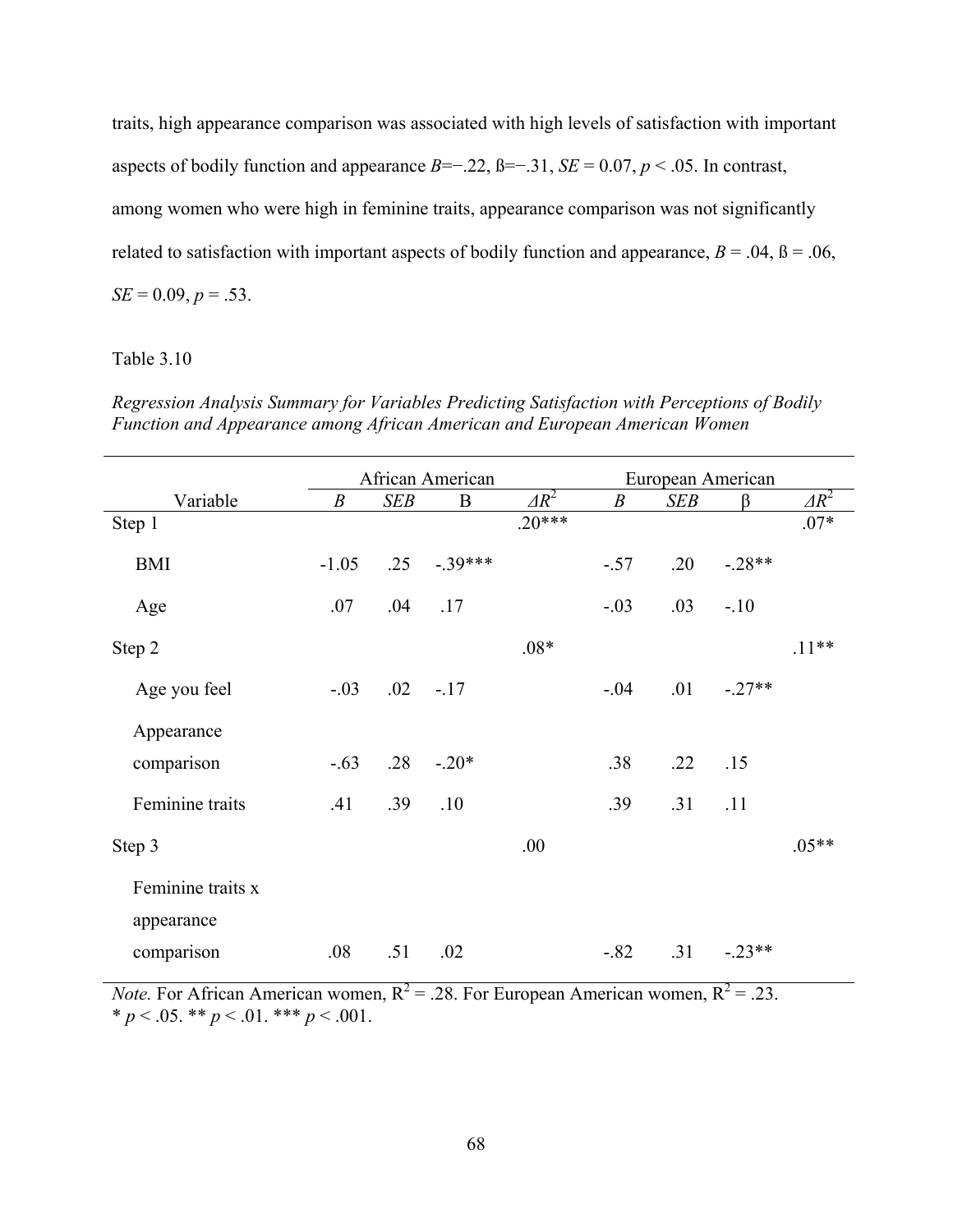## Figure 3.2

*The Interaction between Feminine Traits and Appearance Comparison on Perceptions of Bodily Function and Appearance among European American Women* 



When examining perceptions of cosmetic appearance as the dependent variable, a different pattern emerged. Regression analyses indicated that for African American women, none of the hypothesized variables were significantly associated with perceptions of cosmetic appearance, and the R squared was not significant. However, for the European American women, the R squared was significant, and appearance comparison was positively associated with perceptions of cosmetic appearance. None of the interactions were significant, indicating that feminine traits did not moderate the relationship between appearance comparison and perceptions of cosmetic appearance.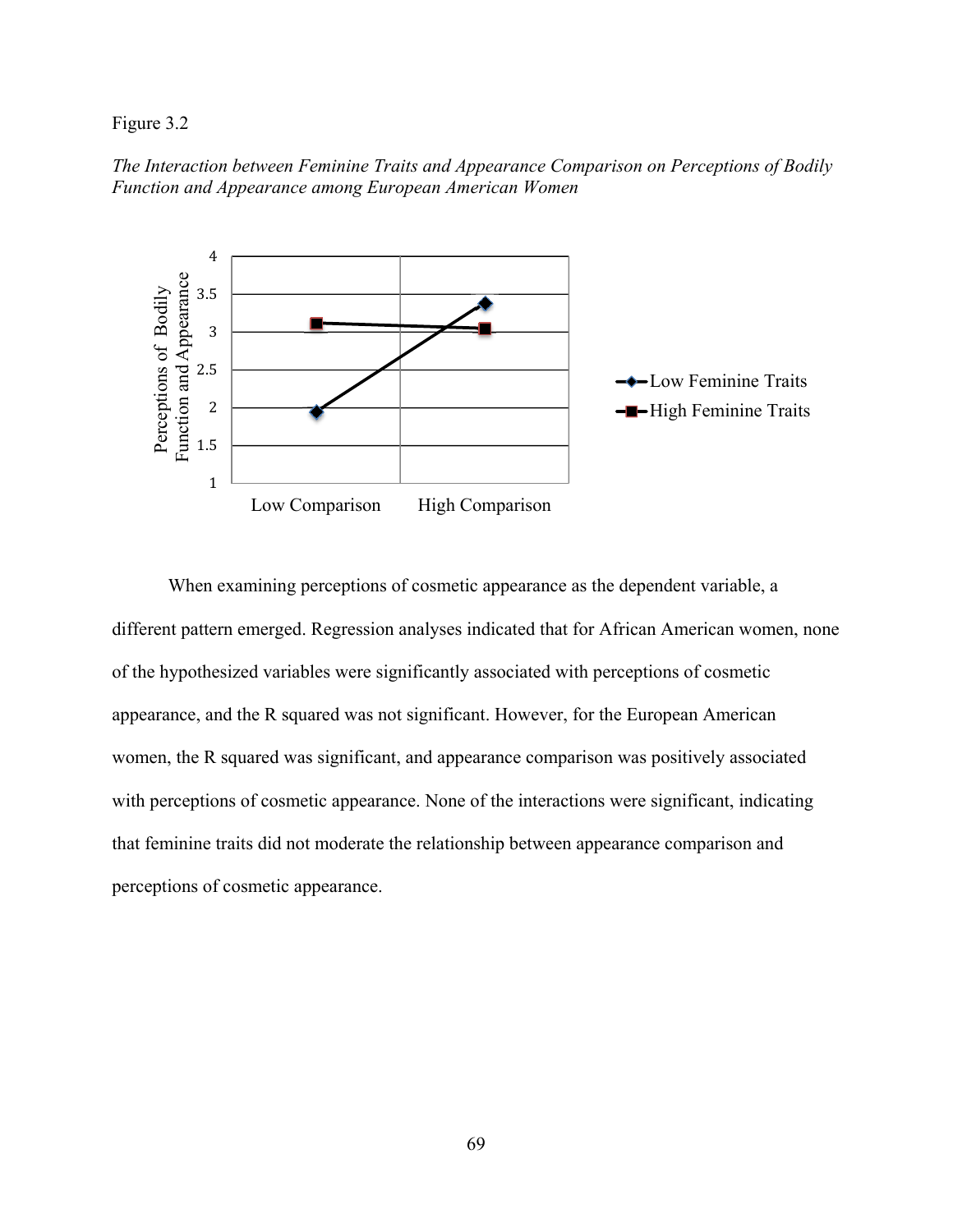## Table 3.11

|                   | African American |            |         | European American |                  |            |          |              |
|-------------------|------------------|------------|---------|-------------------|------------------|------------|----------|--------------|
| Variable          | $\boldsymbol{B}$ | <b>SEB</b> | β       | $\overline{AR^2}$ | $\boldsymbol{B}$ | <b>SEB</b> | β        | $\Delta R^2$ |
| Step 1            |                  |            |         | .06               |                  |            |          | .01          |
| <b>BMI</b>        | $-.65$           | .30        | $-.22*$ |                   | $-.11$           | .19        | $-.06$   |              |
| Age               | .03              | .04        | .08     |                   | $-.02$           | .03        | $-.01$   |              |
| Step 2            |                  |            |         | .10               |                  |            |          | $.15***$     |
| Age you feel      | $-.01$           | .03        | $-.06$  |                   | $-.01$           | .01        | $-.06$   |              |
| Appearance        |                  |            |         |                   |                  |            |          |              |
| comparison        | .07              | .35        | .02     |                   | .84              | .21        | $.35***$ |              |
| Feminine traits   | .37              | .49        | .08     |                   | .45              | .30        | .13      |              |
| Step 3            |                  |            |         | .00               |                  |            |          | .01          |
| Feminine traits x |                  |            |         |                   |                  |            |          |              |
| appearance        |                  |            |         |                   |                  |            |          |              |
| comparison        | $-19$            | .64        | $-.03$  |                   | $-.32$           | .30        | $-.10$   |              |

# *Regression Analysis Summary for Variables Predicting Perceptions of Cosmetic Appearance among African American and European American women*

*Note.* For African American women,  $R^2 = 0.07$ . For European American women,  $R^2 = 0.17$ . \*\*\*  $p < .001$ .

## **Discussion**

 In this study, subjective age, appearance comparison, and feminine traits were examined in relation to body perceptions (i.e., satisfaction with different dimensions of body satisfaction weighted by importance) among African American and European American women over the age of 65. Initial analyses revealed significant mean differences between the two groups on a number of measures. Additionally, different patterns emerged for the 2 groups when correlations and regression analyses were examined.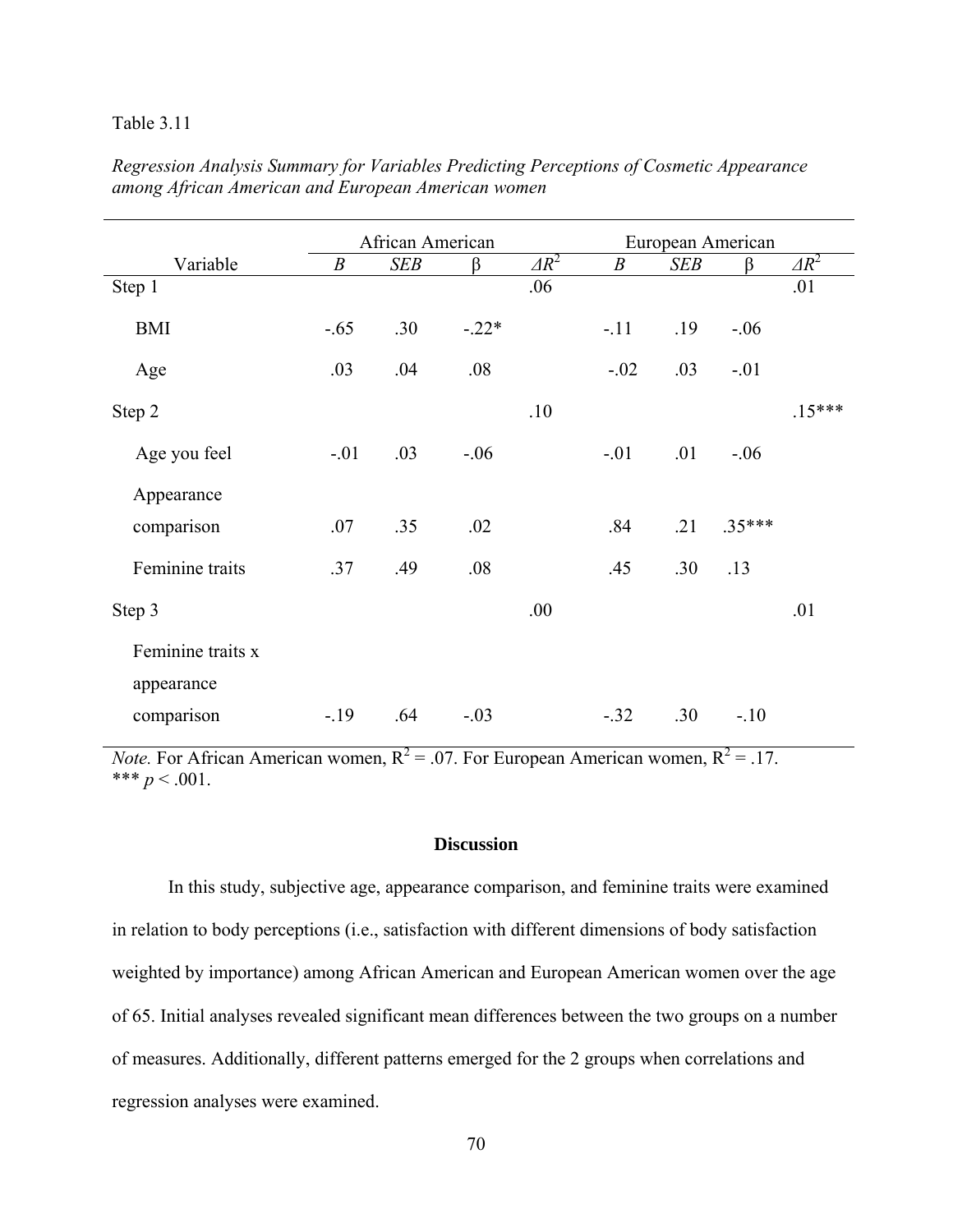First, African American women in this sample scored significantly higher, on average, than did European American women on BMI as well as feminine traits. The significant difference in BMI is in keeping with previous literature that has shown that African American women hold slightly higher BMI scores than European American women (Jefferson & Stake, 2009; Stern et al., 2006; Wildes et al., 2001). The mean scores for the African American women in the current study fall within the lower end of the "overweight" range, whereas the average score for the European American women is in the upper end of the "normal weight" range (World Health Organization, 2009).

 On average, the African American women rated themselves higher than the European American women on feminine traits. This finding is unexpected, given that previous research has found African American and European American women to be comparable in their self-ratings of feminine traits (Cole & Zucker, 2007; DeLeon, 1993; Harris, 1996). This finding encourages the consideration of the meaning of feminine gender roles to African American women who are 65 and older. Cultural prescriptions encourage African American women to uphold what has been termed a "strong Black woman" persona, one aspect of which is nurturing and meeting the needs of others. African American women often are called on to help raise grandchildren and support family and younger relatives, and culturally specific gender roles rely on African American women's ability and willingness to selflessly care for others (Romero, 2000; Woods-Giscombé, 2010). This cultural prescription may cause older African American women to care for others, and women may view themselves in a relational manner because of its utility in embracing a caretaking role.

On average, the European American women sampled were significantly older than African American women, and this difference is approximately 5.34 years. This is slightly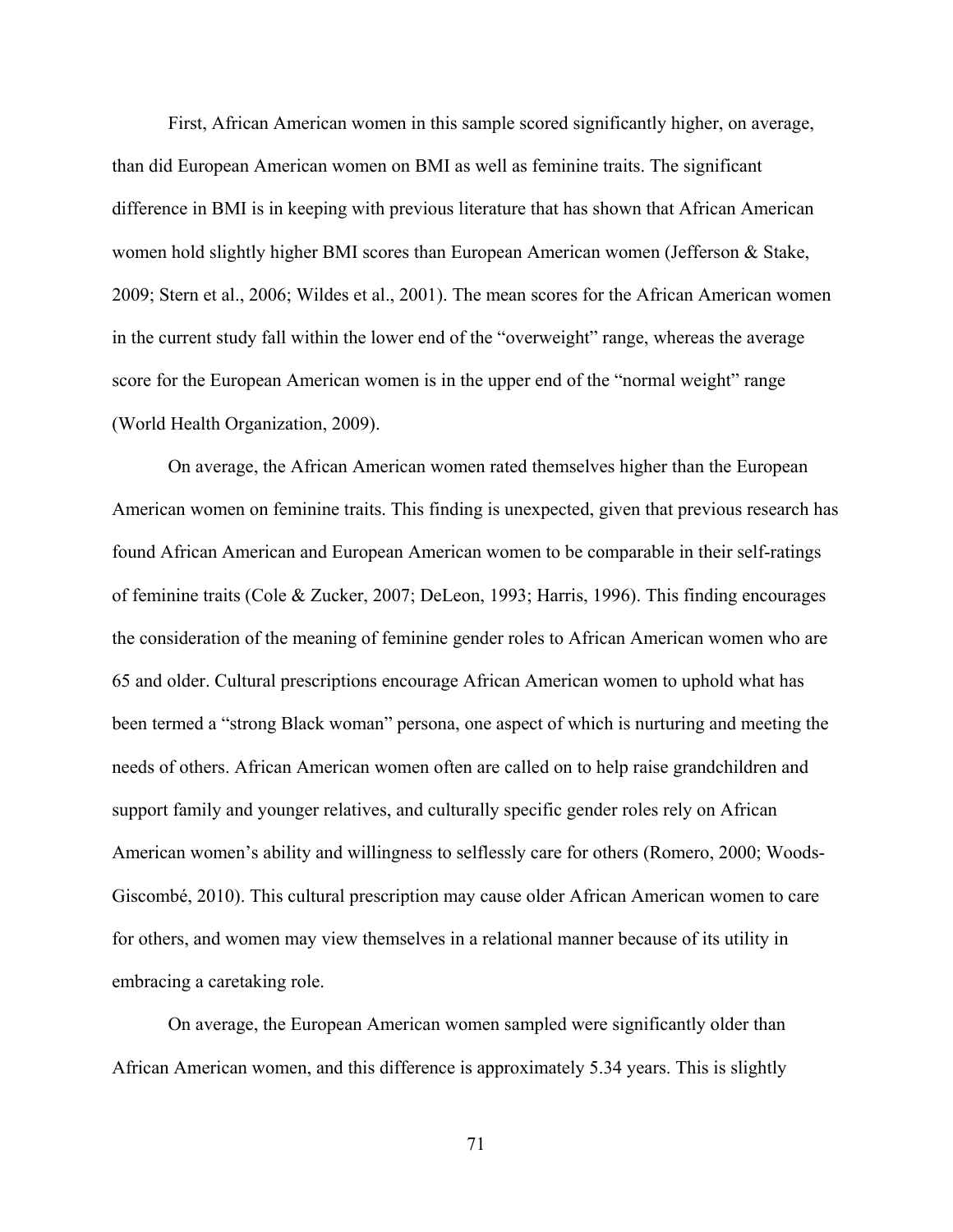greater than the difference in life expectancy for European American women (80.8 years) and African American women (77.4 years) in 2008 (U.S. National Center for Health Statistics, 2010). Due to this age difference, age was included as a control variable in subsequent analyses. Another significant difference that emerged when examining mean scores for the two groups was European American women scored significantly higher on appearance comparison, indicating that they compare their bodies or endorse comparing their bodies to other women's with greater frequency than do African American women. This finding supports research that showed European American women have a greater focus on appearance than do African American women (Breitkopf, Littleton, & Berenson, 2007; Falconer & Neville, 2000; Sabik, Cole, & Ward, 2010) and that they tend to engage in social comparison more frequently than do African American women (Jefferson & Stake, 2009). These findings had not previously been extended to examine this pattern among women in an older age range, and these data suggest older women reflect the same pattern as is observed among younger women.

An examination of the correlations showed that for both ethnic groups, there was a significant positive correlation between perceptions of bodily function and appearance and perceptions of cosmetic appearance, though this relationship seemed to be slightly stronger for the European American women. This correlation is expected, because both subscales are from the same measure. For European American women, there was a significant negative association between subjective age and perceptions of bodily function and appearance, indicating that women who feel older have lower satisfaction with aspects of bodily function and body appearance that they rated as important. It is logical that feeling older may be a result of feeling less physically able or mobile. Interestingly, this relationship was not significant for African American women, though it should be noted that this relationship was also negative. It is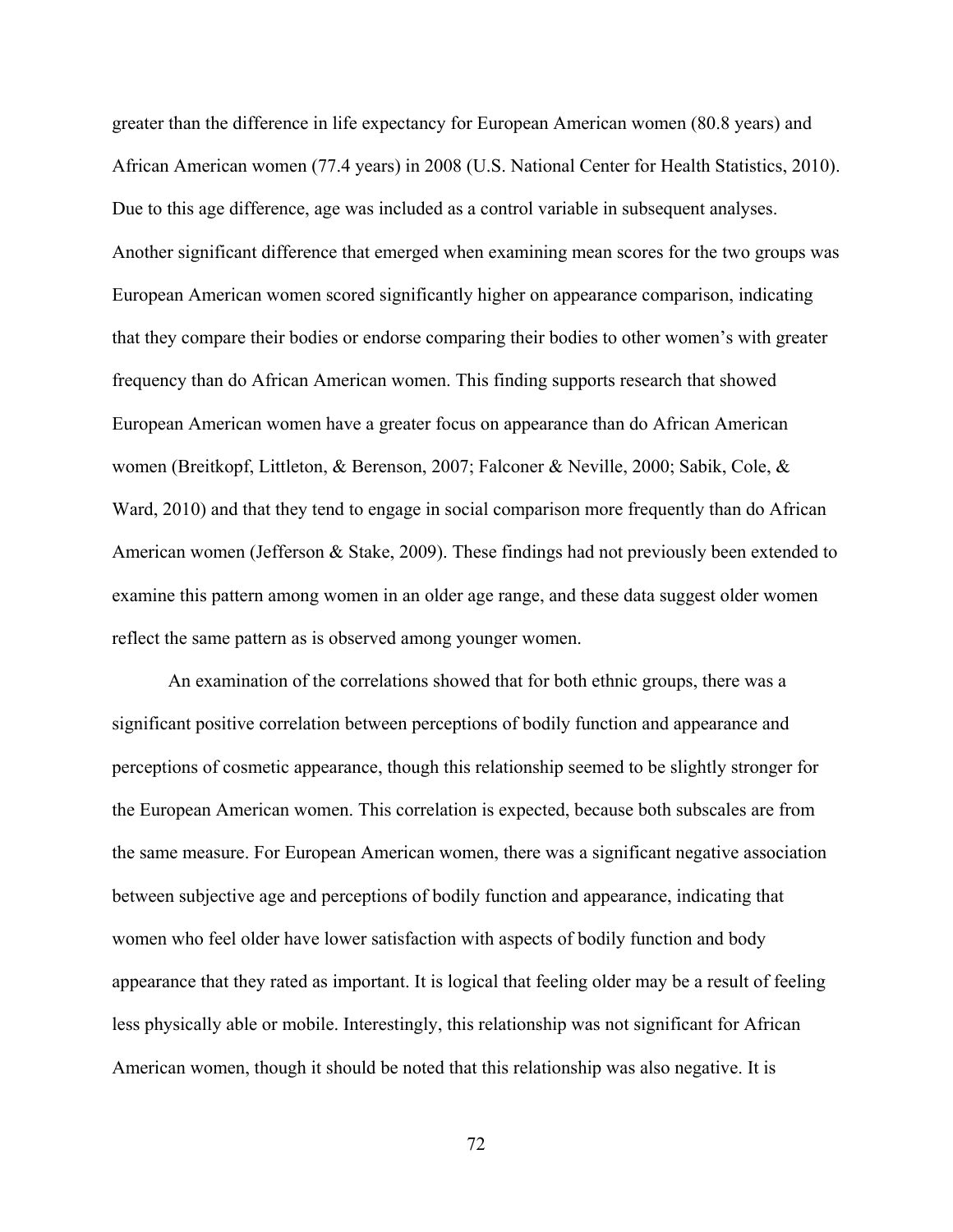possible that women who are focusing on aspects of the body with which they are not satisfied are not optimizing aspects of aging that compensate for perceived loss. That is, women that feel negatively about aspects of bodily function and appearance that they rated as important also report feeling older, and this may be because women who are not focused on aspects of the body about which they feel positively may feel older.

Appearance comparison was significantly positively associated with weighted satisfaction with cosmetic appearance for European American women, but not for African American women. That is, for European American women, higher levels of appearance comparison were associated with greater satisfaction with the aspects of cosmetic appearance the women deemed important. For European American women, appearance comparison was also associated with higher weighted satisfaction with body function and appearance. This pattern differs from that observed among younger European American populations, for whom appearance comparison enhances body dissatisfaction; for example, Jefferson and Stake (2009) found that for European American women higher levels of comparison were related to *greater* body dissatisfaction. Social comparison among younger European American women has also been shown to exacerbate the effects of body dissatisfaction on disordered eating, and is generally thought to be a liability for younger women (Stice, et. al., 2001; Tylka & Sabik, 2010; van den Berg et al. 2007). The finding that among older European American women, appearance comparison has a positive effect on body perceptions indicates that we need to consider the direction of the comparisons being made. The outcomes associated with making social comparisons can differ depending upon the target of the comparison; Peat, Peyerl, and Muehlenkamp (2008) explain that downward comparisons are seen as self-enhancing, whereas upward comparisons might be threatening. They next argued that if older women compare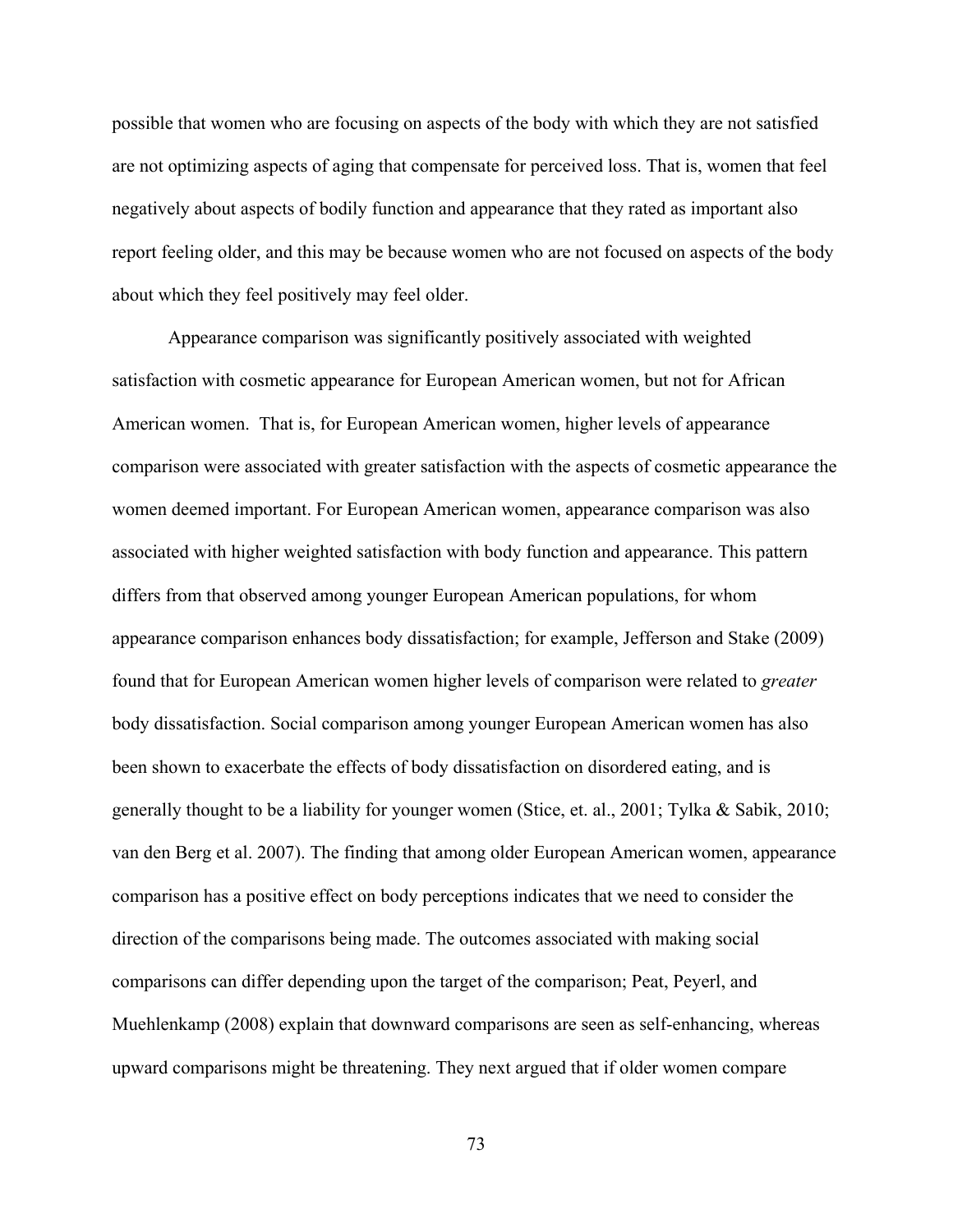themselves to younger women (for example, media images of younger women), their body image might suffer, whereas if they make a comparison to a same age peer that they consider less attractive, their positive body image feelings may be strengthened.

It is possible that older European American women are comparing themselves to others whom they rate more negatively than themselves in terms of appearance, and as a result their own feelings of body satisfaction receive a boost. Along the same lines, older adults tend to make downward social comparisons when evaluating their health, suggesting that social comparison may be useful in certain contexts and may boost self esteem (Heidrich & Ryff, 1993, Wilcox, 1997). Unfortunately, these data do not allow us to discern the nature of the comparisons.

A different pattern emerged when examining the association between appearance comparison and body perceptions among African American women. For African American women, appearance comparison was negatively associated with satisfaction with aspects of bodily function and appearance deemed important by the women, indicating that higher levels of comparison were linked to lower levels of satisfaction with aspects of the body deemed important. This is opposite the pattern observed for the European American women, for whom this association was positive. It is possible that African American women are choosing targets of comparison that they perceive are faring better, and the comparison consequently has a negative effect.

The pattern is not consistent across the ethnic groups included in this study, and the findings indicate that for African American women, engaging in social comparison is likely to have a negative effect. In order to better understand this pattern, data needs to be collected on the target and direction of women's comparison. It is possible that older African American women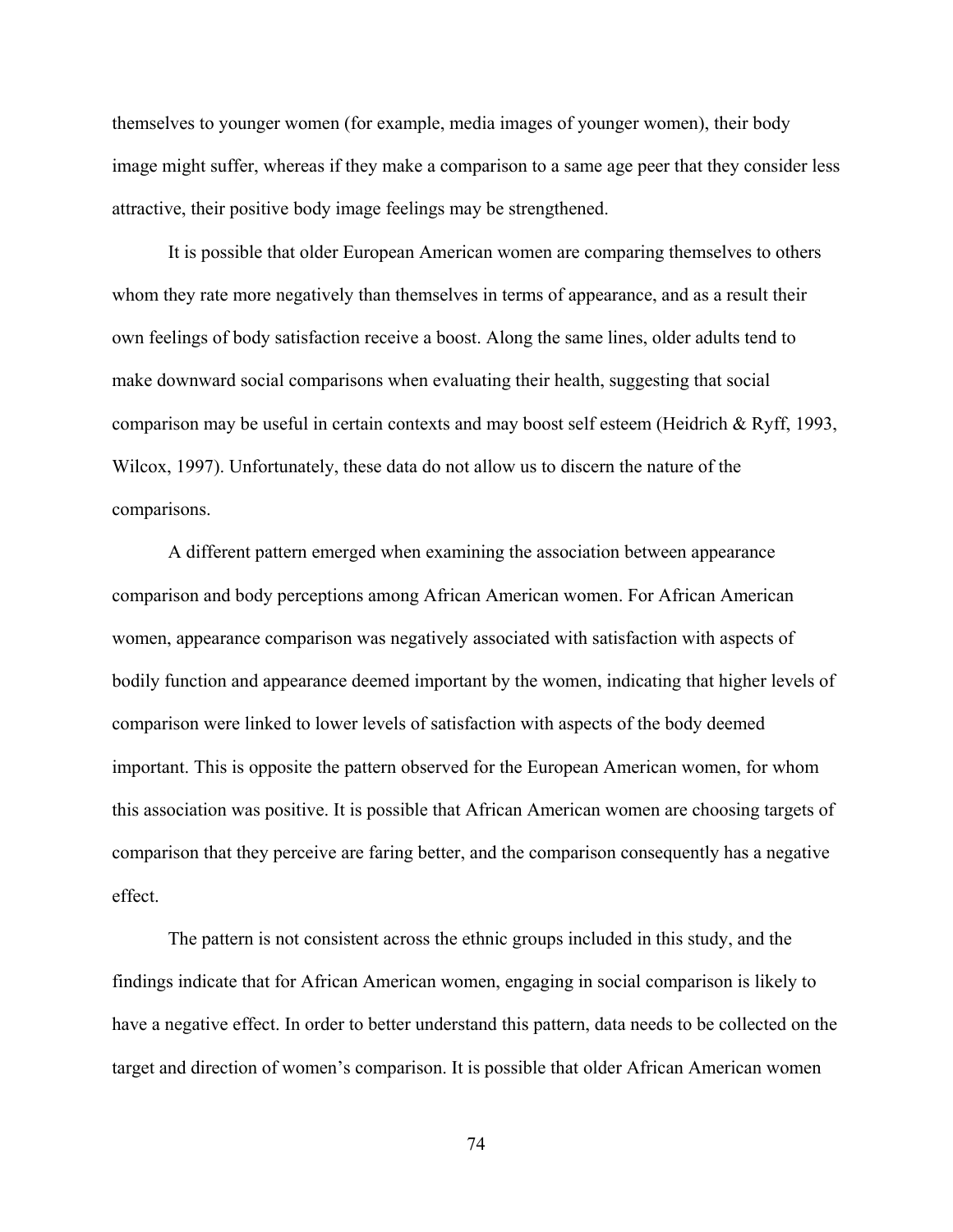are engaging in upward comparison, and that this may account for the negative pattern associated with perceptions of bodily function and appearance.

 Some researchers have suggested that examining subjective social status may help better explain differential patterns in social comparison. Subjective social status relies on individuals' perceptions of their relative position in the social hierarchy (Adler, Epel, Castellazzo, & Ickovics, 2000; Singh-Manoux et al., 2003; Wilkinson, 1997). People's perceptions may differ based upon factors such as earlier life circumstances, group experiences, family history, and perceived future trajectories (Wilkinson, 1997). Social comparison plays a central role in this process, as individuals often assess their own social standing through comparisons made to others. Wolff, Acevedo-Garcia, Subramanian, Weber, and Kawachi (2010) explained that the referent group used for making comparison may vary for different ethnic groups. For example, comparison to others in society is considered to be a distal reference group, whereas comparison to people in one's community or same-age peers would be considered a proximal reference group. Wolff et. al., (2010) found that as compared with European Americans, African Americans showed no difference in subjective social status when comparing themselves to a distal reference group, yet African Americans reported a higher subjective social status than European Americans when using a more proximal reference group (such as neighbors, others in the same ethnic group, and parents at the same age). These findings indicate that the target of the comparison needs to be assessed, as differential comparison groups may affect the outcome of the comparison.

The test for moderation revealed that there the interaction between feminine traits and appearance comparison had a significant association with perceptions of bodily function and appearance for European American women, but not for African American women. A graph of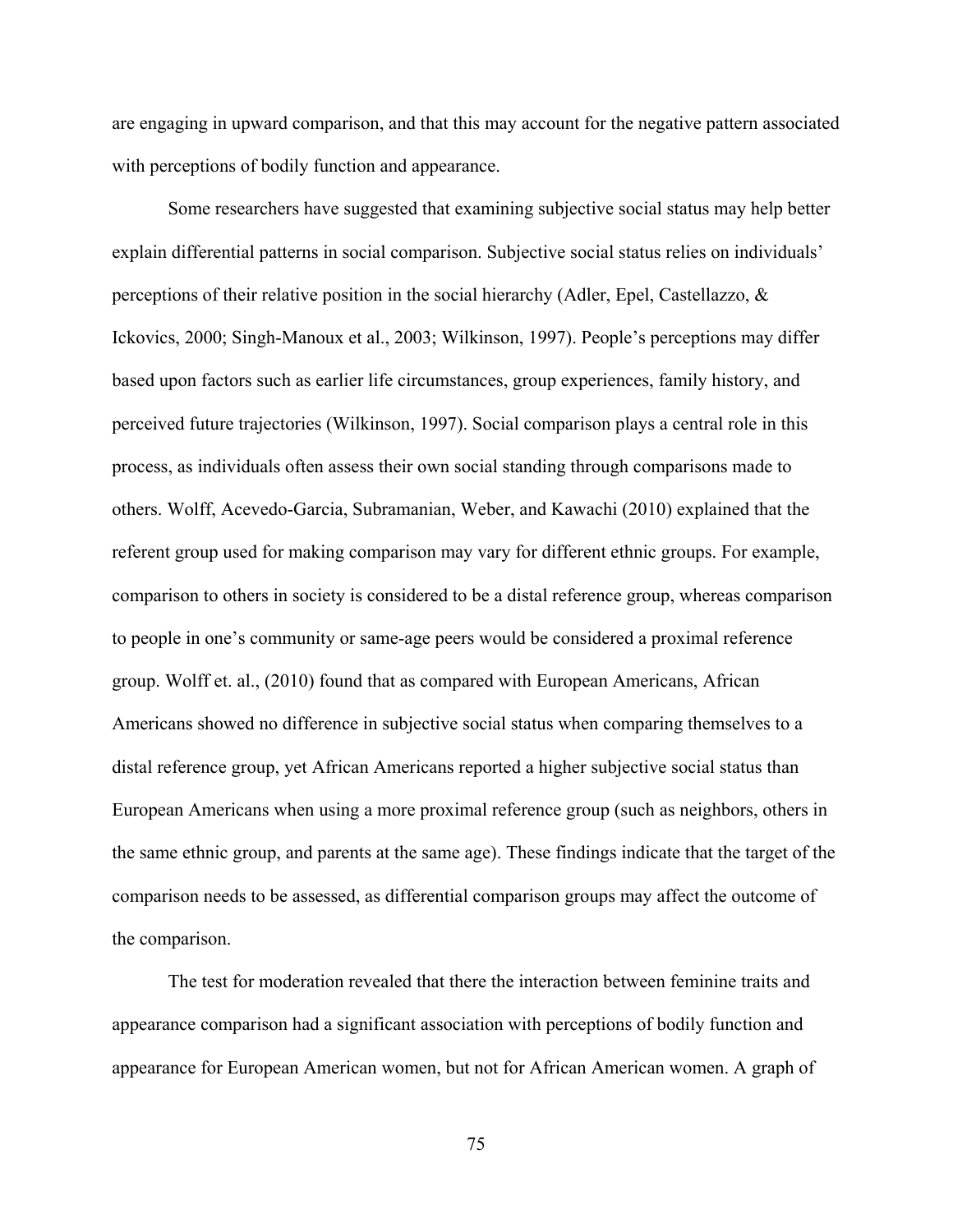the significant interaction for European American women indicated that feminine traits were linked to perceptions of bodily function and appearance depending on levels of appearance comparison. That is, women who were high on traditional feminine traits showed no difference in terms of satisfaction with aspects of bodily function and appearance that were rated as important, regardless of their level of social comparison. However, women who were low in traditional feminine traits and low in social comparison were the lowest in terms of satisfaction with important aspects bodily function and appearance. Women who were low in feminine traits and high on comparison were highest on satisfaction with important aspects of bodily function and appearance.

This pattern indicates that for European American women, being high on feminine traits or high on social comparison are associated with higher satisfaction with the aspects of bodily function and appearance women deem important; it is only women low on feminine traits and low on appearance comparison that have low satisfaction with bodily function and appearance. This pattern suggests that for older European American women who are low in femininity, engaging in social comparison may act as a buffer against lower satisfaction with bodily function and appearance. Women who are high on these relationally oriented feminine traits (e.g., being sympathetic, understanding, and compassionate) were more satisfied with the function and appearance of their bodies, perhaps because they value what their bodies are able to do for them for social reasons. For example, women who rate themselves high on these traits may highly value friendships and time with family. A woman fitting this profile may appreciate the functional aspects of her body, as it may allow her to maintain these social relations. European American women who are low in feminine traits and high in comparison also show positive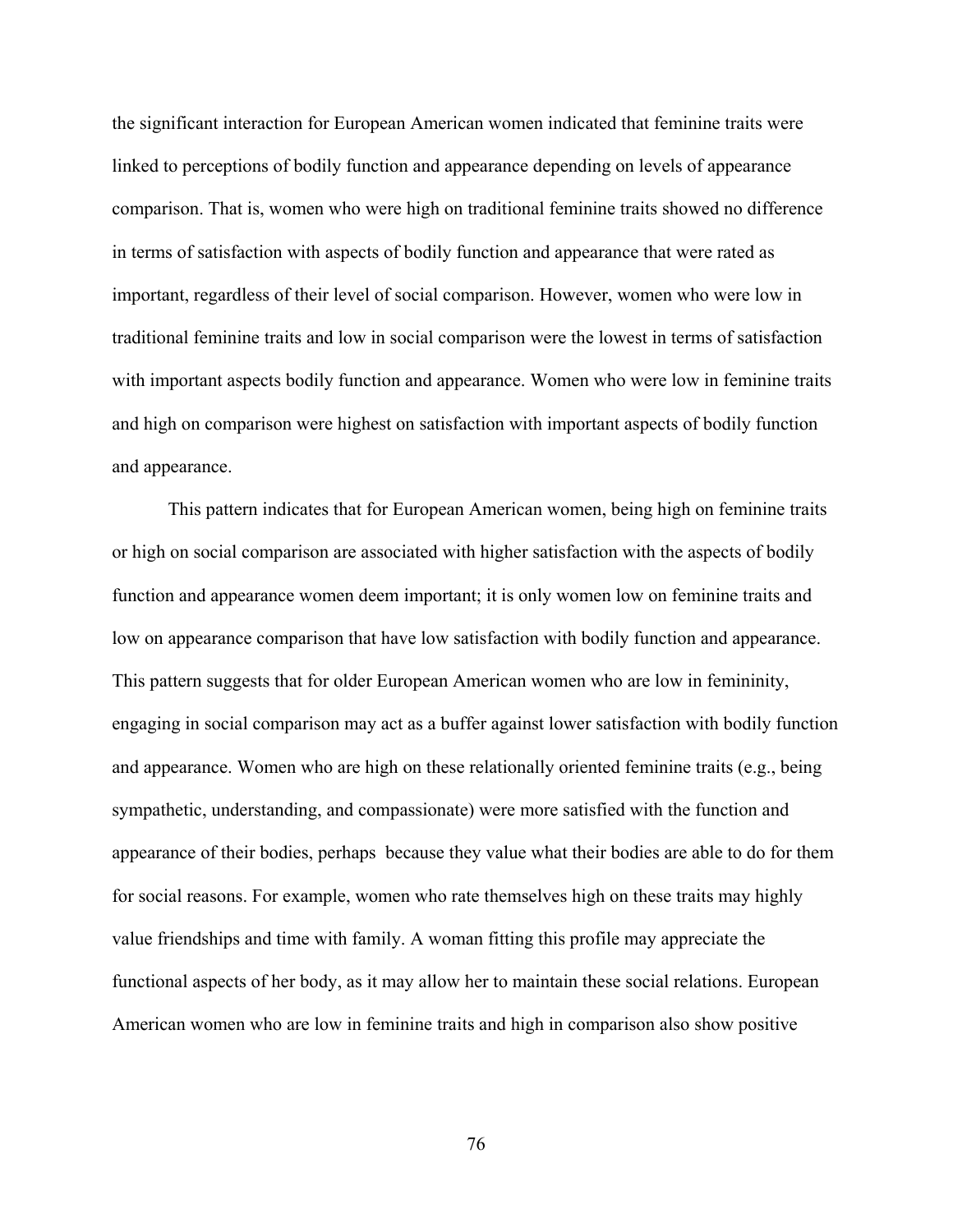perceptions of bodily function and appearance, indicating that making comparisons even without self-identifying as highly relational has a protective effect for women in this group.

European American women who are low in feminine traits and low in comparison may not be reaping the benefit of either downward comparison or investment in relationships. Relational traits may themselves buffer against the negative aspects of aging (such as isolation), as empathy and compassion may increase feelings of camaraderie and companionship through the aging process. Additionally, there is a relational aspect to making social comparisons—to compare oneself to another, some common ground must be identified. Women that are low in social comparison and are low in relational traits may be isolated and less positive about age related changes in the body. Future research needs to explore these associations directly, as how older women relate to others, in terms of their own traits, their social comparisons, and their social relationships likely all play a role in shaping their body perceptions and life satisfaction.

In contrast, for African American women there was a significant main effect for appearance comparison following the same pattern as observed in the correlations. For African American women, higher levels of appearance comparison were associated with lower levels of satisfaction with important aspects of bodily function and appearance. However, for this group femininity was not associated with perceptions of the body, nor was the interaction between femininity and appearance comparison significant. Adherence to traditional gender roles was unrelated to body perceptions for African American women, indicating that gender roles may be less relevant to body image for older women in this ethnic group. Appearance is often central to women's self-concept and gender performance, yet this pattern was not supported among older African American women. Gender specific cultural prescriptions encourage African American women to care for others, and as women age, enacting a feminine gender role may be more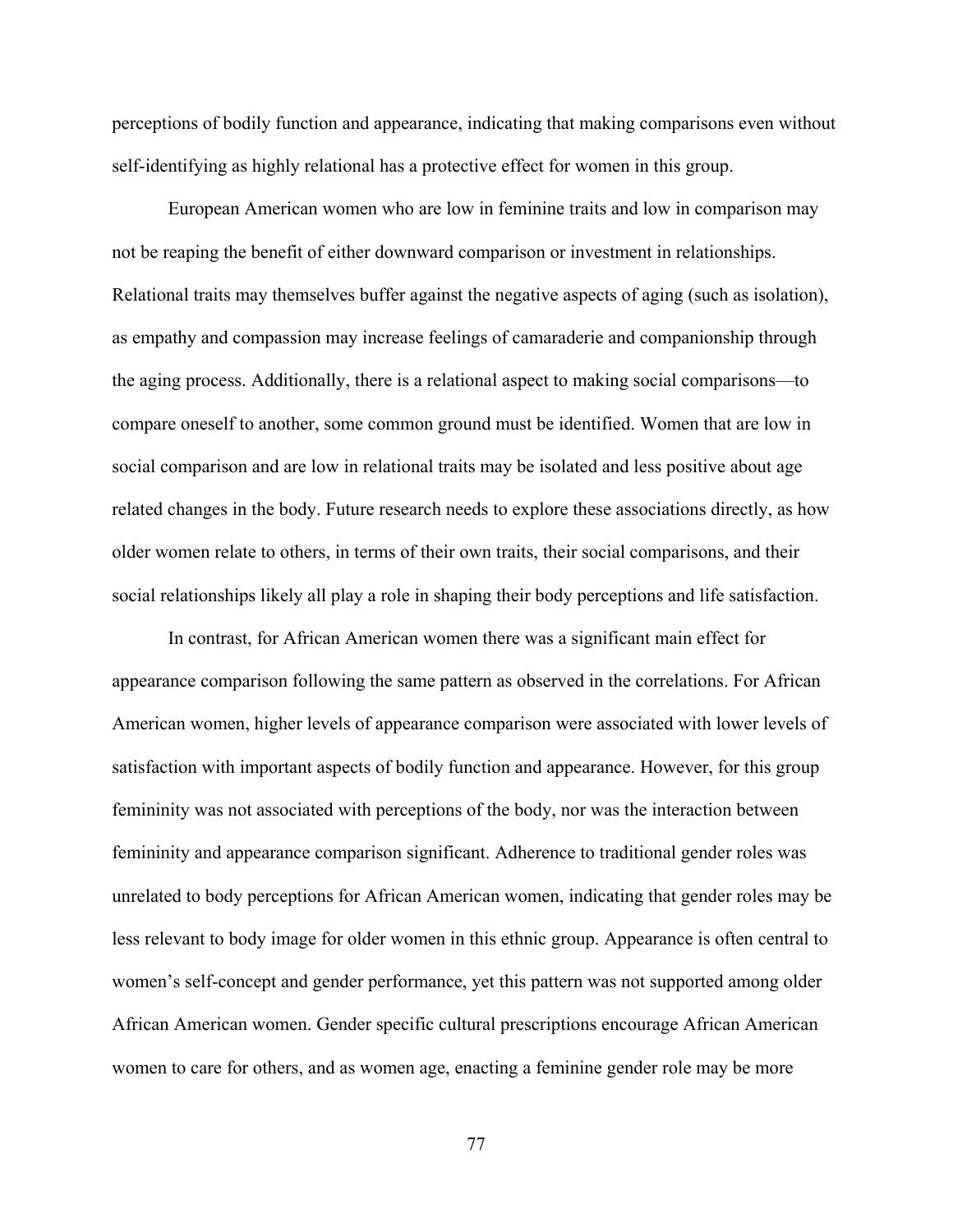centered on supporting future generations. Indeed, African American women at midlife report higher generativity scores relative to European American women (Cole & Stewart, 1996). A shift in priorities related to gender roles may account for the lack of significant relationship between femininity and body perceptions, and the importance of other aspects of femininity to older African American women is needed in future research.

The findings from this study show that patterns related to age identity, appearance comparison, and body perceptions differ between African American and European American women. Social factors, such as perceptions of age and the type of social comparison (upward vs. downward) are associated with body perceptions among older women. It is crucial to understand what factors affect older women's body perceptions, because this knowledge is the first step in determining how to promote positive body perceptions among this population. Thus far, little is known about the consequences of positive or negative body perceptions among older women. Among younger women, body image has been associated with psychological well-being, yet this pattern has not yet been examined among older women. To address the question of how body perceptions affect psychological well-being among older women, the next study in this dissertation will examine the association between body perceptions and depression.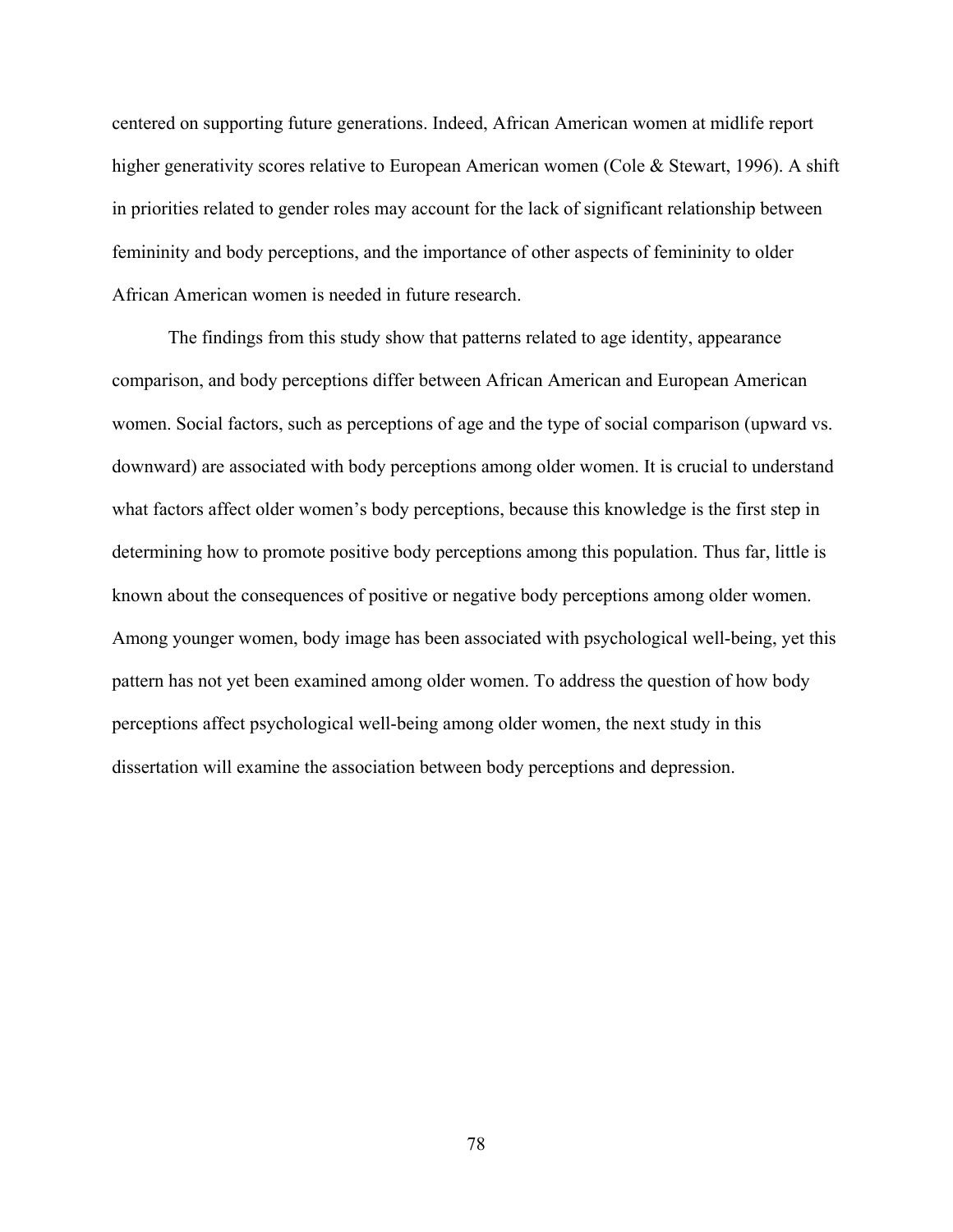## STUDY 3: BODY SATISFACTION AND DEPRESSION AMONG AGING AFRICAN AMERICAN AND EUROPEAN AMERICAN WOMEN

Because many women associate their self worth and self esteem with their bodies (Sanchez & Crocker, 2005), poor body image may place some women at risk for negative self perceptions. Body image has also been associated with broader aspects of life, such as social participation, relationships, and life satisfaction (Evans, 1992; Moin, Duvdevany, & Manzor; 2009; Papp & Gardner, 2011; Pujols, Meston, & Seal, 2010). Negative body perceptions may lead some women to feel dissatisfied with various aspects of life, and may be associated with symptoms of depression.

Body dissatisfaction and dissatisfaction with weight have been associated with depression among young and adult women (Forman & Davis, 2005; Tylka & Hill, 2004; Forman-Hoffman, Yankey, Hillis, Wallace, & Wolinsky, 2007; Friedman & Brownell, 1995), yet few studies have examined the effect of body image on mental health among older women (Peat, Peyerl, & Muehlenkamp, 2008). Perceptions of the body may be particularly relevant to examine in relation to depression, as poor physical functioning has been associated with higher levels of depression (Covinsky et al., 1997; Kempen et al., 1999). However, little is known about whether there is an association between different dimensions of body satisfaction and depression among older women. Priorities regarding the body shift with age, and aspects of the body related to function seem to be most relevant for older women. For this reason, it seems likely that body perceptions related to functional aspects of the body will be related to depression. However, it is unclear whether cosmetic aspects of appearance will be related to depression among older women.

Depression is of particular concern among aging populations because of its association with emotional suffering in late life, quality of life, and negative health outcomes among older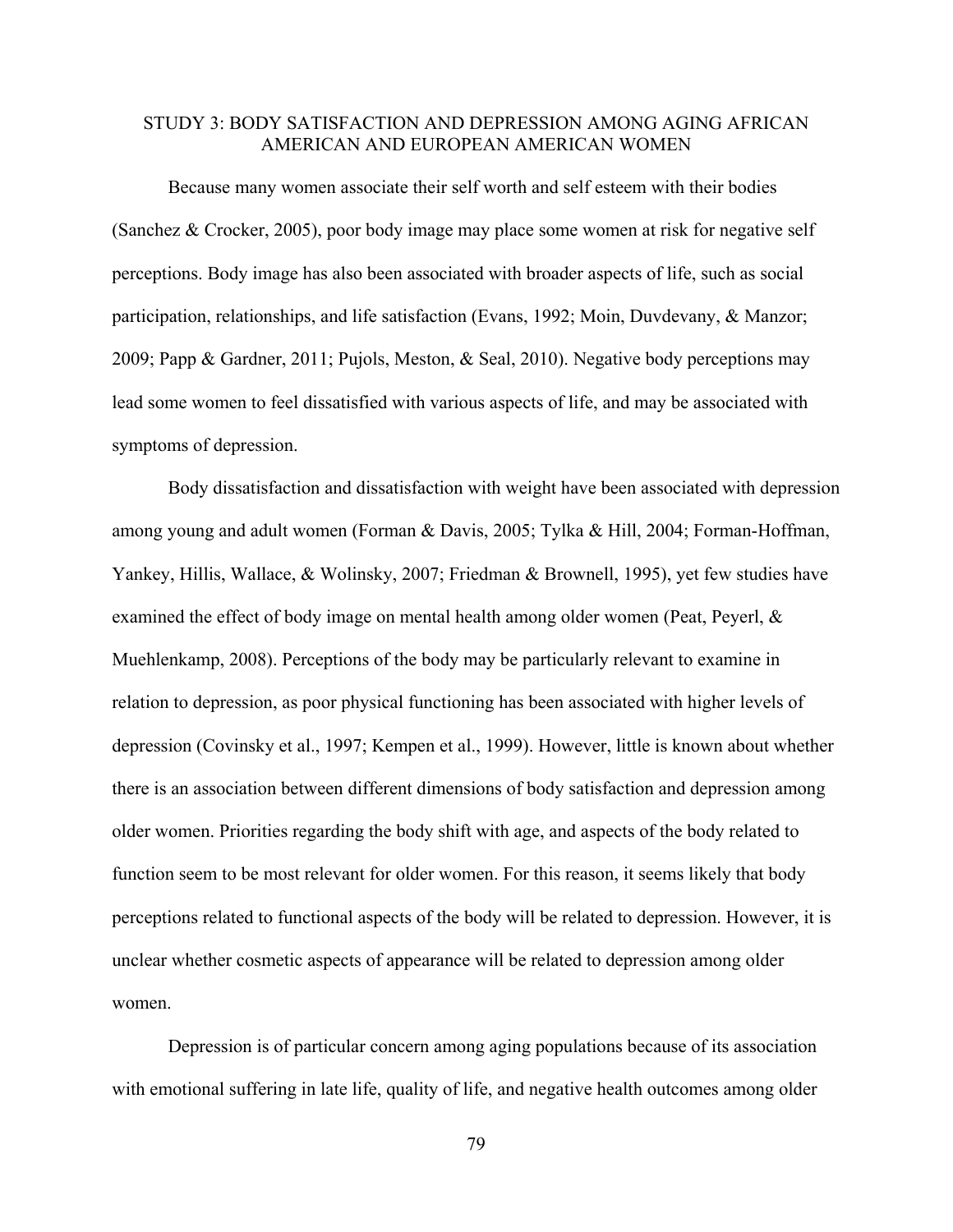adults (Berkman et. al., 1986; Blazer, 2002; Blazer, 2003; Blazer, Burchett, Service, & George, 1991; Blazer, Hughes, & George, 1987; Doraiswamy, Khan, Donahue, & Richard, 2002; Glass, De Lwon, Bassuk, & Berkman, 2006) and rates of depression are higher for women than for men (Kessler, McGonagle, Swartz, Blazer, & Nelson, 1993; Nolen-Hoeksema & Keita, 2003).

Poor body image may also cause some women to withdraw socially. Older women in particular may be susceptible to social withdrawal, as perceptions of bodily limitations or low body satisfaction may make women self aware and withdrawn. Social variables, such as social engagement and social support have been found to have negative association with depression (Glass, deLeon, Bassuk, & Berkman, 2006; Krause, 2001), yet little is known about the association between these variables and body satisfaction. Social engagement may help explain the relationship between body perceptions and depression, as women who are less satisfied with aspects of the body they deem important may withdraw socially, and these feelings of isolation may contribute to symptoms of depression.

Ethnic differences in the association between body satisfaction, social variables, and depression may also exist. Among college-age women African American women report less body dissatisfaction than European American women (Altabe, 1998; Roberts, Cash, Feingold, & Johnson, 2006). Some have found European American and African American adults to have similar depression rates (Blazer, Burchett, Service, & George, 1991; Berkman et. al., 1986), whereas other studies have found lower rates of depressive symptoms in African American samples (Williams, Gonzalez, & Neighbors, 2007). Given the potential for different patterns among ethnic groups, the association between different dimensions of body satisfaction, social variables, and depression need to be examined separately by ethnic group.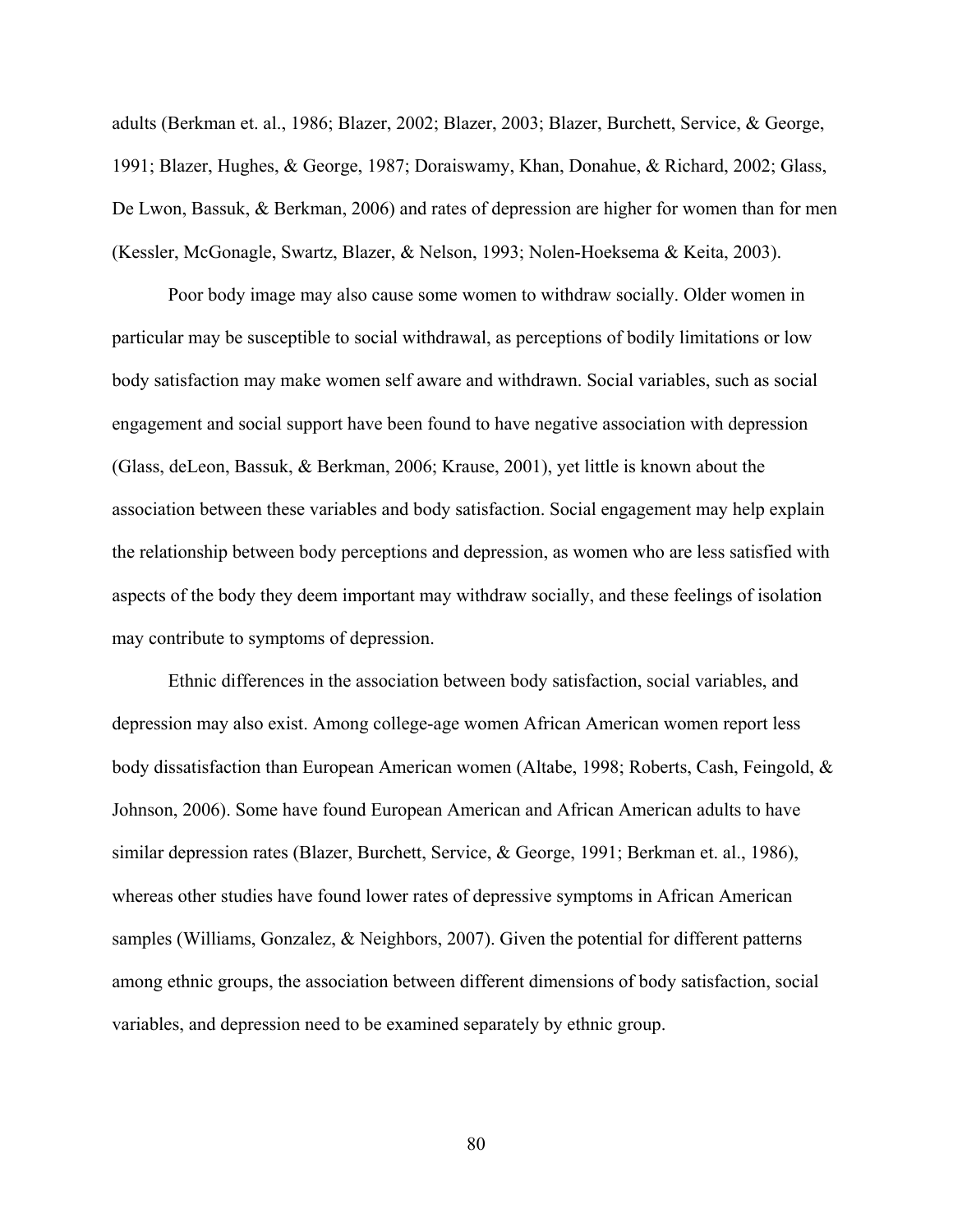The purpose of this study was to evaluate the associations between depression and body perceptions among African American and European American women. Specifically, this study included regression analyses that assess the relationship between depression and the 2 body perception subscales created in Study 1, as well as to examine the association between social engagement (for European American participants) and social support (for African American participants) and depression. Predictors included body mass index (BMI), age, social engagement or social support, satisfaction with bodily function and appearance, and satisfaction with cosmetic appearance.

Because social engagement may mediate the relationship between body perceptions and depression, this hypothesis will be examined among European American women, for whom we have data on social engagement behaviors. This association was not tested among African American women because data were not collected on this measure. Separate regressions were run by ethnic group to assess these relationships because the data collection included different measures of social relations and depression for the two ethnic groups.

#### **Method**

#### **Sample**

The sample for this study included the same 125 African American and 132 European American recruited for study 1. Demographic information and recruitment procedures for this data can be found in study 1.

#### **Measures**

**Body Mass Index.**Participants were asked to circle their height and weight in a table used to assess body mass index (BMI). BMI is a commonly used index that classifies adults as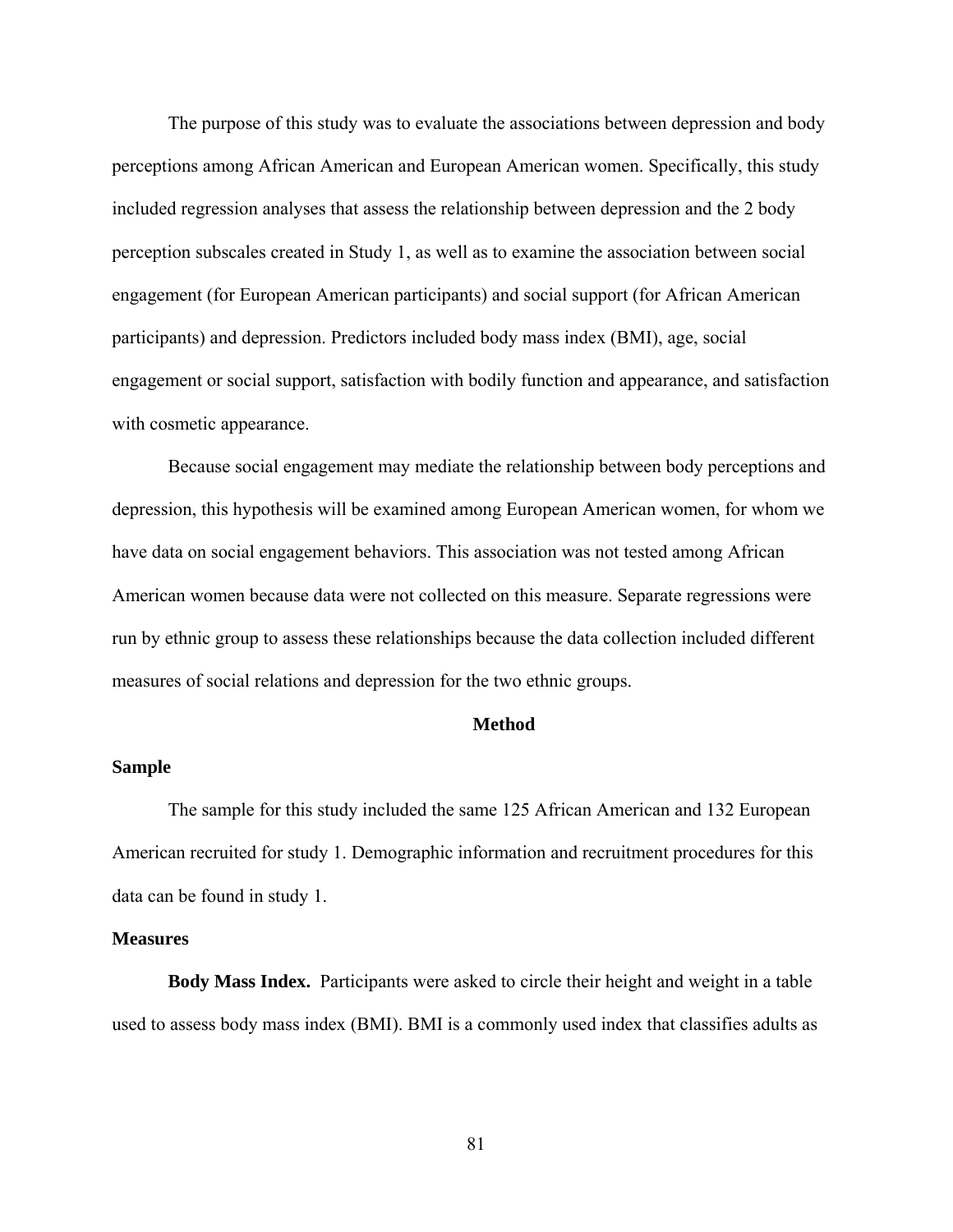underweight  $($  < 18.5), normal weight (18.5-24.99) overweight (25-29.99), and obese ( $>$ 30) (World Health Organization, 2009).

**Body Satisfaction.** Two subscales, one assessing perceptions of cosmetic appearance and one assessing perceptions of bodily function and appearance were derived from the factor analysis performed on the body image items weighted by satisfaction included in study 1. The cosmetic appearance subscale contains 6 weighted items, including hair texture, skin complexion, hair color, facial features, height, and thickness of hair. For African American participants, the alpha for this subscale is .82. For European American participants, the alpha for this subscale is .75. The bodily function and appearance subscale also contains 6 items, including muscle tone and definition, weight, physical strength, physical coordination, firmness of skin on body, and overall physical appearance. For African American participants, the alpha for this subscale is .80. For European American participants, the alpha for this subscale is .76. As noted in the previous studies, subscale scores were created by taking the mean of all items on each subscale.

**Social relationships and activity.** Different measures assessing social relationships and activity were administered to the two samples. For the European American women, social engagement was assessed. Social engagement reflects the degree to which an individual is engaged in social life. Upon review, the measure of social engagement seemed limited in its scope, and did not assess the quality of the relationships that individuals have with their social and support networks. Many of the questions were simplistic (such as owning a telephone or radio), and did not assess the frequency with which individuals engage in social behaviors. The data from the African American participants were collected subsequent to the European American data collection. In this data collection, a measure of social support was included in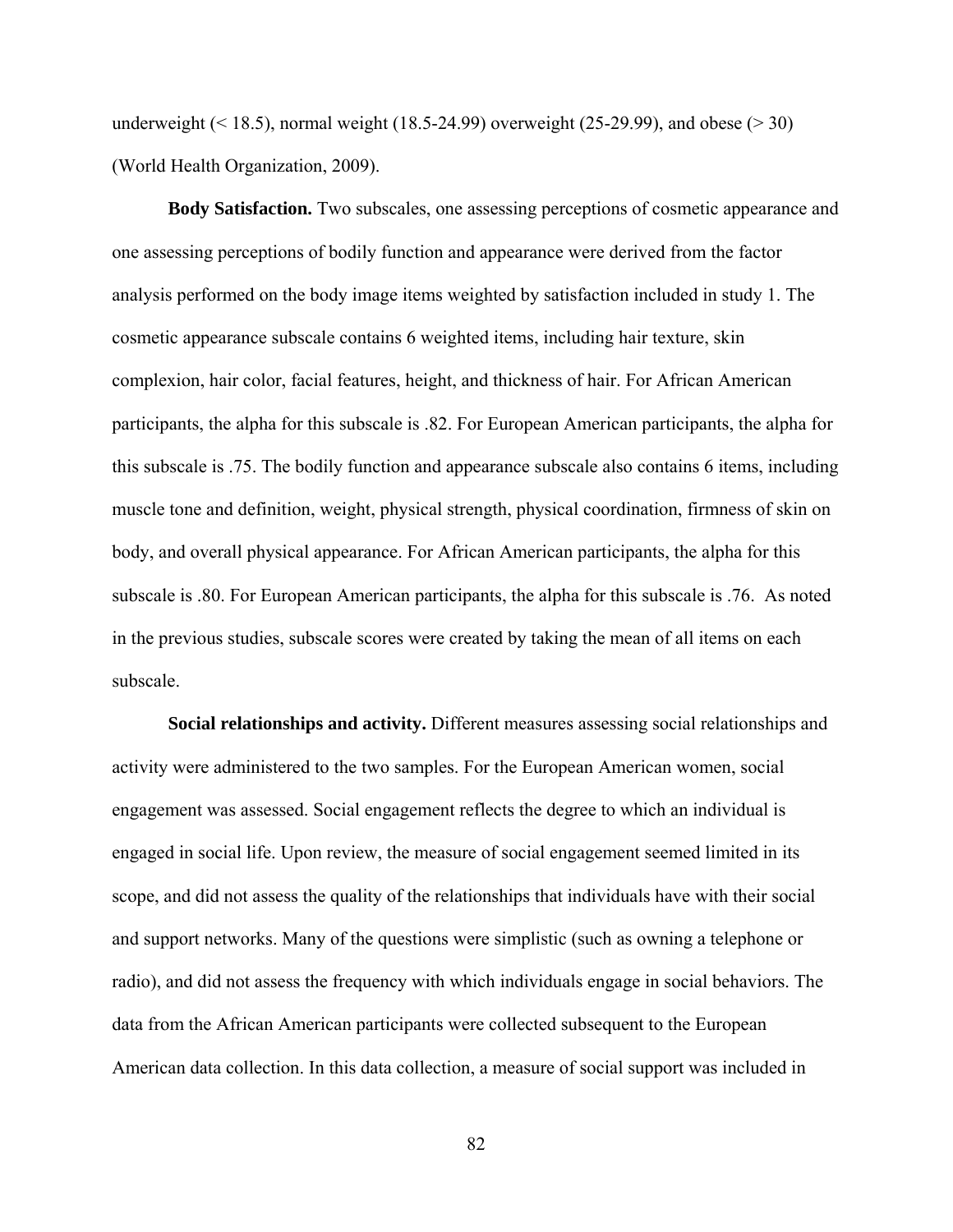place of the social engagement measure. This measure had an expanded response scale, and asked about the quality of relationships and support with family and friends. Although both measures assess aspects of social relationships, they are conceptually different. Means and standard deviations for variables specific to this study are presented in table 3.3a and 3.3b.

*Social engagement.* This scale, administered to the European American participants, is a 20 item measure developed by Morgan, Dallosso, Arie, Byrne, Jones, & Waite (1987). The scale measures the extent to which older individuals engage actively (e.g., voting, going on vacation) and symbolically (e.g., reading the newspaper) in social life. The 20 items are answered as "yes" or "no" questions, and the authors reported an alpha level of .70. In the present study, 2 items were omitted from analyses because they had no variance; all participants indicated that they had access to a telephone and that they had a television or radio. To create a scale score, the remaining items were averaged. The mean score for this measure was .76, which is well above the mean. For the present study, the alpha is .67.

*Social support.* This scale was administered to the African American participants in the study. The Multidimensional Scale of Perceived Social Support (Zimet, Dahlem, Zimet, & Farley, 1988) contains 12 items that assess the amount of support that an individual feels they receive from family, friends, and their significant other. The items are rated on a scale from 1 (very strongly disagree) to 7 (very strongly agree). A scale score was created by taking the mean of all items. The mean for this measure was 5.61, which is above the midpoint for the scale, indicating that on average women were receiving a moderately high level of social support. The alpha for the present study was .83.

**Depression.** For the European American data collection, a measure of depression developed for an aging population was used. For the African American participants, a different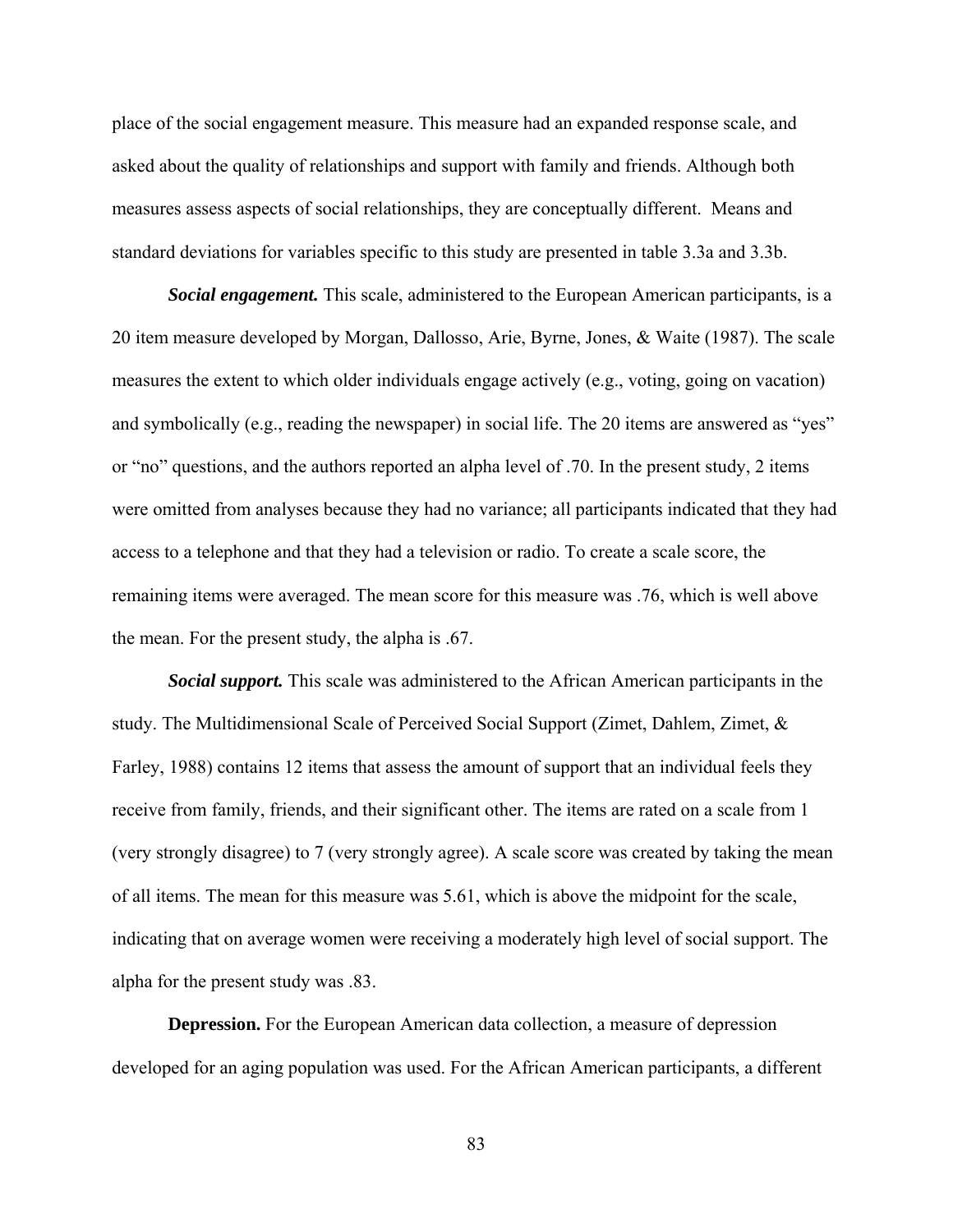measure of depression was chosen because it had been previously validated for use with this ethnic group. The Geriatric Depression Scale (Brink et. al, 1982), administered to the European American participants, was developed to measure depression in an aging population. This scale contains 30 items that are answered either yes (1) or no (0). Items are summed, with higher scores reflecting greater levels of depressive symptomatology. Brink et. al (1982) suggest that total scores ranging from 1-10 indicate normal, non-depressed behavior; scores of 11-20 indicate mild depression, and scores or 21-30 indicate moderate to major depression. For this sample, the mean score was 5.14, which falls in the middle of the non-depressed range. Researchers (Yesavage et. al., 1982) reported an alpha level of .94 and demonstrated test-retest reliability of .85. For the present study, the alpha is .85.

The CES-D scale for depression (Radloff, 1977), administered to the African American participants, is a commonly used measure of depressive symptoms, and has previously been used to assess depression among aging African American adults. The scale contains 20 items, which ask how often in the past week each depressive thought or feeling was experienced. Items are rated on a 4 point scale, ranging from 0 (rarely or none of the time) to 3 (most or all of the time), and are summed to create a total scale score. Scores over 16 are considered to signal depression among community dwelling elders (see Glass et. al., 2006). Vahia et. al. (2010) defined nondepressed as a score below 8, subclinical depression as a score between 8-15, and depression of scores over 16. For this sample, the mean score was 9.98, which is at the lower end of the subclinical depression range. The alpha for the present study was .87.

#### **Results**

 First, correlations among all variables were examined separately by ethnic group. Second, hierarchical regression analyses were performed to examine the relationships between the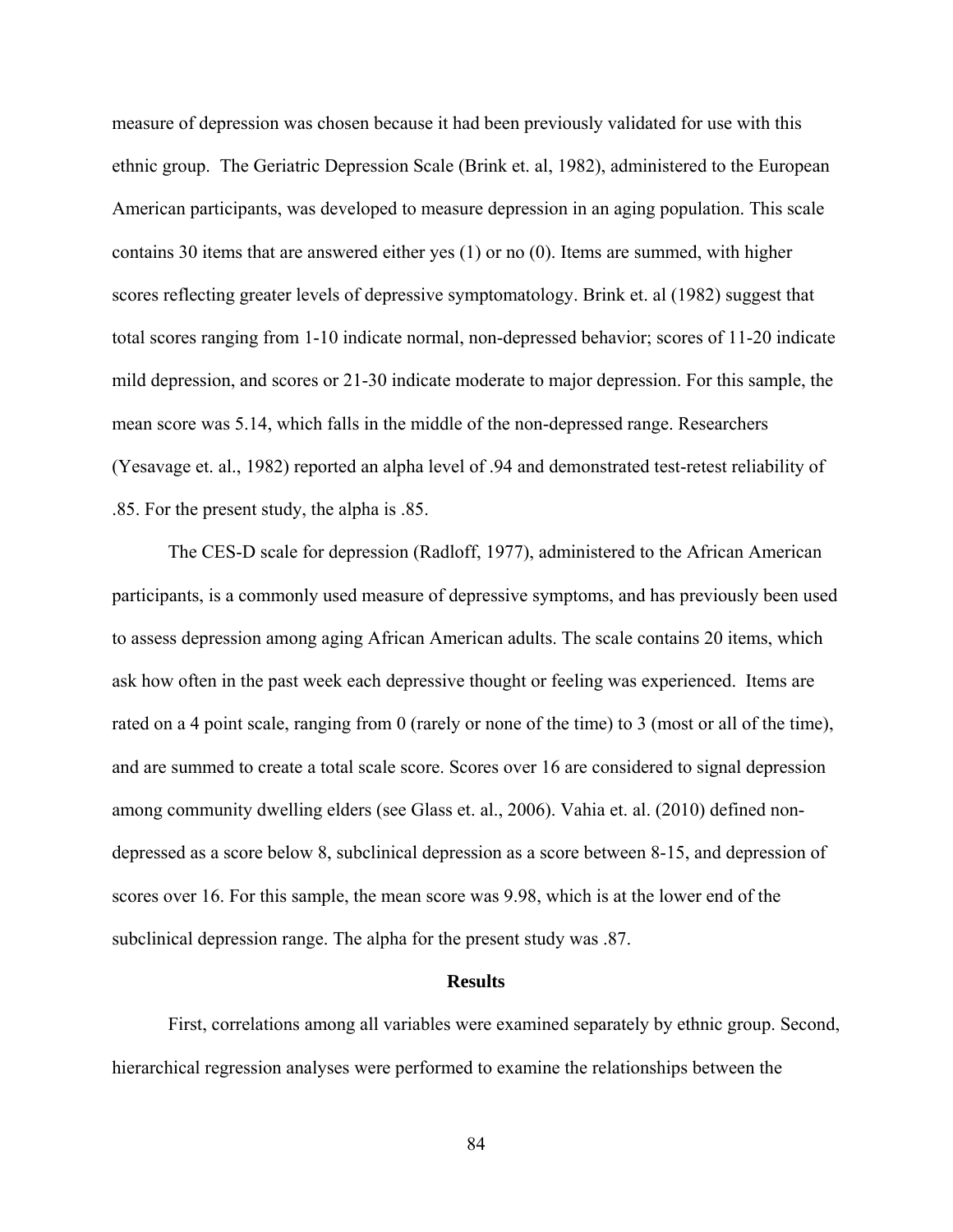independent variables, perceptions of bodily function and appearance, perceptions of cosmetic appearance, and social engagement (for European American women) and social support (for African American women) and depression. Last, a series of regressions were run to examine whether social engagement or social support mediated the relationship between perceptions of bodily function and appearance and depression. Bootstrapping analyses were performed to determine if mediation was present.

 Partial correlations among all the variables in the study controlling for BMI and age were run separately by ethnic group (see tables 3.12 for African American women and 3.13 for European American women). For both groups there was also a significant negative association between perceptions of bodily function and appearance and depression. Interestingly, there was not a significant relationship between perceptions of cosmetic appearance and depression for either group, nor was there a significant relationship between social support and depression for African American women. However, it is possible that this lack of significant relationship is at least partly due to a ceiling effect, because African American women scored relatively high on social support. For European American women, there was a significant positive relationship between social engagement and perceptions of bodily function and appearance, and a significant negative relationship between social engagement and depression. Interestingly, African American women's mean depression scores fell at the low end of the subclinical depression range, indicating that, on average, women in this group were experiencing mild depression.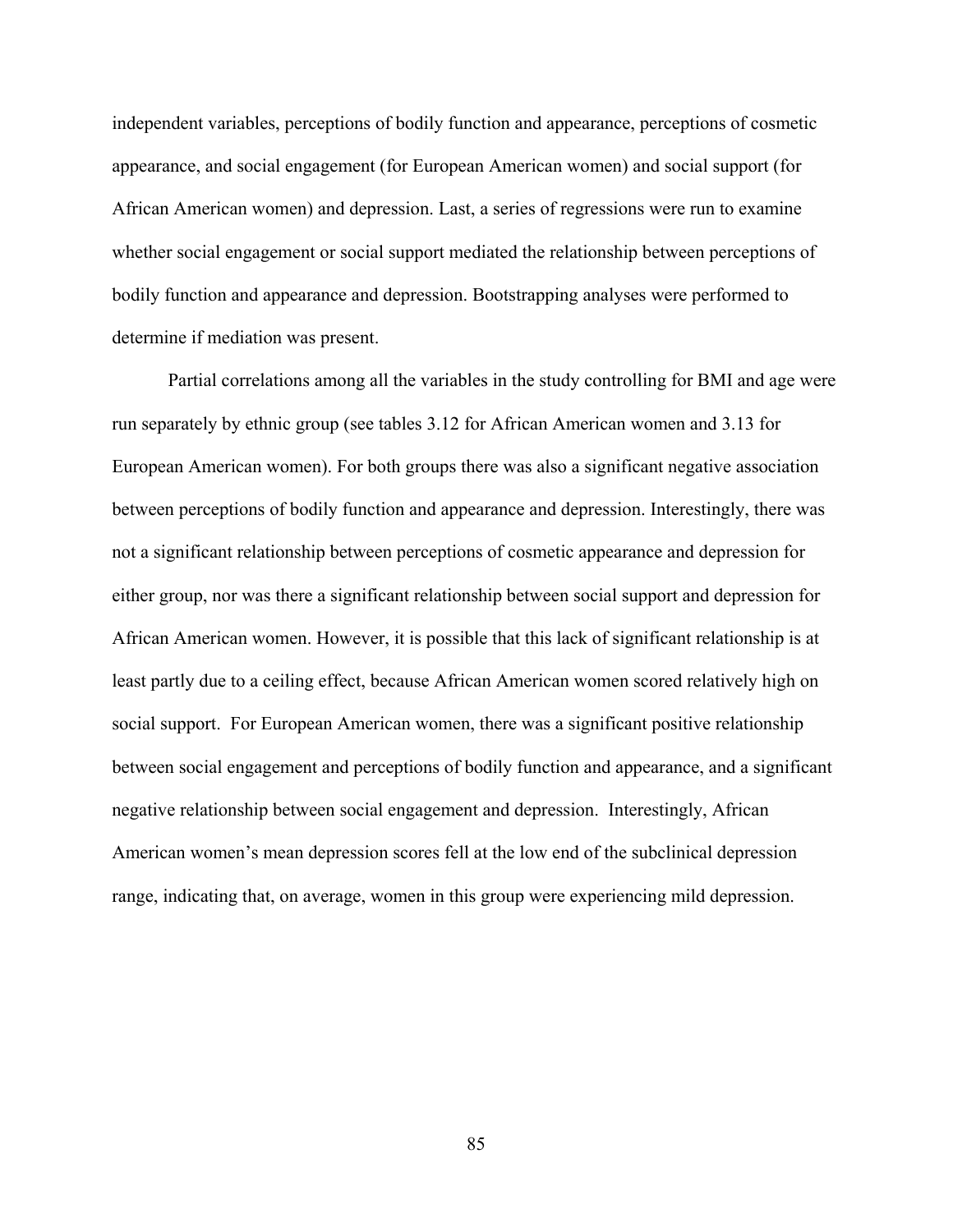# Table 3.12

*Means, Standard Deviations, and Correlations between Body Perception Subscales, Social Support and Depression Controlling for BMI and Age for African American Women* 

| Variable                                             | M(SD)       | 2      | 3   | 4       |
|------------------------------------------------------|-------------|--------|-----|---------|
| 1. Perceptions of bodily function and                | 3.81(2.60)  |        |     |         |
| appearance                                           |             | $31**$ | .10 | $-29**$ |
| 2. Perceptions of cosmetic appearance                | 4.07(2.71)  |        | .03 | .09     |
| 3. Social support                                    | 5.61(1.35)  |        |     | $-.14$  |
| 4. Depression                                        | 9.98 (8.37) |        |     |         |
| $\mathbf{M}$ , the second $\mathbf{M}$<br>$\sim$ 0.1 |             |        |     |         |

*Note.* \* *p* < .05. \*\* *p* < .01.

## Table 3.13

*Means, Standard Deviations, and Correlations between Body Satisfaction Subscales, Social Engagement and Depression Controlling for BMI and Age for European American Women* 

| Variable                              | M(SD)      |         | 3     | 4                |
|---------------------------------------|------------|---------|-------|------------------|
| 1. Perceptions of bodily function and | 2.54(2.11) |         |       |                  |
| appearance                            |            | $.52**$ | $22*$ | $-41***$         |
| 2. Perceptions of cosmetic appearance | 2.96(1.95) |         | .13   | $-.17^{\dagger}$ |
| 3. Social engagement                  | .76(.16)   |         |       | $-48***$         |
| 4. Depression                         | 5.14(4.44) |         |       |                  |

*Note.*  $\frac{1}{p}$   $\lt$  .10. \* *p*  $\lt$  .05. \*\* *p*  $\lt$  .01. \*\*\* *p*  $\lt$  .001.

To test the hypotheses about the relationships of different dimensions of body perceptions, social engagement, social support, and depression, as well as the hypotheses that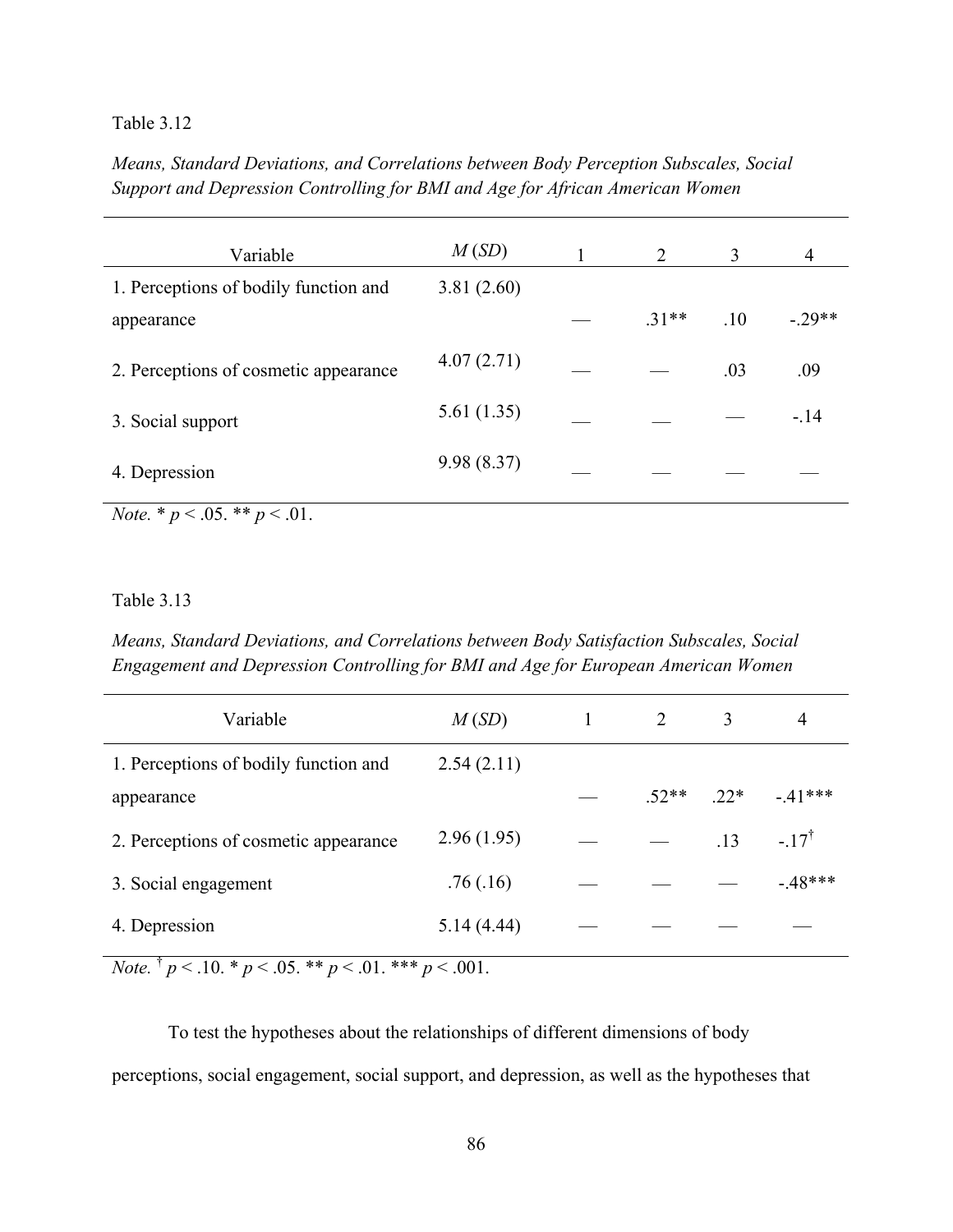social engagement and social support will mediate the relationship between perceptions of bodily function and appearance as well as perceptions of cosmetic appearance and depression, I conducted multiple hierarchical regression analyses separately by ethnic group.

 Regression analyses indicated that for African American women (table 3.14), perceptions of bodily function and appearance was negatively related to depression. Unexpectedly, the relationship between social support and depression did not reach significance. The lack of a significant relationship precludes testing for mediation for this group. Additionally, there was not a significant relationship between perceptions of cosmetic appearance and depression.

Table 3.14

| Variable                           | $\boldsymbol{B}$ | SEB          | β        | $\Delta R^2$ |
|------------------------------------|------------------|--------------|----------|--------------|
| Step 1                             |                  |              |          | $.13**$      |
| BMI                                | .16              | .04          | $.34***$ |              |
| Age                                | .00.             | .01          | $-.06$   |              |
| <b>Partner Status</b>              | $-.01$           | .04          | $-.02$   |              |
| Children Raised                    | .01              | .15          | .01      |              |
| Step 2                             |                  |              |          | $.09*$       |
| Perceptions of cosmetic appearance | .02              | $.02 \t .12$ |          |              |
| Perceptions of bodily function and |                  |              |          |              |
| appearance                         | $-.05$           | $.02\,$      | $-34**$  |              |
| Social Support                     | $-.04$           | .03          | $-.13$   |              |

*Regression Analysis Summary for Variables Predicting Depression among African American Women* 

*Note.*  $R^2 = .22^{***}$ .  $* p < .05$ .  $* p < .01$ .  $* * p < .001$ .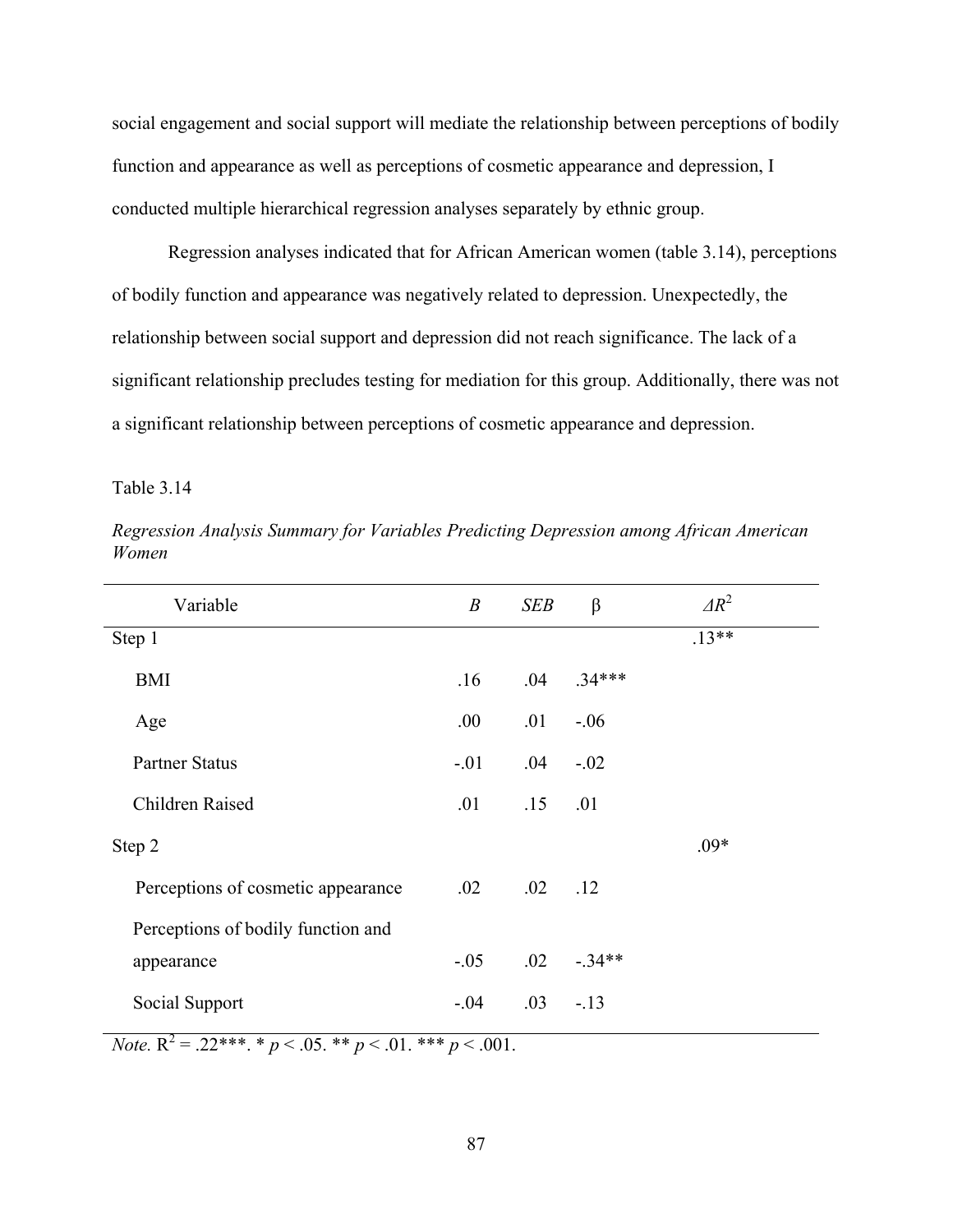Regression analyses indicated that for European American women (table 3.15), perceptions of bodily function and appearance was negatively related to depression. Additionally, social engagement was also negatively related to depression. To examine whether social engagement mediated the relationship between perceptions of bodily function and appearance and depression, the mediation with covariate bootstrap syntax provided by Preacher and Hayes (2004) was used. Using this method, a regression based model for the effect of perceptions of bodily function and appearance on depression through social engagement while controlling for age and BMI was estimated. As shown in figure 3.3, social engagement partially mediated the association between perceptions of bodily function and appearance and depression (indirect effect  $=$  -.0252, *SE*  $=$  .0065, 95% confidence interval:  $[-.0159, -.0002]$ . Because there was not a significant relationship between perceptions of cosmetic appearance, regardless of whether social engagement was included in the regression, there was no potential for moderation and this relationship was not tested.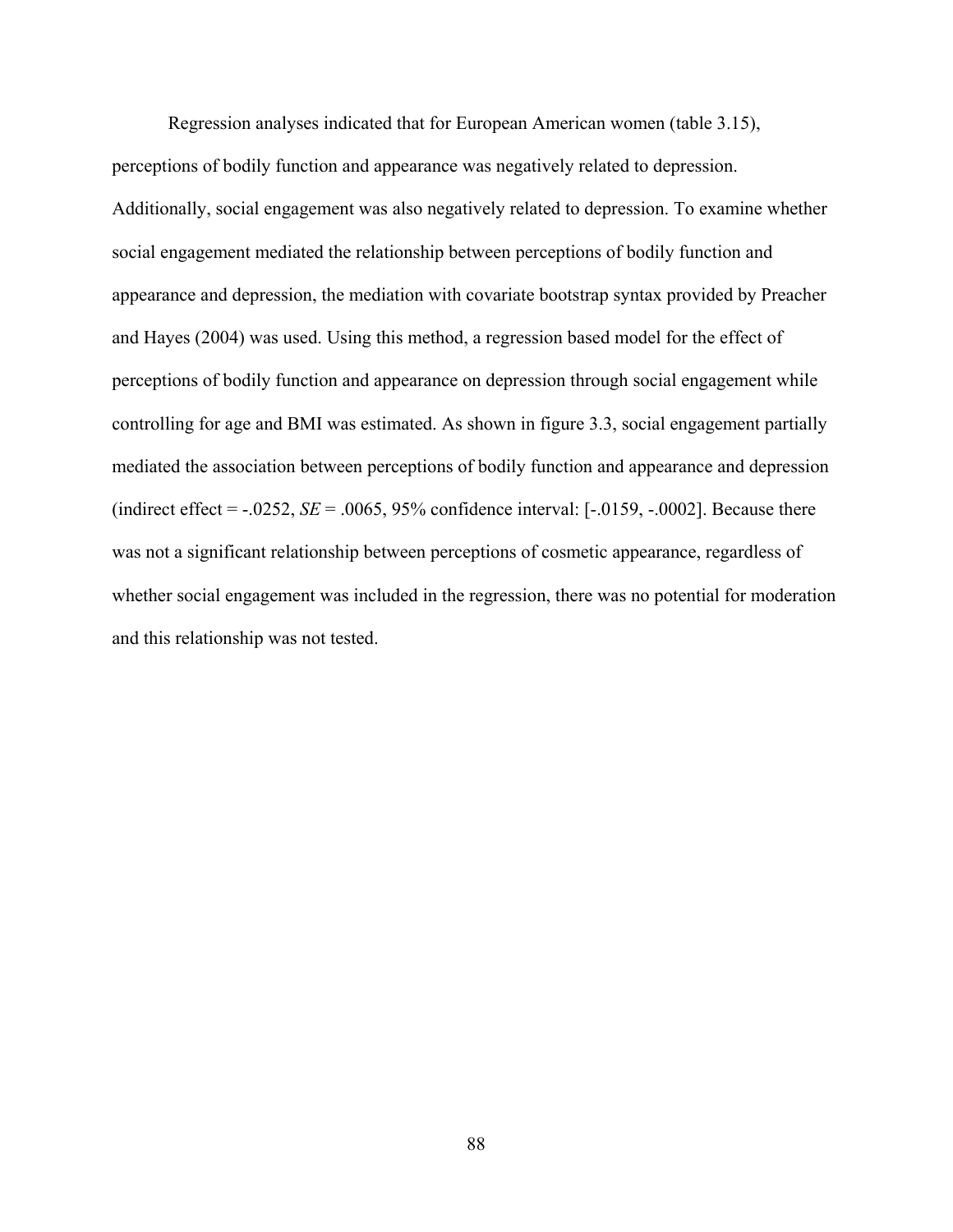# Table 3.15

| Variable                           | $\boldsymbol{B}$ | SEB     | $\beta$  | $\Delta R^2$ |
|------------------------------------|------------------|---------|----------|--------------|
| Step 1                             |                  |         |          | .06          |
| <b>BMI</b>                         | .00.             | $.02\,$ | .00      |              |
| Age                                | .01              | .00.    | $.26**$  |              |
| <b>Partner Status</b>              | $-.01$           | $.02\,$ | $-.07$   |              |
| <b>Children Raised</b>             | .02              | .06     | .03      |              |
| Step 2                             |                  |         |          | $.32***$     |
| Perceptions of cosmetic appearance | .01              | .01     | .06      |              |
| Perceptions of bodily function and |                  |         |          |              |
| appearance                         | $-.03$           | .01     | $-.33**$ |              |
| Social Engagement                  | $-.55$           | .10     | $-45***$ |              |

*Regression Analysis Summary for Variables Predicting Depression among European American Women* 

*Note.*  $R^2 = 0.39***$ . \*\*\* *p* < .01. \*\*\* *p* < .001.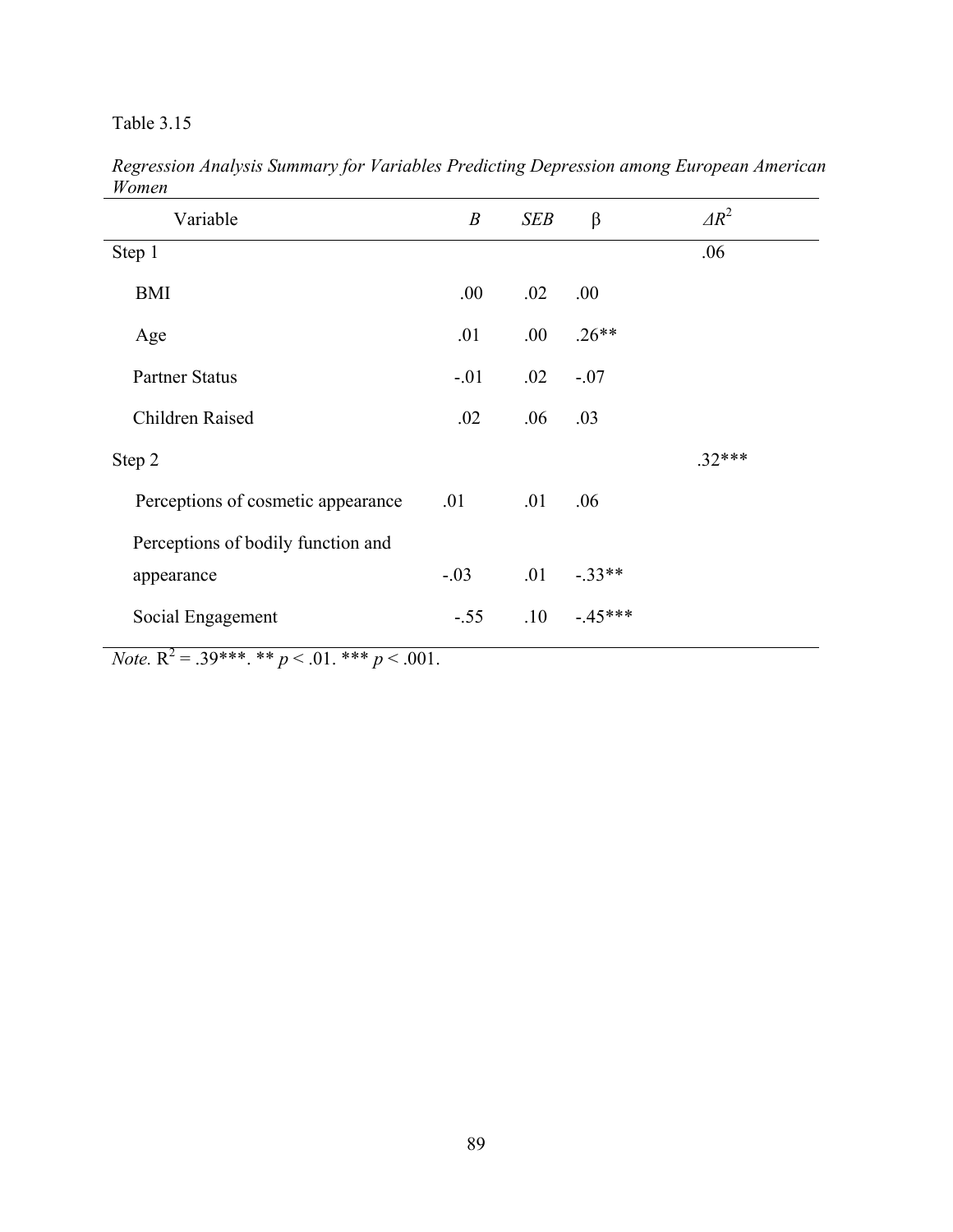#### Figure 3.3

## *Effect of Perceptions of Bodily Function and Appearance on Depression among European American Women*



*Note.* Path coefficients represent standardized regression weights. The coefficient in parentheses represents the total effect of perceptions of bodily function and appearance on depression with social engagement not included in the model as a mediator. Coefficients significantly different from zero are noted by asterisks (\* $p < .05$ , \*\*  $p < .01$ . \*\*\*  $p < .001$ ).

#### **Discussion**

 In this study, different dimensions of body perceptions among African American and European American women over the age of 65 were examined in relation to depression. Additionally, for European American women, social engagement was examined as a mediator of the relationship between body perceptions and depression. Results indicated that for both African American and European American women, perceptions of bodily function and appearance were significantly negatively related to depression. Maintaining physical function is a key component to successful aging (Rowe & Kahn, 1987), and older adults who have positive feelings about aspects of the body related to function may have lower levels of depression. In this study, the results demonstrated that a subjective measure of body function and appearance—perceptions of aspects of the body related to body shape and function—were associated with lower levels of depression. Many women face physical challenges and declining body function, including higher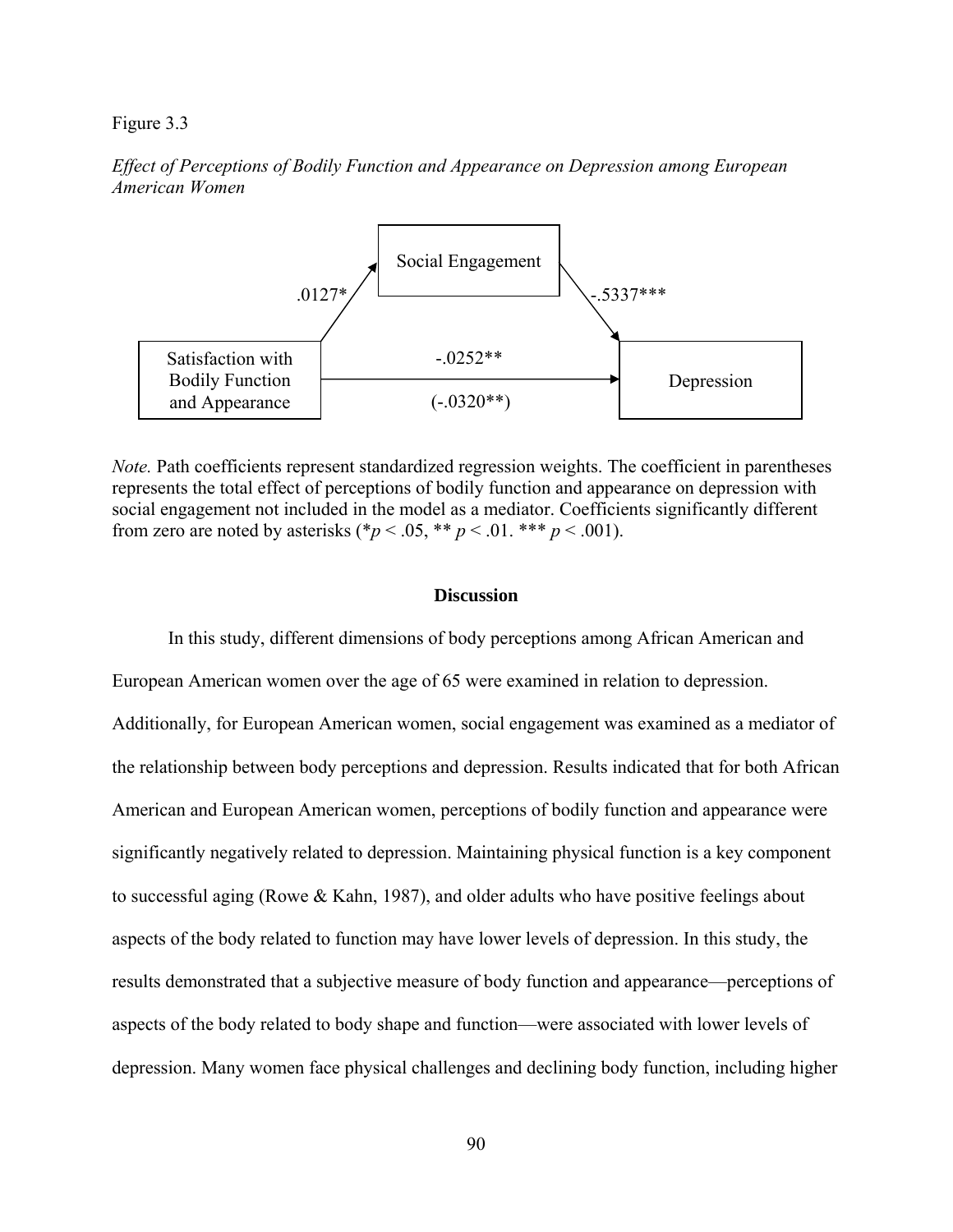rates of disability, with increased age (Chodzko-Zajko, Schwingel, & Park, 2009; Leveille, Penninx, Melzer, Izmirlain, & Guralnik, 2000), and some research has suggested that women's attitudes about age related changes in the body can make a difference in how well they cope with these changes; in particular, some studies have suggested that women develop strategies to counter the effects of aging (Baker & Gringart, 2009; Feingold & Mazzella, 1998; Jackson & O'Neal, 1994). Maintaining self esteem and a sense of personal control can buffer the effects of declining function on perceptions of aging (Sargent-Cox, Anstey, & Luszcz, 2012). There is a well established association between self esteem and body esteem among college-aged women (Powell & Hendricks, 1999; Furnham 2002; Grossbard, Lee, Neighbors, & Larimer, 2009), and given the centrality of the body in the aging process, it is possible that maintaining positive body esteem may also lessen the negative effect the physical decline may have on mental health. Future research on the relationship between self esteem and body satisfaction and the potential mediating effects these may have on the physical function-mental health relationship within this population is needed.

Maintaining physical function through continued physical activity is one way to potentially boost feelings of body satisfaction among women in this age range. According to Chodzko-Zajko and colleagues (2009), physical activity is the only lifestyle behavior identified to date that can lessen disease and positively influence physiological changes associated with age. Additionally, engaging in physical activity has been associated with positive mental health, and lower levels of exercise and lack of functional ability have been associated with higher levels of depression (Lautenschlager, Almeida, Flicker, & Janca, 2004; Kempen, Sullivan, van Sonderen, & Ormel, 1999). Habitual physical activity has been identified as a major factor in distinguishing between those who are considered to be aging successfully and those who are not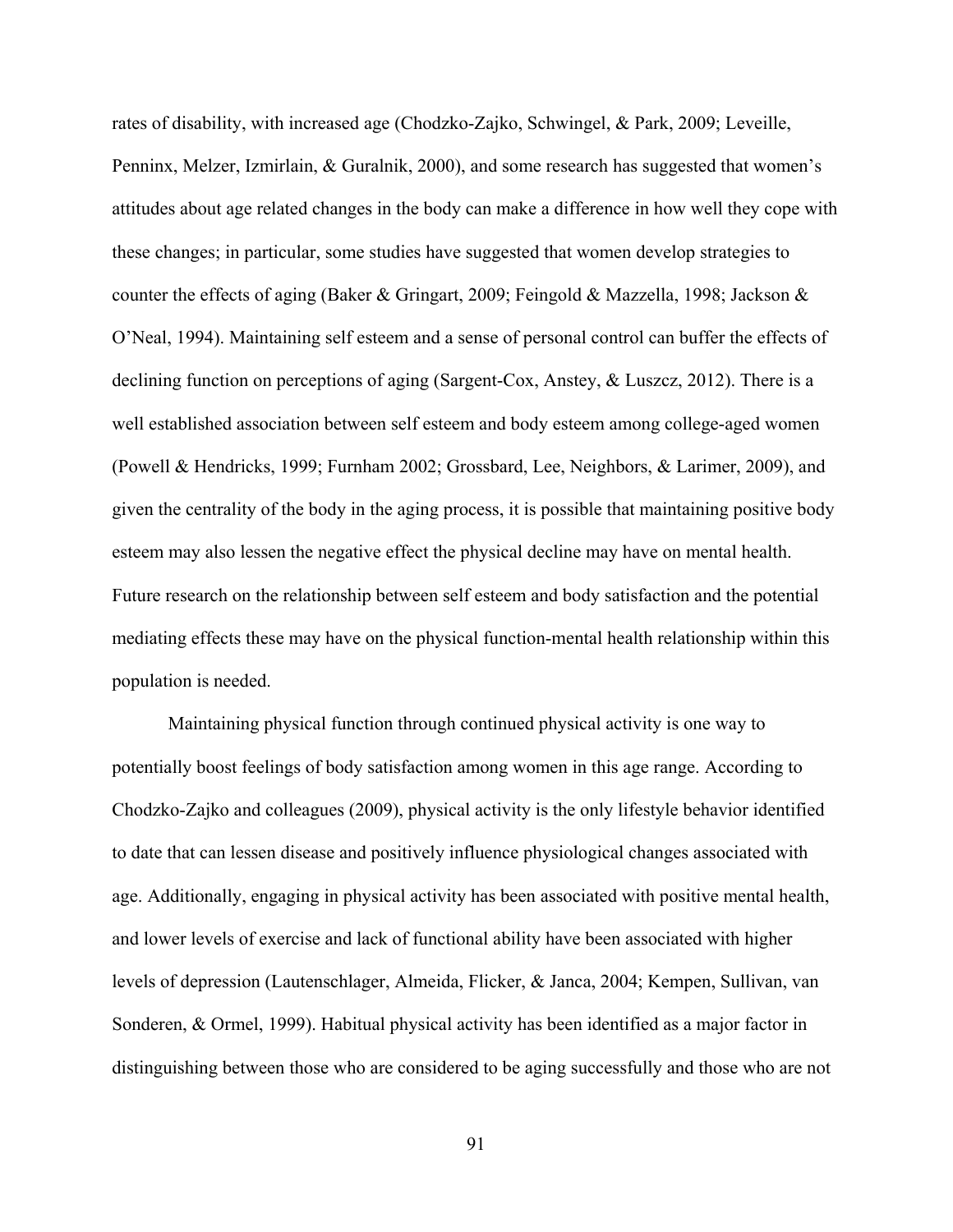(Seeman., Berkman, Charpentier, Blazer, Albert, & Tinetti, 1995; Seeman, Charpentier, Berkman, Tinetti, Guralnik, Albert, Blazer, & Rowe, 1994; Weinert & Timiras, 2003). It is likely that women who engage in more frequent physical activity are more satisfied with the functional aspects of their bodies and the appearance of these body features, as increased physical activity has been associated with decreased functional limitation (Brach, Simonsick, Kritchevsky, Yaffe, & Newman, 2004).

 Perceptions of cosmetic appearance were unrelated to depression for both ethnic groups. This finding supports previous research demonstrating that for older women, the meaning of satisfaction may change, and the aspects of the body that are most relevant shift from those prioritized in young adulthood. For example, Hurd (2000) found that some older women expressed a shift in priorities with regard to the body such as valuing health over cosmetic appearance. Other researchers have noted that older women may more highly value the functional aspects of the body over aspects related only to appearance (Baker & Gringart, 2009; Franzoi & Koehler, 1998; Janelli 1993), and one study of women ages 55-75 noted a clear distinction between functional and appearance based aspects of the body, and found that women valued functional aspects of the body more highly than aspects of the body related to appearance (Reboussin, Rejeski, Martin, Callahan, Dunn, King, & Sallis, 2000).

 For European American women, social engagement partially mediated the relationship between perceptions of bodily function and appearance and depression. One potential explanation for this finding is that women who feel positively about the aspects of their bodies related to function may be more likely to be socially engaged, and this, in turn, may be associated with lower levels of depression. It is possible that women who highly value and are satisfied with bodily function and appearance may be more socially engaged because they may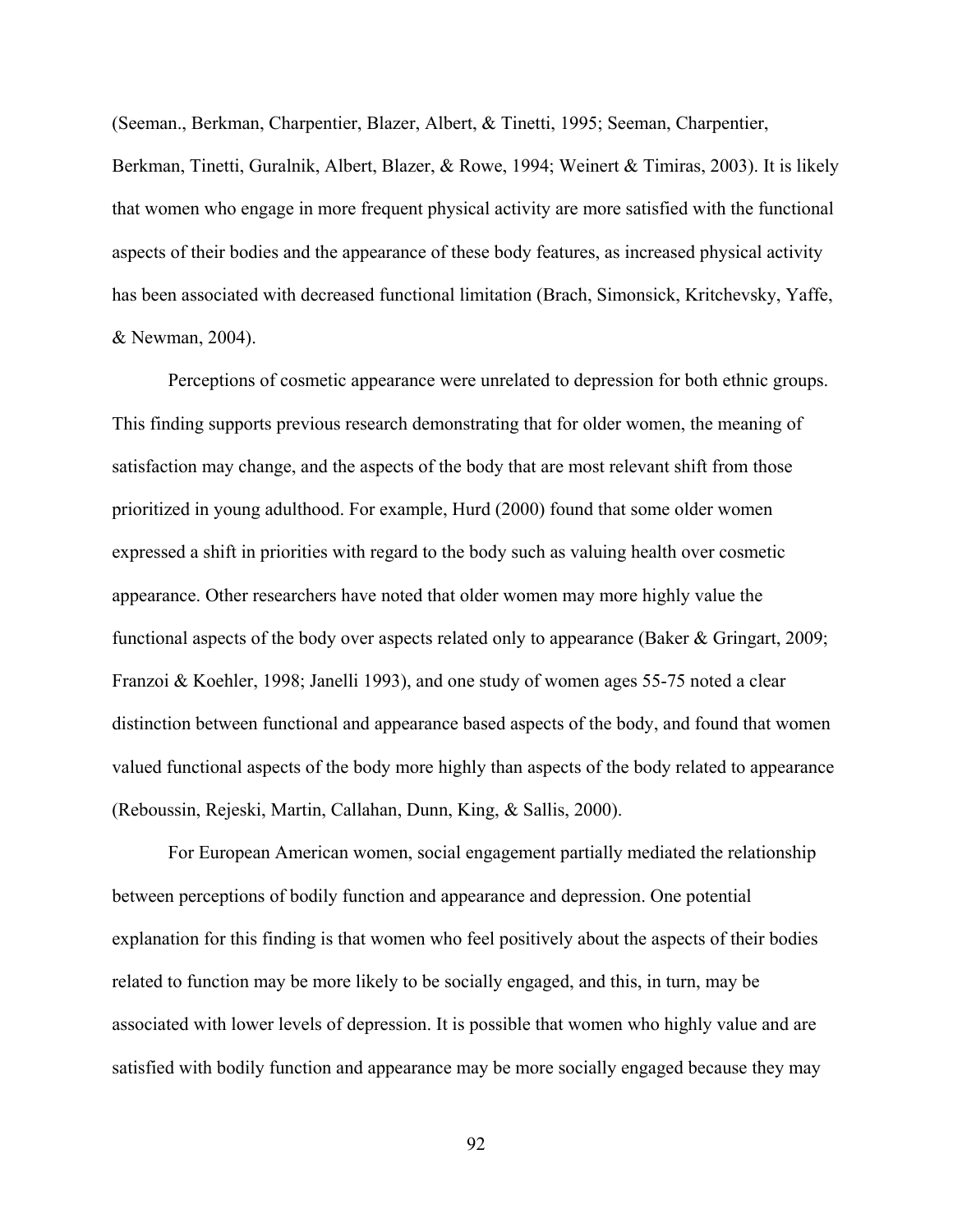be less likely to be hindered by physical limitations. Research has shown a clear association between physical function, social engagement, and depression (Ostir, Ottenbacher, Fried, & Guralnik, 2007). However, the association between physical function and body perceptions has not yet been assessed, and will need to be addressed in future research.

Although the association between objective measures of physical function, social engagement, and depression have been formerly established, it was previously unclear if perceptions about functional aspects of the body were associated with social engagement and depression. Satisfaction with the body is a psychological measure, and may vary individually based upon other body attitudes (such as feeling that one's self worth is contingent on appearance) or personality traits (such as optimism). These variables were not assessed in this study, but future research would benefit from their inclusion. Additionally, further investigation is needed into the association between satisfaction with bodily function and objective measures of physical functioning. It is not clear if women who are satisfied with functional aspects of the body are in better health or are physically more capable than those who are less satisfied with aspects of the body related to function. The findings from this study indicate that social engagement does help to explain the relationship between one aspect of body satisfaction and depression for European American women, and future studies are needed to probe the nuances of this relationship.

 Social support was hypothesized to be associated with body perceptions and depression among African American women. Social support was not significantly correlated with body perceptions, and interestingly, social support was unrelated to depression, though this lack of association may be due to the high average levels of social support reported by women in this sample. Based upon previous literature, I expected social support to be directly related to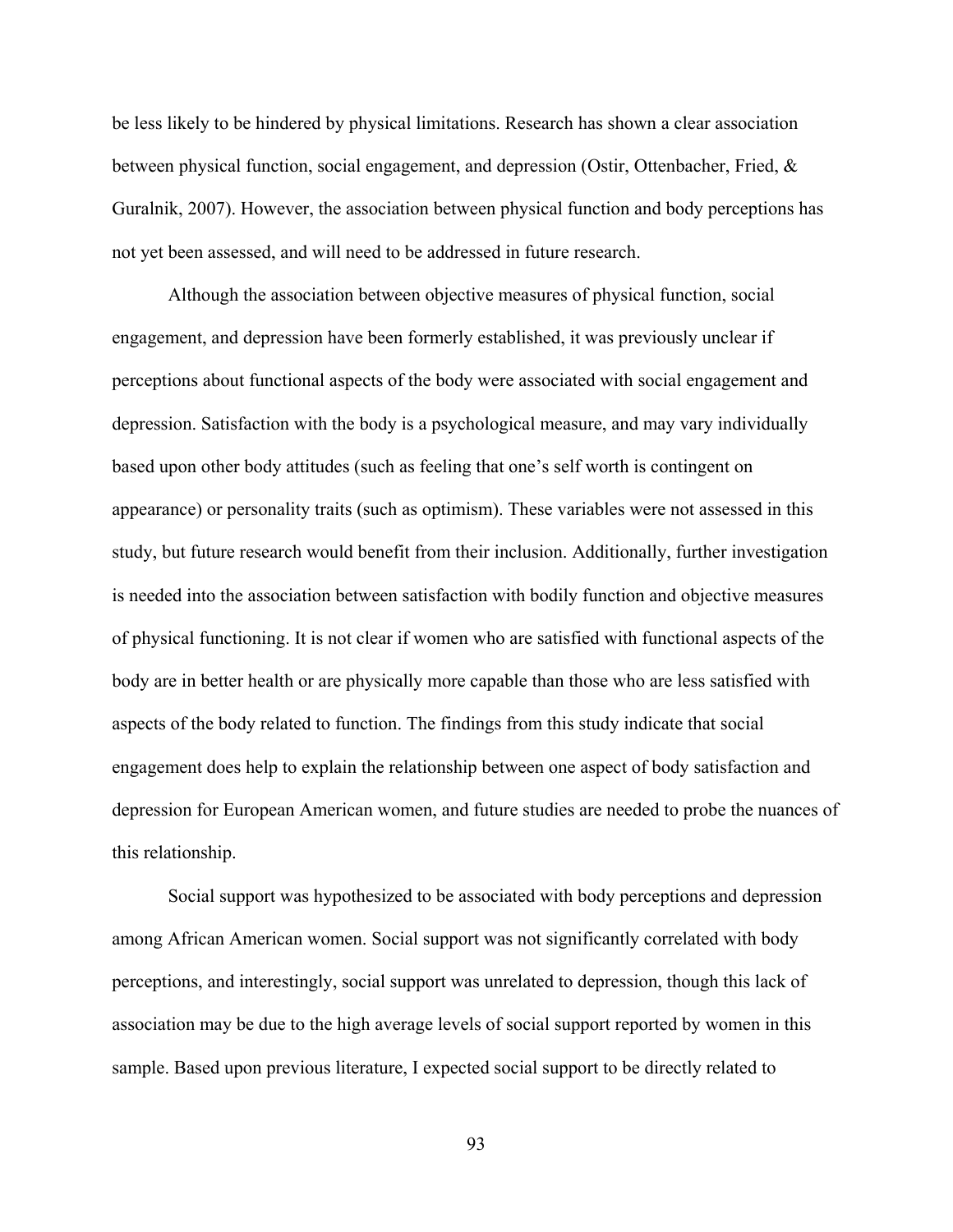depression, as previous research has shown a strong relationship between social support and mental health (Antonucci, 2001; Fiori, Antonucci, & Cortina, 2006; Krause, 2001). Further investigation is needed to understand why this association was not replicated. Additionally, African American women's average scores on depression fell in the range of subclinical depression. This was unexpected, as African American adults tend to report either equal or lower levels of depression relative to other ethnic groups (Blazer, Burchett, Service, & George, 1991; Williams, Gonzalez, & Neighbors, 2007).

The present study addresses one area that may account for positive gains associated with mental health. Satisfaction with important aspects of the body related to function may reflect a sustained commitment to body maintenance through physical activity, and both routine exercise and body satisfaction may contribute to lower levels of depression. Further research is needed to explore the contribution the physical activity makes towards body satisfaction and psychological well-being among aging women, and previous research indicates that there will be significant associations between these variables.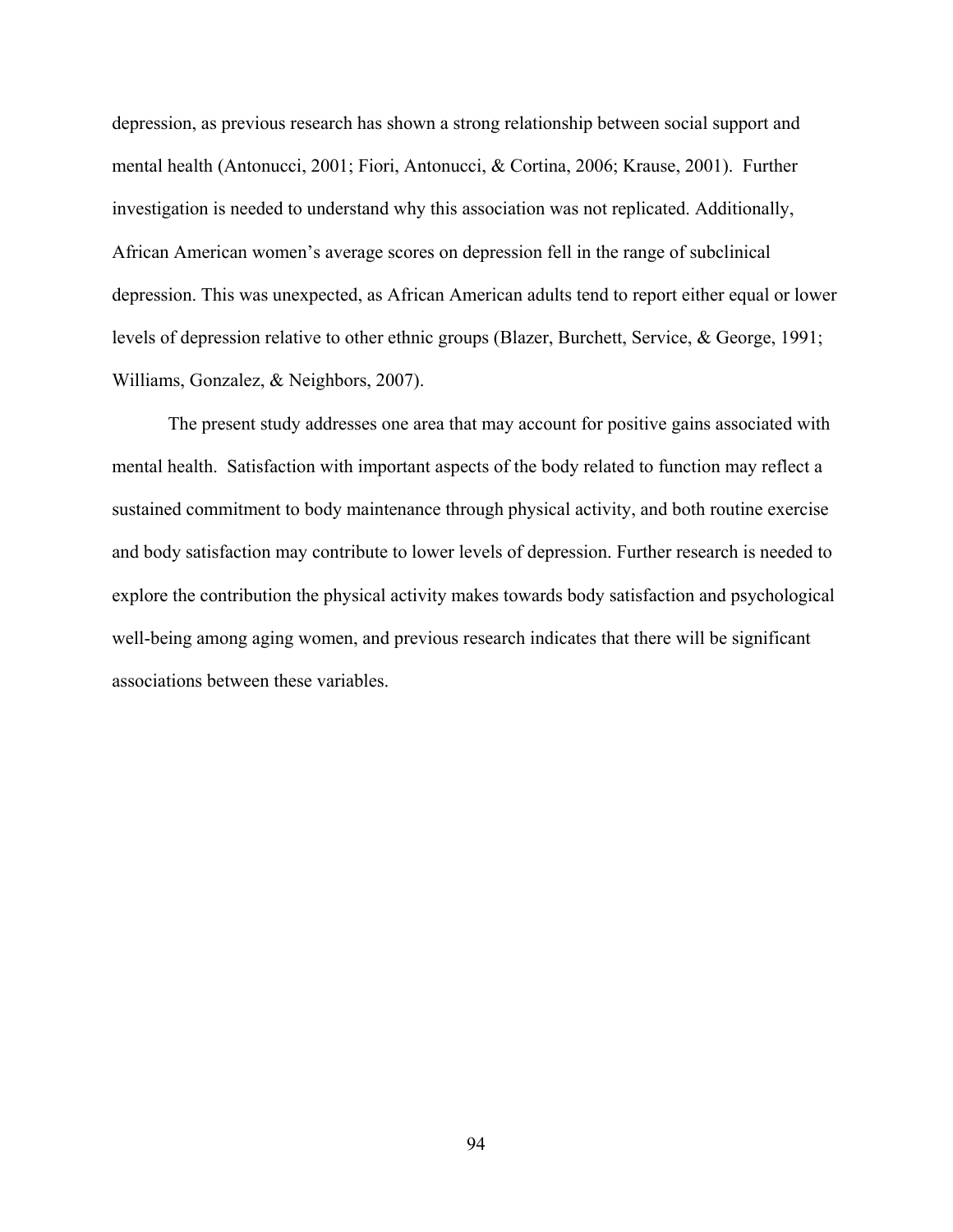#### CHAPTER IV

#### GENERAL DISCUSSION

 This research laid groundwork for examining different dimensions of diverse older women's body image in relation to theorized predictors and outcomes associated with body perceptions. As women age, it is possible that a shift in priorities takes place (Covan, 2005). Some theorists have suggested that older women are freer than young adult women from body image concerns, and have argued that a shift in priorities away from appearance may be the cause (Hurd, 2000). However, a small body of research on body image among older women has challenged this assumption, and a handful of studies have found that older women do not stop caring about their bodies. Rather, some (e.g., Hurd, 2000) have suggested that older women may become more critical of messages about beauty and youth, but still internalize the viewpoint that women are judged based upon the appearance of their bodies.

Because older women may care about their bodies, but they may differently value different aspects of their bodies than do women in other age groups, more information was needed about what aspects of the body are most important to older women, and how satisfied older women are with various body features. The first study in this dissertation examined patterns of body importance and satisfaction, as well as how weighted body satisfaction scores (satisfaction x importance) grouped together for older women. Evidence was found to support the hypothesis that there are significant differences between older African American and European American women on which aspects of the body are evaluated as most important and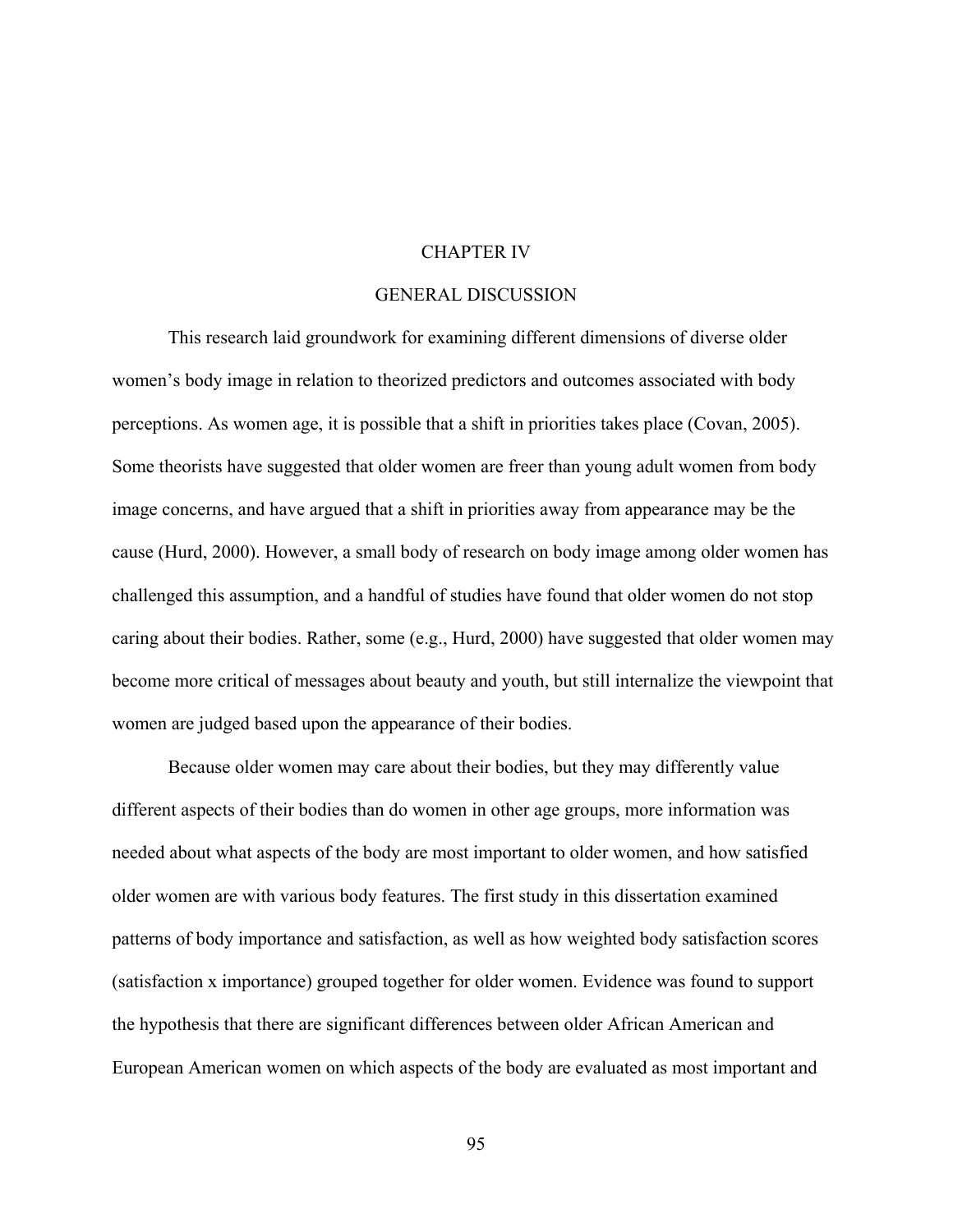reflect the highest levels of satisfaction. However, for both ethnic groups the weighted body satisfaction items grouped into the same two subscales, bodily function and appearance and cosmetic appearance.

This two-factor solution is reflective of qualitative data collected on older women, for whom appearance-related aspects of the body are still important, yet functional aspects of the body may be more relevant (Hurd, 2000), and a number of researchers have suggested that among older women, priorities may shift away from appearance and toward function (Franzoi and Koehler 1998; Janelli 1993; Reboussin et al. 2000) However, the two-factor solution differs from that examined among college-age women (Jefferson & Stake, 2009), indicating that these particular body dimensions are specific to older women.

 Sociocultural theories of body image have asserted that cultural values and practices shape how individuals perceive and evaluate themselves (Jackson, 2004). For this reason, a number of social factors may influence women's perceptions of their bodies, yet little is known about these patterns of association among older women. The second study of this dissertation evaluated the associations between different dimensions of body perceptions and sociocultural variables, conceptualized as causes or precursors of body satisfaction among African American and European American women. Results indicated that these patterns differed for women across the two ethnic groups, and that body comparison and femininity were differentially related to body perceptions.

Body image is of major concern to psychologists because of its association with mental health. Body and weight satisfaction have been repeatedly associated with depression and anxiety among younger women (e.g., college-age through middle age) (Forman & Davis, 2005; Tylka & Hill, 2004; Forman-Hoffman, Yankey, Hillis, Wallace, & Wolinsky, 2007; Friedman &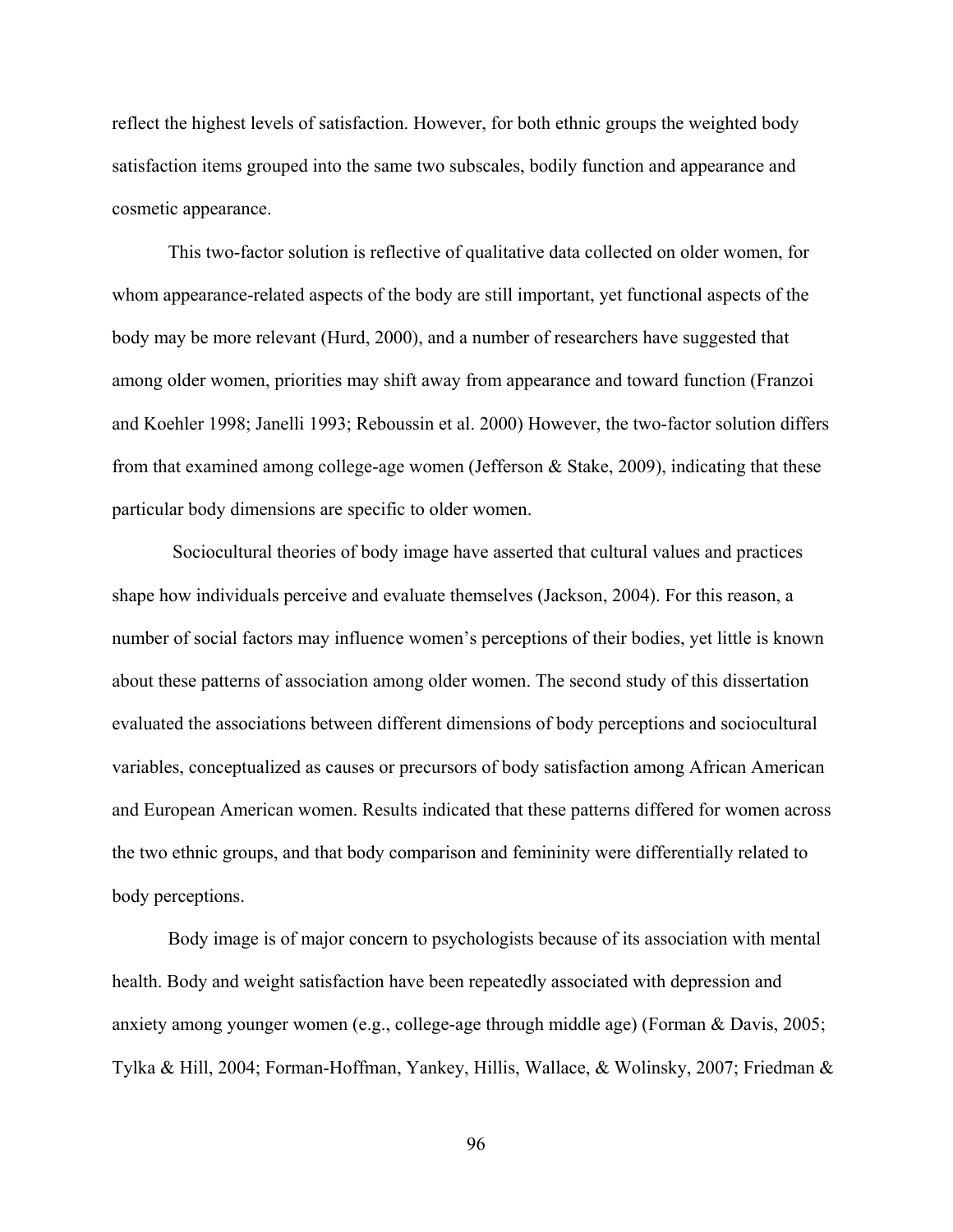Brownell, 1995), yet it was previously unclear if there was a significant association between body perceptions and depression among older women. Social relations are also an important component of positive mental health (Glass, deLeon, Bassuk, & Berkman, 2006; Krause, 2001). It was hypothesized that social relations may help explain the association between body perceptions and mental health. In particular, positive body perceptions may lead a woman to be more socially engaged, which may be associated with lower levels of depressive symptoms.

The third study in this dissertation assessed this association, and found that for both African American and European American women, there was not a significant association between perceptions of cosmetic appearance and depression. However, for both ethnic groups there was a significant association between perceptions of bodily function and appearance and depression. The hypothesis that social engagement would mediate the relationship between body perceptions and depression was confirmed among European American women, as social engagement was assessed among this ethnic group. Social engagement was not assessed among African American, so this hypothesis was not tested in this group. This research established that perceptions of the body are relevant to the mental health of older women, and specifically identified the dimension of body image that is associated with depression.

 Taken together, all three studies broaden our knowledge of body image among older African American and European American women. The first study focused on examining broad patterns regarding individual aspects of the body, and the second and third studies followed up by examining the theorized causes and effects of body perceptions. In examining these patterns, we gain a more nuanced understanding of the areas of bodily concern for older women and the associations that different aspects of body satisfaction have with personality variables and mental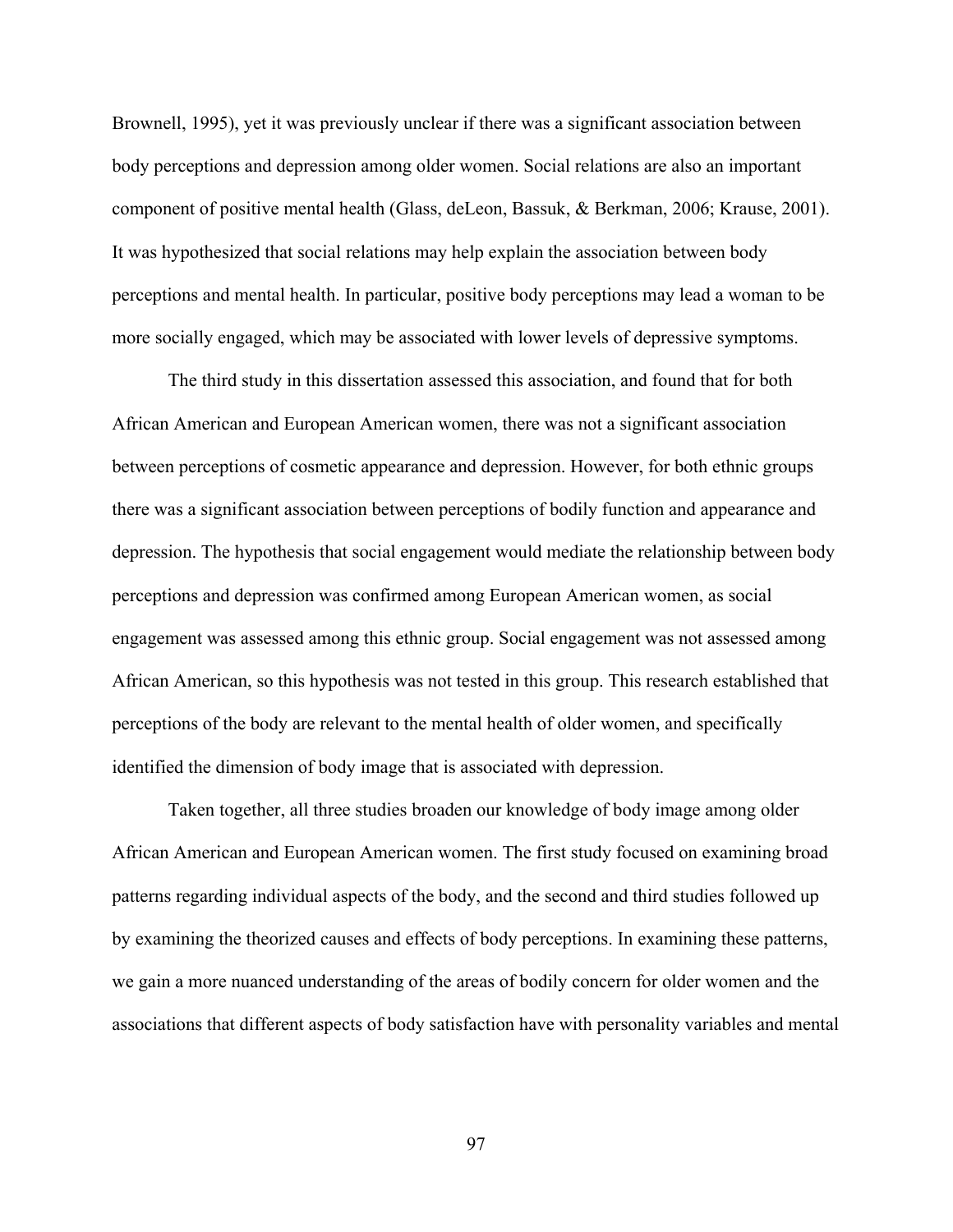health outcomes. To better understand the implications of these findings, a consideration of the implications for women in the different ethnic groups is in order.

### **Ethnicity, Aging and Body Concerns**

The findings from these studies highlight the importance of considering multiple social categories (i.e., age and ethnic group) simultaneously when analyzing and interpreting body image data. For example, when comparing mean scores on body satisfaction items, older African American women demonstrate a similar pattern to younger African American women, and show higher average scores as compared to their European American counterparts. However, when considering the factor structure of these items, similarities between African American and European American women emerged, and this factor structure differed from that observed among younger African American and European American women. This indicates that a "one size fits all" solution is not the correct approach to older women's body image. Significant variations are revealed when patterns of body perceptions are examined through different analyses.

One reason that older women may differently value their bodies as compared to younger women is because older women may not be objectified as frequently or in the same manner as young and adult women. In particular, older women are often seen as desexualized (Saucier, 2004), precluding them from being constructed or viewed as sexualized objects. As a result, older women, like other minority groups, are often treated as invisible or dismissed. One proposed explanation for this pattern has been termed "intersectional invisibility" which suggests that individuals holding multiple stigmatized identities are often failed to be recognized as members of their constituent groups due to their intersecting minority identities (Purdie-Vaughns & Eibach, 2008). According to this model, older women, and ethnic minority older women in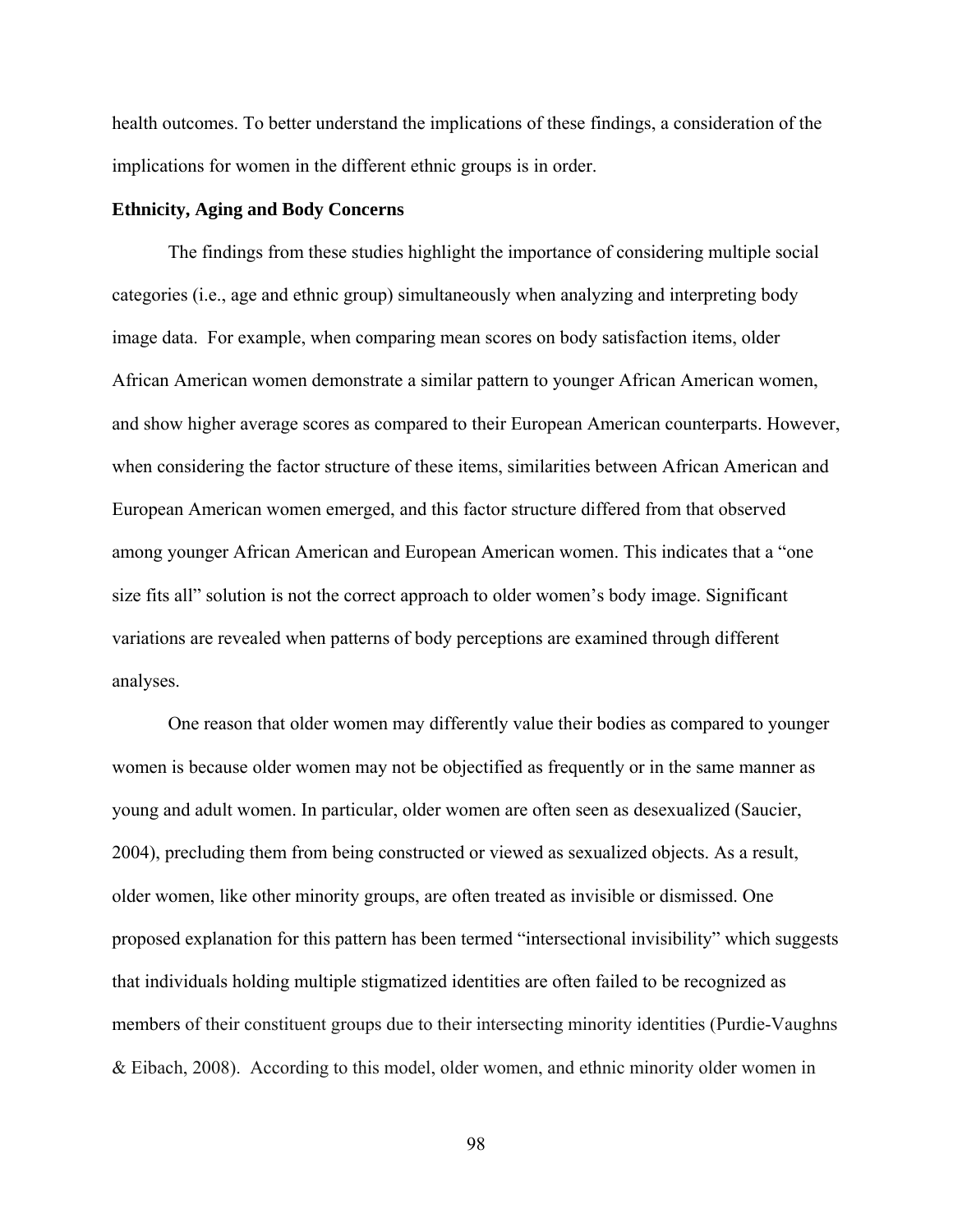particular, are examples of people with intersecting subordinate identities. These individuals are often considered to be marginal members within marginalized groups, and this social status consigns them to a position of social invisibility. Purdie-Vaughns and Eibach (2008) explained that social invisibility has both advantages and disadvantages. For example, marginalized members of social groups may not be subject to the same discrimination as visible members; this pattern is reflected in that older women are not subjected to the same sexualized objectification as are younger women because of their age status. However, this comes at a cost, as older women are also not often thought of as sexy or attractive, which hold high social value for women. Older lesbians are one group for whom invisibility has been noted as a concern, as the intersection of age and sexuality make members of this group less visible (Fullmer, Shenk,  $\&$ Eastland, 1999).

The implications of invisibility for mental health are not yet clear. The freedom from sexual objectification for older women is a catch-22; that is, older women may not be subject to the same scrutiny of appearance as younger women are, yet being treated as invisible has psychological and possibly material consequences as well. Ageism, sexism, and for African American women and other ethnic minorities, racism, need to be considered to better understand the association between identity and body image.

**African American Aging Women.** A growing body of work has demonstrated that there are significant ethnic differences in body concerns and satisfaction (Grabe & Hyde, 2006), yet virtually nothing was known about how older African American women regard their aging bodies. The finding that African American women were more satisfied than European American women with various aspects of their bodies is in keeping with previous literature on younger African American women's body perceptions (Altabe, 1998; Roberts, Cash, Feingold, &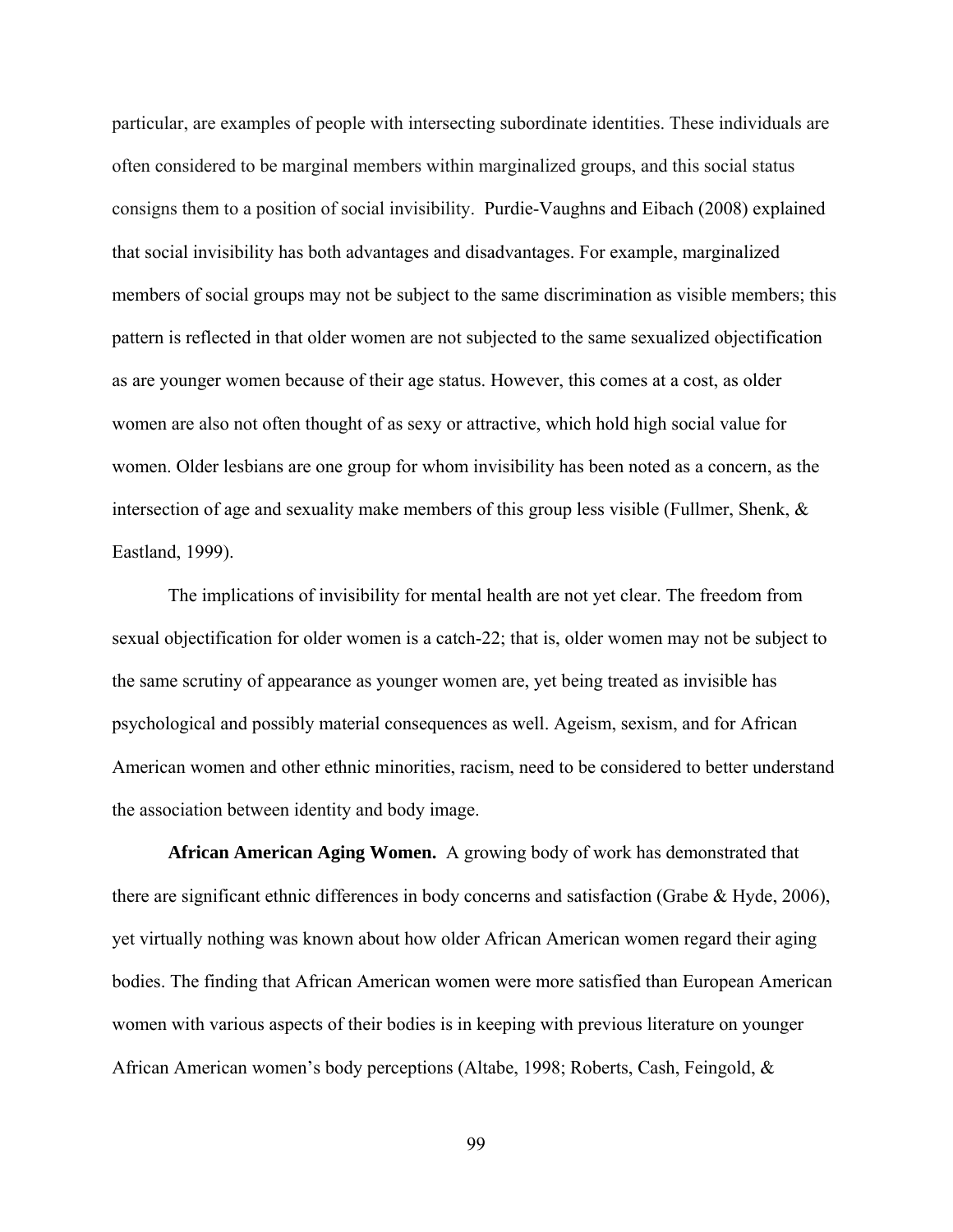Johnson, 2006). However, the pattern that aging African American women also rate many body features as more important was unexpected, and suggests differences in the way that the two ethnic groups evaluate their bodies with regard to the aging process. The common perception that older women do not care about appearance or are free from appearance concerns may arise from women selectively not focusing on aspects of the body with which they are dissatisfied or feel that they have experienced negative age-related changes. This explanation fits with Baltes and Baltes' (1990) selective optimization and compensation model, in which women compensate for age-related losses by minimizing the importance of these areas and focusing on strengths. However, this approach assumes that all older women experience dissatisfaction with their aging bodies.

It is possible that some older women focus on aspects of the body that they are satisfied with, and that are most important to them, as the body may also be a site for selectively maximizing strengths. It is possible that African American women are more adept at recognizing these areas, and may rate them as more important, and this may be due to the positive cultural emphasis that is placed upon African American women's bodies, and the wider range of acceptable body types and sizes in the African American community (Landrine, Klonoff, & Brown-Collins, 1992; Parker et al., 1995). Rather than devaluing their bodies and focusing attention on negative aspects of appearance, as European American women tend to (Nichter, 2000; Britton, Martz, Bazzini, Curtin, & LeaShomb, 2006), African American women may be conditioned at younger ages to maximize the importance of aspects of the body with which they are satisfied.

African American women rated themselves higher than the European American women on feminine traits, which was unexpected given that previous research has found African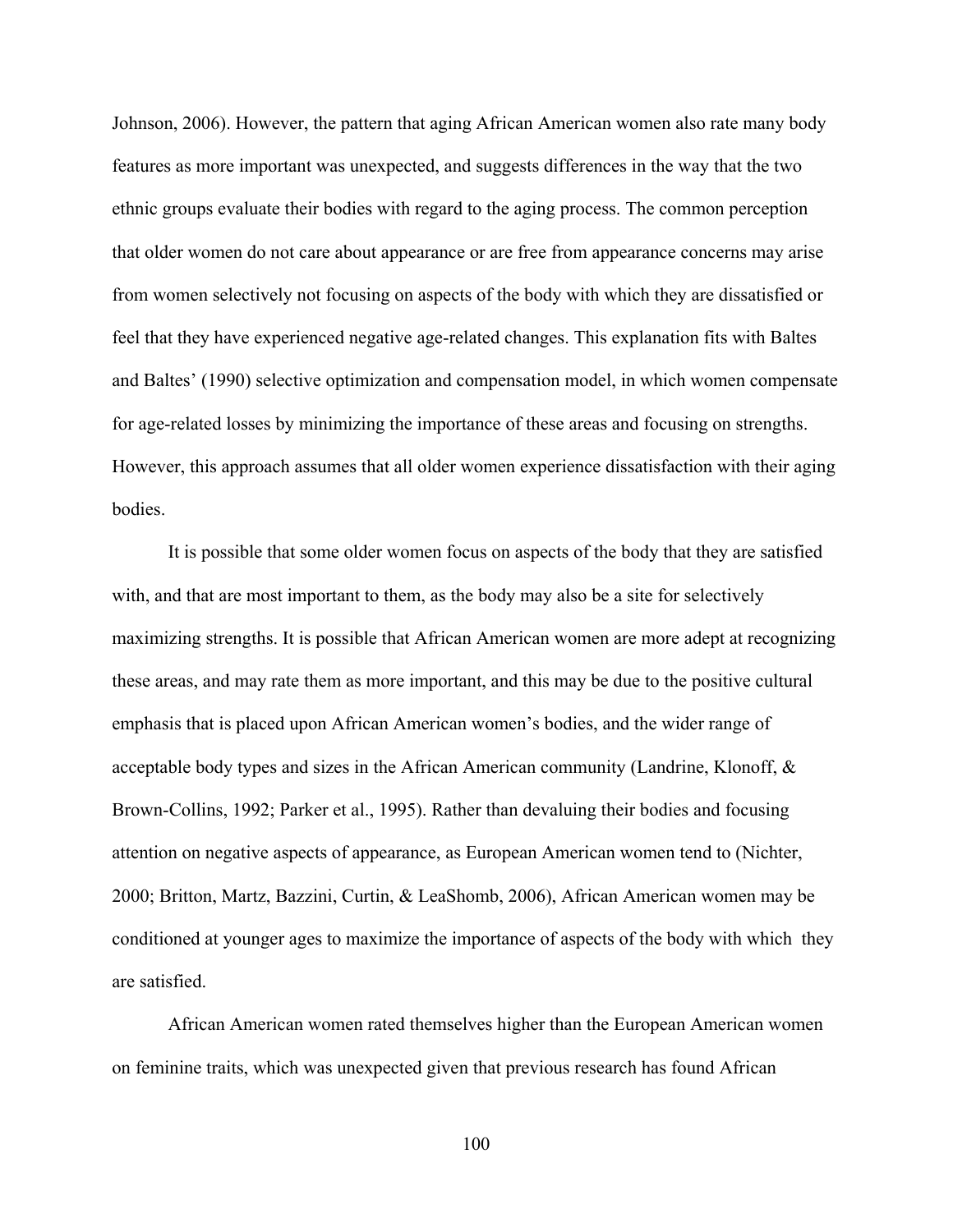American and European American women to be comparable in their self-ratings of feminine traits (Cole & Zucker, 2007; DeLeon, 1993; Harris, 1996). It is possible that cultural prescriptions related to African American womanhood could account for this difference, as African American women often fill a supportive role for family and younger relatives, and this practice relies on African American women's ability and willingness to selflessly care for others (Romero, 2000; Woods-Giscombé, 2010). Women who focus attention on the needs of others, and consequently give less attention to their own needs, may experience negative outcomes related to this behavior. The lack of significant association between feminine traits and body perceptions for this group may indicate that aspects of femininity are less important in relation to body image for older women, and given the decreased focus on women's bodies and sexuality with age (Saucier, 2004), this may be one such reflection of the diminished importance of gender roles in older age.

Interestingly, when examining the association between appearance comparison and body perceptions, the opposite pattern emerged for European American and African American women. There was a significant negative association between appearance comparison and satisfaction with aspects of bodily function and appearance deemed important by African American women, indicating that higher levels of comparison were linked to lower levels of satisfaction. These findings suggest that we need to consider the direction of the social comparisons being made with regard to the body. The outcomes associated with making social comparisons can differ depending upon the target of the comparison (Peat, Peyerl, & Muehlenkamp, 2008). It is possible that African American women are comparing themselves to younger women or to those whom they perceive are doing better than they are, and thus their reported body satisfaction is lower.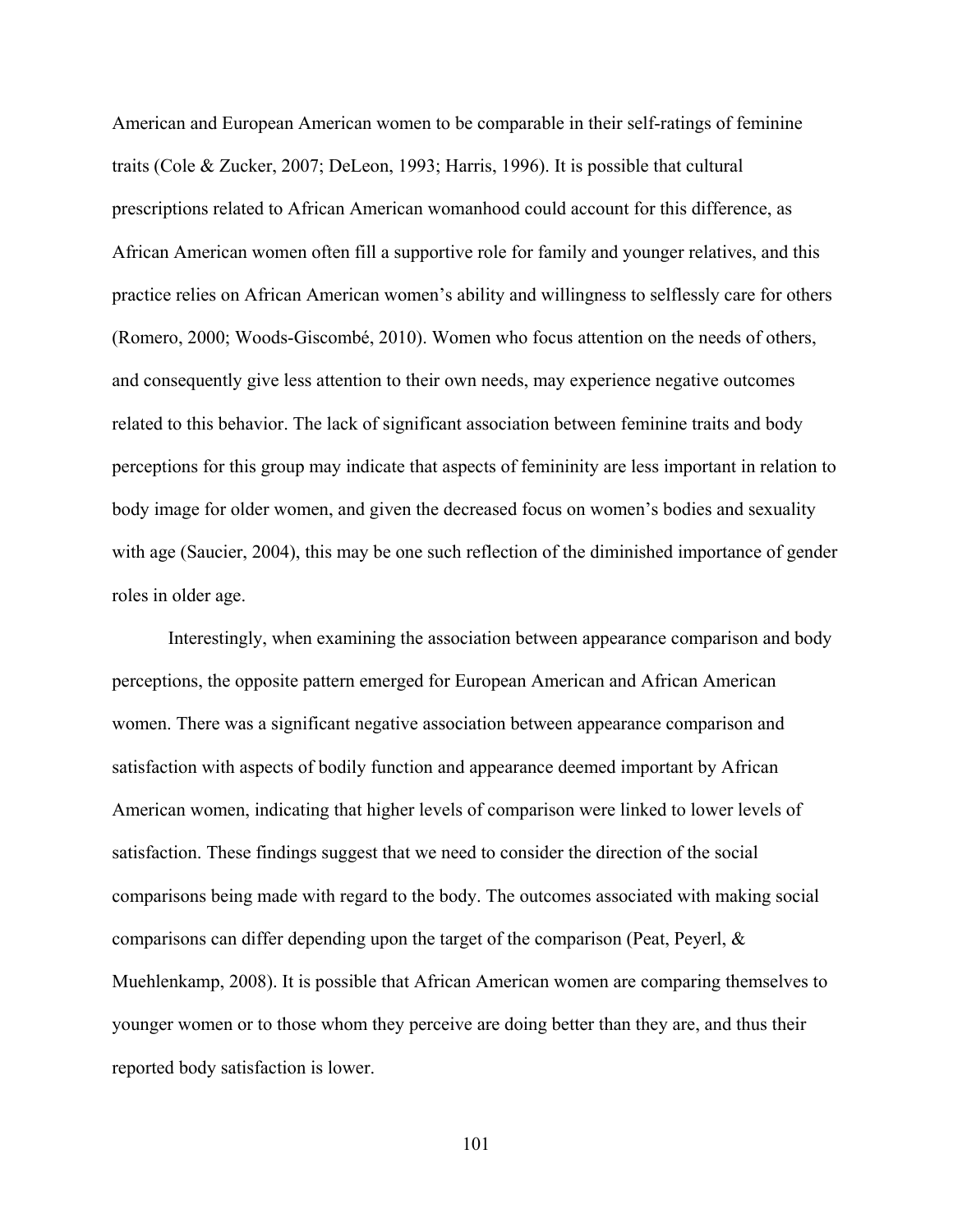Unexpectedly, for the African American participants social support was unrelated to depression, and did not mediate the relationship between satisfaction with bodily function and appearance and depression. The analyses examining the relationship between social support and body perceptions were exploratory in nature and there was not a clear hypothesis about the association between these variables. However, I expected social support to be directly related to depression, as previous research has shown a strong relationship between social support and mental health (Antonucci, 2001; Fiori, Antonucci, & Cortina, 2006; Krause, 2001).

Unfortunately, I did not include a measure of social engagement in the data collection on African American women, and parallel analyses to those performed for the European American women were not possible. There are a number of different dimensions to social support (Krause, 1999), and these may be differentially related to body perceptions. For example, Krause (1999) argued that social support is a multidimensional phenomenon, and can be measured in a number of ways. In particular, there are three main types of social support measures, including measures of social embeddedness, received support, and perceived support (Barrera, 1986). Of the three types, perceived social support may have a stronger association with body perceptions, as both represent psychological assessments of an individual's situation. Social embeddedness, which represents the degree to which one is connected with the community, may be more relevant to body perceptions than is perceived social support, because feelings about the body may prohibit an older woman from engaging in social activity. Future studies need to clearly delineate between these dimensions, and select the measure more appropriate to the concept being examined.

**European American Aging Women.** For older European American women, increased social comparison was associated with positive perceptions of the body. Women in this group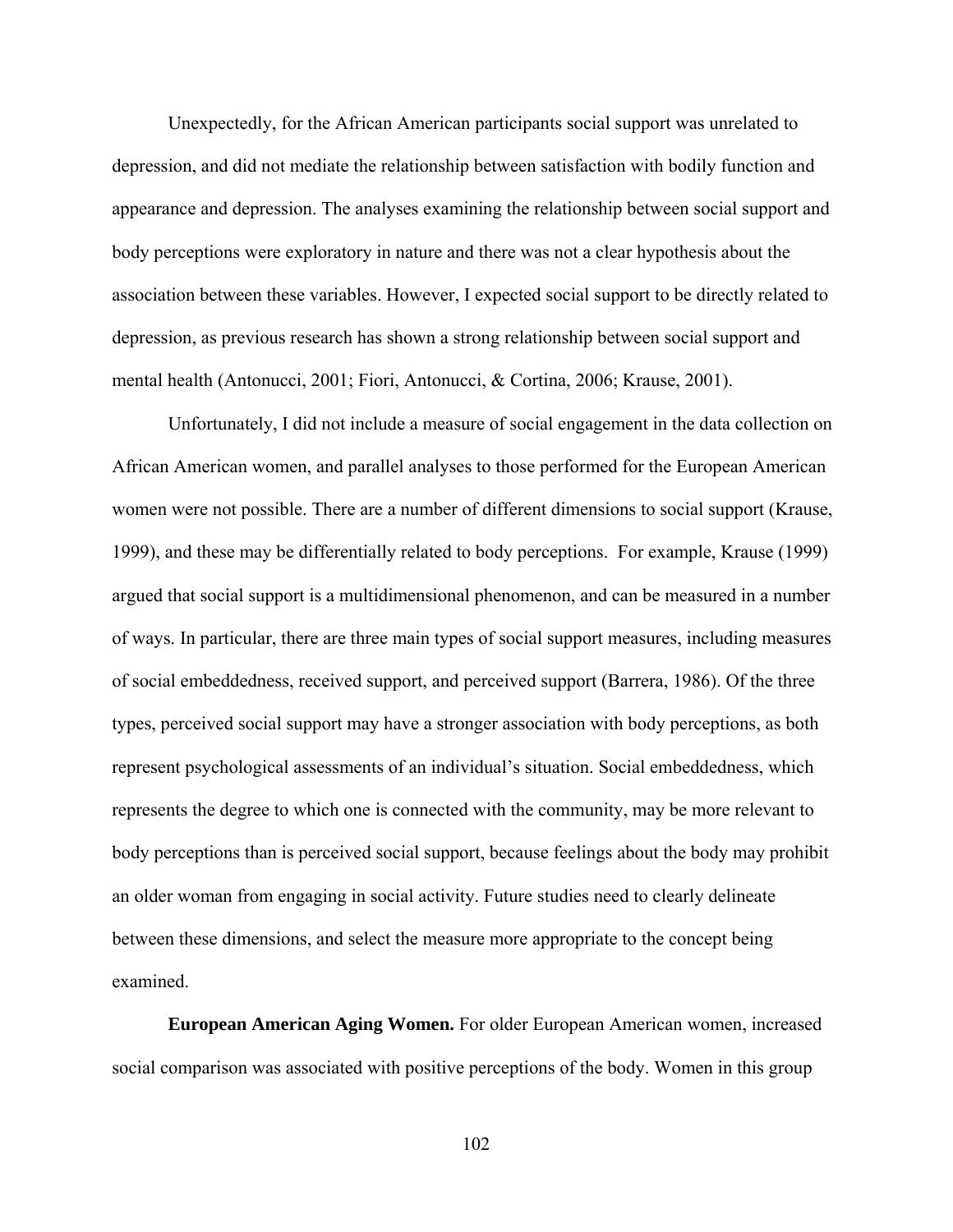may be comparing themselves to others whom they rate more negatively than themselves in terms of appearance, and as a result their own feelings of body satisfaction receive a boost. For this group, the interaction between feminine traits and appearance comparison was significantly associated with satisfaction with bodily function and appearance. A graph of this interaction showed that for European American women low in feminine traits, low appearance comparison was associated with low levels of satisfaction with bodily function and appearance*.* In contrast, among women who were high in feminine traits, appearance comparison was not significantly related to satisfaction with bodily function and appearance.

This is the opposite of the pattern expected, because it was hypothesized that European American women who adhere to traditional gender roles may also have a strong investment in appearance, and may be more likely to socially compare their bodies. However, this finding is unexpected in that women who rated themselves as low on feminine traits and low on social comparison had the lowest satisfaction on aspects of bodily function and appearance that they rated as important. This pattern provides a new perspective on the meaning of both social comparison and femininity to women in this group. Neither had previously been theorized as a buffer against negative body perceptions, but this pattern indicated that either engaging in downward social comparison or possessing relational traits provides a protective effect with regard to body perceptions. The feminine traits assessed in this study are relational and represent positive aspects of femininity, and it is possible that assessing other dimensions of femininity may show a different pattern with regard to body perceptions. To further probe these findings, additional research needs to address the effects of both the different aspects of femininity and the direction and targets of social comparison on body perceptions among older women.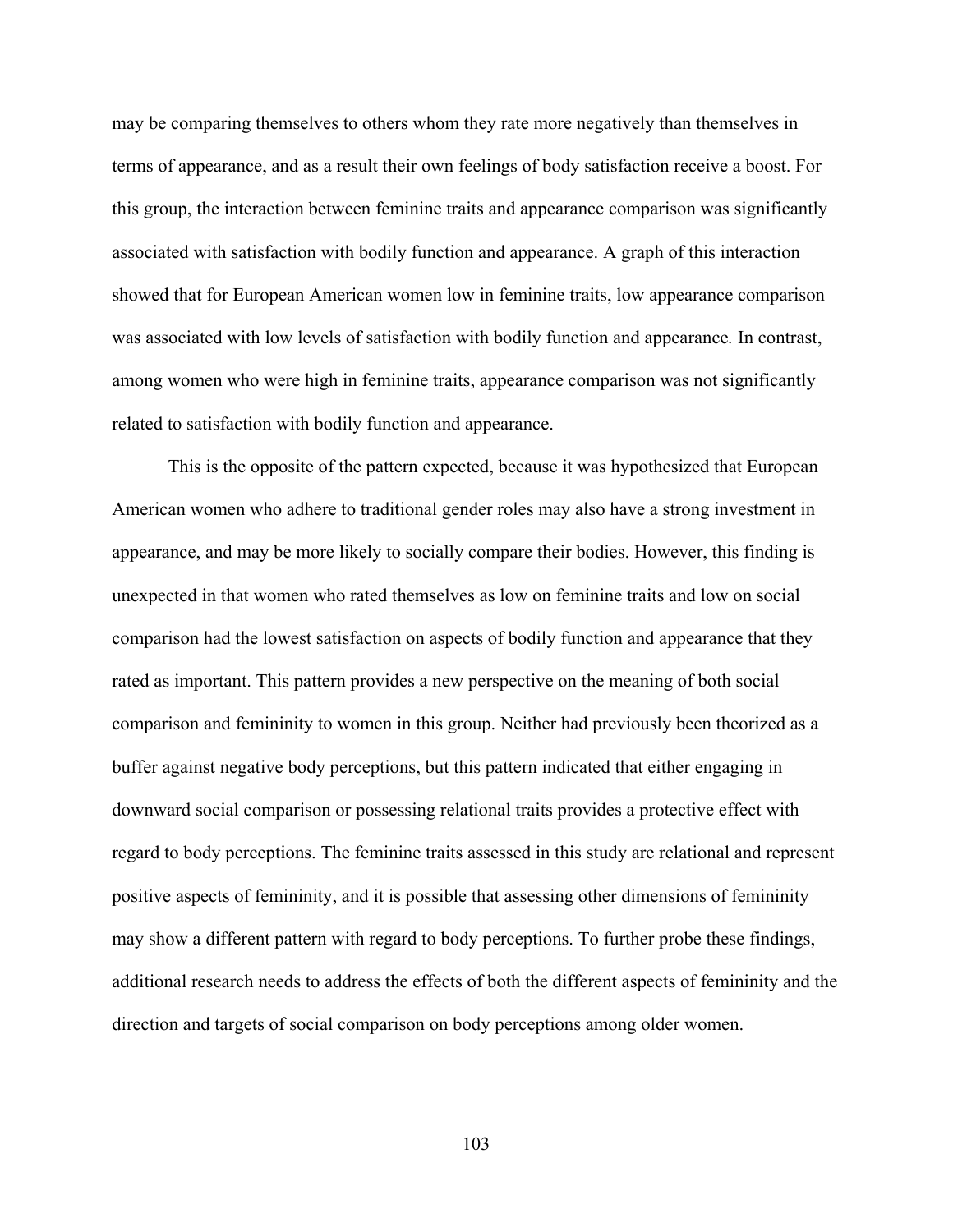For European American women, support was found for the hypothesis that social engagement partially mediated the association between perceptions of bodily function and appearance and depression. Research has shown an association between physical function, social engagement, and depression among adults aged 65 and older (Ostir, Ottenbacher, Fried, & Guralnik, 2007). It is possible that women who rate their bodily function and appearance as important and have positive perceptions of these features do so because they are in better physical shape. It may also be the case that women who are committed to regular exercise and are in good physical shape consequently rate those aspects of their bodies as more important and are more satisfied. However, physical fitness and objective measures of function were not captured in the current data. Additional research is needed to examine the association between body perceptions and objective physical functioning to determine if this third variable is driving the associations observed in these analyses.

### **Broader Implications**

More consideration needs to be given to the meaning of body image in older women's lives. While it is clear that older women are concerned with their bodies, and that body perceptions are associated with other areas of life, little is known about how women interpret questions about body perceptions. For example, Baker and Gringart (2009) pointed out that the statement "I am satisfied with my body" may be interpreted differently by older women, who may be thinking about functional abilities, and younger women, who may be thinking about appearance.

The significance of valuing functional aspects of the body over appearance is an idea that has repeatedly emerged in the research on body image. Objectification theory suggested that when women internalize the perspective that they are sexualized objects and begin to self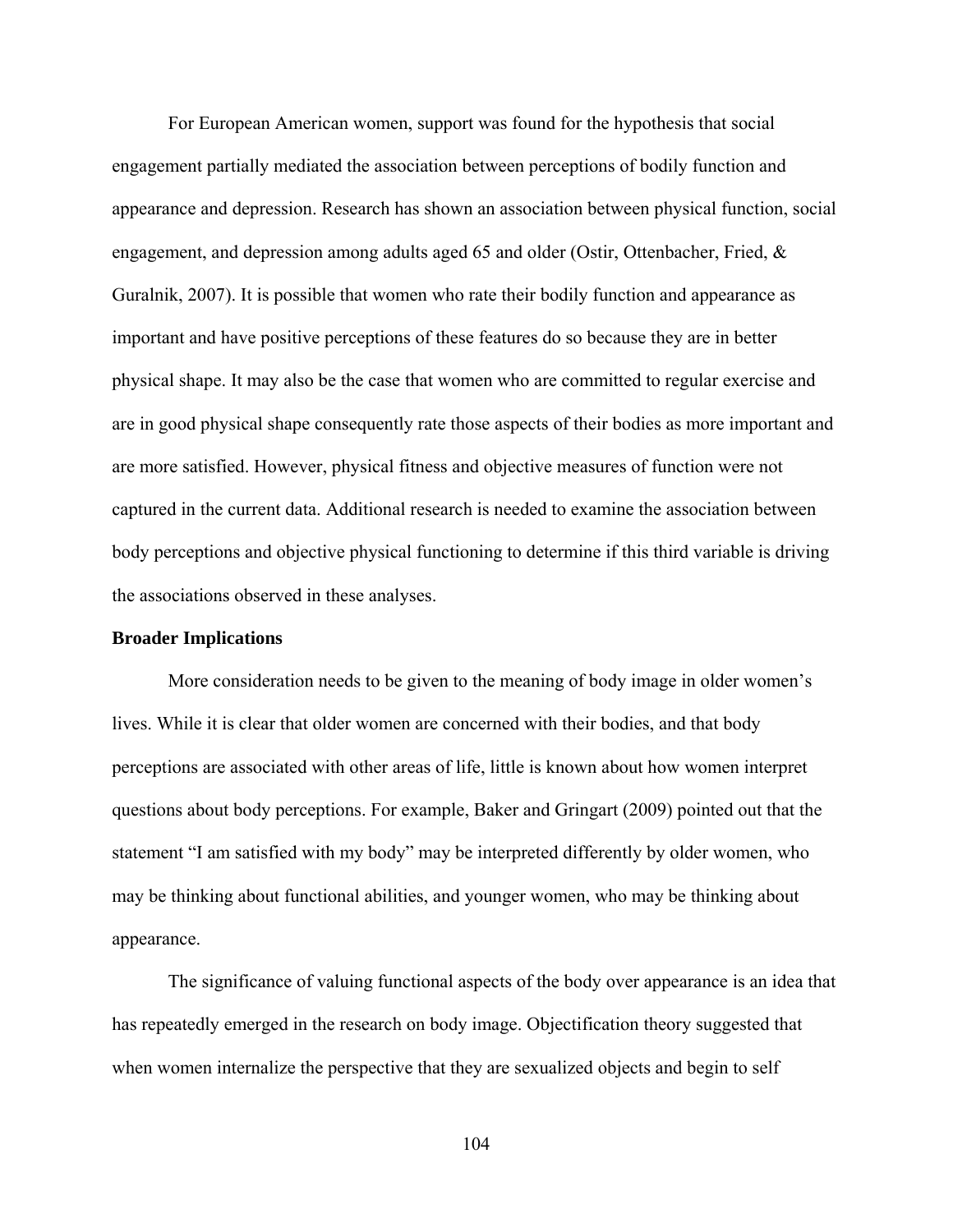objectify, they are focused on how their bodies look rather than what their bodies can do (Fredrickson & Roberts, 1997). Following up with this theory, Fredrickson et. al. (1998) developed a measure of self objectification that asks participants to rank aspects of the body according to importance, and ranges from items that identify perceptions of the body as an object (e.g., "how important to you is physical appearance?") to perceptions of the body as an instrument (e.g., "how important to you is physical fitness level?").

Interestingly, the scoring procedure for this measure considers weight to be an appearance-related feature, as do many measures of body concerns among younger women. However, in this research, weight grouped together with items about bodily function (e.g., physical strength, muscle tone and definition, physical coordination) in the factor analysis. For many college-age and middle age women, weight may be a primarily cosmetic concern, whereas for older women weight may be more closely related to functional aspects of the body. Weight loss or gain in older age may also represent different issues than for women at younger ages. For example, access to adequate nutrition may be an issue for some older women, as acquiring and preparing nutritionally rich food may become more difficult (Bowman, 2008). Development of physical limitations or illness may limit exercise or affect metabolism, which may result in weight gain, one potential source of body image distress among older women (Maine, McGilley, & Bunnell, 2010). The meaning of weight and weight-related changes need careful attention to better understand both the causes and consequences of this physical change for aging women.

Based upon the framework of objectification theory, older women who rate functional aspects of the body as more important are conceptualizing their bodies instrumentally, rather than as objects. The effects of self objectification on young adult and middle age women are damaging, and viewing the body as an object has serious consequences for both their physical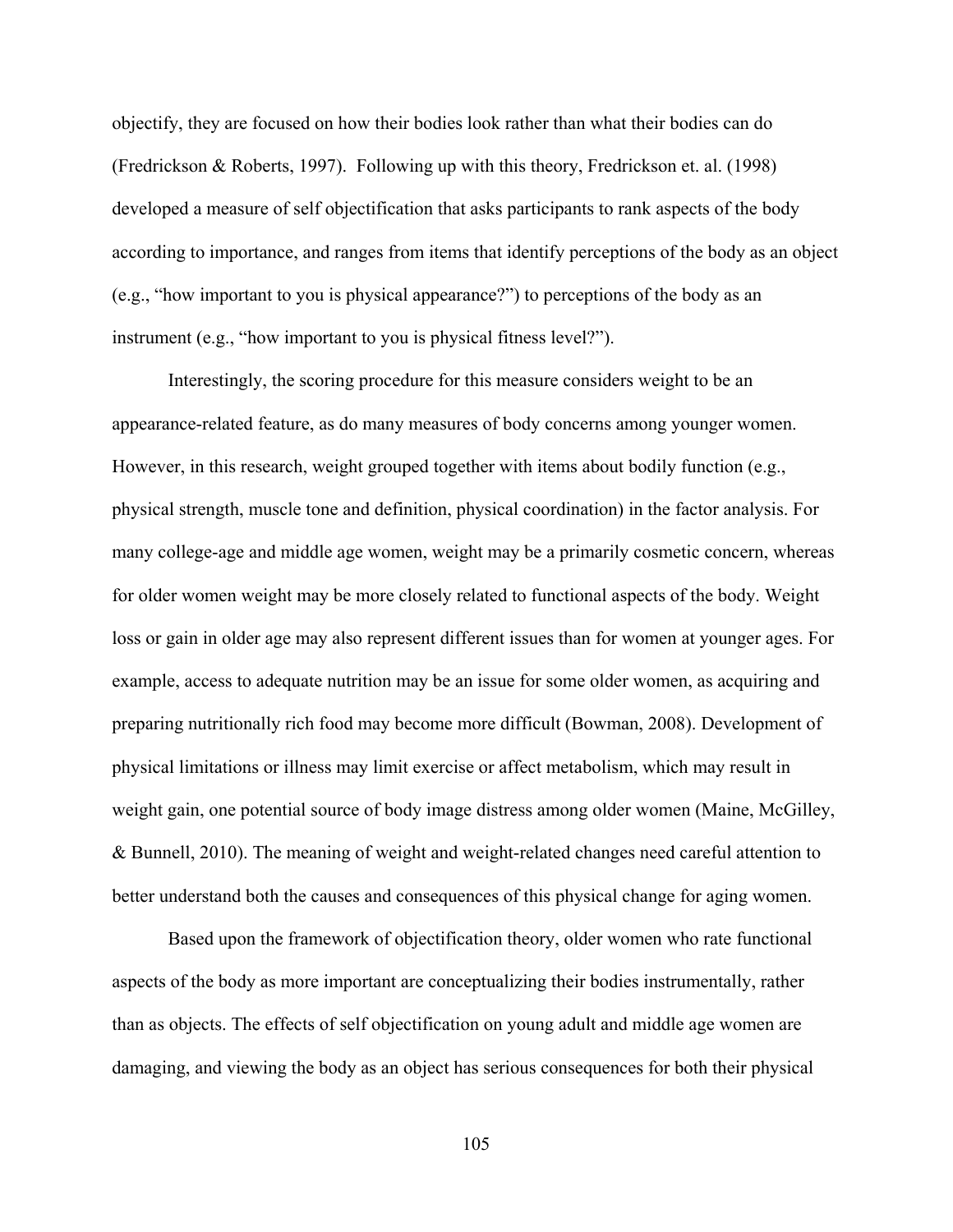and mental health (Fredrickson & Roberts, 1997; McKinley & Hyde, 1996). Older women's shift to focus on what the body can do, rather than how it looks, may explain why some have mistakenly assumed that body image was less relevant to examine among this population, and may account for the absence of research on older women in the literature. However, it is clear that there are very real psychological and physical consequences associated with body perceptions, and research in other areas of healthcare and psychology need to consider the influence of feelings about the body.

 Feelings about age and perceptions of the body are likely related, and examining subjective age was one way to assess this association. As women age they are likely to face complex messages regarding body image and age, and perceptions of their bodies are subject to change. Simultaneously, attitudes about the aging process may influence feelings about age itself, both in terms of women's satisfaction with the way they are aging, as well as how old they feel. Women who feel older may have more negative feelings about their bodies, because feeling old is often associated with age-related changes in the body, including changes in mobility and body function and changes in appearance. Alternatively, women who experience a decline in body function or perceive that their appearance is showing signs of aging may report feeling older due to these bodily changes. Healthcare professionals working with this population need to be aware of the importance of perceptions of aging as well as perceptions of the body, as both may influence the success of treatment of and recovery from physical ailments.

There are significant differences in the rates of disease among older adults from different ethnic groups. For example, African Americans over the age of 65 have higher average rates of hypertension, diabetes, and cardiovascular disease as compared to European American adults (Anderson & Smith, 2003; Arias & Smith, 2003). Among the oldest old, African Americans have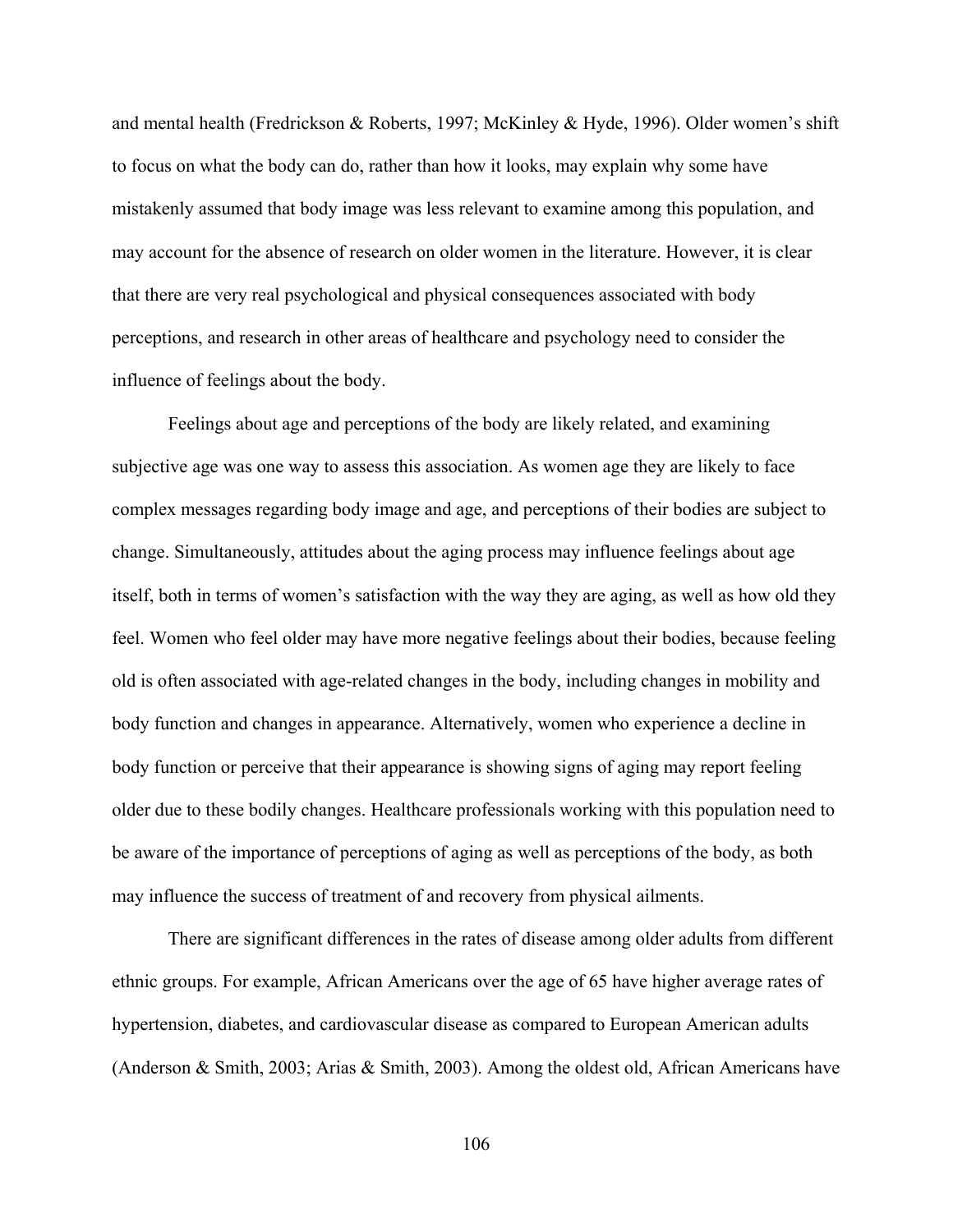the highest levels of chronic illness and disability (Ciol et al., 2008; Manton & Gu, 2001). Access to healthcare and adequate nutrition are crucial for maintaining health during later life, and African American adults are disproportionately affected by these issues. African American adults over the age of 65 are more likely than European American adults of the same age to live below the poverty line, to be food insecure (that is, to not have regular access to nutritionally sound food) and to live a sedentary lifestyle (Bowman, 2008). It is essential that we do not assume that all older adults have uniform access to the resources needed to maintain a healthy lifestyle, and that we continue to explore ethnic differences in these broader patterns.

### **Limitations and Future Directions**

The majority of participants in this study were heterosexual, and different patterns of body image emerge for women who identify as lesbian (Dworkin, 1998; Kozee & Tylka, 2006). For example, a test of the model of objectification theory among lesbian and heterosexual women demonstrated that this model provided an excellent fit to the data for heterosexual women, but was a poor fit to the data for lesbians (Kozee & Tylka, 2006). It was suggested that the interrelationships among the objectification theory constructs were different and more complex for the lesbian participants (Kozee & Tylka, 2006). Women with different sexual orientations may experience different pressures associated with appearance and bodily maintenance, and additional research should examine these patterns among sexual minority women.

This study was also limited in that it only examined patterns related to body image and associated variables for African American and European American women, and this should be extended to consider women in other ethnic groups. In particular, research on younger women has shown that there are significant differences in body perceptions among Asian American and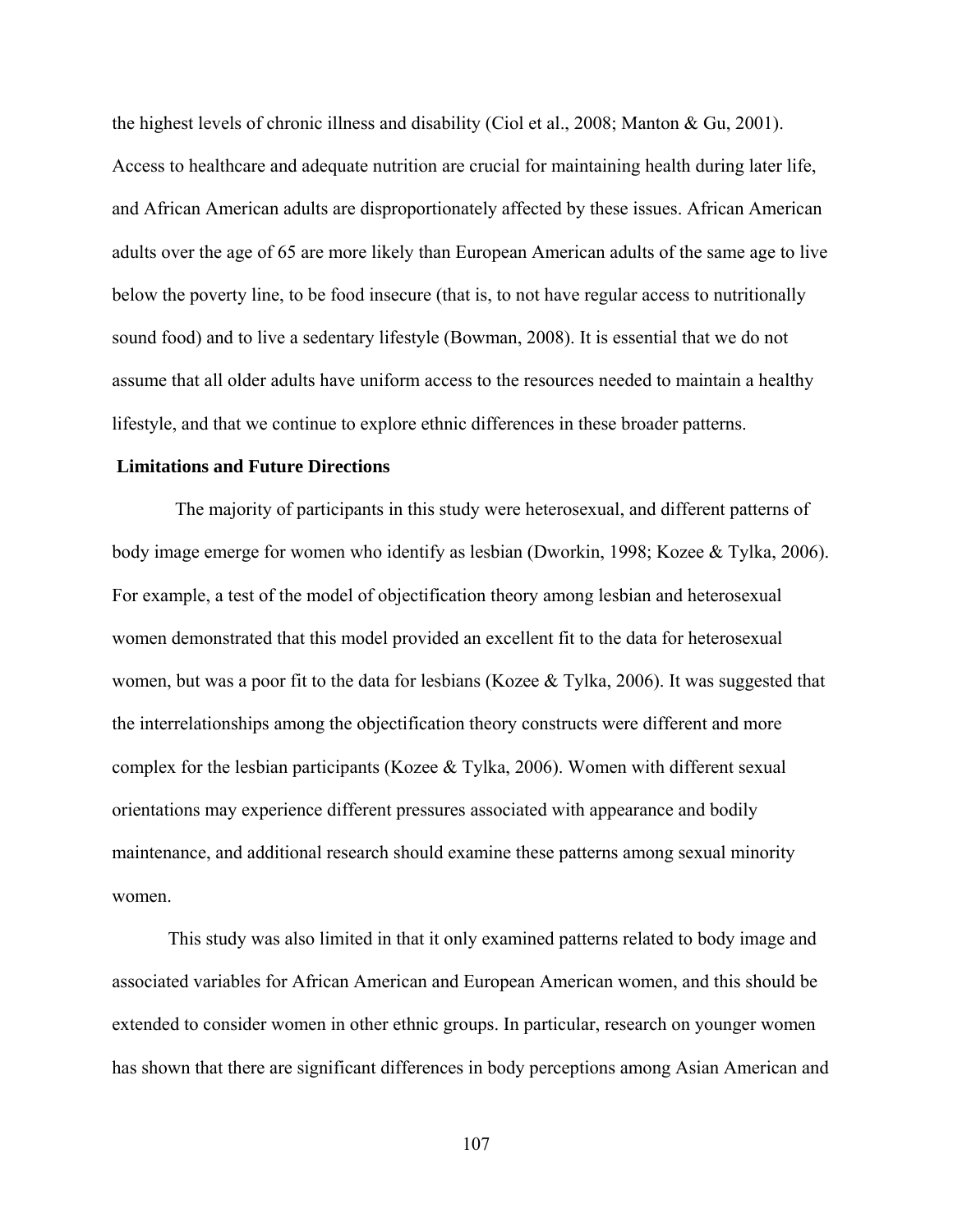Latina women (Grabe & Hyde, 2006), and virtually no research has been focused on body image among aging women in these ethnic groups. Furthermore, there may be significant variation among different ethnic groups within the category of European American, and in this study differences between these groups were not delineated or discussed.

 Given the different cultural pressures and body expectations for younger women in these ethnic groups, I expect these patterns to be distinct. College-aged Asian American women tend to report higher body dissatisfaction than do African American women, and often are on par with European American women (Sabik, Cole, & Ward, 2010). However, women in this group also report cultural pressure for their bodies to conform to the "ideal" body, as women in this group may feel that their body size and appearance reflects positively or negatively on their ethnic group (Lau et al., 2006; Phan & Tylka, 2006). Older Asian American women may be facing culturally specific pressures regarding the body, and as a result I expect women in this group may report higher levels of body importance and lower levels of body satisfaction. Younger Latina women tend to report body ideals that are closer to those reported by African American women, that is, larger average ideal body sizes and less adherence to strict beauty ideals (Winkleby et al. 1996; Crago et al. 1996). However, women in this ethnic group also report levels of disordered eating comparable to European American women (Crago et al. 1996; Smith & Krejci 1991). Older Latina women may look similar to African American women with regard to the importance placed on aspects of the body and higher levels of overall body satisfaction. Yet it is unclear whether patterns of disordered eating would replicate among older women, as the emphasis on body size (as opposed to body function) may lessen with age.

The scope of this dissertation focused on aspects of the body related to appearance; even the aspects of the body that have to do with function (i.e., the items on the bodily function and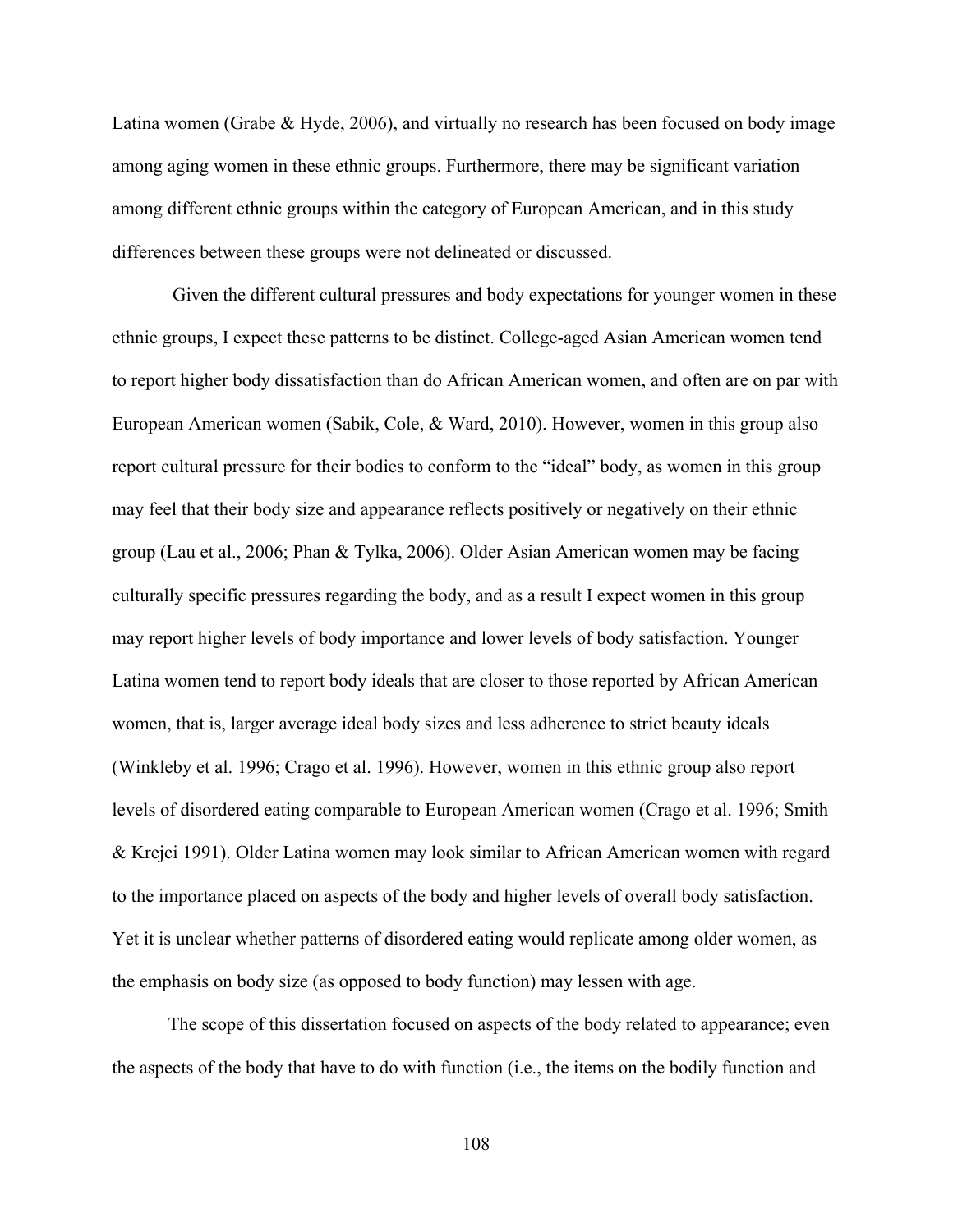appearance subscale) are related to overall appearance, and aspects of the body that are not traditionally thought of in the body image realm may significantly contribute to physical functioning. For example, the data collected for this project did not include questions assessing the importance of and satisfaction with body parts such as hands, eyes, fingers, and legs, though previous research (Janelli, 1993) found that women ages 60-98 expressed dissatisfaction with these body parts. These body parts, as well as the knees, back, and other joints may often be a source of pain, and consequently, a source of dissatisfaction. The measure of body satisfaction modified for these studies was based on a measures used primarily with young adult women. Although items thought to be relevant to older women were added, many aspects of the body associated with physical functionality were not included.

Physical functionality is a major factor in considering whether older adults are aging successfully, and may be central when considering issues regarding retaining independence, positive perceptions of aging, and positive body image. Future research is needed to assess the relationship between sustained physical activity and satisfaction with body perceptions, particularly aspects of the body associated with function. Regular physical activity has been associated with reductions in morbidity and mortality, postponement of disability, independent living, improved well-being, and better quality of later life (Lautenschlager et. al., 2004; Spirduso and Cronin, 2001).

Another limitation is that weighted satisfaction scores were used to create the body perception subscales used in these studies. This was done in order to focus on the aspects of the body most relevant to the women in this study. However, this means that the data presented in these studies represented women's satisfaction with areas of the body that are important to them. It is possible that women may place less importance on the aspects of the body that they are not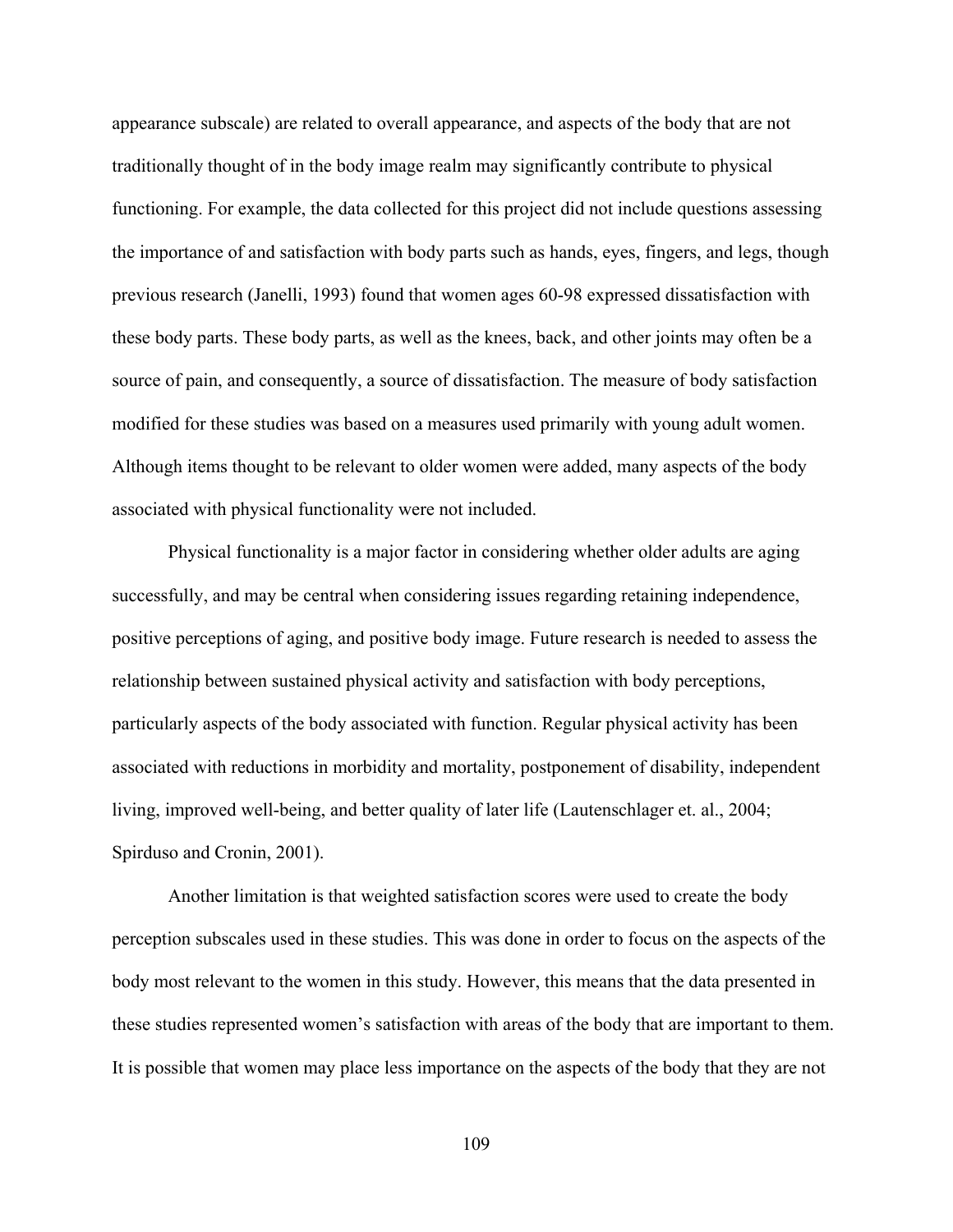satisfied with so as to minimize negative outcomes associated with body dissatisfaction. Based upon Baltes and Baltes' (1990) selective optimization and compensation model, older adults may focus on aspects of life that are perceived to be positive. Women who selectively focus on aspects of the body they are satisfied with may fit this model, and these women's experiences are represented in the studies presented in this dissertation. However, women who place less value on the importance of particular aspects of the body may also be employing the same strategy, but may realize that focusing on bodily features that they are dissatisfied with may emphasize feelings of frustration or loss of function. For this reason, further investigation is needed as to how and why older women evaluate the importance of particular aspects of the body. We need to further explore the experiences of women who are not invested in the importance of various bodily features, because we may find a different pattern altogether.

There were not many significant findings regarding the satisfaction with cosmetic appearance subscale. Previous research indicates that the importance of particular aspects of the body may change with age (Covan, 2005), and this may be one such reflection. However, there are a number of factors not assessed in this study that may be affected by body perceptions, including sexual satisfaction and relationship satisfaction (Moin, Duvdevany, & Manzor; 2009; Papp & Gardner, 2011; Pujols, Meston, & Seal, 2010). There may also be significant differences in the association between body satisfaction and relationship and/or sexual satisfaction among women who are partnered, divorced, or widowed (Meltzer & McNulty, 2010). This research also did not explore patterns of self esteem and self worth in relation to the body among older women, although feelings of self worth, particularly in relation to the body, are important for older women (Baker & Gringart, 2009). It's possible that body image may be related to self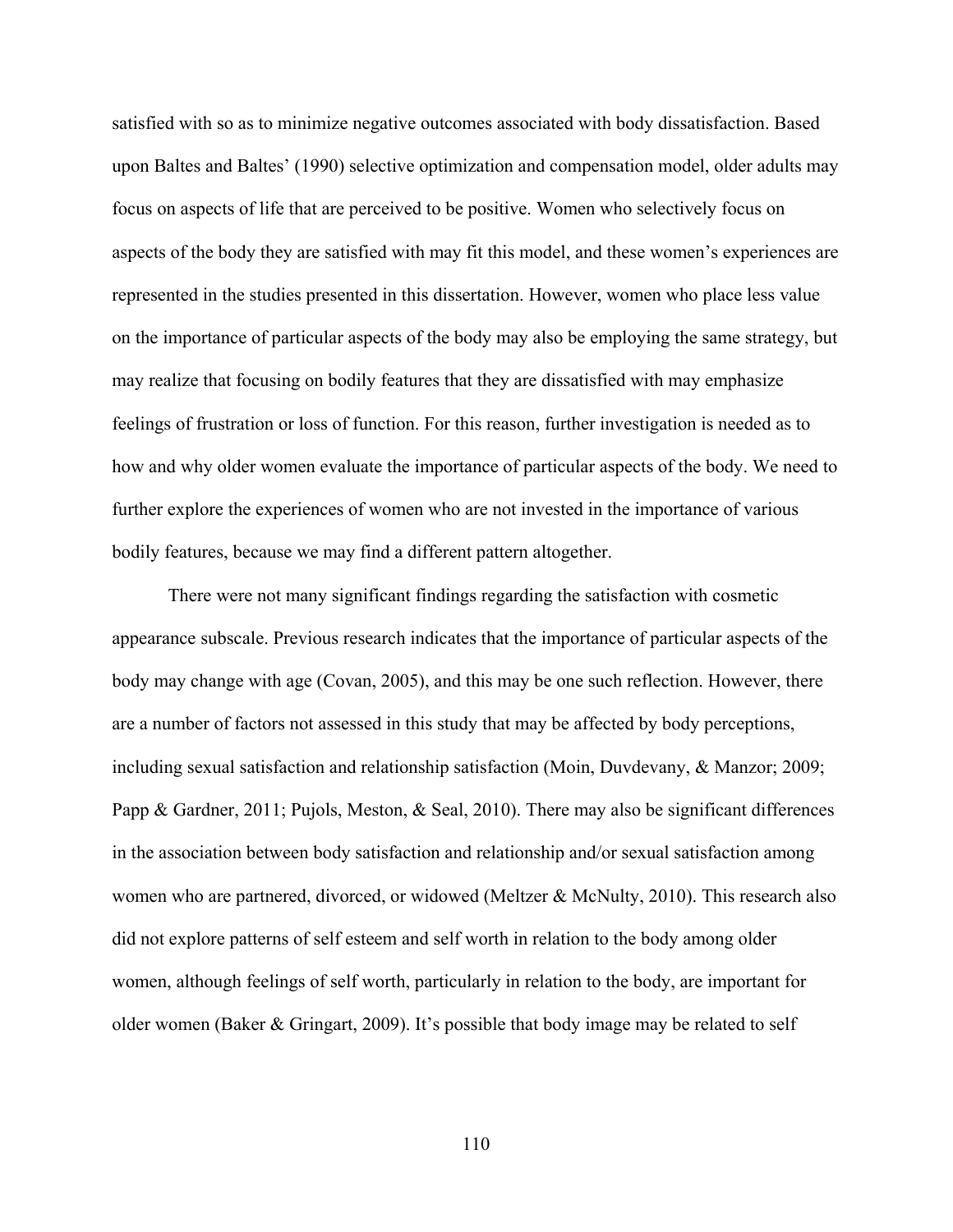esteem among this population, and this may be particularly true for women who associate their body with their self worth. Additional research is needed to assess these associations.

Future research needs to broaden the scope of body image research to consider the association between body perceptions and quality of life, particularly for older women. Cash and Fleming (2002) argued that although body image affects many aspects of life, there had previously been no assessment of the differential effect of body image on various aspects of life. Additionally, a recent research trend considers body image more broadly (i.e., in relation to physical condition and illness) in relation to quality of life across a broad range of medical and health disciplines (Cash et. al., 2004). Because perceptions of the body may influence and may be influenced by many areas of life, notions of the body must expand beyond considering weight and appearance as the most central tenets.

Specifically, future research needs to expand to examine how perceptions of the body are associated with broader aspects of life for older women, including (but not limited to) self esteem and self worth, identity, work , relationships (including romantic, familial, and friendship), sexual satisfaction, health, exercise, and life satisfaction. It is possible that there are also significant variations among different cohorts of women that are reflected in what we observe as age related differences regarding the body. When the women in this sample were coming of age, there was less of a focus on youth culture, and media images of women were not as routinely sexualized (Brumberg, 1997). The age at which social and cultural events are experienced have a different impact on individual development, and many young adults form a strong bond with their generation (or cohort) based upon the shared experience of these events (Stewart, 2003). Some of the significant differences observed between age groups may be attributed to the cultural influences that different generations are exposed to at different points throughout life. By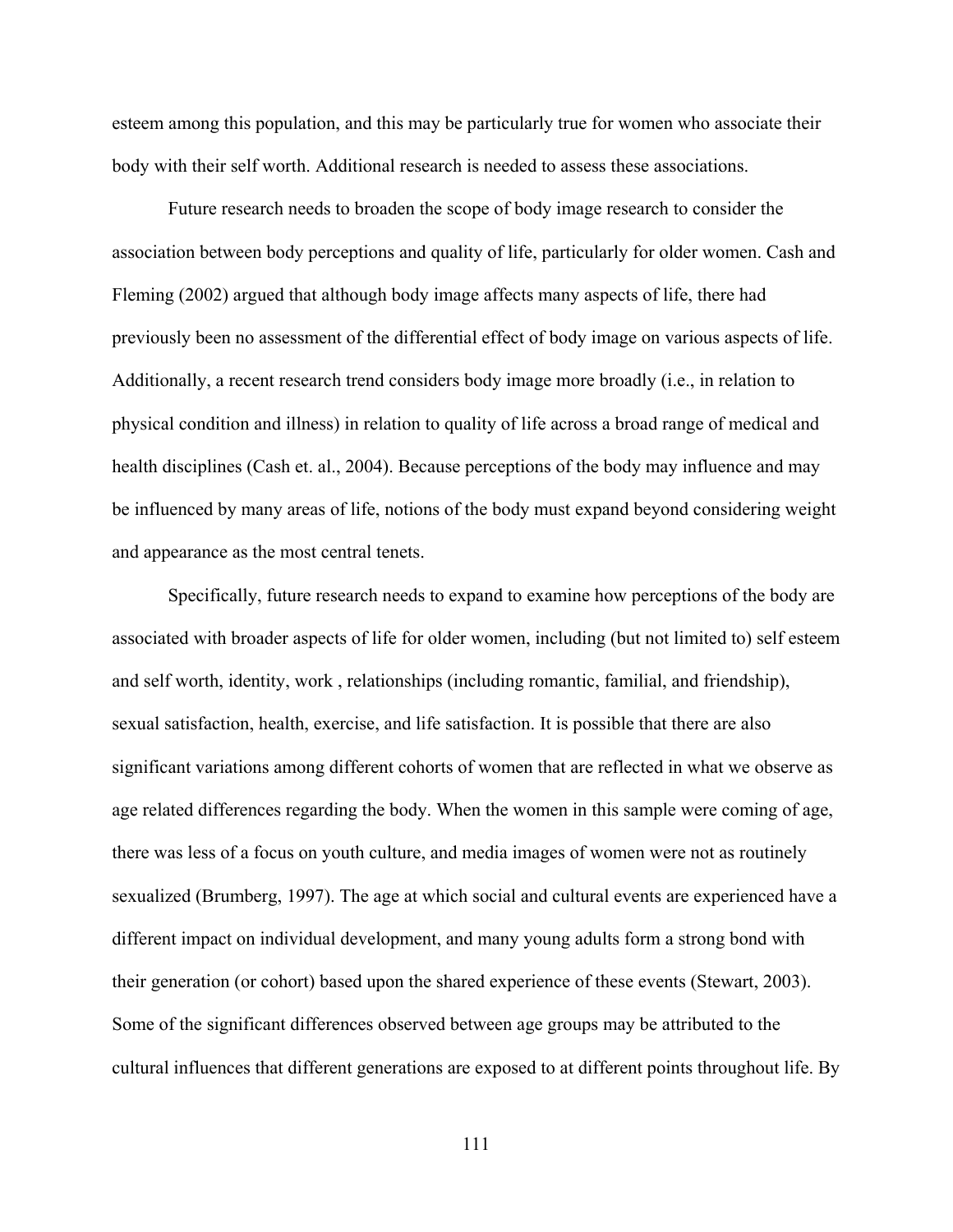the same token, findings in the current study that have been attributed to the participants' age could alternatively be a function of their cohort. Given the design of this study, there is no way to definitively rule out this alternative explanation.

One limitation of this study is that it is correlational in its design, and causality cannot be inferred from the findings. In the future, I plan to follow up with experimental studies that help address the directionality of the patterns observed in this data. Additionally, I plan to conduct a long term longitudinal data collection to further address the questions that have arisen from these analyses, such as: Are women who are more invested in appearance at younger ages more likely to experience negative effects related to age/aging? Do women who maintain a healthy weight and exercise more frequently show a more positive trajectory in terms of successful aging because they are scoring high on their satisfaction with function items? And, does the development of disease, illness, or a decline in functional ability affect body perceptions and mental health? Gathering longitudinal data will help us understand variability in how individuals manage and respond to bodily changes can provide insight into how quality of life may be improved.

### **Conclusion**

This dissertation has demonstrated that bodily concerns are relevant for older women, yet they may differ in key ways from the aspects of the body with which younger women demonstrate concern. Specific aspects of body satisfaction weighted by importance are associated with age identity, femininity, social comparison, and depression among older European American and African American women. This research was unprecedented in this population, and establishing that there are significant associations between these variables indicated that body image is an integral part of older women's well-being. Current research on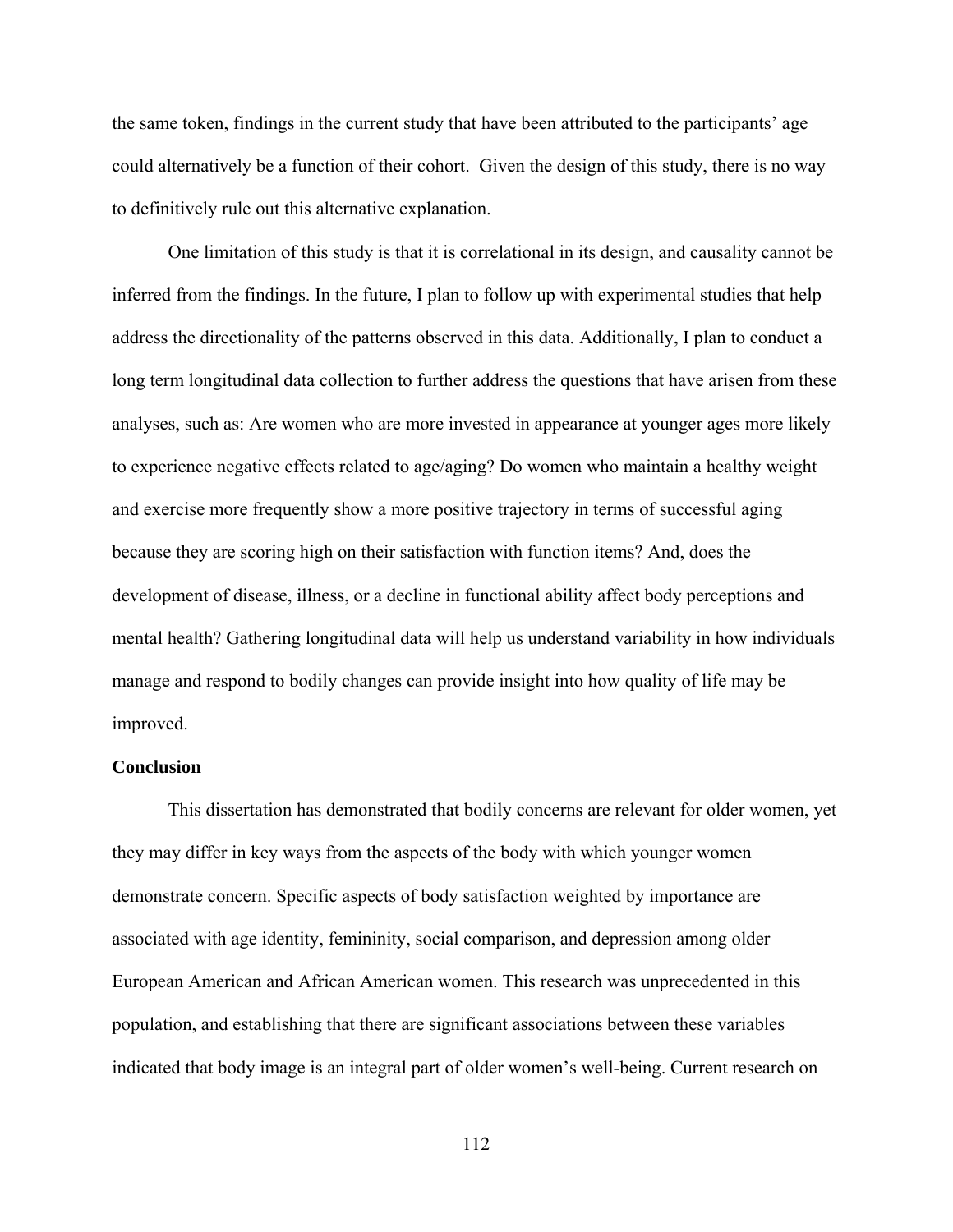body image among old women has either focused on women facing menopause (Chrisler & Ghiz, 1993; Maine, McGilley, & Bunnell, 2010) or was qualitative in nature (Covan, 2005; Hurd, 2000), and this research tends to focus solely on the experiences of European American women, and gives little attention to women from other ethnic groups. Older women's body perceptions affect and are affected by many aspects of life, and this project laid groundwork for assessing patterns of body concerns as well as theorized predictors and outcomes associated with body perceptions. There is a great deal of room for future research to follow up on these studies, and to assess the effect of body perceptions on other aspects of aging women's lives.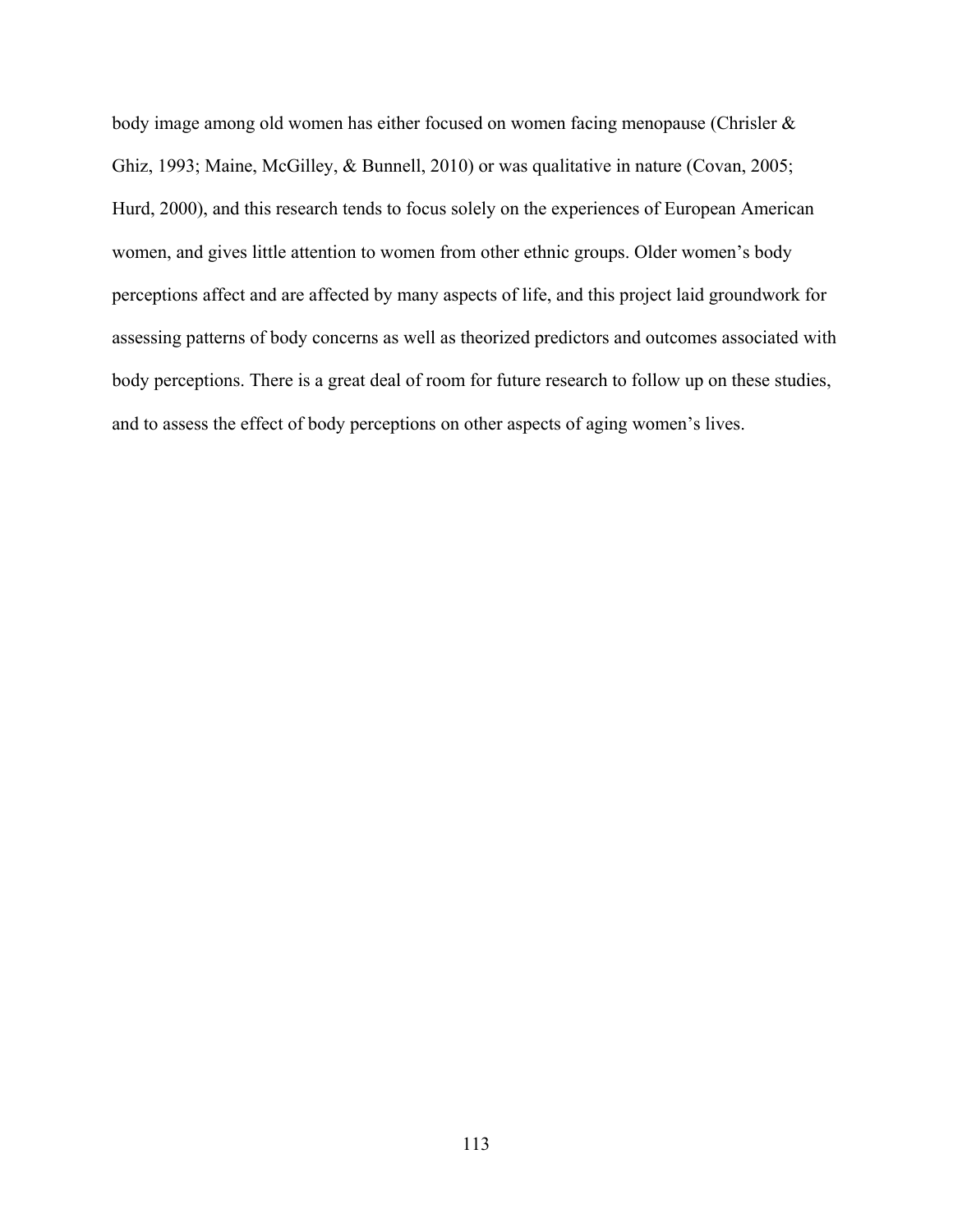### **Appendix A Body Satisfaction and Importance measure**

[African American and European American Samples]

Response Scale: 1 (not important or not satisfied) to 4 (very important or very satisfied)

- 1. How satisfied are you with your height?
- 2. How important to you is your height?
- 3. How satisfied are you with your skin complexion?
- 4. How important to you is your skin complexion?
- 5. How satisfied are you with your hair texture?
- 6. How important to you is your hair texture?
- 7. How satisfied are you with the thickness of your hair?
- 8. How important to you is your hair thickness?
- 9. How satisfied are you with your hair color?
- 10. How important to you is your hair color?
- 11. How satisfied are you with your facial features (eyes, nose, ears, facial shape)?
- 12. How important to you are your facial features (eyes, nose, ears, facial shape)?
- 13. How satisfied are you with your muscle tone and definition?
- 14. How important to you are your muscle tone and definition?
- 15. How satisfied are you with your body proportions?
- 16. How important to you are your body proportions?
- 17. How satisfied are you with your weight?
- 18. How important to you is your weight?
- 19. How satisfied are you with your bust?
- 20. How important to you is your bust?
- 21. How satisfied are you with your physical strength?
- 22. How important to you is your physical strength?
- 23. How satisfied are you with your physical coordination?
- 24. How important to you is your physical coordination?
- 25. How satisfied are you with the firmness of your facial skin?
- 26. How important to you the firmness of your facial skin?
- 27. How satisfied are you with the firmness of the skin on your body?
- 28. How important to you is the firmness of the skin on your body?
- 29. How satisfied are you with your overall physical appearance?
- 30. How important to you is your overall physical appearance?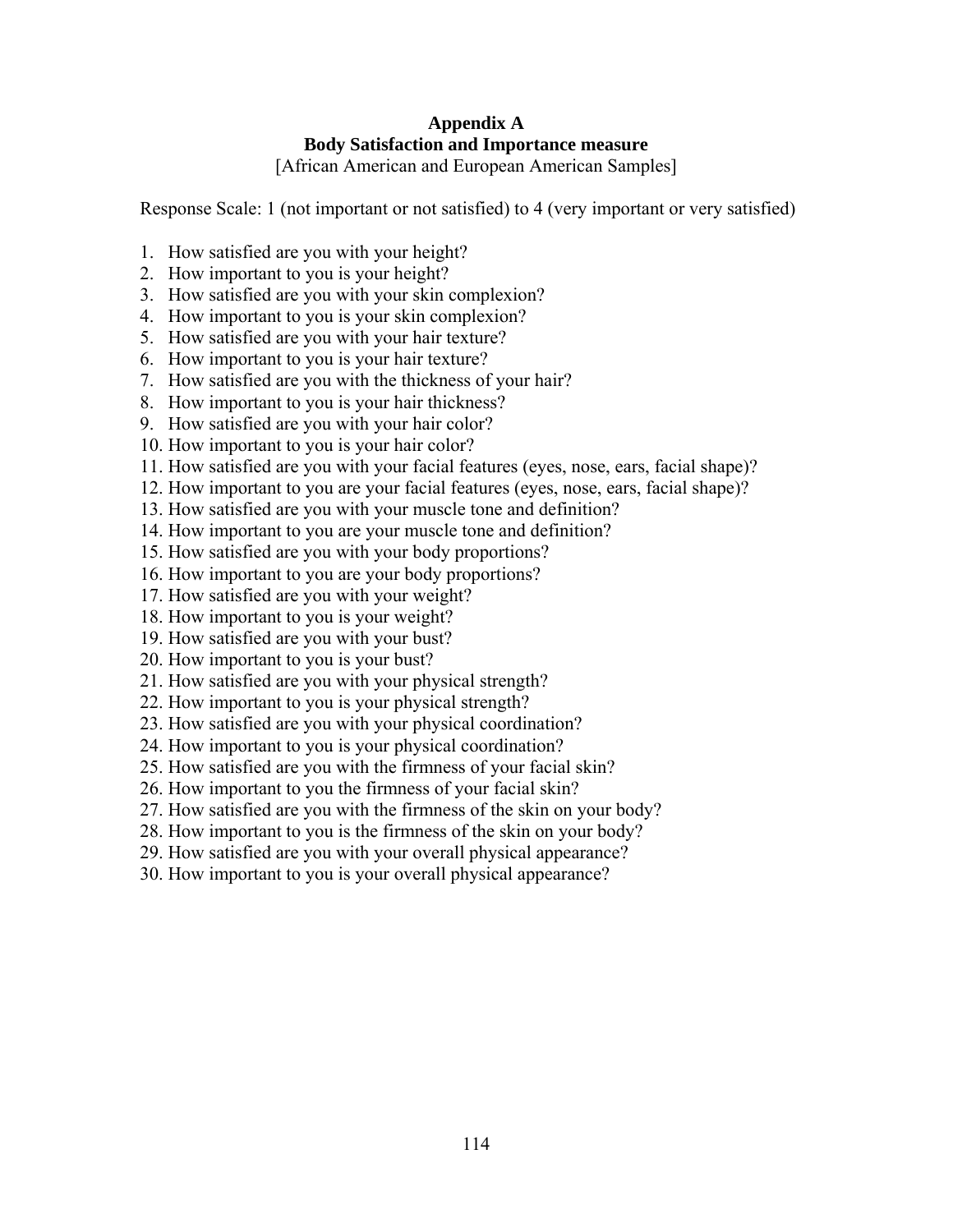## **Appendix B Physical Appearance Comparison scale**

[African American and European American Samples]

Response Scale: 1 (never) to 5 (always)

- 1. At social gatherings (for example, parties, church, etc.), I compare my physical appearance to the physical appearance of others.
- 2. The best way for people to know if they are overweight or underweight is to compare their figure to the figure of others in their social circle.
- 3. At social gatherings, I compare how I am dressed to how other people are dressed.
- 4. Comparing your "looks" to the "looks" of other people you know is a bad way to determine if you are attractive or unattractive.
- 5. I sometimes compare my figure to the figures of other people in my social group.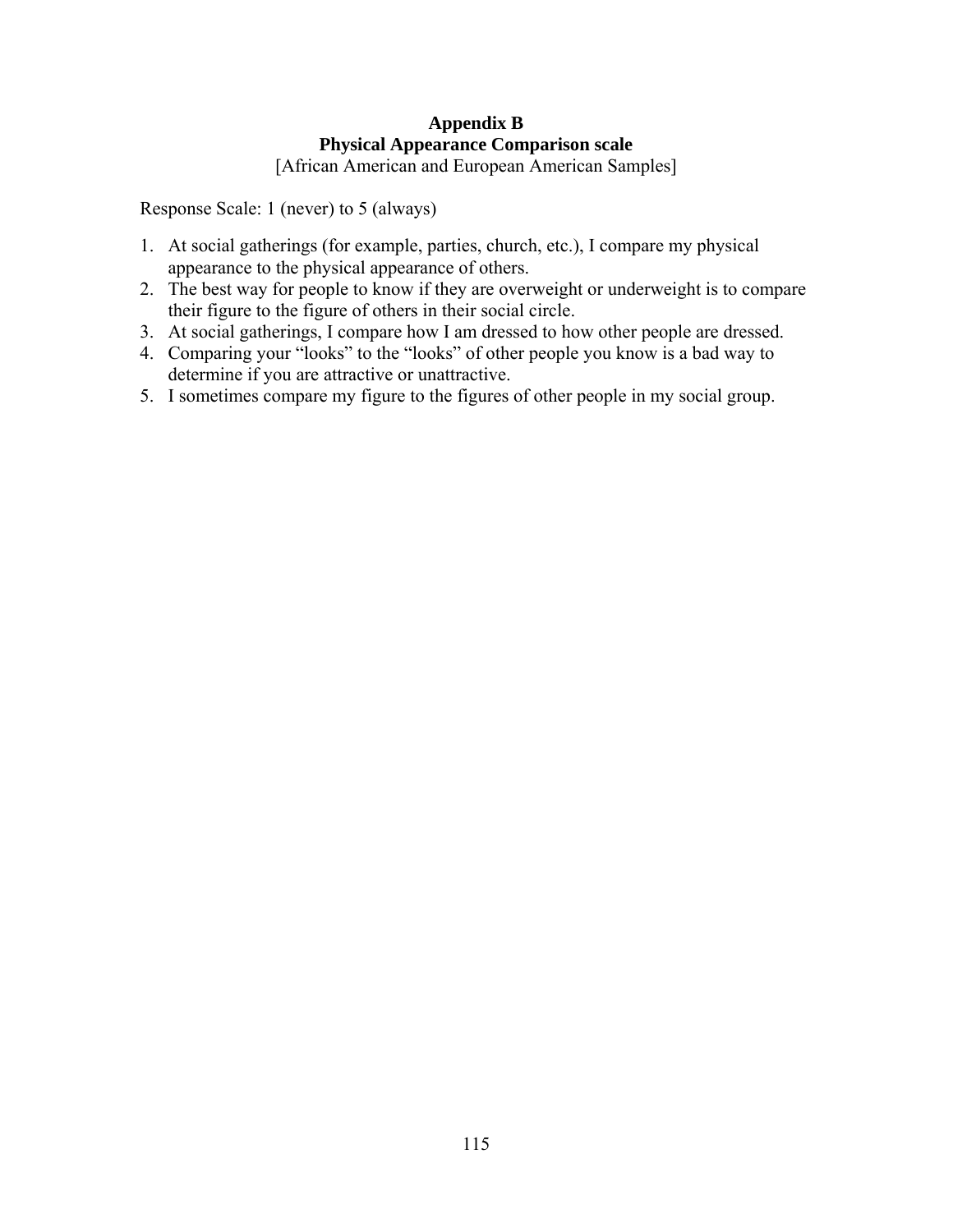## **Appendix C Bem Sex Role Inventory**

[African American and European American Samples]

Response Scale: 1 (never or almost never true) to 7 (always or almost always true)

- 1. Affectionate
- 2. Compassionate
- 3. Eager to soothe hurt feelings
- 4. Gentle
- 5. Loves children
- 6. Sensitive to the needs of others
- 7. Sympathetic
- 8. Tender
- 9. Understanding
- 10. Warm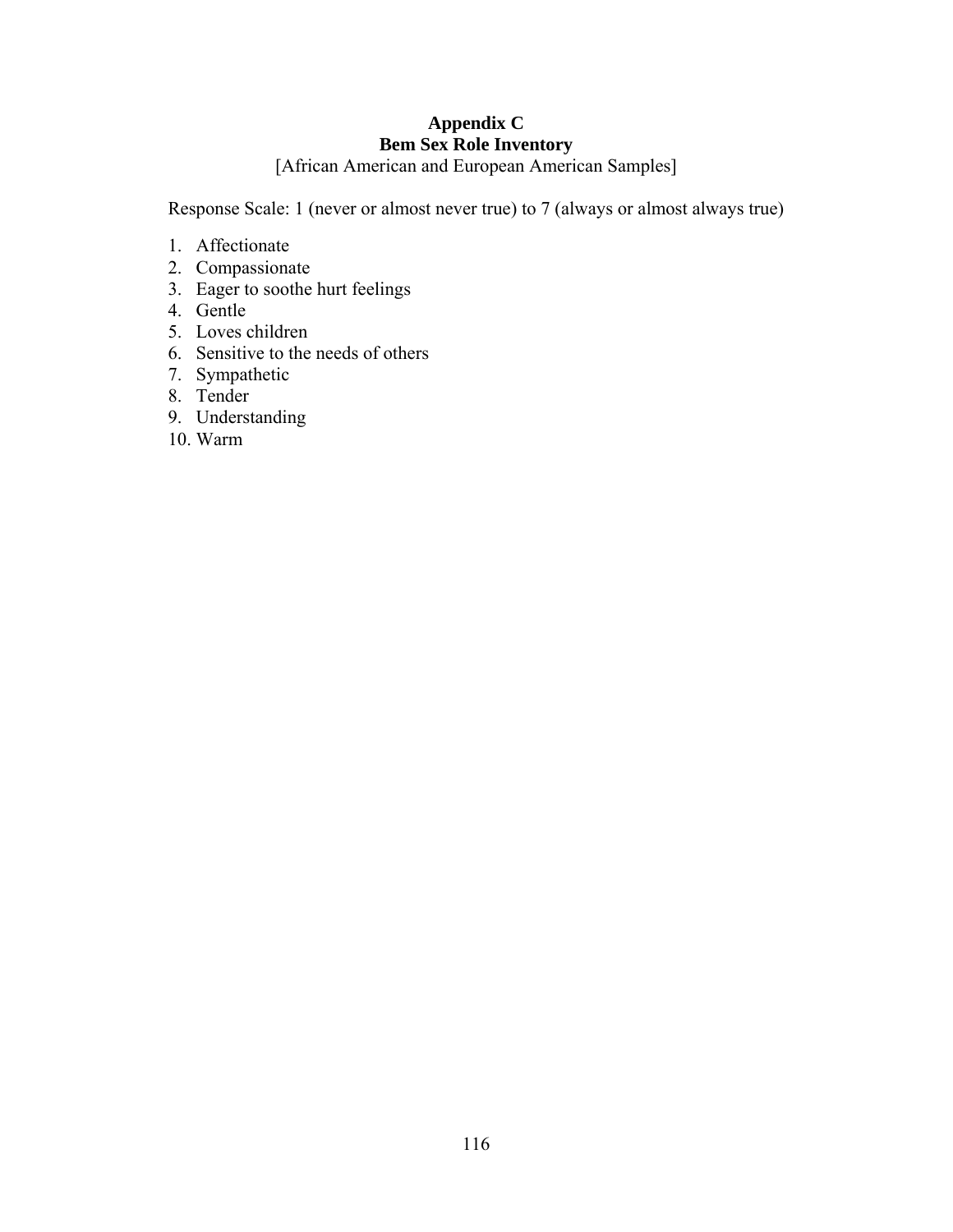# **Appendix D Social Engagement Scale**

[European American Sample]

Response Scale: 0 (no) to 1 (yes)

- 1. Do you have access to a telephone?
- 2. Have you made a personal telephone call in the last week?
- 3. Do you read a newspaper or magazine regularly?
- 4. Do you attend religious services, gatherings, or meetings?
- 5. Did you vote in the last election?
- 6. Have you taken a vacation in the last year?
- 7. Do you plan to take a vacation in the coming year?
- 8. Do you use the public library?
- 9. Do you attend meetings of clubs, organizations, or societies?
- 10. Do you have a senior citizen's discount card?
- 11. Do you have access to a car?
- 12. Do you have a television or a radio?
- 13. Are you employed or do you do volunteer work?
- 14. Do you have regular contact with family and friends?
- 15. Do you live alone?
- 16. Are you able to physically do all that you need to in your daily life?
- 17. Do you get out and about as much as you would like?
- 18. Do you have one or more friends in the area?
- 19. Do you feel lonely very often?
- 20. Do you know at least one person to ask for help?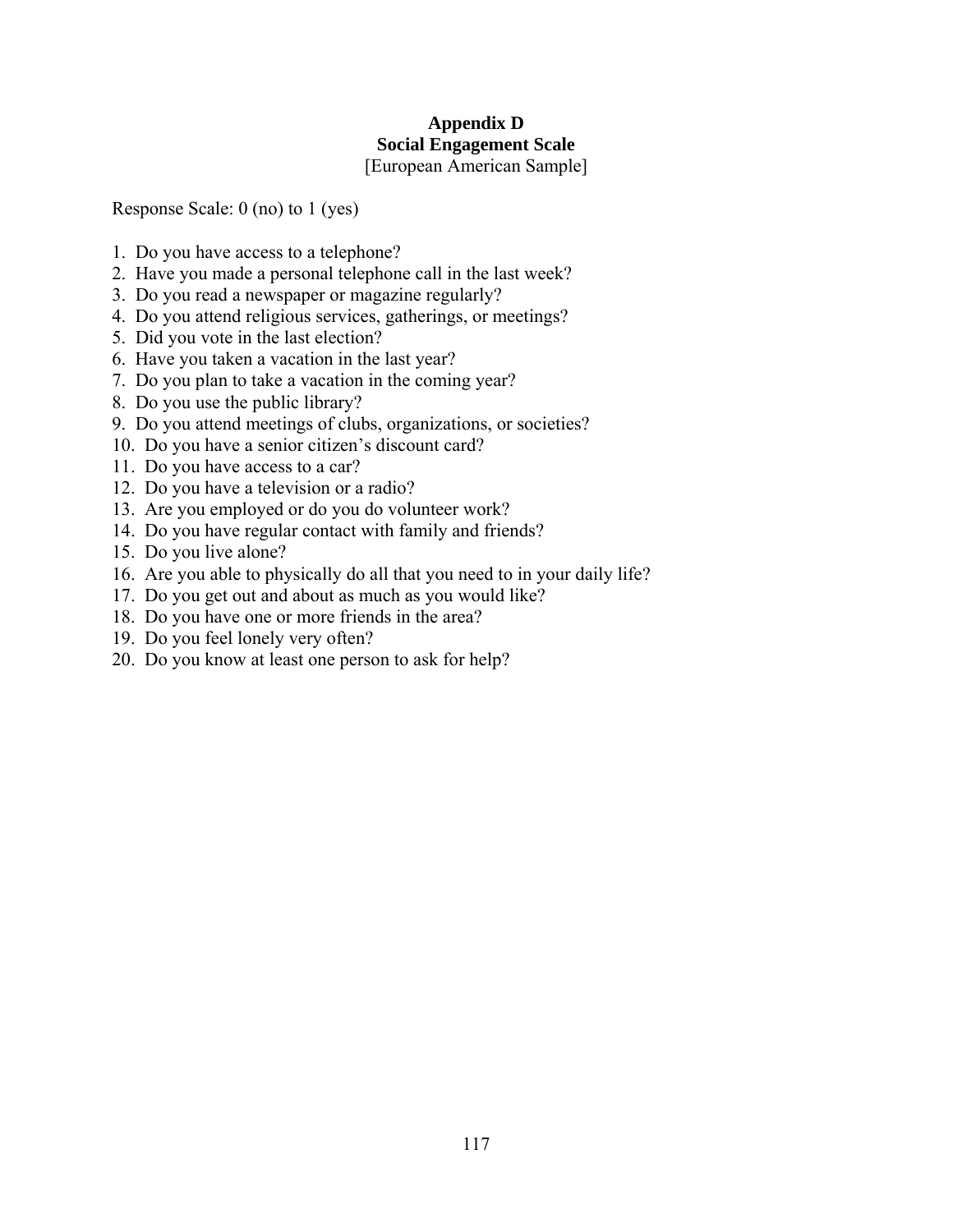### **Appendix E Social Support scale**  [African American Sample]

Response Scale: 1 (very strongly disagree) to 7 (very strongly agree)

- 1. There is a special person who is around when I am in need.
- 2. There is a special person with whom I can share my joys and sorrow.
- 3. My family really tries to help me.
- 4. I get the emotional help and support I need from my family.
- 5. I have a special person who is a real source of comfort to me.
- 6. My friends really try to help me.
- 7. I can count on my friends when things go wrong.
- 8. I can talk about my problems with my family.
- 9. I have friends with whom I can share my joys and sorrows.
- 10. There is a special person in my life who cares about my feelings.
- 11. My family is willing to help me make decisions.
- 12. I can talk about my problems with my friends.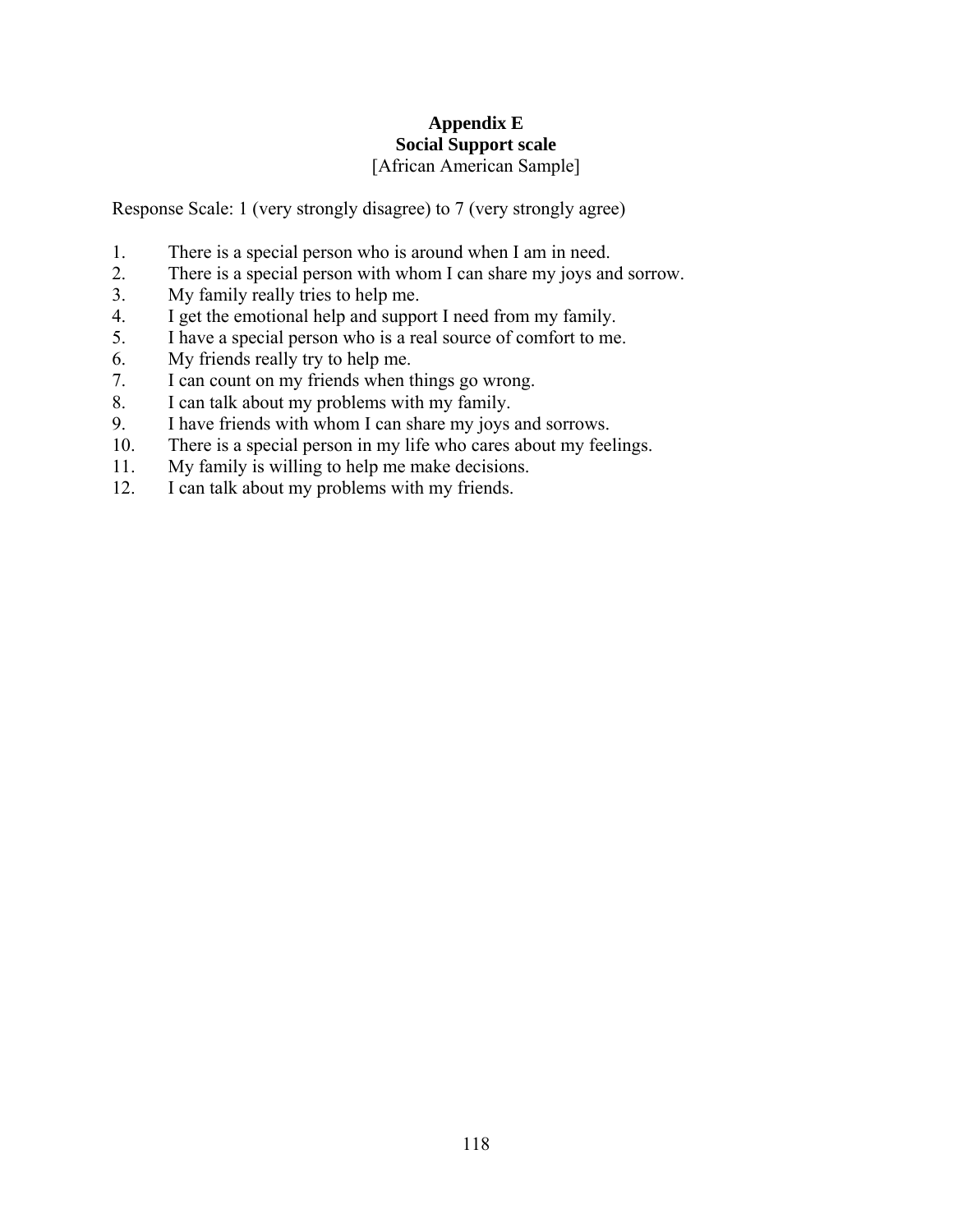# **Appendix F Geriatric Depression scale**

[European American Sample]

Response Scale: 0 (no) to 1 (yes)

- 1. Are you basically satisfied with your life?
- 2. Have you dropped many of your activities and interests?
- 3. Do you feel that your life is empty?
- 4. Do you often get bored?
- 5. Are you hopeful about the future?
- 6. Are you bothered by thoughts you can't get out of your head?
- 7. Are you in good spirits most of the time?
- 8. Are you afraid that something bad is going to happen to you?
- 9. Do you feel happy most of the time?
- 10. Do you often feel helpless?
- 11. Do you often get restless and fidgety?
- 12. Do you prefer to stay at home, rather than going out and doing new things?
- 13. Do you frequently worry about the future?
- 14. Do you feel that you have more problems with memory than most?
- 15. Do you think it is wonderful to be alive now?
- 16. Do you often feel downhearted and blue?
- 17. Do you feel pretty worthless the way you are now?
- 18. Do you worry a lot about the past?
- 19. Do you find life very exciting?
- 20. Is it hard for you to get started on new projects?
- 21. Do you feel full of energy?
- 22. Do you feel that your situation is hopeless?
- 23. Do you think that most people are better off than you are?
- 24. Do you frequently get upset over little things?
- 25. Do you frequently feel like crying?
- 26. Do you have trouble concentrating?
- 27. Do you enjoy getting up in the morning?
- 28. Do you prefer to avoid social gatherings?
- 29. Is it easy for you to make decisions?
- 30. Is your mind as clear as it used to be?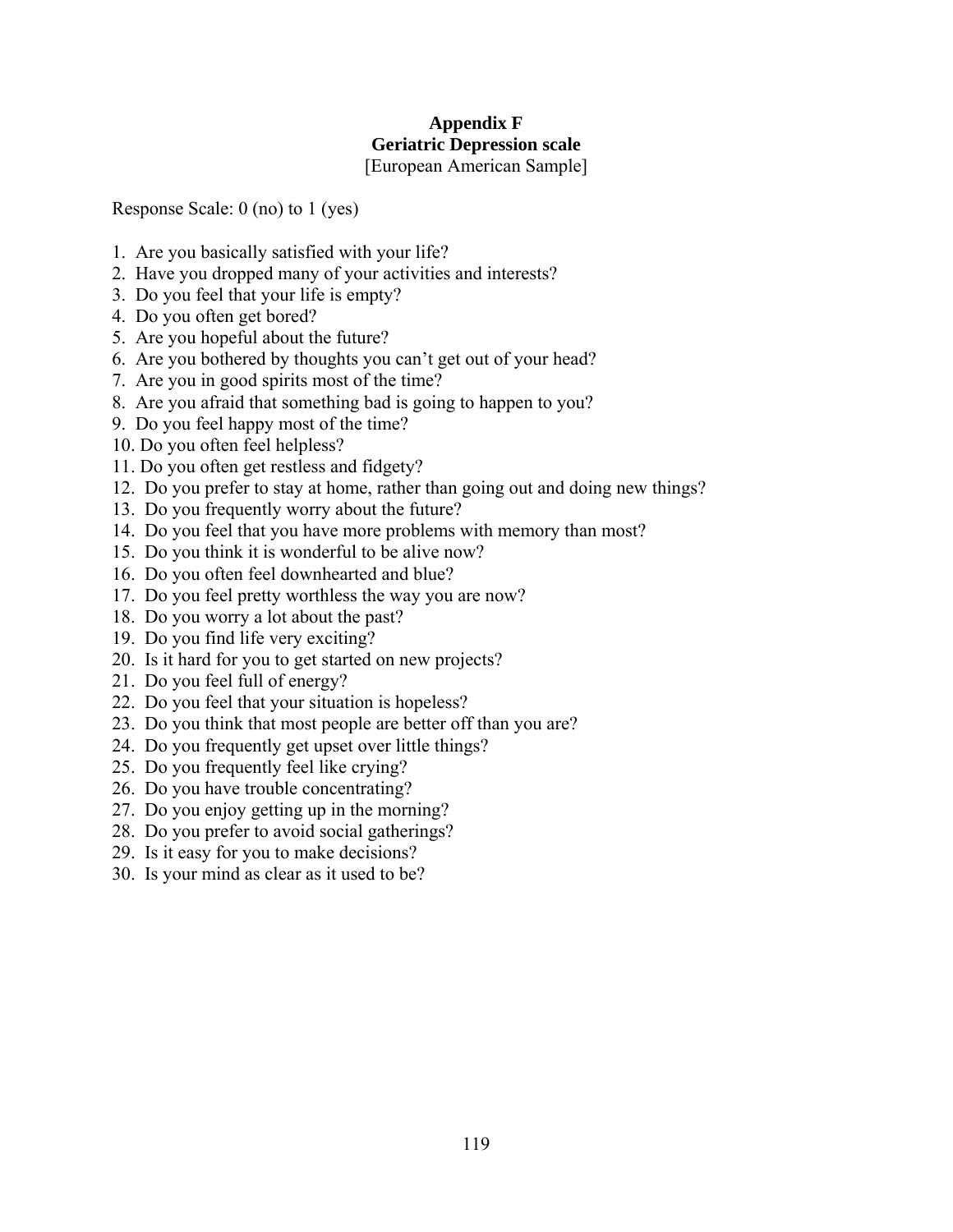### **Appendix G CES-D Depression scale**  [African American Sample]

Response Scale: 1 (rarely or none of the time) to 4 (most or all of the time)

- 1. I was bothered by things that usually don't bother me.
- 2. I did not feel like eating; my appetite was poor.
- 3. I felt that I could not shake off the blues even with help from my family or friends.
- 4. I felt that I was just as good as other people.
- 5. I had trouble keeping my mind on what I was doing.
- 6. I felt depressed.
- 7. I felt that everything I did was an effort.
- 8. I felt hopeful about the future.
- 9. I thought my life had been a failure.
- 10. I felt fearful.
- 11. My sleep was restless.
- 12. I was happy.
- 13. I talked less than usual.
- 14. I felt lonely.
- 15. People were unfriendly.
- 16. I enjoyed life.
- 17. I had crying spells.
- 18. I felt sad.
- 19. I felt that people disliked me
- 20. I could not get "going."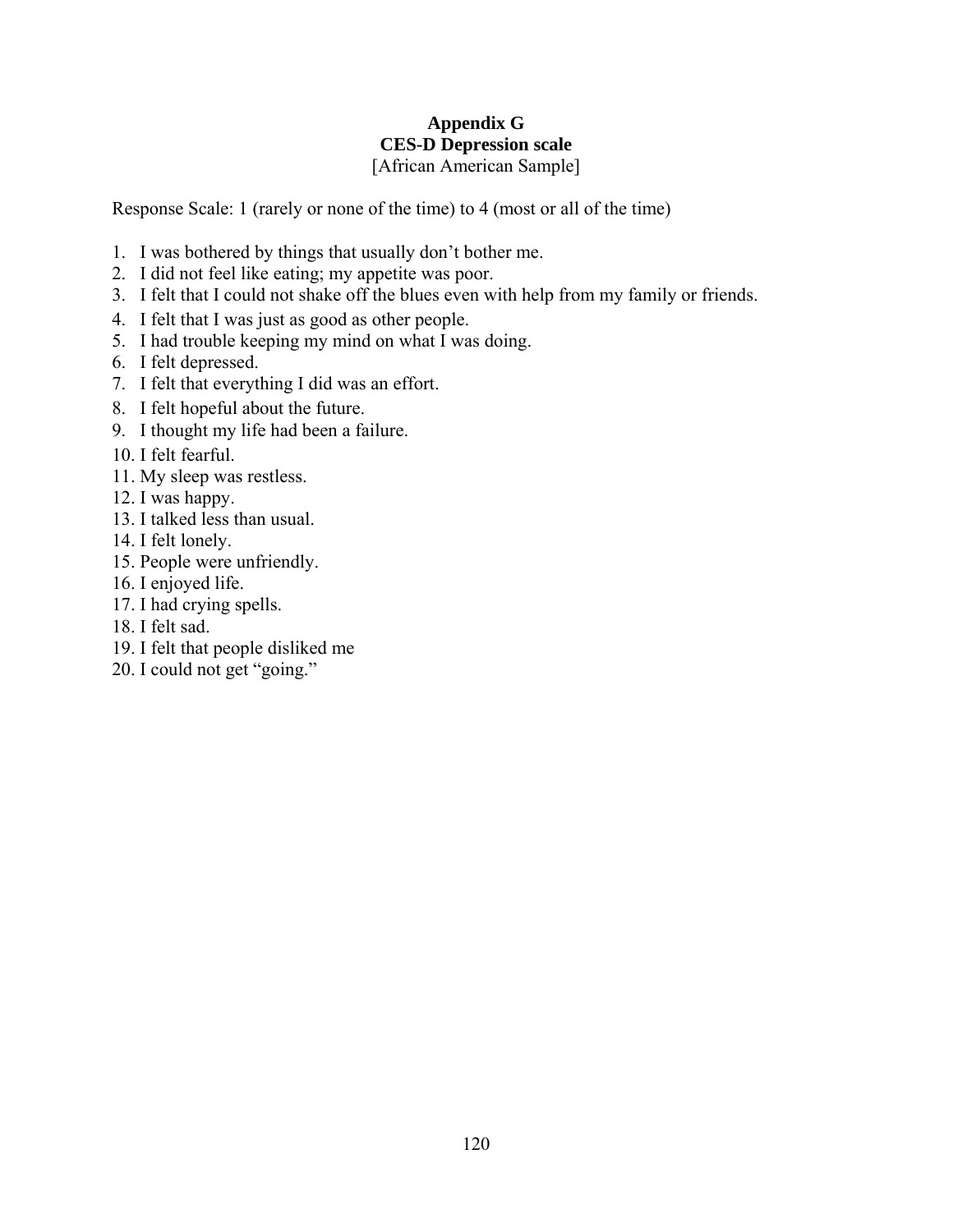#### REFERENCES

- Abrams, K., Allen, L., & Gray, J. (1993). Disordered eating attitudes and behaviors, psychological adjustment, and ethnic identity: A comparison of Black and White female college students. *International Journal of Eating Disorders, 14,* 49-57.
- Adler, N. E., Epel, E. S., Castellazzo, G., & Ickovics, J. R. (2000). Relationship of subjective and objective social status with psychological and physiological functioning: Preliminary data in healthy, White women. *Health Psychology*, *19*(6), 586–592.
- Allaz, A. F., Bernstein, M., Rouget, P., Archinard, M., & Morabia, A. (1998). Body weight preoccupation in middle-age and ageing women: A general population survey. *International Journal of Eating Disorders, 23*, 287-294.
- Altabe, M. (1998). Ethnicity and body image: Quantitative and qualitative analysis. *International Journal of Eating Disorders, 23,* 153-159.
- Antonucci, T. C. (2001). Social relations: an examination of social networks, social support, and sense of control. In Birren, J. E., & Schaie, K. W. (Eds.), *Handbook of the Psychology of Aging,* fifth edition (pp. 427-53). San Diego, CA: Academic Press.
- Antonucci, T. C., Blieszner, R., & Denmark, F. L. (2010). Psychological perspectives on older women. In H. Landrine & N. F. Russo (Eds.), *Handbook of diversity in feminist psychology.* (pp. 233-257). New York, NY US: Springer Publishing Co.
- Augustus-Horvath, C. L., & Tylka, T. L. (2009). A test and extension of objectification theory as it predicts disordered eating: Does women's age matter? *Journal of Counseling Psychology, 56(2),* 253-265.
- Baker, L., & Gringart, E. (2009). Body image and self-esteem in older adulthood. *Ageing and Society, 29,* 977-995.
- Baltes, P. B., & Baltes, M. M. (1990). Psychological perspectives on successful aging: The model of selective optimization with compensation. In P. B. Baltes  $\&$  M. M. Baltes (Eds.), *Successful aging: Perspectives from the behavioral sciences* (pp. 1– 34). New York: Cambridge University Press.
- Baltes, M. M., & Carstensen, L. L. (1996). The process of successful aging. *Aging and Society, 16,* 397–422.
- Baltes, P. B., & Smith, J. (2003). New frontiers in the future of aging: From successful aging of the young old to the dilemmas of the fourth age. *Gerontology, 49*, 123–135.
- Barrera, M. J. (1986). Distinctions between social support concepts, measures, and models. *American Journal of Community Psychology, 14*, 413-25.
- Bedford, J. L., & Johnson, C. S. (2006). Societal influences on body image dissatisfaction in younger and older women. *Journal of Women and Aging, 18,* 41-55.
- Belle, D., & Doucet, J. (2003). Poverty, inequality, and discrimination as sources of depression among U.S. women. *Psychology of Women Quarterly,27,* 101-113.
- Bentler, P. M. (1995). *EQS structural equation program manual.* Encino, CA: Multivariate Software.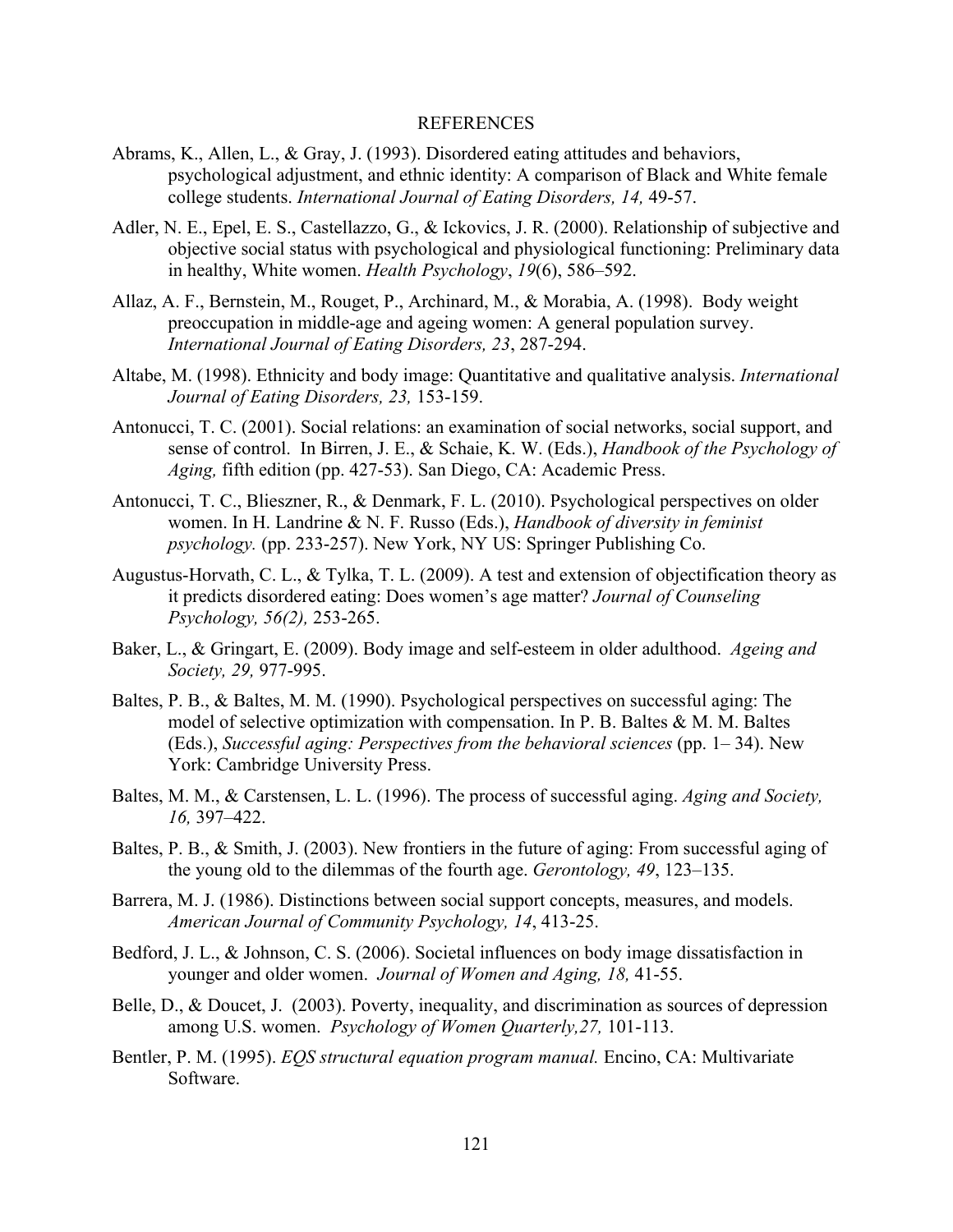- Berkman, L., Berkman, C., Kasl, S., Freeman, D. H., Leo, L., Ostfeld, A. M., Cornoni-Huntley, J., & Brody, J. A. (1986). Depressive symptoms in relation to physical health and functioning in the elderly. *American Journal of Epidemiology, 124*, 372–388.
- Bessenoff, G. R., & Del Priore, R. E. (2007). Women, weight, and age: Social comparison to magazine images across the lifespan. *Sex Roles, 56,* 215-222.
- Blake, H., Mo, P., Malik, S., & Thomas, S. (2009). How effective are physical activity interventions for alleviating depressive symptoms in older people? A systematic review. *Clinical Rehabilitation, 23*, 873-887.
- Blazer, D. G. (2000). Psychiatry and the oldest old. *American Journal of Psychiatry, 157,* 1915– 1924.
- Blazer, D. G. (2002). *Depression in Late Life*. New York: Springer.
- Blazer, D. G. (2003). Depression in late life: review and commentary. *Journal of Gerontology: Medical Sciences,58A,*249–265.
- Blazer, D., Burchett, B., Service, C., & George, L. (1991). The association of age and depression among the elderly: an epidemiologic exploration *Journal of Gerontology: Medical Sciences,46,* M210–M215.
- Blazer, D., Hughes, D., & George, L. (1987). The epidemiology of depression in an elderly community population. *The Gerontologist, 27,* 281–287.
- Blazer, D., Hybels, C., Simonsick, E., & Hanlon, J. (2000). Marked differences in antidepressant use by race in an elderly community sample: 1986–1996. *American Journal of Psychiatry, 157,* 1089–1094.
- Blazer, D. G., Landerman, L. R., Hays, J. C., Simonsick, E. M., & Saunders, W. B. (1998). Symptoms of depression among community-dwelling elderly African-American and White older adults. *Psychological Medicine, 28,* 1311-1320.
- Blazer, D. G., Moody-Ayers, S., Craft-Morgan, J., & Burchett, B. (2002). Depression in diabetes and obesity: Racial/ethnic/gender issues in older adults. *Journal of Psychosomatic Research, 53*(4), 913-916.
- Brach, J. S., Simonsick, E. M., Kritchevsky, S., Yaffe, K., & Newman, A. B. (2004). The association between physical function and lifestyle activity and exercise in health, aging, and body composition study. *Journal of the American Geriatrics Society, 52*, 502-509.
- Brumberg, J. J. (1997). *The body project: An intimate history of American girls.* New York: Random House.
- Bordo, S. (1993). *Unbearable weight: Feminism, western culture, and the body.* Berkeley: University of California Press.
- Breitkopf, C. R., Littleton, H., &Berenson, A. (2007). Body image: A study in a tri-ethnic sample of low income women. *Sex Roles*, *56*, 373–380.
- Brown, R., & Middendorf, J. (1996). The underestimated role of temporal comparison: A test of the life-span model. *The Journal of Social Psychology, 136,* 325-331.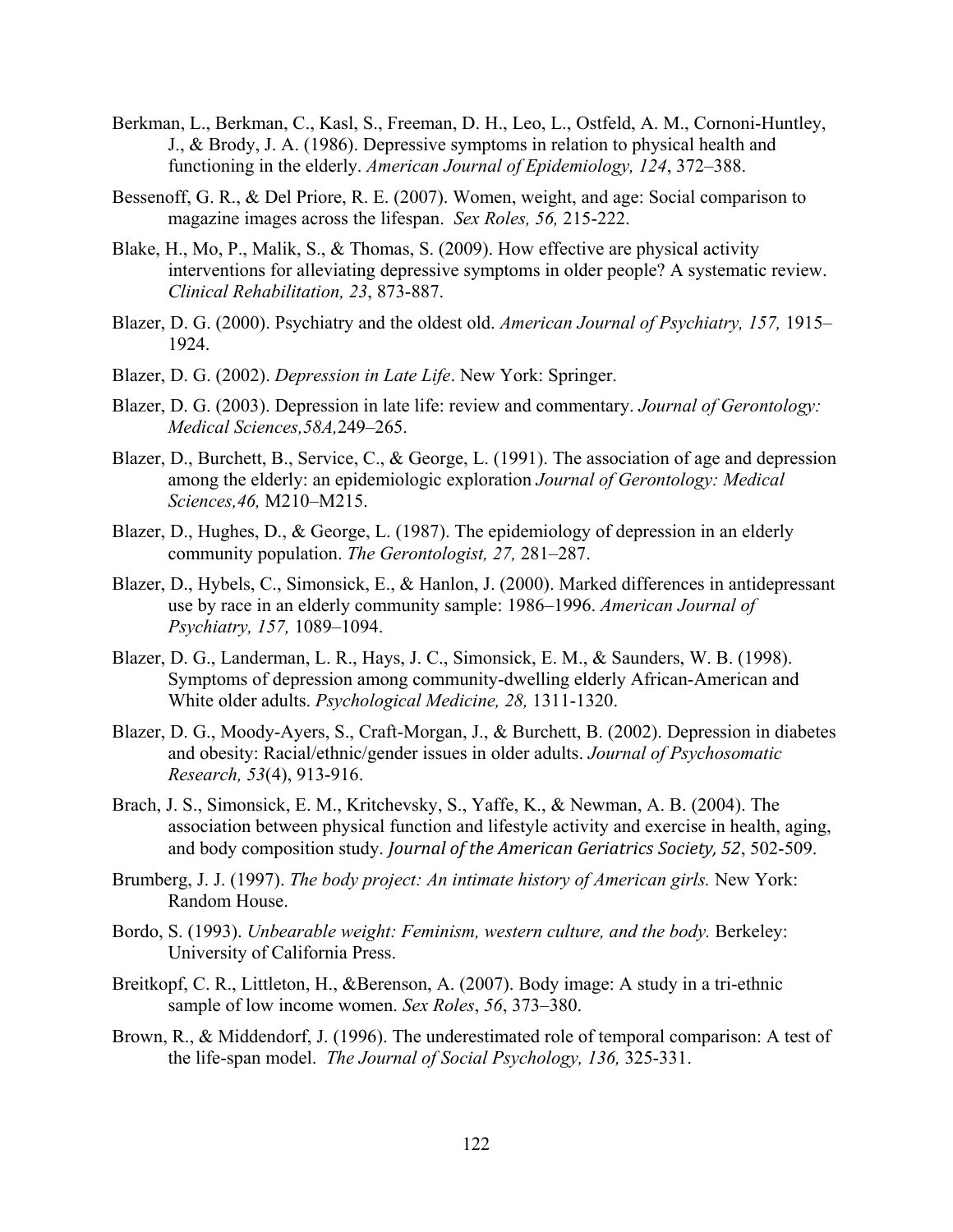- Byrne, B. M., Baron, P., & Campbell, T. L. (1993). Measuring adolescent depression: Factorial validity and invariance of the Beck Depression Inventory across gender. *Journal of Research on Adolescence, 3*(2), 127-143. doi: 10.1207/s15327795jra0302\_2
- Byrne, B. M., Shavelson, R. J., & Muthén, B. (1989). Testing for the equivalence of factor covariance and mean structures: The issue of partial measurement invariance. *Psychological Bulletin, 105*(3), 456-466. doi: 10.1037/0033-2909.105.3.456
- Calasanti, T. (2005). Ageism, gravity, and gender: Experiences of aging bodies. *Generations, 29(3)*, 8-12.
- Carter, J., Pugh, J., & Monterrosa, A. (1996). Non-insulin dependent diabetes mellitus in minorities in the United States. Annals of Internal Medicine, 125, 221– 32.
- Cash, T. F., & Fleming, E. C. (2002). The impact of body image experiences: Development of the Body Image Quality of Life Inventory. International Journal of Eating Disorders, 31, 455-60.
- Cash, T. F., & Henry, R. E. (1995). Women's body images: The results of a national survey in the U.S.A. *Sex Roles, 33*, 19-28.
- Cash, T. F., Jakatdar, T. A., & Williams, E. F. (2004). The body image quality of life inventory: Further validation with college men and women. *Body Image, 1,* 279-287. doi:10.1016/S1740-1445(03)00023-8
- Cash, T. F., & Pruzinsky, T. (2004). *Body Image: A Handbook of Theory, Research, and Clinical Practice*: Guilford Press.
- Cash, T. F. & Szymanski, M. L. (1995). The Development and Validation of the Body Image Ideals. *Journal of Personality Assessment,* 64 (3), 466-477.
- Chaiton, M., Sabiston, C., O'Loughlin, J., McGrath, J. J., Maximova, K., & Lambert, M. (2009). A structural equation model relating adiposity, psychosocial indicators of body image and depressive symptoms among adolescents. *International Journal of Obesity, 33*, 588–596.
- Charles, S., Reynolds, C., & Gatz, M. (2001). Age-related differences and changes in positive and negative affect over 23 years. *Journal of Personality and Social Psychology, 80,* 136–151.
- Cheung, G., & Rensvold, R., (1999). Testing factorial invariance across groups: A reconceptualization and proposed new method. *Journal of Management, 25,* 1-27.
- Chodzko-Zajko, W., Schwingel, A., & Park, C. H. (2009). Successful aging: The role of physical activity. *American Journal of Lifestyle Medicine, 3,* 20-28. DOI: 10.1177/1559827608325456
- Chrisler, J. C., & Ghiz, L. (1993). Body image issues of older women. *Women & Therapy, 14 (1),* 67-75.
- Clarke, L. H. (2001). Older women's bodies and the self: The construction of identity in later life. *Canadian Review of Sociology and Anthropology, 38*, 441–464.
- Cole, E. R., & Zucker, A. N. (2007). Black and White women's perspectives on femininity. *Cultural Diversity and Ethnic Minority Psychology, 13,* 1-9.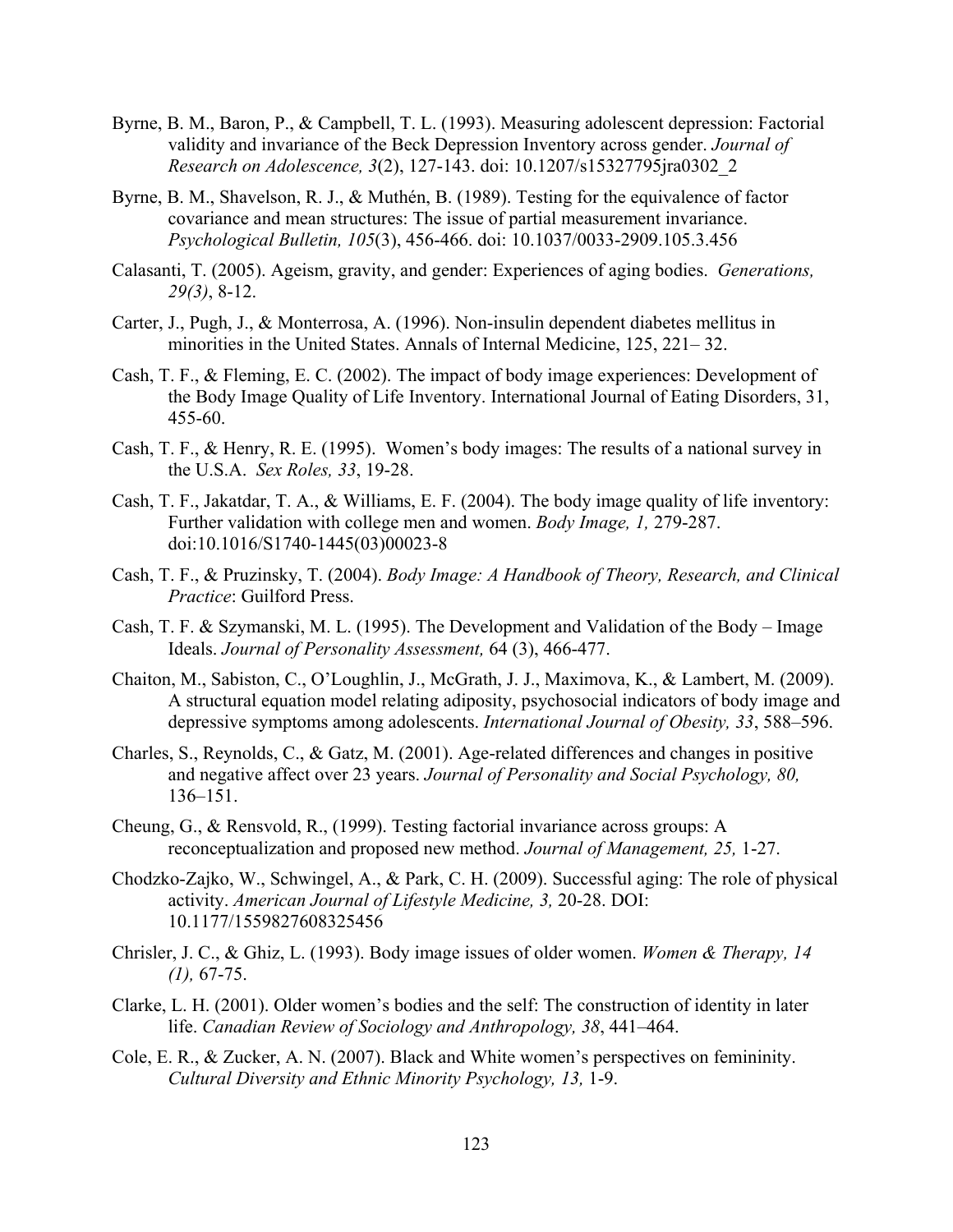- Cole, E. R., & Stewart, A. J. (1996). Meanings of political participation among Black and White women: Political identity and social responsibility. *Journal of Personality and Social Psychology,71,* 130-140.
- Collins, P. H. (2004). *Black Sexual Politics: African Americans, gender, and the new racism.*  New York: Routledge.
- Cohen, J. (1988). *Statistical power analysis for the behavioral sciences* (2nd ed.). Hillsdale, NJ: Erlbaum.
- Cornwell, C. J., & Schmitt, M. H. (1990). Perceived health status, self-esteem, and body image in women with rheumatoid arthritis or systemic lupus erythematosus. *Research in Nursing and Health, 13*, 99-107.
- Covan, E. K. (2005). Meaning of aging in women's lives. *Journal of Women & Aging, 17*(3), 3- 22.
- Covinsky, K. E., Fortinsky, R. H., Palmer, R. M., Kresevic, D. M., & Landefeld, C. S. (1997). Relation between symptoms of depression and health status outcomes in acutely ill hospitalized older persons. *Annals of Internal Medicine, 126,* 417–425.
- Cox, E. O., & Parsons, R. R. (1996). Empowerment-oriented social work practice: Impact on late life relationships of women. In K. A. Roberto (Ed.), *Relationships between women in later life* (pp. 129-143). New York, NY: Harrington Park Press.
- Craig, M. L. (2002). *Ain't I a beauty queen? Black women, beauty, and the politics of race.* New York: Oxford University Press.
- Craig, M. L. (2006). Race, beauty, and the tangled knot of a guilty pleasure. *Feminist Theory, 7,*  159–177.
- Damron,-Rodriguez, J., Frank, J. C., Enriquez-Haass, V. L., & Reuben, D. B. (2005). Definitions of health among diverse groups of elders: Implications for health promotion. *Generations, 29,* 11-16.
- De Leon, B. (1993). Sex role identity among college students: A crosscultural analysis. *Hispanic Journal of Behavioral Sciences, 15,* 476–489.
- Dillaway, H. E., & Byrnes, M. (2009). Reconsidering successful aging: A call for renewed and expanded academic critiques and conceptualizations. *Journal of Applied Gerontology, 28(6)*, 702-722.
- Dion, K., Berscheid, E., & Walster, E. (1972). What is beautiful is good. *Journal of Personality and Social Psychology, 24*, 285-290.
- Doraiswamy, P., Khan, Z., Donahue, R, & Richard, N. E. (2002). The spectrum of quality-of-life impairments in recurrent geriatric depression. *Journal of Gerontology:Medical Sciences, 57A*, M134–M137.
- Dworkin, S. H. (1989). Not in man's image: Lesbians and the cultural oppression of body image. *Women & Therapy, 8,* 27-39.
- Dunlop, D. D., Song, J., Manhelm, L. M., Daviglus, M. L., & Chang, R. W. (2007). Racial/ethnic difference in the development of disability among older adults. *American Journal of Public Health, 97 (12),* 2209-2215.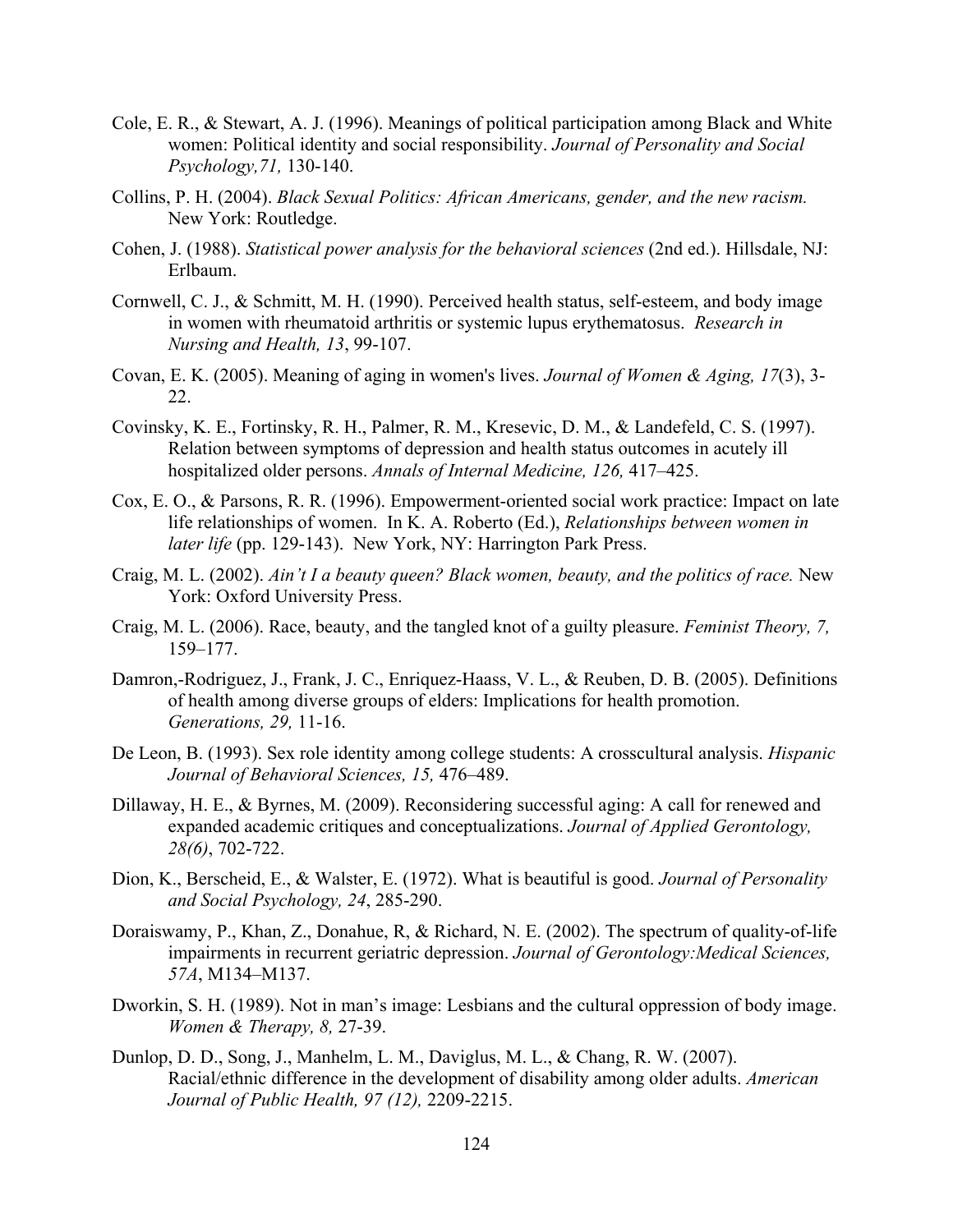- Eagly, A.H., R.D. Ashmore, M.G. Makhijani, and L.C. Longo. (1991). What is beautiful is good, but . . : A meta-analytic review of research on the physical attractiveness stereotype. *Psychological Bulletin 110*, 109-28.
- Engeln-Maddox, R. (2005). Cognitive responses to idealized media images of women: The relationship of social comparison and critical processing to body image disturbance in college women. Journal of Social and Clinical Psychology, 24, 1114–1138.
- Evans, P. C. (2003). If only I were thin like her, maybe I could be happy like her: The selfimplications of associating a thin female ideal with life success. *Psychology of Women Quarterly, 27,* 209–214.
- Falconer, J. W., & Neville, H. A. (2000). AA college women's body image: An examination of body mass, African self consciousness, and skin color satisfaction. *Psychology of Women Quarterly*, *24*, 236–243.
- Feingold, A. (1992). Good-looking people are not what we think. *Psychological Bulletin 111*, 304-41.
- Feingold, A., & Mazzella, R. (1998). Gender differences in body image are increasing. *Psychological Science, 9*, 190-195.
- Festinger, L. (1954). A theory of social comparison processes. Human Relations, 7, 117–140.
- Fiori, K. L., Antonucci, T. C., & Cortina, K. S. (2006). Social network typologies and mental health among older adults. *Journal of Gerontology, 61B*, P25–P32.
- Fiske, S. T., Bersoff, D. N., Borgida, E., Deaux, K., & Heilman, M. E. (2000). Social science research on trial: Use of sex stereotyping research in Price Waterhouse v. Hopkins. In C. Stangor (Ed.), *Stereotypes and prejudice: Essential readings.* (pp. 338-352). New York, NY US: Psychology Press.
- Foos, P. W., Clark, M. C., & Terrell, D. F. (2006). Adult age, gender, and race group differences in images of aging. *The Journal of Genetic Psychology, 167 (3),* 309-325.
- Forman-Hoffman, V. L., Yankey, J. W., Hillis, S. L., Wallace, R. B., & Wolinsky, F. D. (2007). Weight and depressive symptoms in older adults: Direction of influence? *The Journals of Gerontology, 62B,* S43-S51.
- Forman, M., & Davis, W. N. (2005). Characteristics of middle-aged women in inpatient treatment for eating disorders. *Eating Disorders, 13*, 231-243.
- Franzoi, S. L. (1995). The body-as-object versus the body-as-process: Gender differences and gender considerations. *Sex Roles, 33 (5/6),* 417-437.
- Franzoi, S. L. and Koehler, V. (1998). Age and gender differences in body attitudes: A comparison of young and elderly adults. *International Journal of Aging and Human Development, 47,* 1, 1–10.
- Fredrickson, B. L., & Roberts, T. A. (1997). Objectification theory: Toward understanding women's lived experiences and mental health risks. *Psychology of Women Quarterly, 21*, 173-206.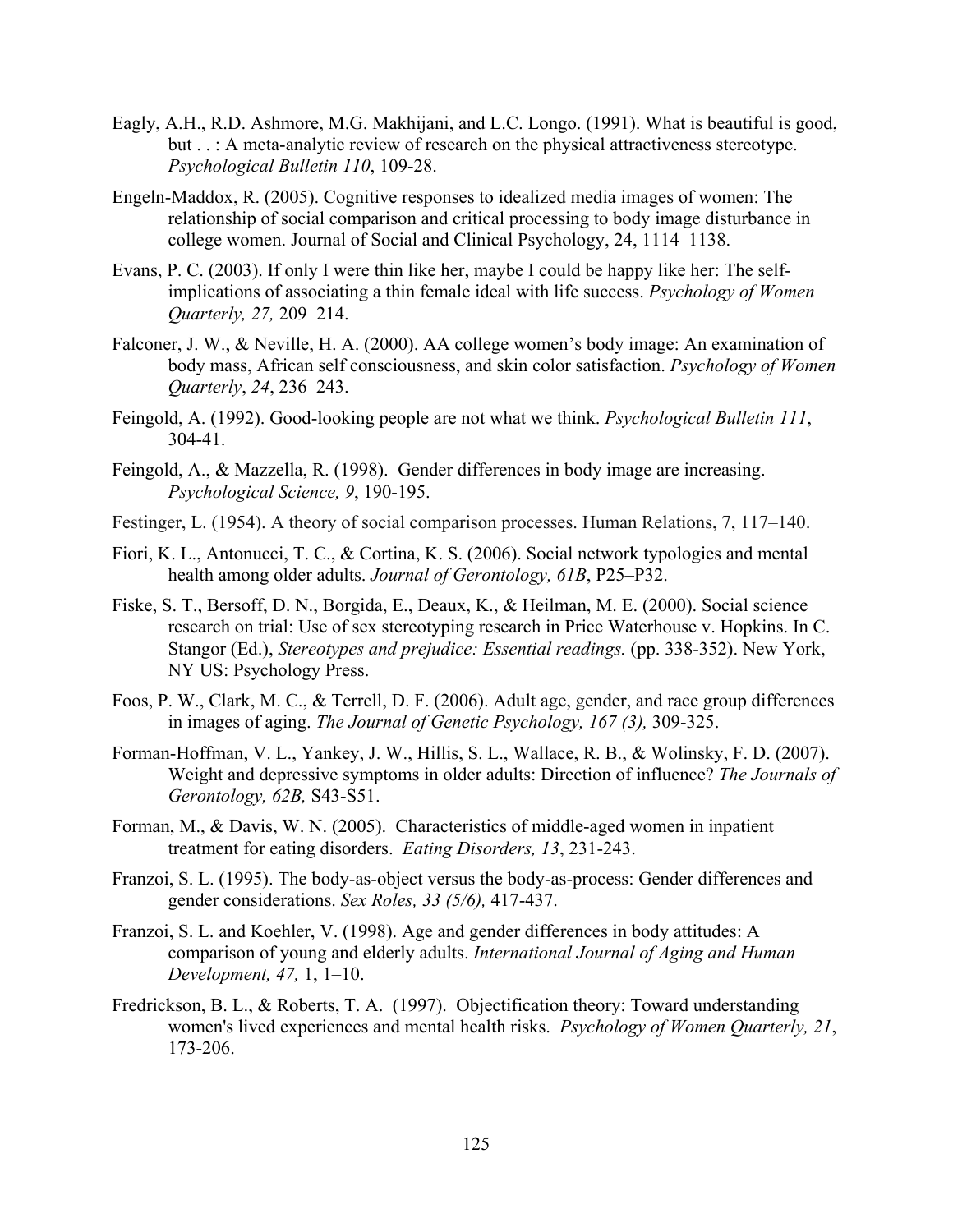- Fredrickson, B. L., Roberts, T., Noll, S. M., Quinn, D. M., & Twenge, J. M. (1998). That swimsuit becomes you: Sex differences in self-objectification, restrained eating and math performance. *Journal of Personality and Social Psychology, 75,* 269-284.
- Freund, A. M. (2008). Successful aging as management of resources: The role of selection, optimization, and compensation. *Research in Human Development 5(2),* 94-106.
- Freund, A. M., & Baltes, P. B. (1998). Selection, optimization, and compensation as strategies of life management: Correlations with subjective indicators of successful aging. *Psychology and Aging, 13*, 531–543.
- Freidman, M. A., & Brownell, K. D. (1995). Psychological correlates of obesity: Moving to the next research generation. *Psychological Bulletin, 117,* 3-20.
- Frieswijk, N., Buunk, B. P., Steverink, N., & Slaets, J. P. (2004). The effect of social comparison information on the life satisfaction of frail older persons. *Psychology and Aging, 19,* 183-190.
- Fullmer, E. M., Shenk, D., & Eastland, L. J. (1999). Negating Identity: A feminist analysis of the social invisibility of older lesbians. *Journal of Women and Aging, 11,* 131-148.
- Furnham, A. (2002). Body image dissatisfaction: Gender differences in eating attitudes, selfesteem, and reasons for exercise. *The Journal of Psychology, 136*, 581**–**596. doi:10.1080/00223980209604820.
- Galambos, N. L., Turner, P. K., & Tilton-Weaver, L. C. (2005). Chronological and subjective age in emerging adulthood: The crossover effect. *Journal of Adolescent Research, 20,* 538–556.
- Gana, K., Alaphilippe, D., & Bailly, N. (2004). Positive illusions and mental and physical health in later life. *Aging & Mental Health, 8*, 58–64.
- Garner, J. D. (1999). Feminism and Feminist Gerontology. *Journal of Women and Aging, 11,* 3- 12.
- Glass, T. A., DeLeon, C. F. M., Bassuk, S. S., & Berkman, L. F. (2006). Social engagement and depressive symptoms in late life: Longitudinal findings. *Journal of Aging and Health,18,*  604-627.
- Golden, M. (2004). *Don't play in the sun: One woman's journey through the color complex.* NY: Doubleday.
- Grabe, S., & Hyde, J. S. (2006). Ethnicity and body dissatisfaction among women in the United States: A meta-analysis. *Psychological Bulletin, 132,* 622-640.
- Grossbard, J. R., Lee, C. M., Neighbors, C., & Larimer, M. E. (2009). Body image concerns and contingent self-esteem in male and female college students. *Sex Roles, 60*, 198**–**207. doi:10.1007/s11199-008-9535-y.
- Gupta, M. A., & Schork, N. J. (1993). Aging-related concerns and body image: Possible future implications for eating disorders. *International Journal of Eating Disorders, 14,* 481- 486.
- Harris, A. C. (1996). African American and Anglo-American gender identities: An empirical study. *Journal of Black Psychology, 22,* 182–194.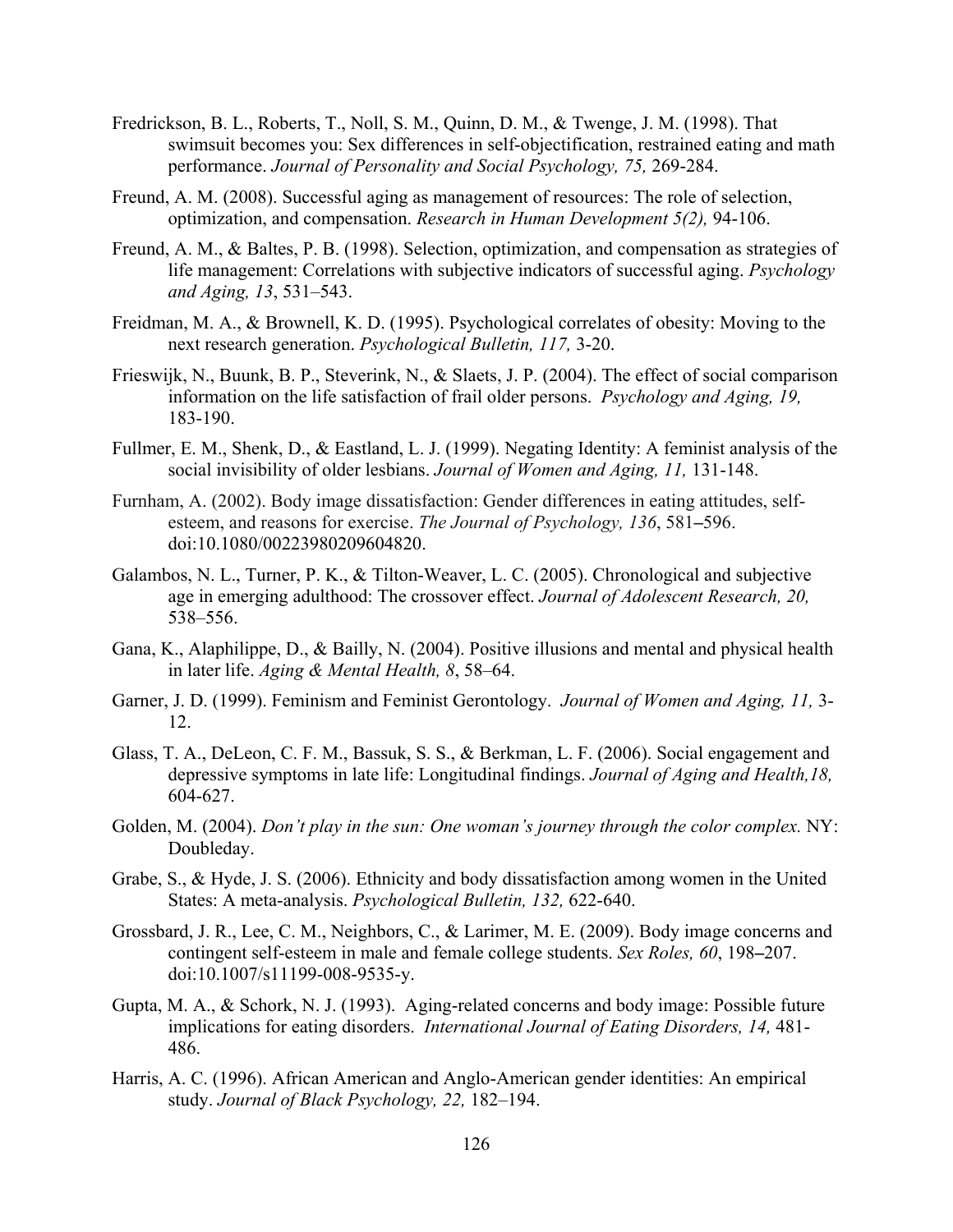- He, W., Sengupta, M., Velkoff, V. A., & DeBarros, K. A. (2005). 65+ in the United States: 2005. *U.S. Census Bureau, Current Population Reports,* 23-209.
- He, X. Z., & Baker, D. W. (2004). Body mass index, physical activity, and the risk of decline in overall health and physical functioning in late middle age. *American Journal of Public Health, 94 (9)*, 1567-1573.
- Heckhausen, J., & Kruger, J. (1993). Developmental expectations for the self and most other people: Age grading in three functions of social comparison. *Developmental Psychology, 25,* 539–548.
- Heidrich, S. M., & Ryff, C. D. (1993). The role of social comparison processes in the psychological adaptation of elderly adults. *Journal of Gerontology: Psychological Sciences, 48,* 127-136.
- Henderson, K. V., Goldsmith, R. E., & Flynn, L. R. (1995). Demographic characteristics of subjective age. *Journal of Social Psychology, 135 (4),* 447-457.
- Hesse-Biber, S., Leavy, P., Quinn, C. E., & Zoino, J. (2006). The mass marketing of disordered eating and eating disorders: The social psychology of women, thinness, and culture. *Women's Studies International Forum, 29,* 208–224. doi:10.1016/j.wsif.2006. 03.007.
- Holmbeck, G. N. (2002). Post-hoc probing of significant moderational and mediational effects in studies of pediatric populations. *Journal of Pediatric Psychology*, *27*, 87–96.
- Hubley, A. M., & Hultsch, D. F. (1994). The relationship of personality trait variables to subjective age identity in older adults. *Research on Aging, 16*, 415–439.
- Hurd, L. C. (2000). Older women's body image and embodied experience: An exploration. *Journal of Women and Aging, 12,* 77-97.
- Hurtado, A. (1989). Relating to privilege: Seduction and rejection in the subordination of white women and women of color. *Signs, 14,* 833455.
- Inui, T. S. (2003). The need for an integrated biopsychosocial approach to research on *successful aging*. *Annals of Internal Medicine, 139*(5), 391-394.
- Jackson, L. A. (1992). *Physical appearance and gender: Sociobiological and sociocultural perspectives.* Albany: State University of New York.
- Jackson, L. A. (2004). Physical attractiveness: A sociocultural perspective. In T.F. Cash & T. Pruzinsky (Eds.), *Body Images: A Handbook of Theory, Research, and Clinical Practice* (pp. 13-21). NY: Guilford Press.
- Jackson, L. A., Hunter, J. E., & Hodge, C. N. (1995). Physical attractiveness and intellectual competence: A meta-analytic review. *Social Psychology Quarterly, 58*(2), 108-122. doi: 10.2307/2787149
- Jackson, H. O., & O'Neal, G. S. (1994). Dress and appearance responses to perceptions of aging. *Clothing and Textiles Research Journal, 12*, 8–15.
- Janelli, L. M. (1993). Are there body image differences between older men and women? *Western Journal of Nursing Research, 15,* 327–39.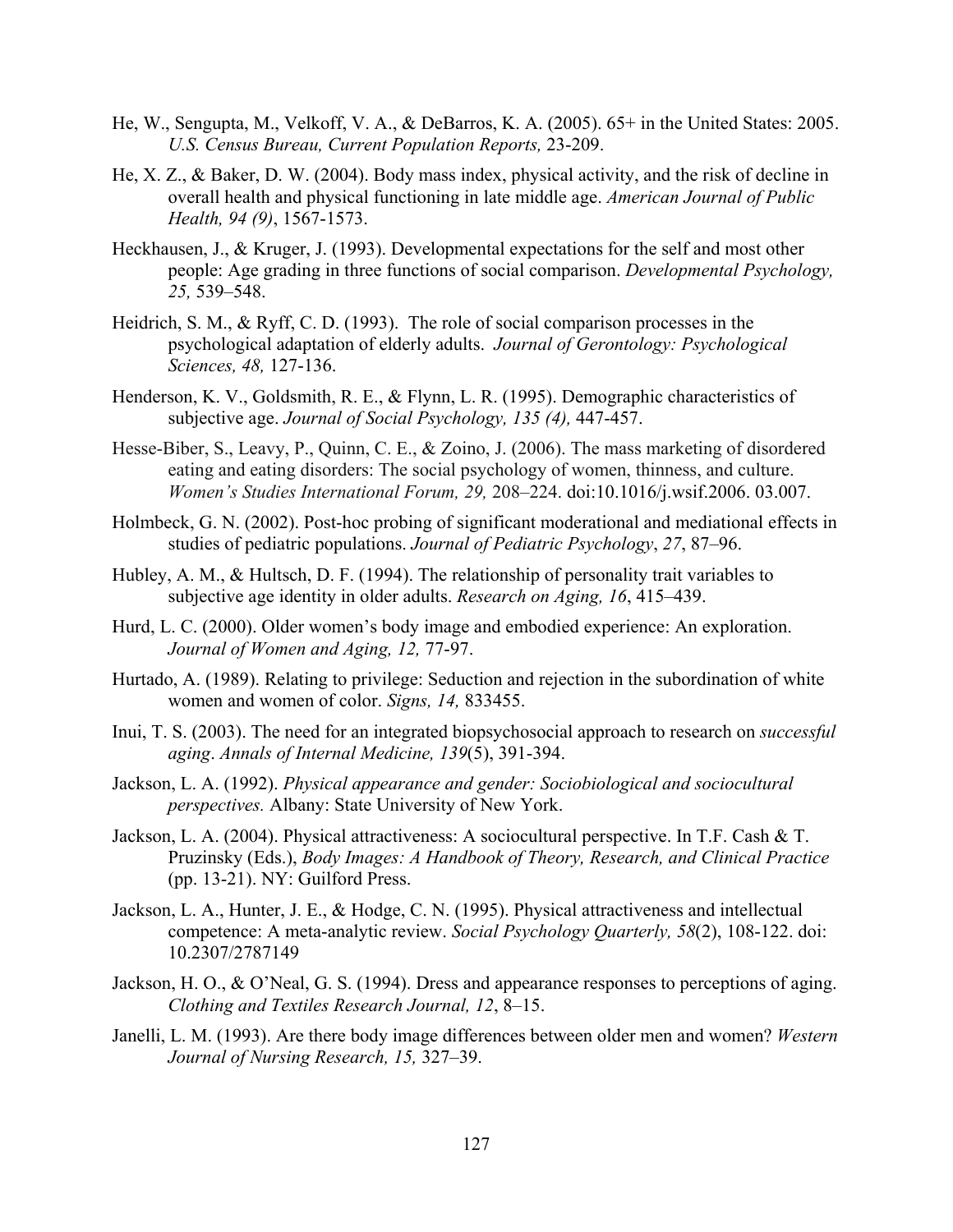- Jefferson, D. L., & Stake, J. E. (2009). Appearance self-attitudes of African American and European American women: Media comparisons and internalization of beauty ideals. *Psychology of Women Quarterly, 33*. 396-409.
- Johnston, E., Johnson, S., McLeod, P., & Johnston, M. (2004). The relation of body mass index to depressive symptoms. *Canadian Journal of Public Health, 95,* 179-183.
- Jones, C., & Shorter-Gooden, K. (2003). *Shifting: The double lives of Black women in America.*  New York: Harper Collins.
- Kaminski, P. L., & Hayslip, B. (2006). Gender differences in body esteem among older adults. *Journal of Women and Aging, 18,* 19-35.
- Kanning, M., & Schlicht, W. (2008). A bio-psychosocial model of successful aging as shown through the variable "physical activity". *European Review of Aging and Physical Activity, 5*(2), 79-87.
- Karlin, B. E., Duffy, M., & Gleaves, D. H. (2008). Patterns and predictors of mental health service use and mental illness among older and younger adults in the United States. *Psychological Services, 5,* 275-294.
- Kaschak, E. (1992). *Engendered lives: A new psychology of women's experience*. New York: Basic Books.
- Kastenbaum, R., Derbin, V., Sabatini, P., & Artt, S. (1972). ''The ages of me'': Toward personal and interpersonal definitions of functional aging. *Aging and Human Development, 3,* 197–211.
- Kaufman, G., & Elder, G. H. (2002). Revisiting age identity: A research note. *Journal of Aging Studies, 16*, 169-176.
- Kempen, G. I., Sullivan, M., van Sonderen, E., & Ormel, J. (1999). Performance-based and self reported physical functioning in low-functioning older persons: Congruence of change and the impact of depressive symptoms. *The Journals of Gerontology, Series B, Psychological Sciences and Social Sciences, 54,* P380–P386.
- Kessler, R. C., McGonagle, K. A., Swartz, M., Blazer, D. G. & Nelson, C. B. (1993). Sex and depression in the National Comorbidity Survey I: Lifetime prevalence, chronicity, and recurrence. *Journal of Affective Disorders, 29,* 85-96.
- Kilbourne, J. (2000). *Can't buy my love: How advertising changes the way we think and feel.* New York: Simon and Shuster.
- Kleinspehn-Ammerlahn, A., Kotter-Gruhn, D., & Smith, J. (2008). Self-perceptions of aging: Do subjective age and satisfaction with aging change during old age? *Journal of Gerontology: Psychological Sciences,63B,* P377–P385.
- Kline, R. B. (2005). Structural Equation Modeling. New York: Guilford.
- Koss, M. P., Bailey, J. A., Yuan, N. P., Herrara, V. M., & Lichter, E. L. (2003). Depression and PTSD in survivors of male violence: Research and training initiatives to facilitate recovery. *Psychology of Women Quarterly, 27,* 130-142.
- Kozee, H. B., & Tylka, T. L. (2006). A test of objectification theory with lesbian women. *Psychology of Women Quarterly, 30, 348-357.*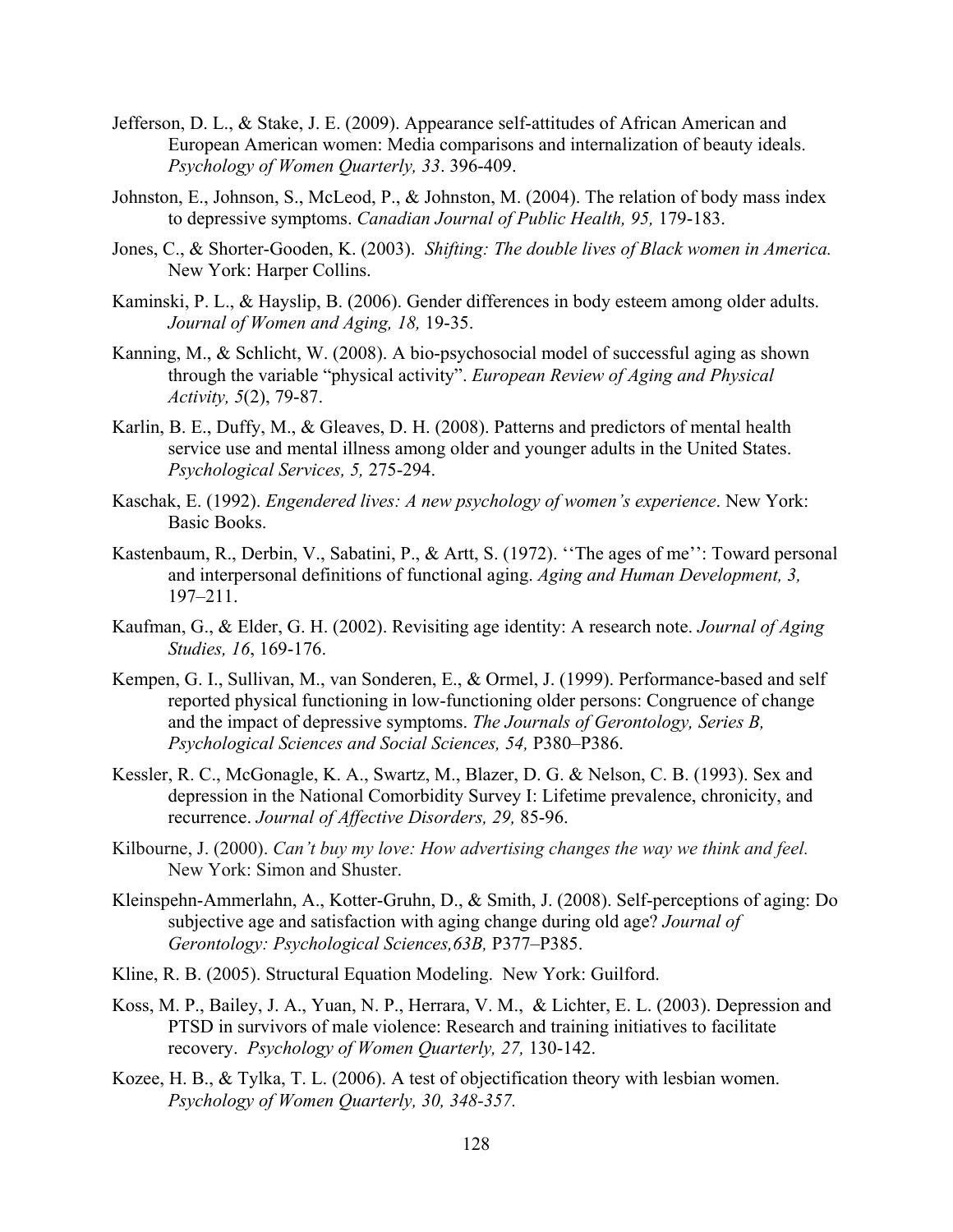- Krause, N. M., & Jay, G. M. (1994). What do global self-rated health items measure? *Medical Care, 32,* 930-942.
- Krause, N. (2001) Social support. In Binstock, R. H. (ed.), *Handbook of Aging and the Social Sciences* (pp. 272-94)*.* Fifth edition, San Diego, CA: Academic Press.
- Kunzmann, U., Little, T. D., & Smith, J. (2000). Is age-related stability of subjective well-being a paradox? Cross-sectional and longitudinal evidence from the Berlin Aging Study, *Psychology and Aging, 15*(3), *511–526*.
- Landrine, H., & Klonoff, E. A. (1997). *Discrimination against women: Prevalence, consequences, remedies.* Thousand Oaks, CA: Sage.
- Lautenschlager, N. T., Almeida, O. P., Flicker, L., & Janca, A. (2004). Can physical activity improve the mental health of older adults? *Annals of General Psychiatry;3:*12. DOI:10.1186/1475-2832-3-12.
- Leveille, S. G., Penninx, B. W. J. H., Melzer, D., Izmirlian, G., & Guralnik, J. M. (2000). Sex differences in the prevalence of mobility disability in old age: The dynamics of incidence, recovery, and mortality. *Journal of Gerontology: Social Sciences, 55B*, S41-S50.
- Levy, B. R. (2003). Mind matters: Cognitive and physical effects of aging self-stereotypes. *Journal of Gerontology: Psychological Sciences, 58B*, P203–P211.
- Lewis D. M., & Cachelin, F. M. (2001). Body image, body dissatisfaction, and eating attitudes in midlife and elderly women. *Eating Disorders, 9*, 29-39.
- Lovejoy, M. (2001). Disturbances in the social body: Differences in body image and eating problems among African American and White women. *Gender and Society, 15,* 239–261.
- Maine, M., McGilley, B. H., & Bunnell, D. W. (2010). The weight-bearing years: Eating disorders and body image despair in adult women *Treatment of eating disorders: Bridging the research-practice gap.* (pp. 285-299). San Diego, CA US: Elsevier Academic Press.
- Mangweth-Matzek, B., Rupp, C. I., Hausmann, A., Assmayr, K., Mariacher, E., Kemmler, G., Whitworth, A. B., & Biebl, W. (2006). Never too old for eating disorders or body dissatisfaction: A community study of elderly women. *International Journal of Eating Disorders, 39,* 583-586.
- Margolin, L., & White, L., (1987). The continuing role of physical attractiveness in marriage. *Journal of Marriage and the Family, 49,* 21-27.
- McKinley, N. M., & Hyde, J. S. (1996). The objectified body consciousness scale: Development and validation. *Psychology of Women Quarterly, 20,* 181-215.
- Meltzer, A. L., & McNulty, J. K. (2010). Body image and marital satisfaction: Evidence for the mediating role of sexual frequency and sexual satisfaction. *Journal of Family Psychology, 24*(2), 156-164. doi: 10.1037/a0019063
- Miller, L. C., Murphy, R., & Buss, A. (1981). Consciousness of body: Private and public. *Journal of Personality and Social Psychology, 41*, 397-406.
- Minkler, M., & Fadem, P. (2002). Successful aging. *Journal of Disability Policy Studies, 12(4),*  229-235.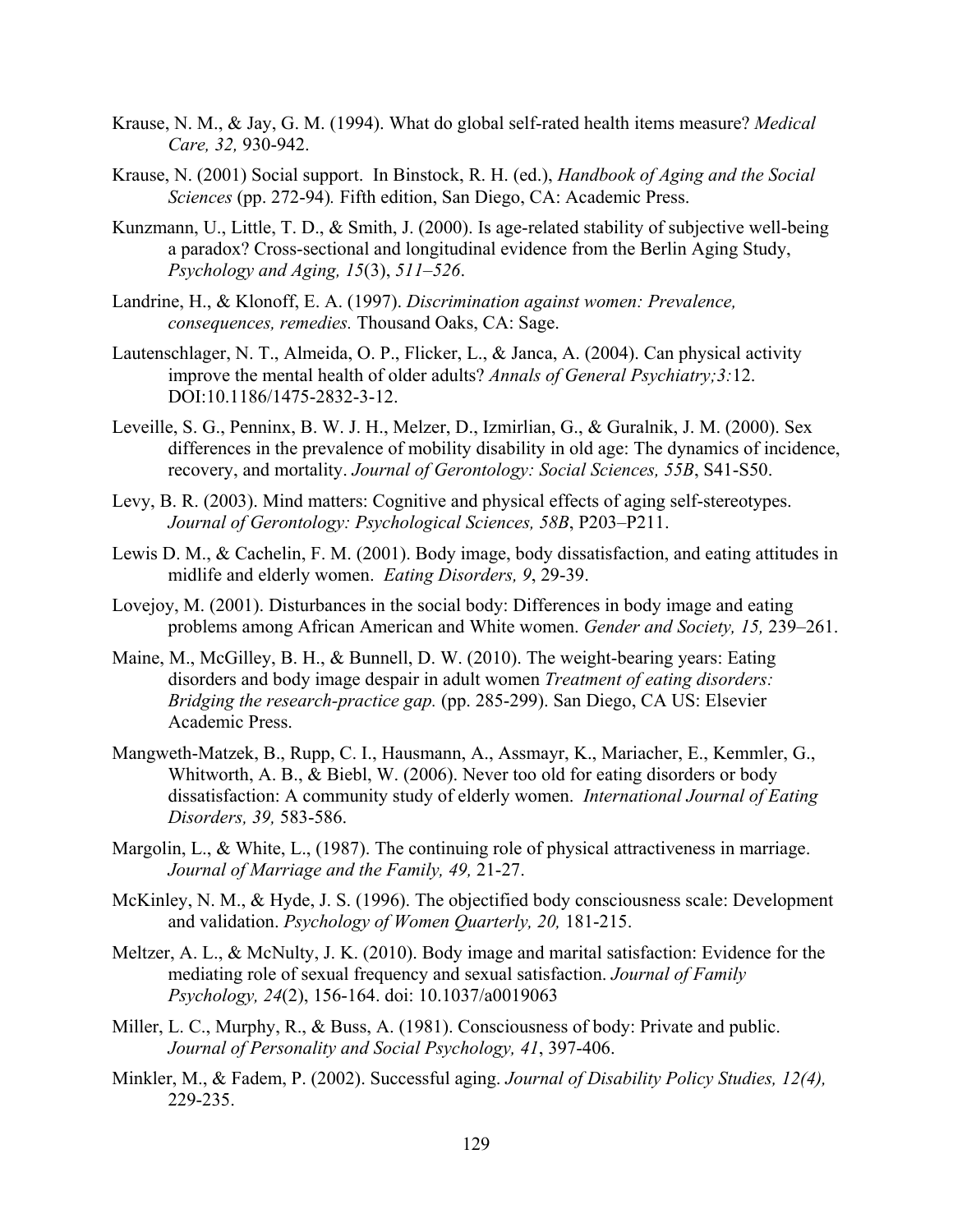- Mintz, L. B., & Betz, N. E. (1988). Prevalence and correlates of eating disordered behaviors among undergraduate women. *Journal of Counseling Psychology, 35,* 463-471.
- Mintz, L. B., O'Halloran, M. S., Mulholland, A. M., & Schneider, P. A. (1997). Questionnaire for eating disorder diagnoses: Reliability and validity of operationalizing *DSM-FV*  criteria into a self-report format. *Journal of Counseling Psychology, 44,* 63-79.
- Mirowsky, J., & Reynolds, J. (2000). Age, depression, and attrition in the National Survey of Families and Households. *Sociological Methods and Research, 28*, 476–504.
- Moin, V., Duvdevany, I., & Mazor, D. (2009). Sexual identity, body image, and life satisfaction among women with and without physical disability. *Sexuality and Disability, 27*(2), 83- 95. doi: 10.1007/s11195-009-9112-5
- Molloy, B. L., & Hertzberger, S. D. (1998). Body image and self esteem: A comparison of African American and Caucasian women. *Sex Roles, 38*, 631-643.
- Montepare, J. A. (2006). Body consciousness across the adult years: Variations with actual and subjective age. *Journal of Adult Development. 13(2),* 102-107.
- Montepare, J. M. (1996). Actual and subjective-related age differences in women's attitudes toward their bodies across the lifespan. *Journal of Adult Development, 3*, 171-182.
- Morrison, T. G., Kalin, R., & Morrison, M. A. (2004). Body-image evaluation and body image investment among adolescents: A test of sociocultural and social comparison theories. Adolescence, 39, 571–593.
- Muehlenkamp, J. J., & Saris-Baglama, R. N. (2002). Self objectification and its psychological outcomes for women. *Psychology of Women Quarterly, 26,* 371-379.
- Mulvey, L. (1975). Visual pleasure and narrative cinema. *Screen, 16,* 6-18.
- Murrell, S., Himmelfarb, S., & Wright, K. (1983). Prevalence of depression and its correlates in older adults. *American Journal of Epidemiology, 117,* 173–185.
- Myers, A. M., Rothblum, E. D., & Chin, J. L. (2010). Coping with prejudice and discrimination based on weight *The psychology of prejudice and discrimination: A revised and condensed edition.* (pp. 187-197). Santa Barbara, CA US: Praeger/ABC-CLIO.
- Nolen-Hoeksema, S. (2002). Gender differences in depression. In I. H. Gotlib & C. Hammen (Eds.), *Handbook of depression* (pp. 492-509). New York: Guilford.
- Nolen-Hoeksema, S., & Keita, G. P. (2002). Women and depression: Introduction. *Psychology of Women Quarterly, 27,* 89-90.
- North, M. S., & Fiske, S. T. (2012). An Inconvenienced Youth? Ageism and Its Potential Intergenerational Roots. *Psychological Bulletin*, No Pagination Specified. doi: 10.1037/a0027843
- Ofusu, H., Lafreniere, K., & Senn, C. (1998). Body image perception among women of African descent: A normative context? *Feminism & Psychology, 8,* 303–323.
- Ostir, G. V., Ottenbacher, K. J., Fried, L. P., & Guralnik, J. M. (2007). The effect of depressive symptoms on the associations between functional status and social participation. *Social Indicators Research, 80,* 379–392. DOI 10.1007/s11205-005-6189-9.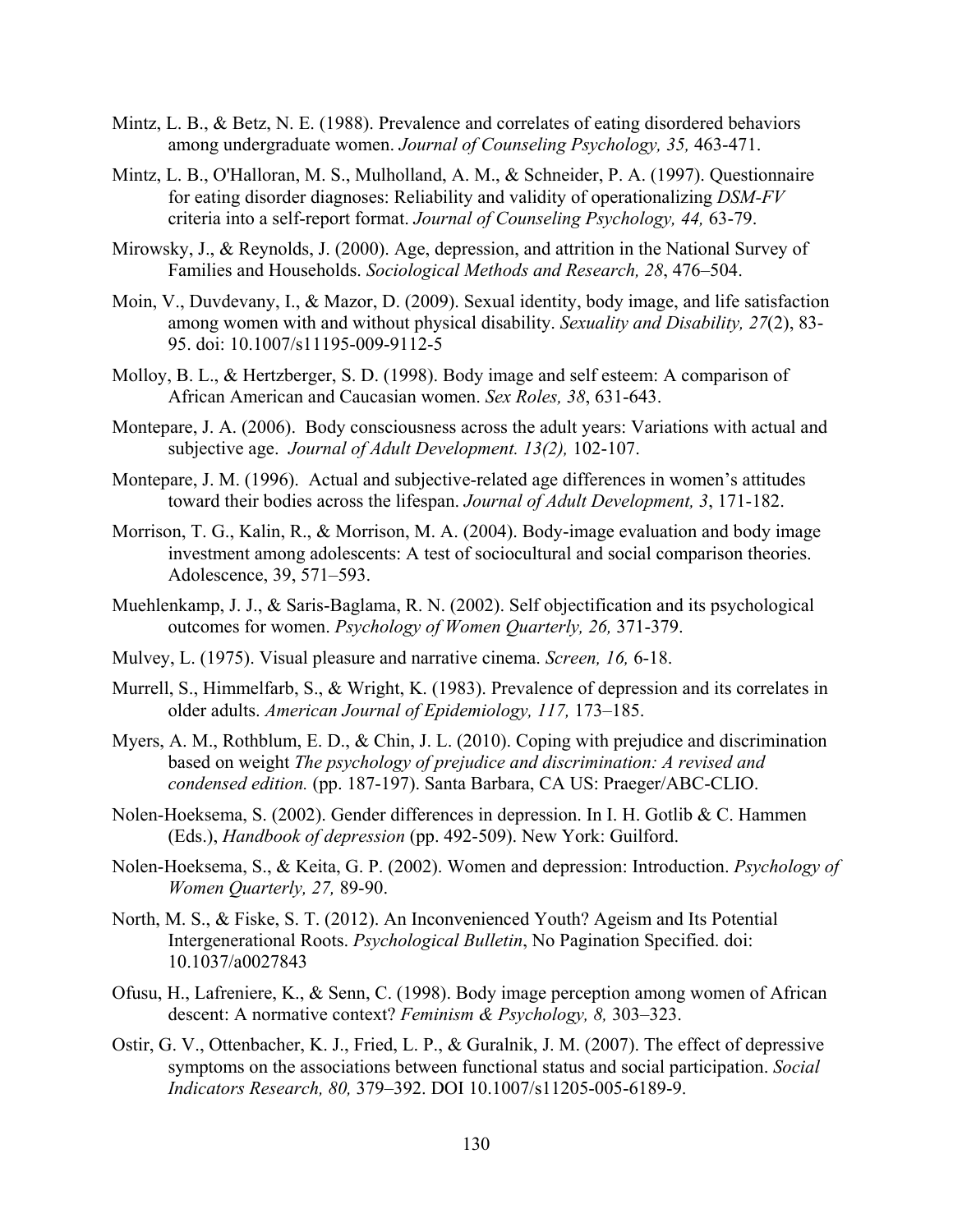- Paap, C. E., & Gardner, R. M. (2011). Body image disturbance and relationship satisfaction among college students. *Personality and Individual Differences, 51*(6), 715-719. doi: 10.1016/j.paid.2011.06.019
- Parker, S., Nichter, M., Vuckovic, N., Sims, C., & Ritenbaugh, C. (1995). Body image and weight concerns among African American and White adolescent females: Differences that make a difference. *Human Organization, 54,* 103-114.
- Paxton, S. J., Schutz, H. K., Wertheim, E. H., & Muir, S. L. (1999). Friendship clique and peer influences on body image concerns, dietary restraint, extreme weight-loss behaviors, and binge eating in adolescent girls. Journal of Abnormal Psychology, 108, 255– 266. doi:10.1037/0021-843X.108.2.255.
- Peat, C. M., Peyerl, N. L., & Muehlenkamp, J. J. (2008). Body image and eating disorders in older adults: A review. *The Journal of General Psychology, 135*, 343-358.
- Penninx, B. W., Leveille, S., Ferrucci, L., van Eijk, J. T., & Guralnik, J. M. (1999). Exploring the effect of depression on physical disability: Longitudinal evidence from the established populations for epidemiologic studies of the elderly. *American Journal of Public Health, 89*, 1346–1352.
- Pliner, P., Chaiken, S., & Flett, G. L. (1990). Gender differences in concern with body weight and physical appearance over the life span. *Personality and Social Psychology Bulletin, 16*, 263-273.
- Poran, M. (2006). The politics of protection: Body image, social pressures, and the misrepresentation of young Black women. *Sex Roles, 55,* 739-755.
- Powell, M. R., & Hendricks, B. (1999). Body schema, gender, and other correlates in nonclinical populations. *Genetic, Social, and General Psychology Monographs, 125*, 333–412.
- Prentice, D. A., & Carranza, E. (2002). What women and men should be, shouldn't be, are allowed to be, and don't have to be: The contents of prescriptive gender stereotypes. *Psychology of Women Quarterly, 26,* 269-281.
- Pruzinsky, T., & Cash, T. F. (1990). Integrative themes in body image development, deviance, and change. In Cash, T. F., & Pruzinsky, T. (Eds.), *Body images: Development, deviance, and change* (pp. 337-349). New York: Guilford Press.
- Pujols, Y., Meston, C. M., & Seal, B. N. (2010). The association between sexual satisfaction and body image in women. *Journal of Sexual Medicine, 7*(2, Pt 2), 905-916. doi: 10.1111/j.1743-6109.2009.01604
- Purdie-Vaughns, V., & Eibach, R. P. (2008). Intersectional invisibility: The distinctive advantages and disadvantages of multiple subordinate-group identities. *Sex Roles, 59*(5- 6), 377-391. doi: 10.1007/s11199-008-9424-4
- Quinn, D. M., Kallen, R. W., Twenge, J. M., & Fredrickson, B. L. (2006). The disruptive effect of self-objectification on performance. *Psychology of Women Quarterly, 30,* 59-64.
- Radloff, L. S. (1977). The CES-D Scale: A self-report depression scale for research in the general population. *Applied Psychological Measurement, 1*(3), 385-401.
- Reboussin, B. A., Rejeski, W. J., Martin, K. A., Callahan, K., Dunn, A. L., King, A. C., & Sallis,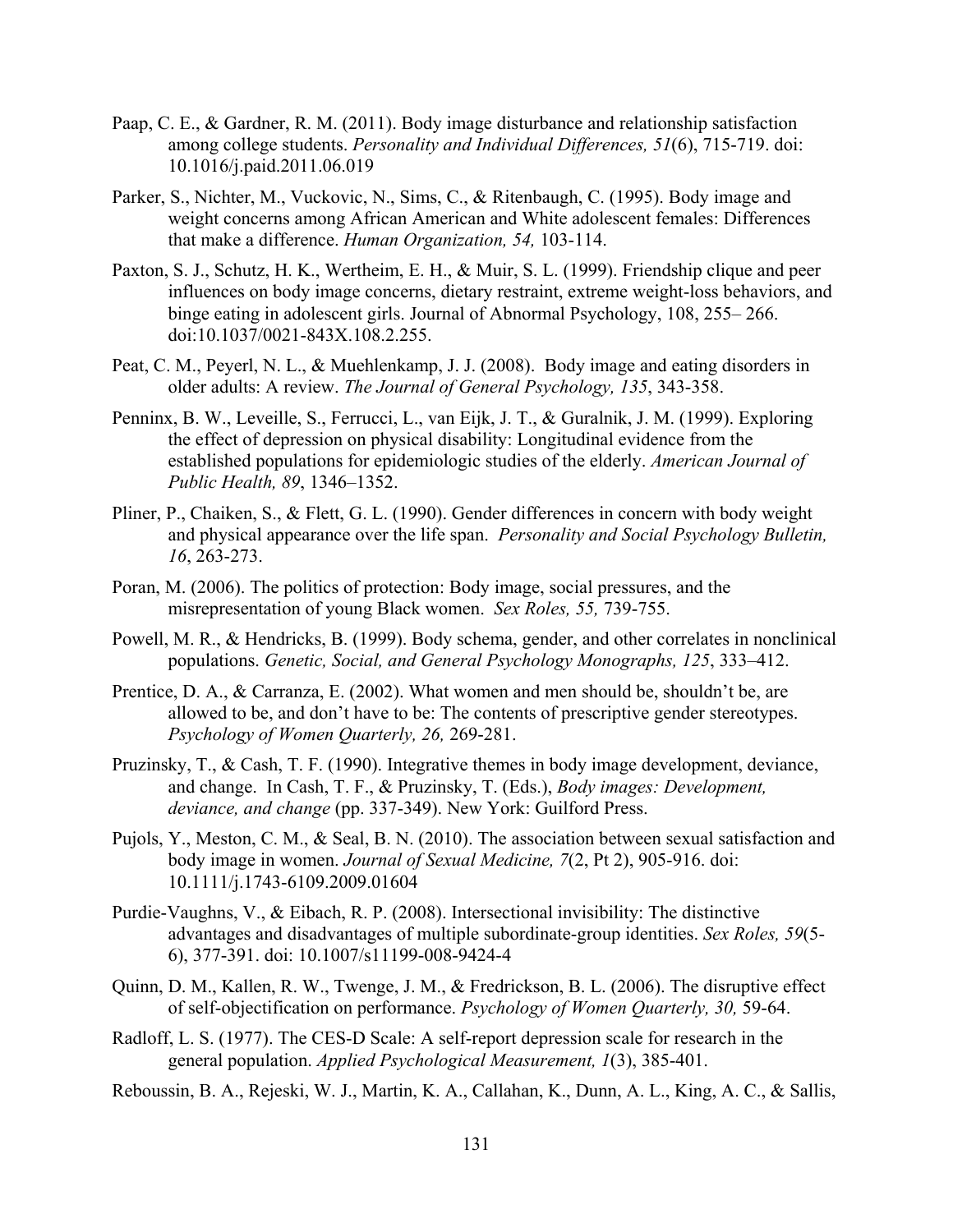J. F. (2000). Correlates of satisfaction with body function and body appearance in middle- and older aged adults: The activity counseling trial. *Psychology and Health, 15,* 239–54.

- Resnick, H., Valsania, P., Halter, J., & Lin, X. (1998). Differential effects on BMI on diabetes risk among black and white Americans. *Diabetes Care*, *21*, 1828–35.
- Rhode, D. L. (2010). *The beauty bias: The injustice of appearance in life and law.* Oxford University Press: New York.
- Roberto K. A., & McGraw, S. (1991). Self-perceptions of older women with osteoporosis. *Journal of Women and Aging, 3(1)*, 59-70.
- Roberts, A., Cash, T. F., Feingold, A., & Johnson, B. T. (2006). Are Black-White differences in female's body dissatisfaction decreasing? A meta-analytic review. *Journal of Counseling and Clinical Psychology, 74,* 1121-1131.
- Romero, R.E. (2000). The icon of the strong Black woman: The paradox of strength. In L. Jackson and B. Greene (Eds.) Psychotherapy with African American women: Innovations in psychodynamic perspective and practice, pp 225-238. New York: Guilford Press.
- Rook, K. (1984). The negative side of social interaction: impact on psychological well-being. *Journal of Personality and Social Psychology, 46,* 1097-108.
- Root, M. P. P. (1990). Disordered eating in women of color. *Sex Roles, 22*, 525-536.
- Ross, C. E. (1994). Overweight and Depression. *Journal of Health and Social Behavior, 35*(1), 63-79.
- Ross, M., Tait, R. C., Grossberg, G. T., Handal, P. J., Brandeberry, L., & Nakra, R. (1989). Age differences in body consciousness. *Journal of Gerontology: Psychological Sciences, 44,* 23-24.
- Rowe, J. W. (1997). The new gerontology. *Science, 17(278),* 367-368.
- Rowe, J. W., & Kahn, R. L. (1987). Human aging: Usual and successful. *Science, 237,* 143-149.
- Rowe, J. W., & Kahn, R. L. (1997). Successful aging. *Gerontologist, 37(4),* 433 440.
- Rubin, D. C., & Berntsen, D. (2006). People over forty feel 20% younger than their age: Subjective age across the lifespan. *Psychonomic Bulletin & Review, 13*, 776–780.
- Rubin, L. R., Fitts, M. L., & Becker, A. E. (2003). "Whatever feels good in my soul": Body ethics and aesthetics among African American and Latina women. *Culture, Medicine and Psychiatry, 27,* 49–75.
- Rucker, C. E., & Cash, T. F. (1992). Body images, body-size perceptions, and eating behaviors among African-American and White college women. *International Journal of Eating Disorders, 12,* 291-299.
- Russell, D. W., & Cutrona, C. E. (1991). Social support, stress, and depressive symptoms among the elderly: test of a process model. *Psychology and Aging, 6,* 190-201.
- Sabik, N. J., Cole, E. R., & Ward, L. M. (2010). Are all minority women equally buffered from negative body image? Intra-ethnic moderators of the buffering hypothesis. *Psychology of Women Quarterly*, *34*, 139-151.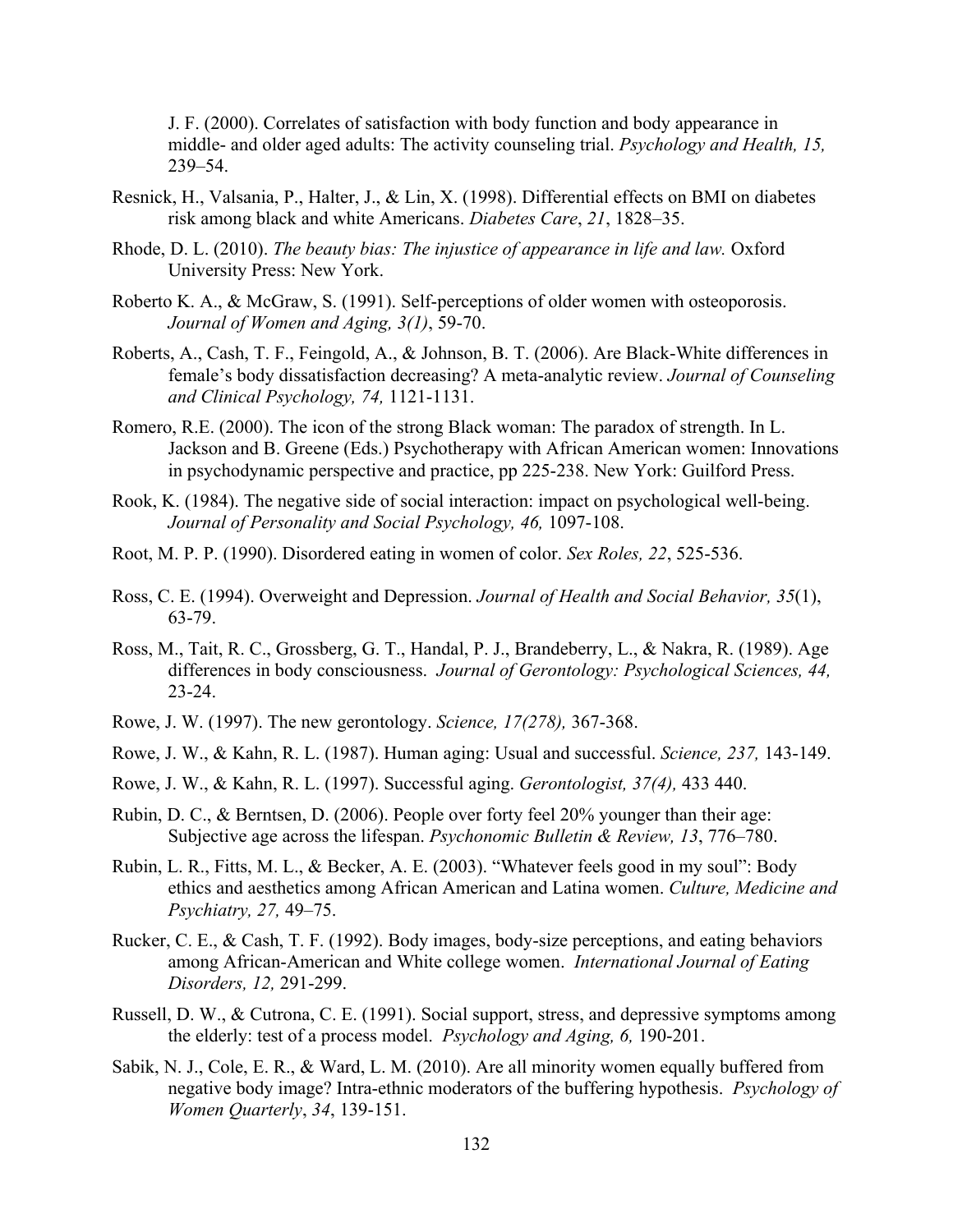- Sanchez, D. T., & Crocker, J. (2005). How investment in gender ideals affects well-being: The role of external contingencies of self-worth. *Psychology of Women Quarterly*, *29*, 63-77.
- Sargent-Cox, K. A., Anstey, K. J., & Luszcz, M. A. (2012). Change in Health and Self-Perceptions of Aging Over 16 Years: The Role of Psychological Resources. *Health Psychology,* No Pagination Specified. DOI: 10.1037/a0027464
- Saucier, M. G. (2004). Midlife and beyond: Issues for aging women. *Journal of Counseling and Development, 82,* (420-425).
- Scarano, G. M., & Kalodner-Martin, C. R. (1994). A description of the continuum of eating disorders: Implications for intervention and research. *Journal of Counseling and Development, 72,* 356-361.
- Schuler, P. B., Vinci, D., Isossari, R. M., Phillipp, S. F., Todorovich, J., Roy, J. L. P., & Evans, R. R. (2008). Body shape perceptions and body mass index of older African American and European American women. *Journal of Cross Cultural Gerontology, 23,* 255-264.
- Seeman, T. E. (1996). Social ties and health: The benefits of social integration. *Annals of Epidemiology, 6,* 442-451.
- Seeman, T. E., Berkman, L. F., Charpentier, P. A., Blazer, D. G., Albert, M. S., & Tinetti, M. E. (1995). Behavioral and psychosocial predictors of physical performance: MacArthur studies of successful aging. *The Journals of Gerontology: Series A, Biological Sciences and Medical Sciences, 50*, M177-M183.
- Seeman, T. E., Charpentier, P. A., Berkman, L. F., Tinetti, M. E., Guralnik, J. M., Albert, M. S., Blazer, D. G., & Rowe, J. W. (1994). Predicting changes in physical performance in a high-functioning elderly cohort: MacArthur studies of successful aging. *Journal of Gerontology, 49,* M97-M108.
- Siegel, J., Yancey, A., & McCarthy, W. (2000). Overweight and depressive symptoms among African American women. *Preventative Medicine, 31*, 232–40.
- Silver, C. B. (2003). Gendered identity in old age: Toward (de)gendering? *Journal of Aging Studies, 17,* 379-397.
- Singh-Manoux, A., Adler, N. E., & Marmot, M. G. (2003). Subjective social status: Its determinants and its association with measures of ill-health in the Whitehall II study. *Social Science and Medicine*, *56*(6), 1321–1333.
- Sneed, J. R., & Whitbourne, S. K. (2005). Models of the aging self*. Journal of Social Issues, 61,* 375–388.
- Spencer, S. M., Schula, R., Rooks, R. N., Albert, S. M., Thorpe Jr., R. J., Brenes, G. A., Harris, T. B., Koster, A., Satterfield, S., Ayonayon, H. N., & Newman, A. B. (2009). Racial differences in self-rated health at similar levels of physical functioning: An examination of health pessimism in the health, aging, and body composition study. *The Journals of Gerontology, 64,* 87-94.
- Spirduso, W. W., & Cronin, D. L. (2001). Exercise dose-dependent effects on quality of life and independent living in older adults. *Medicine and Science in Sports and Exercise, 33*, S598-S609.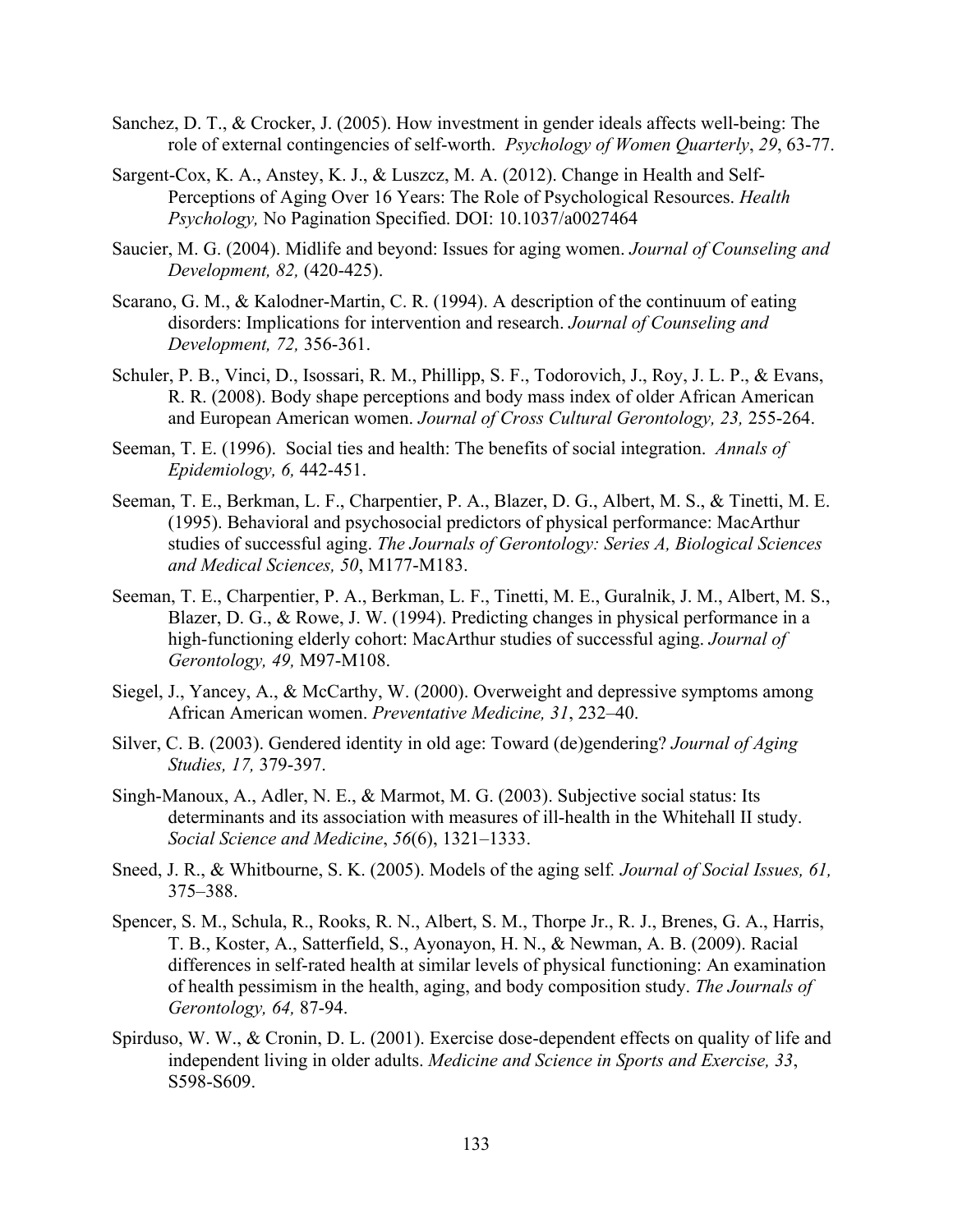- Spitzack, C. (1990). *Confessing excess: Women and the politics of body reduction.* Albany, NY: State University of New York Press.
- Stern, M., Mazzeo, S. E., Porter, J., Gerke, C., Bryan, D., & Laver, J. (2006). Self-esteem, teasing and quality of life: African American adolescent girls participating in a family based pediatric overweight intervention. *Journal of Clinical Psychology in Medical Settings*, *13*, 217–228.
- Stewart, A. J. (2003). 2002 Carolyn Sherif award address: Gender, race, and generation in a Midwest high school: Using ethnographically informed methods in psychology. *Psychology of Women Quarterly, 27,* 1-11.
- Stice, E., Hayward, C., Cameron, R. P., Killen, J.D., & Taylor, C.B. (2000). Body image and eating disturbances predict onset of depression among female adolescents: a longitudinal study. *Journal of Abnormal Psychology, 109,* 438–444.
- Stice, E., Spangler, D., & Agras, S. W. (2001). Exposure to media portrayed thin-ideal images adversely affects vulnerable girls: A longitudinal experiment. *Journal of Social and Clinical Psychology, 20*, 270–288. doi:10.1521/jscp.20.3.270.22309.
- Stormer, S. M., & Thompson, J. K. (1996). Explanations of body image disturbance: A test of maturational status, negative verbal commentary, social comparison, and sociocultural hypotheses. International Journal of Eating Disorders, 19, 193–202.
- Strawbridge, W. J., Wallhagen, M. I., & Cohen, R. D. (2002). Successful aging and wellbeing: Self-rated compared with Rowe and Kahn. *The Gerontologist, 42*(6), 727- 733.
- Szymanski, D. M., & Henning, S. L. (2007). The role of self-objectification in women's depression: A test of objectification theory. *Sex Roles, 56*(1-2), 45-53.
- Teresi, J., Abrams, R., Holmes, D., Ramirez, M., Shapiro, C., & Eimicke, J. (2002). Influence of cognitive impairment, illness, gender, and African-American status on psychiatric ratings and staff recognition of depression. *American Journal of Geriatric Psychiatry, 10*, 506– 514.
- Thompson, J. K., Coovert, M. D., & Stormer, S. M. (1999). Body image, social comparison, and eating disturbance: A covariance structure model investigation. *International Journal of Eating Disorders, 26*, 43–51.
- Thompson, J. K., Heinberg, L. J., Altabe, M. N., & Tantleff-Dunn, S. (1999). *Exacting beauty: Theory, assessment and treatment of body image disturbance.* Washington DC: American Psychological Association.
- Tiggemann, M. (2004). Body image across the adult lifespan: Stability and change. *Body Image, 1*, 29-41.
- Tiggeman, M. (2011). Mental health risks of self-objectification: A review of the empirical evidence for disordered eating, depressed mood, and sexual dysfunction. In In R. M. Calogero, S. Tantleff-Dunn & J. K. Thompson (Eds.), *Self-objectification in women: Causes, consequences, and counteractions.* (pp. 139-159). Washington, DC US: American Psychological Association.
- Tiggemann, M., & Lynch, J. E. (2001). Body image across the life span in adult women: The role of self-objectification. *Developmental Psychology, 37*, 243-253.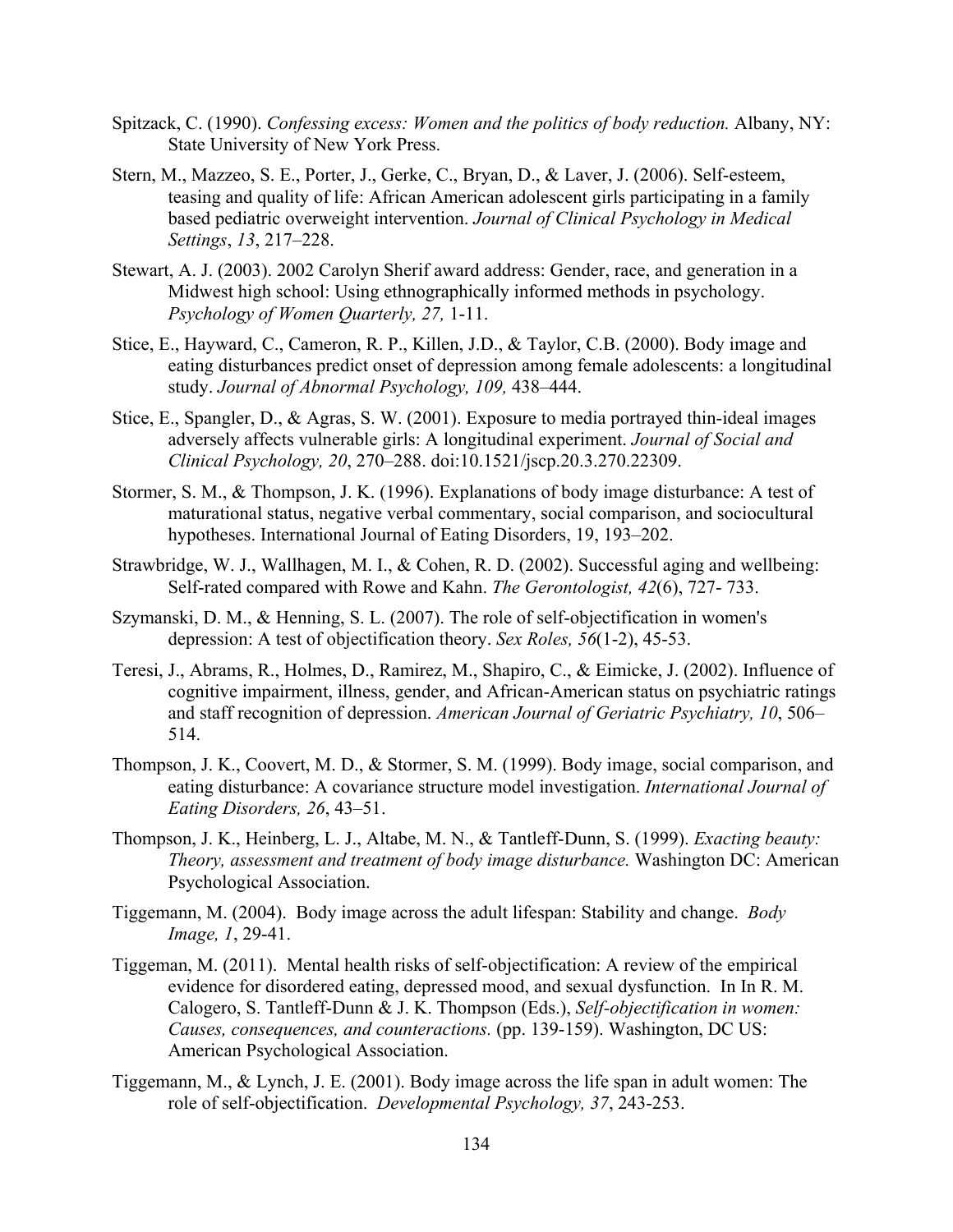- Twenge, J. M. (1999). Mapping gender: The multifactoral approach and the organization of gender-related attributes. *Psychology of Women Quarterly, 23,* 485–502.
- Twigg, J. (2004). The body, gender, and age: Feminist insights into social gerontology. *Journal of Aging Studies, 18*, 59-73.
- Tylka, T. L. (2004). The relation between body dissatisfaction and eating disorder symptomatology: An analysis of moderating variables. *Journal of Counseling Psychology, 51,* 178-191.
- Tylka, T. L., & Hill, M. S. (2004). Objectification Theory as It Relates to Disordered Eating Among College Women. *Sex Roles, 51*(11-12), 719-730
- Tylka, T. L., & Sabik, N. J. (2010). Integrating social comparison theory and self-esteem within objectification theory to predict women's disordered eating. *Sex Roles, 63,* 18-31.
- Tylka, T. L., & Subich, L. M. (1999). Exploring the Construct Validity of the Eating Disorder Continuum. *Journal of Counseling Psychology, 46,* 268-276.
- Unger, R. K. (1979). *Female and male.* New York: Harper and Row.
- Unger, J. B., McAvay, G., Bruce, M. L., Berkman, L., & Seeman, T. (1999). Variation in the impact of social network characteristics on physical functioning in elderly persons: MacArthur studies of successful aging. *Journal of Gerontology, 54B*(5), S245-S251.
- U.S. National Center for Health Statistics (2010). National Vital Statistics Reports (NVSR) *Deaths: Preliminary Data for 2008, 59 (2).*
- Vahia, I. V., Meeks, T. W., Thompson, W. K., Depp, C. A., Zisook, S., Allison, M., & Jeste, D. V. (2010) Subthreshold depression and successful aging in older women. *The American Journal of Geriatric Psychiatry, 18*(3), 212-220.
- Vaillant, G. E., & Mukamal, K. (2001). Successful aging. *The American Journal of Psychiatry, 158,* 839-847.
- van den Berg, P., Thompson, J. K., Obremski-Brandon, K., & Coovert, M. (2002). The tripartite influence model of body image and eating disturbance: A covariance structure modeling investigation testing the meditational role of appearance comparison. *Journal of Psychosomatic Research, 53,* 1007–1020.
- Van den Berg, P., Paxton, S. J., Keery, H., Wall, M., Guo, J., & Neumark-Sztainer, D. (2007). Body dissatisfaction and body comparison with media images in males and females. *Body Image, 3*, 257-268.
- Webb, T., Looby, E., & Fults-McMurtery, R. (2004). African American men's perceptions of body figure attractiveness: An acculturation study. *Journal of Black Studies, 34*, 370-385.
- Webster, J., & Tiggemann, M. (2003). The relationship between women's body satisfaction and self-image across the life span: The role of cognitive control. *The Journal of Genetic Psychology, 164,* 241-252.
- Weinert, B. T., & Timiras, P.S. (2003). Invited review: Theories of aging. *Journal of Applied Physiology, 95,* 1706-1716.